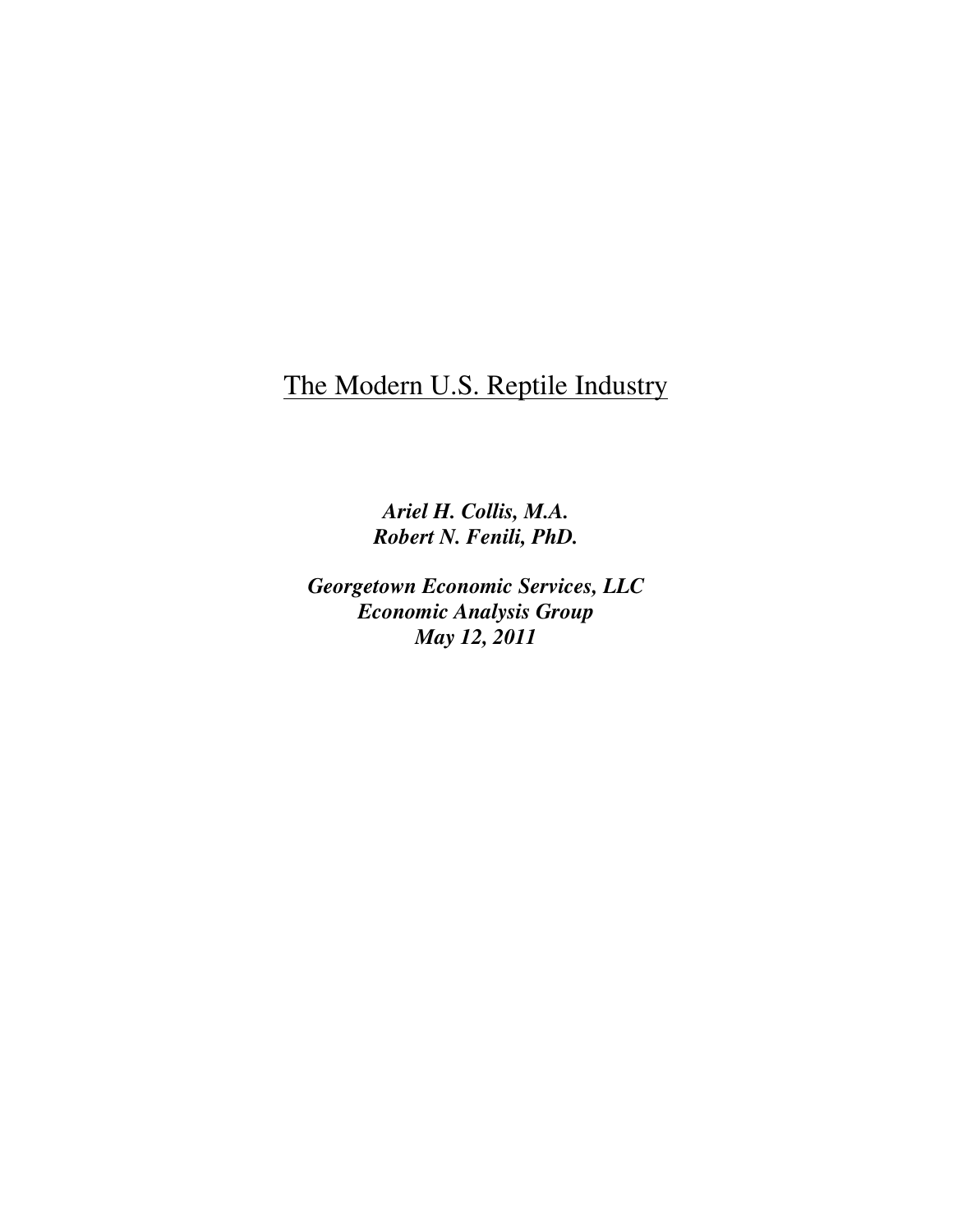# **Table of Contents**

| Chapter 4: Current and Proposed Federal Laws/Regulations: Impact on the Reptile Industry  57 |  |
|----------------------------------------------------------------------------------------------|--|
|                                                                                              |  |
|                                                                                              |  |
|                                                                                              |  |
|                                                                                              |  |
|                                                                                              |  |
|                                                                                              |  |
|                                                                                              |  |
|                                                                                              |  |
|                                                                                              |  |
|                                                                                              |  |
|                                                                                              |  |
|                                                                                              |  |
|                                                                                              |  |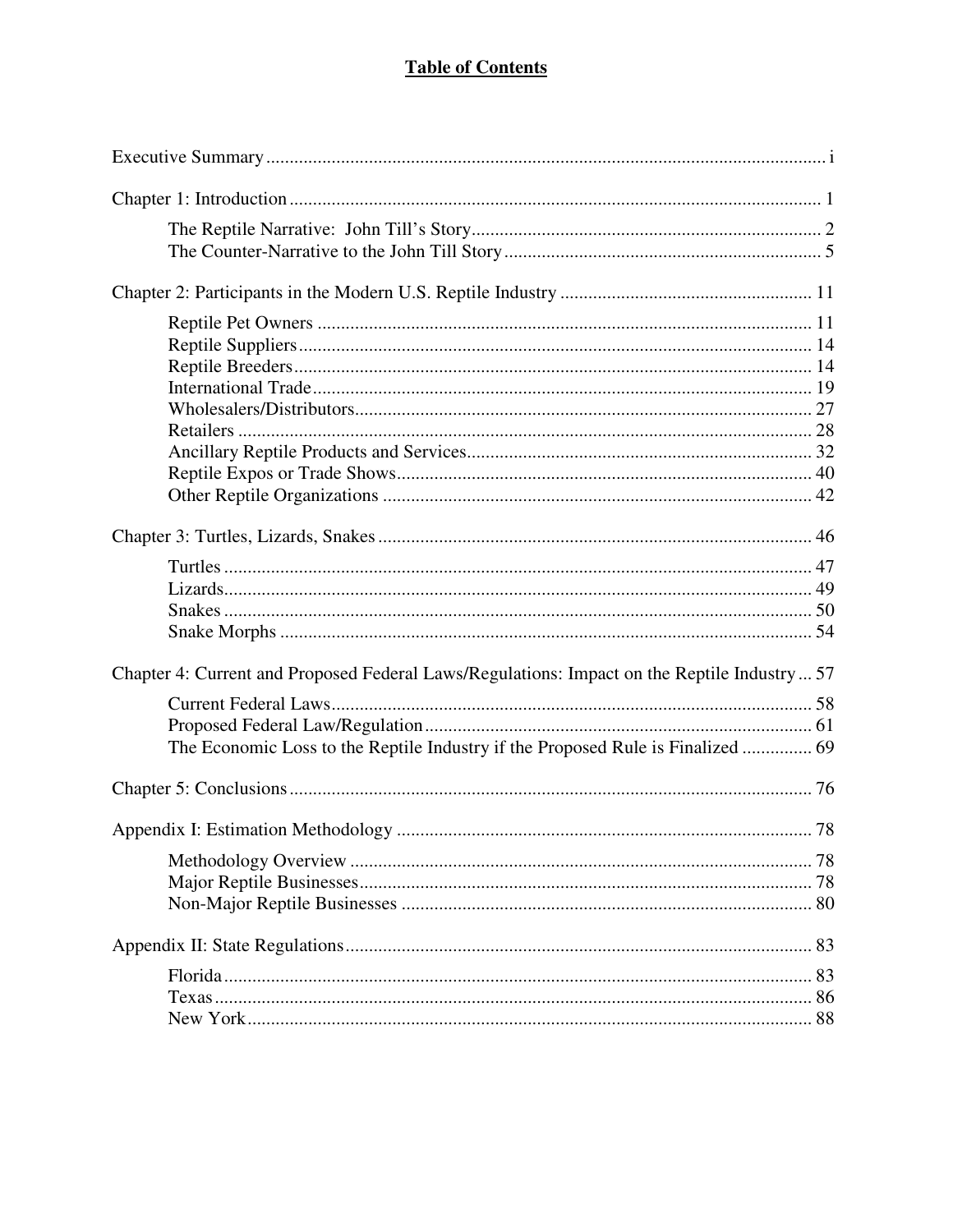# Executive Summary

This report provides an overview of the modern U.S. reptile industry. The United States Association of Reptile Keepers ("USARK") commissioned this report to shed light on a largely unstudied sector of the United States economy. The report details the size, scope, and flow of trade of the reptile industry within the United States. It concludes that the U.S. reptile industry is vibrant and has grown rapidly, but that the industry has been and continues to be impeded by federal legislation and regulations restricting the import, export, and domestic sale of reptiles.

# *Overview of the U.S. Reptile Industry*

- The U.S. reptile industry encompasses a vast number of participants including pet owners, hobbyists, breeders, importers, exporters, wholesalers, pet store proprietors, pet show promoters, entertainers, veterinarians, and manufacturers of pet food and ancillary pet products.
- In 2009, businesses that sell, provide services for, and manufacture products for reptiles earned revenues of \$1.0 billion to \$1.4 billion.
- In 2009, 4.7 million U.S. households owned 13.6 million pet reptiles. Reptile owners are spread throughout the United States without a concentration in any one area of the country.
- Reptile businesses can be found throughout the United States, although reptile importers are more densely concentrated in Florida and California than in other states.
- The vast majority of reptile businesses are small, family-run businesses.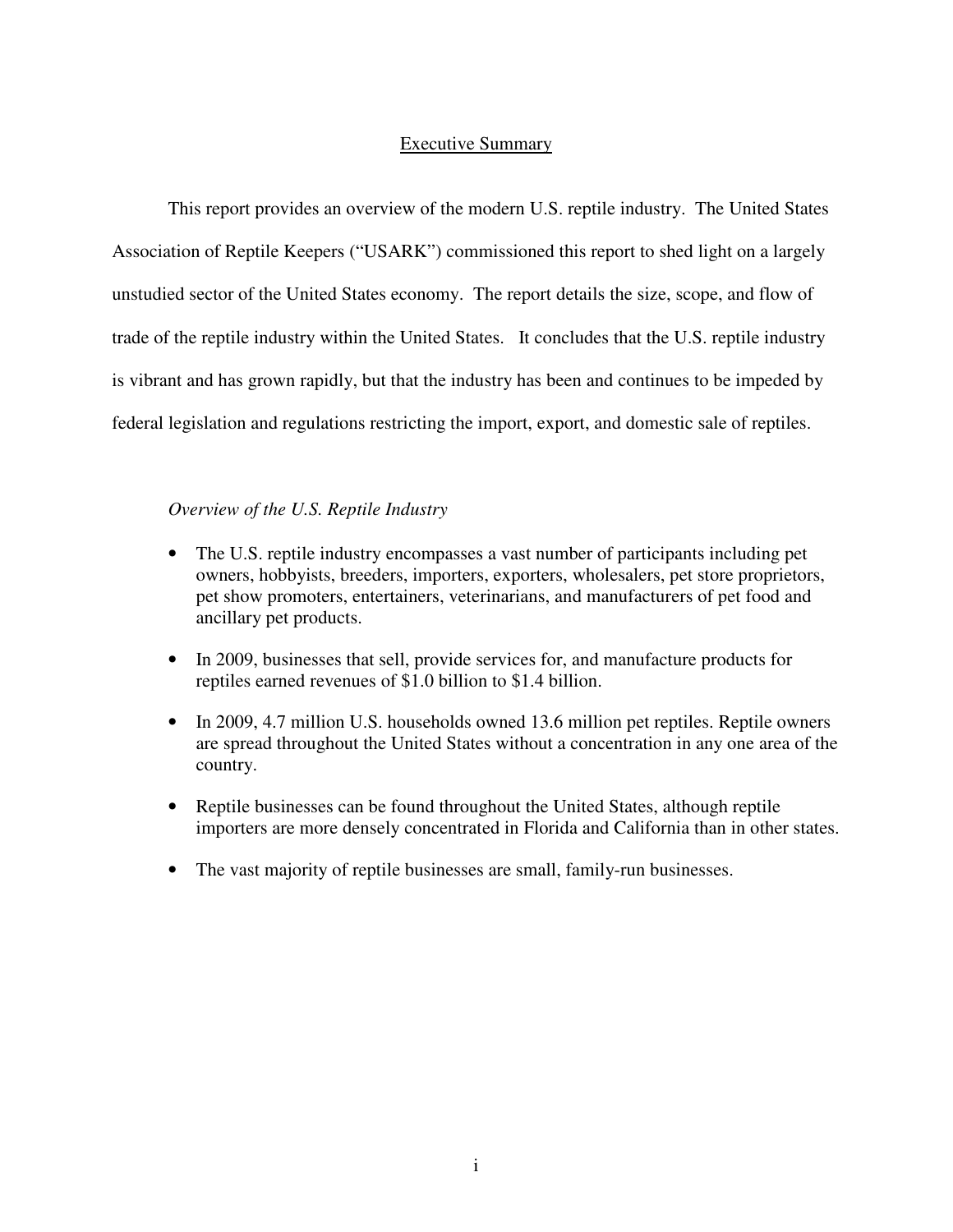# *History*

- The U.S. reptile industry has experienced a significant shift toward domestic captive breeding over the past twenty years. Breeders have transformed snake husbandry from a hobby to a viable profession through their successful cultivation of uniquely colored snakes, called morphs.
- U.S. turtle farmers were pioneers in the global pet turtle market. American turtle farmers continue to lead the world in pet turtle production and sales.

# *Reptile Laws, Regulations and Proposed New Regulations*

- Federal and state regulations and laws concerning reptiles have negatively impacted the reptile trade within the United States. These laws and regulations have made selling and shipping reptiles more difficult and more costly.
- A new regulatory proposal by the U.S. Fish and Wildlife Service to list nine constrictor snakes as injurious wildlife under the Lacey Act, however, goes beyond simply increasing costs to participants in the retail industry. The proposal will limit nearly all sales of the nine constrictors. If enacted, the proposal has the potential to cause deep and lasting damage to the snake market - - the very sector of the reptile industry that has helped to drive its growth.
- If the proposed regulation is enacted:
	- o The industry, and snake breeders and sellers in particular, will experience significant economic losses in the short-term. We estimate that the reduction of industry revenues will run between \$76 million to \$104 million in the first year.
	- o The long-term impact of the proposal on the reptile industry will also be severe.
		- **Exercise** Economic loss to the industry over the first ten years following an enactment would run between \$505 million to \$1.2 billion in lost revenues, assuming historical industry sales growth rates.
		- Even assuming no growth, the economic loss over the first ten years following an enactment would run between \$372 million to \$900 million in lost revenues.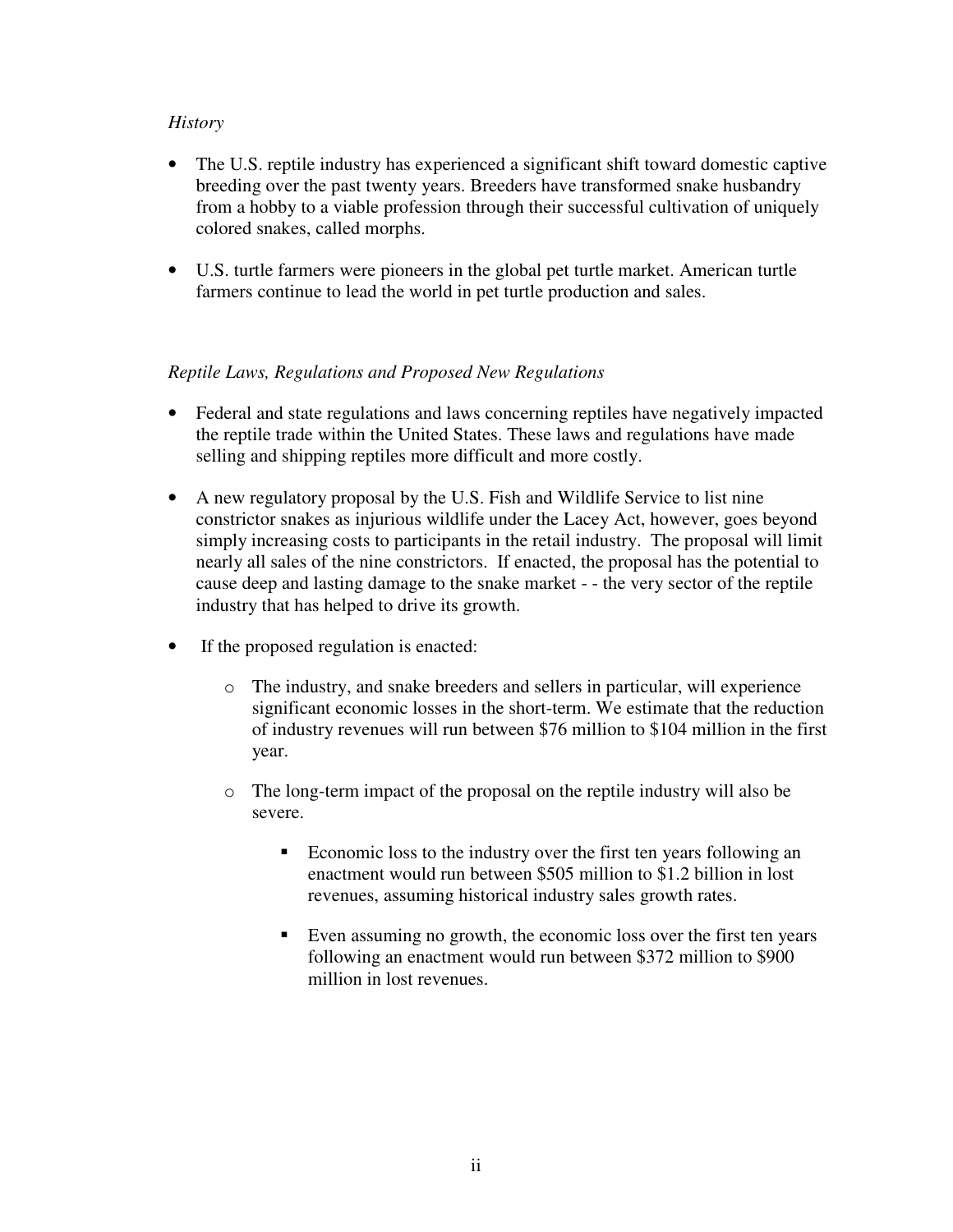#### Chapter 1

## Introduction

 The modern U. S. reptile industry is young and has grown rapidly since it came of age in the  $1990s<sup>1</sup>$ . In less than two decades, it grew from a marginal side business for a few pet stores to a complex industry with annual revenues approaching \$1.4 billion. The prime movers fueling this growth are small, predominately American businesses.

 Many of these businesses began as captive breeding operations run by reptile enthusiasts and hobbyists. Over the years, these businesses have expanded their customer base to include foreign pet owners. In 2009, 11.3 million live reptiles were exported from the United States, while only 900,000 live reptiles were imported into the United States. $^2$  In short, small U.S. businesses dominate the global reptile industry.

 As the reptile businesses have grown, so too has reptile ownership. The American Pet Products Association ("APPA") reports that the number of U.S. households that own a reptile rose from 2.8 million to 4.7 million from 1994 to 2008, an increase of 68%. In contrast, the number of households that own any kind of pet increased only 35% over that same period.

In researching this report, we have interviewed many owners of reptile businesses. $3$  The interviews revealed that the individuals and businesses that comprise the industry have as a common feature a wonder and appreciation of all living creatures, especially reptiles. We have

<sup>&</sup>lt;sup>1</sup> The report was commissioned by The United States Association of Reptile Keepers.

 $2$  United States Fish and Wildlife Service, Law Enforcement Management Information System ("LEMIS") data.

 $3$  Information for this report was gathered through a variety of primary and secondary sources. Primary sources include interactions with reptile breeders and hobbyists at two reptile expositions in San Diego, California and Daytona, Florida, as well as interviews and surveys of a number of individuals in the reptile trade. For more information on these surveys and the survey methodology used see Appendix I: Estimation Methodology.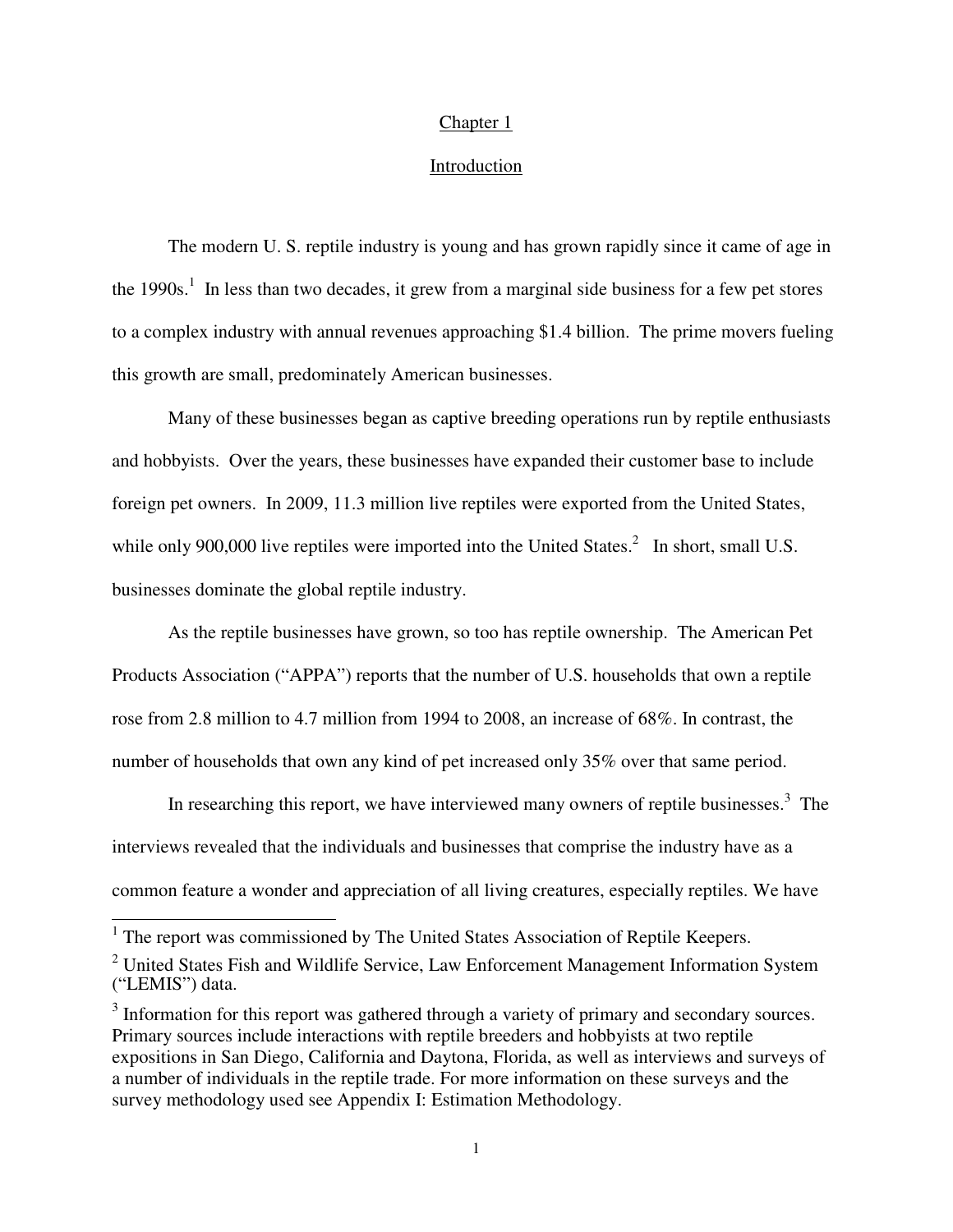found that their lives followed a common narrative. We have summarized this common narrative by creating "The John Till Story" below.

# The Reptile Narrative: John Till's Story<sup>4</sup>

 $\overline{a}$ 

 John Till cannot remember a time when his room was not filled with animals. He would spend most of his spare time as a kid trolling the fields and streams that bordered his neighborhood catching mice, frogs, garter snakes, and turtles. He hung around Selligman's Aquarium with his friends listening to Mr. Selligman hold court, soaking up tips on feeding and the care of reptiles and amphibians. At the age of 13, when the family room had been taken over by garter snakes and salamanders and even the guest room was filling up with turtles, John's mother gave him an ultimatum: If he caught something and wanted to keep it, he would have to give up an animal in his current collection. His parents were no longer buying him any more animals.

When he complained to Mr. Selligman about his mom's new rule, the pet store owner laughed. If John wanted to look after animals, he was more than welcome to feed the animals, sweep up, and clean cages at Selligman's Aquarium. He would even be paid for his labors.

By his fifteenth birthday, John was practically running Selligman's Aquarium. And he no longer just used nets to gather new pet reptiles. He began importing snakes and lizards from South America and Africa. Often, John's father would drive him to the airport to inspect and accept delivery of an insulated fifty pound box packed with neatly stacked containers. In each container, one might find an iguana or a baby Boa constrictor. While most kids his age were working hard at mastering video games, John was learning import regulations.

<sup>4</sup> This narrative is a fictionalized composite of several of the life stories of reptile breeders operating in the United States.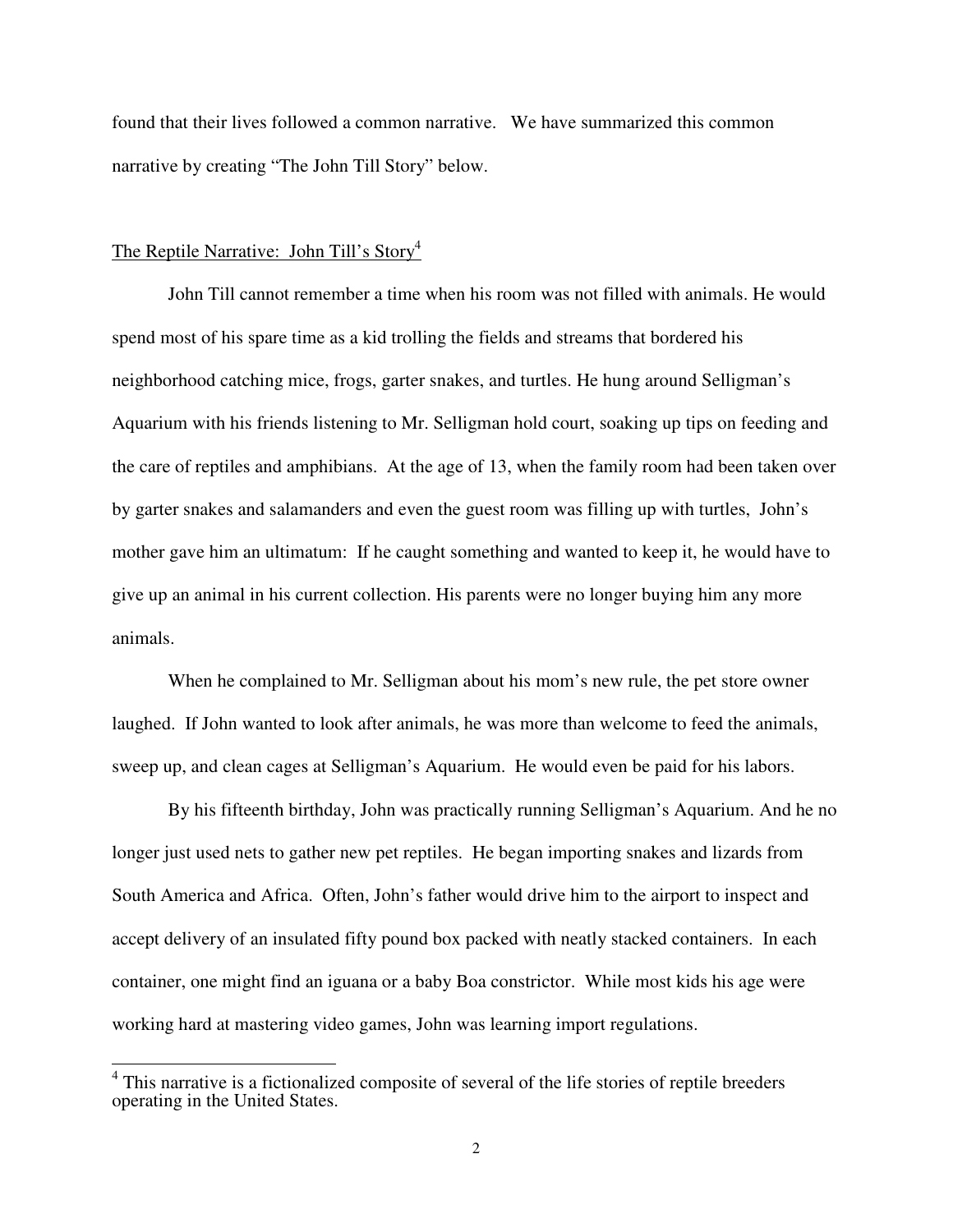When he was 16, John traveled with Mr. Selligman to Orlando, Florida to attend his first reptile trade show. To John, it was a revelation. Breeders stood behind tables covered with plastic containers filled with snakes, lizards, and turtles. All of the reptiles had such bright colors and unique markings that they looked like works of art. Each table was thronged by reptile enthusiasts, cash in hand. The best breeders were spoken of in reverent tones. Every breeder was accessible and willing to trade tips and give breeding advice. This was the life John wanted. He had found his calling. He wanted to be a snake breeder.

When he returned home, John read everything he could about snake breeding, just waiting for the National Breeders Expo to come around again. At the next year's show, he bought some fantastically colored baby Boa constrictors and planned his breeding with the precision of a scientist. After four years, he sold enough snakes to recover his initial investment. Every year after that, John's business expanded. Pet stores, wholesalers, and other enthusiasts (who John counted as his friends) were eager to purchase the newly patterned Boas he had bred. Just as some people want to collect and trade Picasso paintings, John's customers wanted snakes. Some of his customers saw snakes as a good investment, some just wanted them for their collections, and some wanted them to trade. John knew that a good collectible is something one can enjoy, but could also trade if the offer was right.

It looked as if John's business would keep growing forever. At least that is what John thought. But in 2008, John's snake sales came to a near standstill. People were no longer purchasing thousand-dollar Boas. Part of the problem was the sinking economy. Part of the problem was the announcement of a proposed U.S. government rule to change to the Lacey Act

3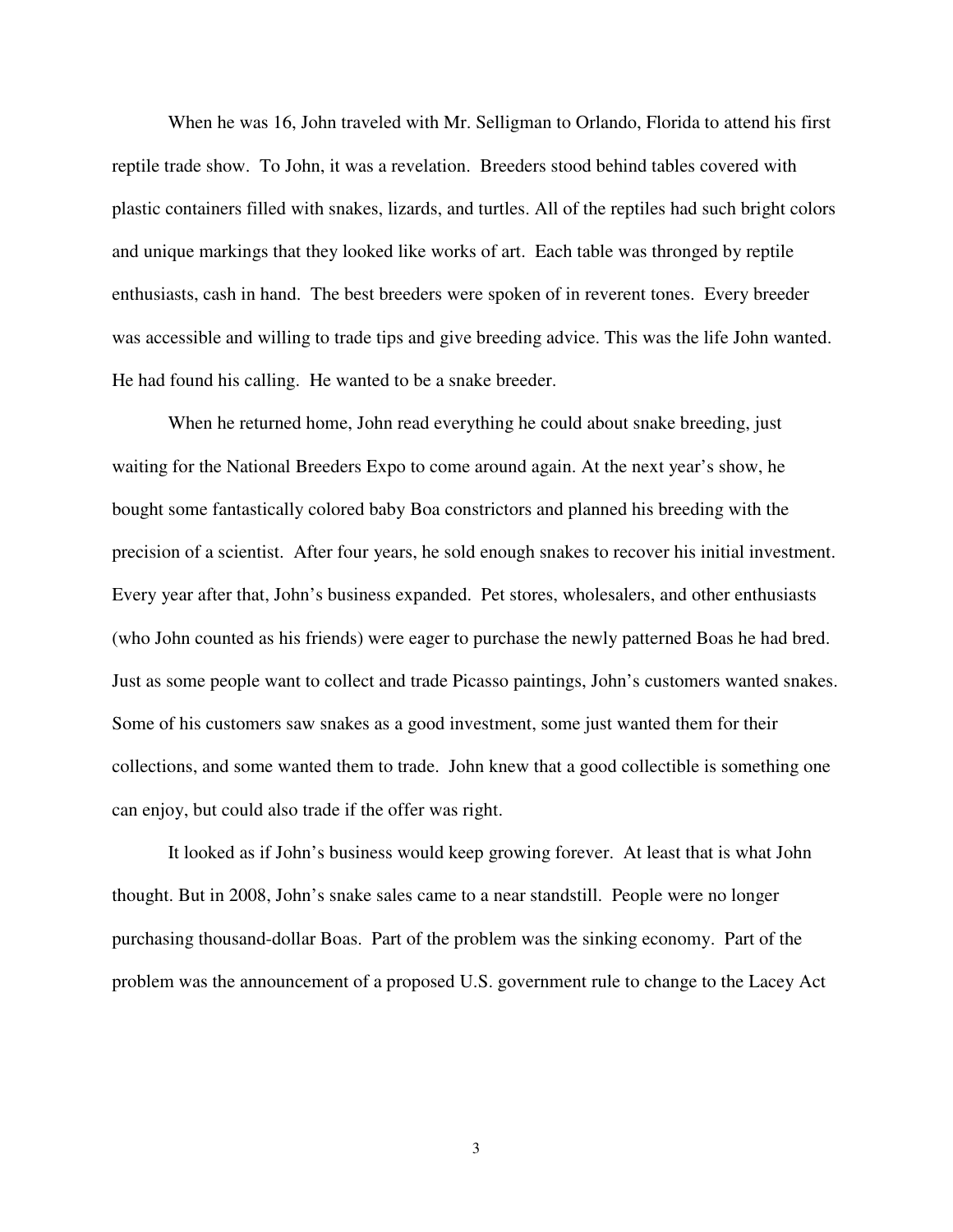that would result in the ban on interstate shipments of Boa constrictors, as well as other constrictor species.<sup>5</sup>

The fear that interstate shipments of certain constrictors would be banned due to changes in the Lacey Act caused snake prices to drop. Breeders and dealers began selling their snakes cheaply in anticipation of the ban going into effect. Boa prices plunged. A Boa that would have sold for \$1000 a few years ago suddenly sold for less than \$50. Sales were barely enough to cover costs. And those costs, including food, cleaning supplies, utilities, and veterinarian services continued unabated. As a result, the industry was in contraction. John noticed that even some of his suppliers were cutting staff. John thought of shuttering his breeding business and applying for a desk job, but he just could not do it. He loved the snakes too much and had too much invested in his business. The government's ban had not been enacted yet. Until it did, he just could not give up on his calling.

\* \* \*

While the story above focuses on one fictional breeder, it is a variation on the story of most of the breeders in the reptile industry.<sup>6</sup> For example:

• *Ralph Davis of Ralph Davis Reptiles*: "I was born in 1967 into an animal loving family. By the time I was ten years old, I was completely hooked on reptiles. I would go out and collect any kind of herp<sup>7</sup> I could find, turtles, lizards and most definitely snakes! My bedroom was full of tanks and makeshift containers for all my 'wild' pets. I worked off and on at the local pet shop for supplies, not money. I would also work for animals; at the time, Savannah monitors, skinks, and ball pythons were my favorites."

<sup>5&</sup>lt;br>
<sup>5</sup> 73 FR 5784, January 31, 2008.

<sup>&</sup>lt;sup>6</sup> See also: mcreptiles.distortionsleep.net/about.html, royalconstrictordesigns.com/index.php?page=about-us; www.allboas.com/fascination.php; and www.blackpearlreptiles.com.

 $<sup>7</sup>$  The term herp is short for herpetofauna, a category of animals which includes reptiles and</sup> amphibians.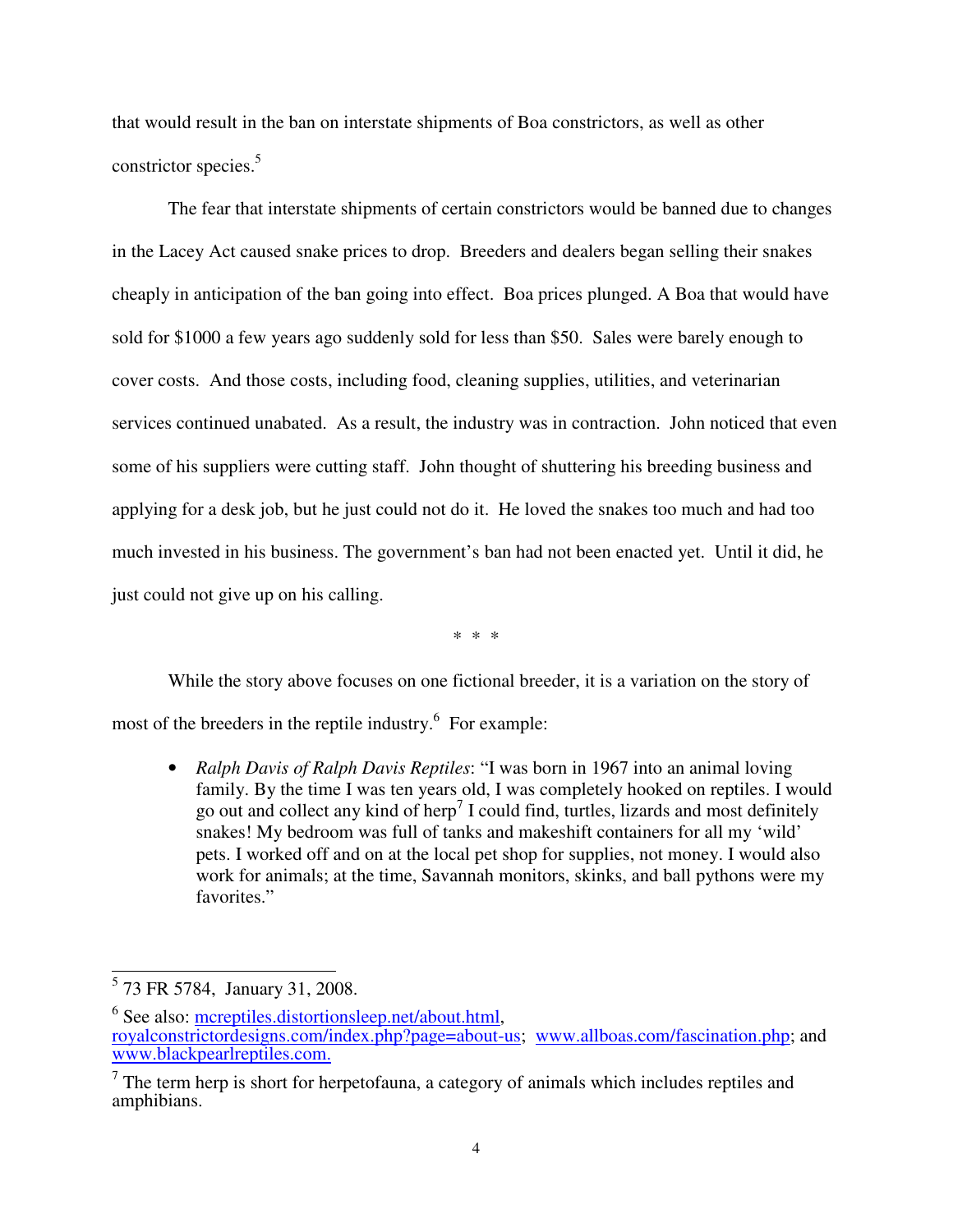"This passion for reptiles lasted into my teens and right into adulthood. I cannot remember as a kid or a teen ever not having a room full of reptiles…and it is still that way now!"<sup>8</sup>

- *Kim Thomas of The Frog Ranch*: "Founder Kim Thomas spent the majority of his childhood growing up in the fields, streams, and ponds of California. He spent nearly every day collecting, keeping and caring for frogs, snakes and any other creature he was able to catch. In 1968 at the age of 12 he began his 'professional' career at a pet store feeding, watering and cleaning cages. Rising every morning at 5 a.m. in order to finish in time to get to school, his afternoons were spent delivering newspapers and then it was off to the fields and creeks until dusk." $\frac{1}{9}$
- *Kathy Love of CornUtopia*: "I've been interested in herps (reptiles & amphibians, collectively) since early childhood. I grew up absorbed with all wildlife, including early fascinations with horses, cats & dogs. Being a veterinarian was the first career I ever dreamed of obtaining. I learned about herps through TV, visiting the local Milwaukee Zoo and Museum of Natural History, and through books."

"My first wildlife experiences were with local garter snakes, Thamnophis sirtalis, that neighborhood kids found in wooded lots near my home and used to try to scare me. That sure backfired on them! My initial fears quickly subsided and were replaced by curiosity as snakes soon became pets, and later a part-time pet business (called 'Jungle Hut') in my hometown of Waukesha, Wisconsin, USA."<sup>10</sup>

Business owners like these, the John and Jane Tills, are responsible for the rise of the United

States reptile industry and for its transformation into the billion dollar industry that it is today.

# The Counter-Narrative to the John Till Story

Some critics believe that the reptile industry is dominated by unscrupulous individuals

who smuggle reptiles into the United States to make easy profits. These critics contend that

retailers knowingly sell these smuggled reptiles to owners who are desperate to own reptiles as

pets and who do not care where the reptiles come from.<sup>11</sup> However a review of business and

 $\overline{\phantom{0}}$ 8 http://www.worldofballpythons.com/breeders/ralph-davis-reptiles

<sup>9</sup> www.thefrogranch.com/about.php.

<sup>10</sup> http://www.cornutopia.com/Corn%20Utopia%20on%20the%20Web/- %20ABOUT%20KATHY%20LOVE%20Cornutopia%20corn%20snakes%20cornsnakes.htm

<sup>&</sup>lt;sup>11</sup> Bryan Christy, in his book on pre-1992 reptile smugglers, *The Lizard King*, takes this counter narrative picture of reptile owners one step further. He states that "Reptile people are on a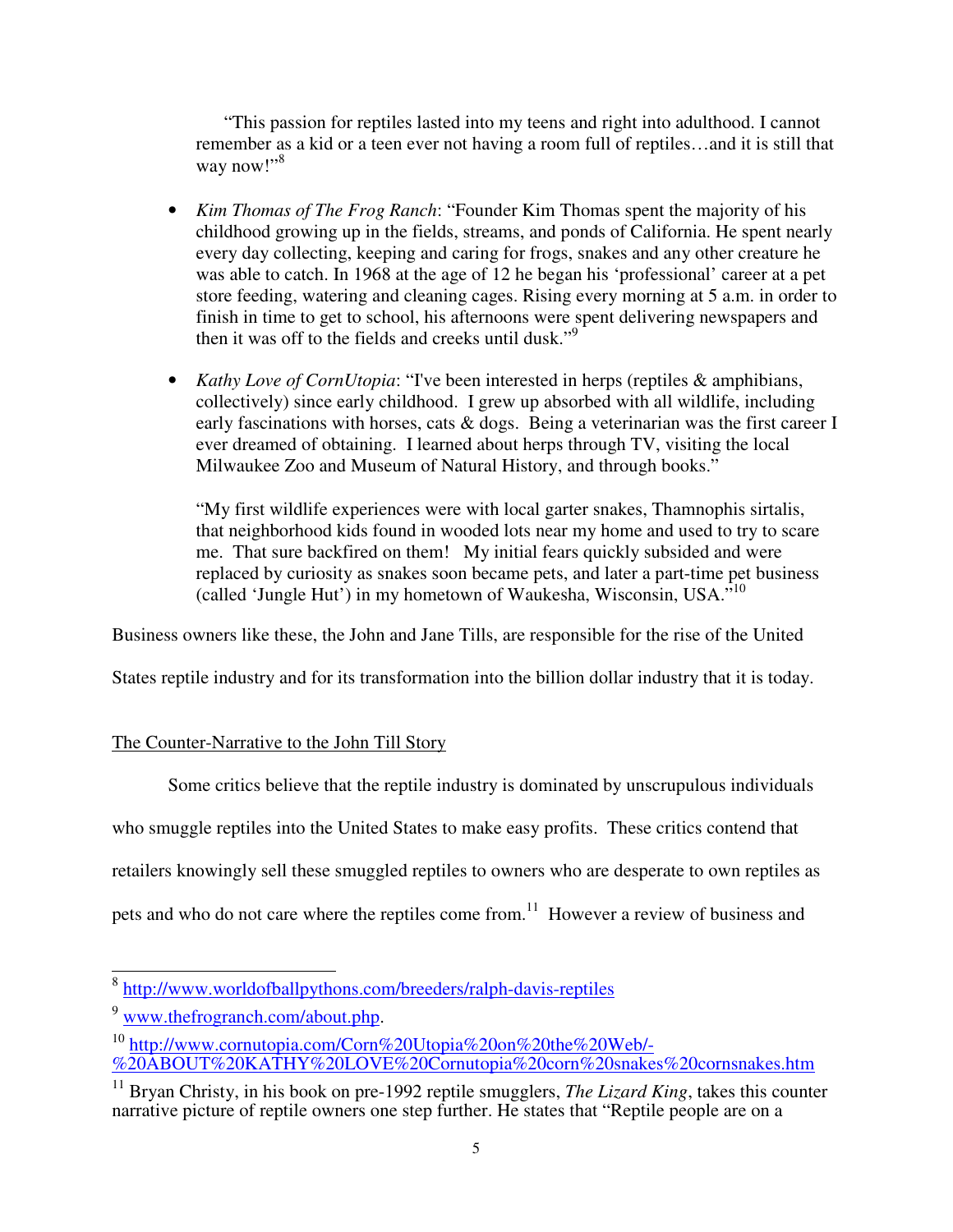trade press about reptile smuggling provide little to substantiate this picture of the reptile industry. The evidence shows that the amount of live reptile smuggling that takes place in the United States is small. The handful of high-profile cases involving reptile smuggling, which have often been repeated in the popular press, took place twenty or more years ago.<sup>12</sup>

 Breeders, not smugglers, form the core of the modern reptile industry. The industry was built up by innovative, John Till-type breeders such as Bob Clark, Jesse Evans, Bob Applegate, and Mark and Kim Bell, who have pioneered and expanded captive breeding within the United States.<sup>13</sup> This expansion has resulted in decreased reptile imports and has contributed to the fact that there is very little reptile smuggling in America.

 U.S. federal government agencies and animal rights organizations often contend that there is an extremely large amount of wildlife and reptile smuggling worldwide and in the United States. For example, a joint 1998 press release by the Department of Justice ("DOJ") and the Department of the Interior ("DOI") states that "According to INTERPOL, the value of illegally traded wildlife is approximately \$6 billion annually" and "[r]eptile smuggling is a high-profit

 $\overline{a}$ 

trajectory from the time that they are children: bigger, meaner, rarer, hot." (Bryan Christy, *The Lizard King: The True Crimes and Passions of the World's Greatest Reptile Smugglers,* pps. 6-7.) Christy's view is that reptile people, after becoming accustomed to small and safe reptiles, soon crave bigger and meaner reptiles. Their cravings lead them rarer reptiles, and, finally, they must have hot (meaning venomous) reptiles. In short, turtles and corn snakes are nothing more than the gateway drugs leading owners to collect rare albino reticulated pythons, and then to seek out highly rare, mean, and venomous snakes such as albino cobras and mambas. If Christy were to be believed, a significant number of the 2.8 million households that owned reptiles in 1994 would now be cobra and mamba owners as they progressed along Christy's bigger, meaner, and hot continuum. In fact, the number of mean and hot snakes owned by Americans is insignificant. In short, Christy's thesis is not supported by facts.

<sup>12</sup> See Bryan Christy, *The Lizard King*, and Jennie Erin Smith, *Stolen World: A Tale of Reptiles, Smugglers and Skulduggery,* 

 $13$  For further information about the growth of the reptile industry see Chapter 3: Turtles, Lizards, Snakes.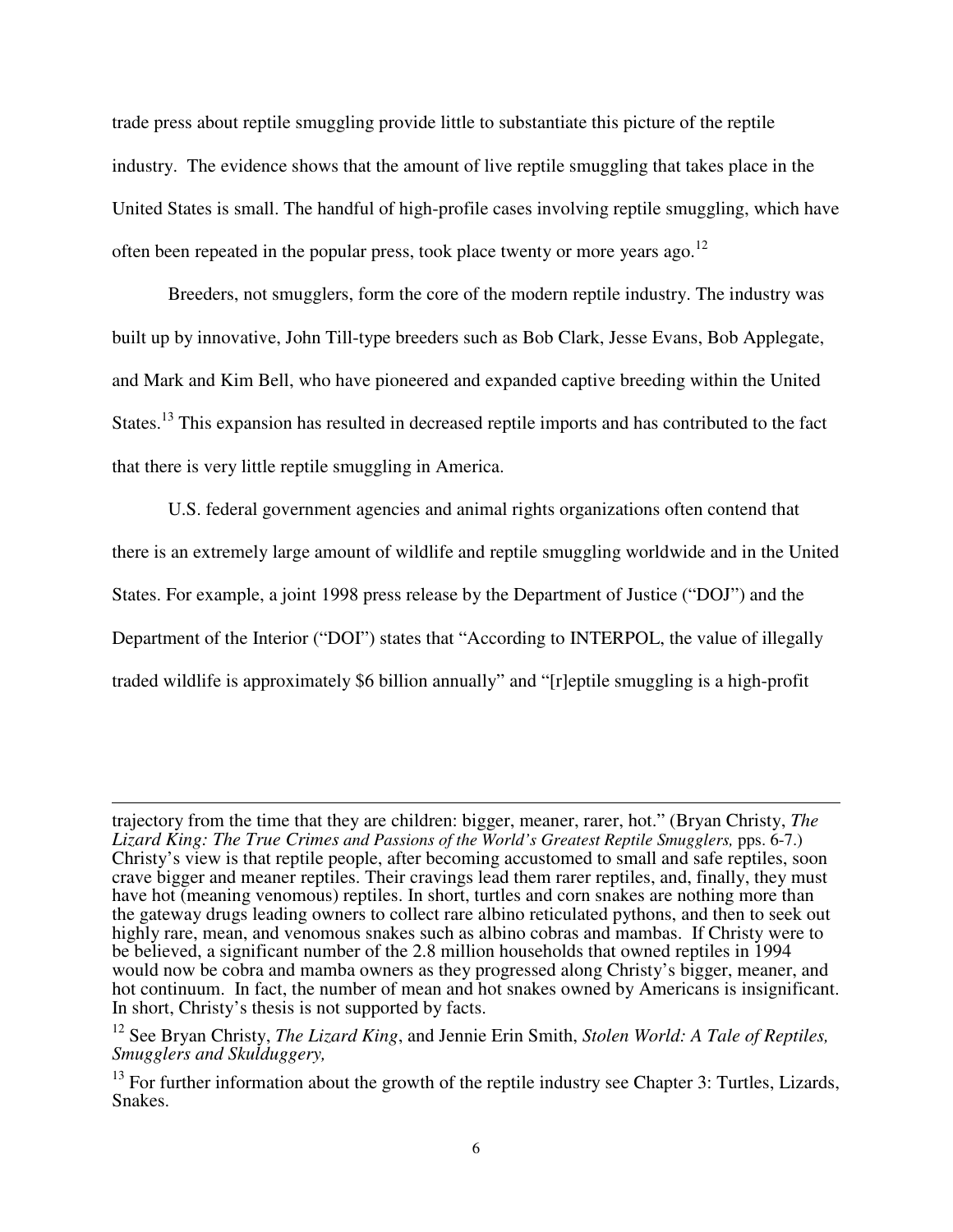criminal enterprise, and the United States is its largest market."<sup>14</sup> More recently, in 2007 Joseph O. Johns, the Chief of the Environmental Crimes section in the DOJ's office in Los Angeles stated that "Wildlife smuggling is the nation's second-largest black market, just behind narcotics, accounting for \$8 billion to \$10 billion a year in sales."<sup>15</sup>

These lurid descriptions of the reptile industry are not supported by facts. When Bill Clark, an Interpol Secretary, was interviewed about the basis for Interpol's wildlife smuggling estimates, he said, "We have no idea where the media gets its numbers, but it's not from Interpol.... Interpol has no reliable data on which to base an estimate."<sup>16</sup> Clark's comments comport with the statements of Peter Younger, director of Interpol's wildlife crime division. Younger states that, for wildlife smuggling, "Our best guess is anything from 10 to 15 percent of the lawful trade  $\ldots$  but it's only an educated guess."<sup>17</sup> Based on Interpol's educated guesses, illegal wildlife trade worldwide is \$1 to \$3 billion, a figure which is significantly lower than the figures quoted by U.S. government officials.

Evidence indicates that only a small fraction of wildlife smuggling takes place in the United States. An even smaller fraction involves smuggling of reptiles into the United States. An

 $\overline{\phantom{a}}$ <sup>14</sup> "DOJ, DOI Announce Arrest of Renowned Reptile Smuggler." See also U.S. Fish and Wildlife Service, "Probe of International Reptile Trade Ends with Key Arrests," September 15, 1998. In 2008, the Congressional Research Service made the claim that "Global trade in illegal wildlife is a growing illicit economy, estimated to be worth at least \$5 billion and potentially in excess of \$20 billion annually." However, the paper concedes that "the illegal trade is difficult to quantify with any accuracy." See Sheikh, Pervaze A. and Liana Sun Wyler. "International Illegal Trade in Wildlife: Threats and U.S. Policy," Congressional Research Service, Updated August 22, 2008.

<sup>&</sup>lt;sup>15</sup> Jennifer Steinhauer, "Wildlife Smugglers Test Their Skills, Even at the Airport," New York Times, April 6, 2007. http://www.nytimes.com/2007/04/06/us/06wildlife.html.

 $16$  Bryan, Christy, "Wildlife Smuggling: Why Does Wildlife Crime Suck," The Huffington Post, Updated March, 18, 2010 http://www.huffingtonpost.com/2010/01/04/wildlife-smuggling-whydo\_n\_410269.html.

<sup>&</sup>lt;sup>17</sup> http://www.america.gov/st/energy-english/2008/June/20080616142333 mlenuhre t0. 8286859.html.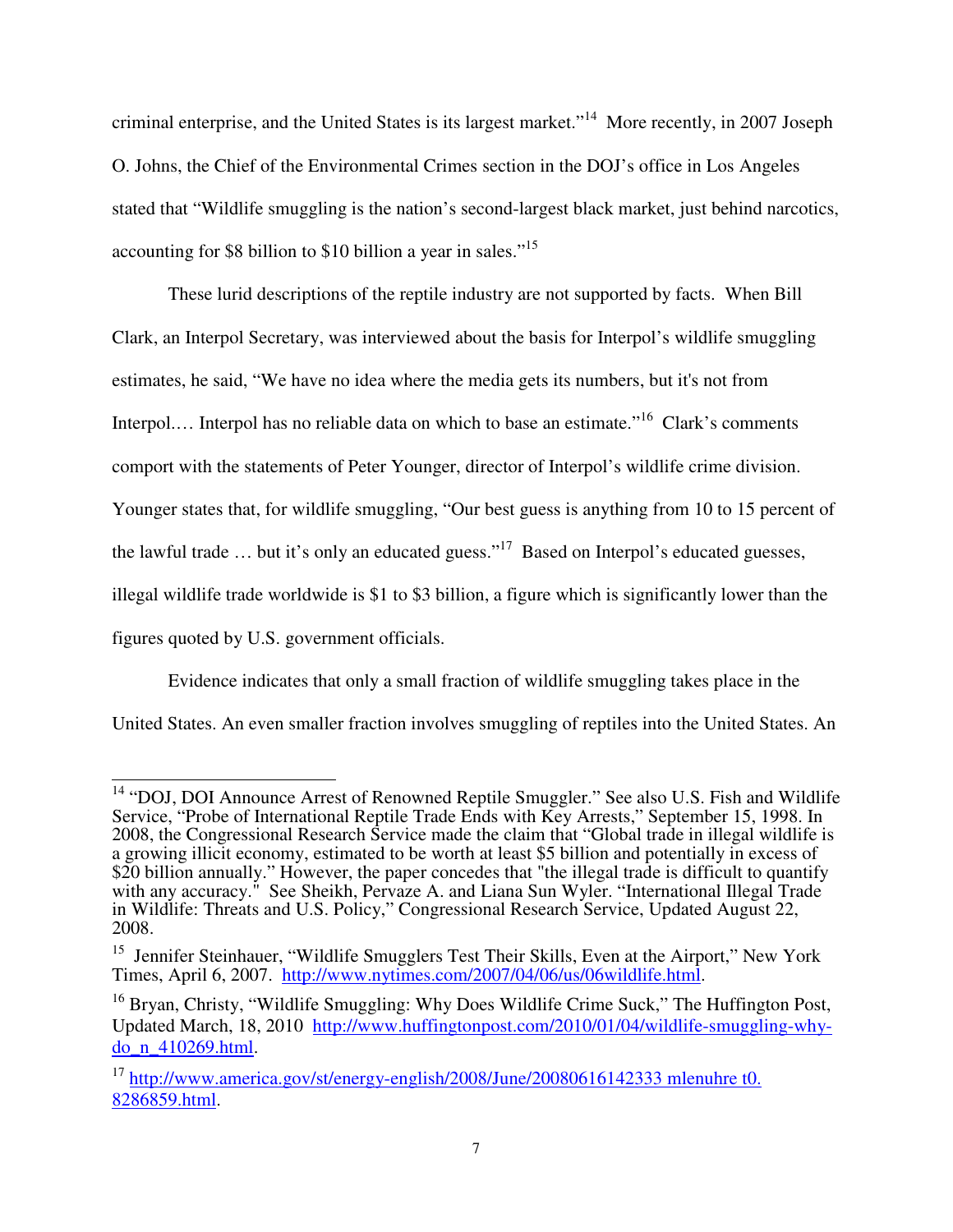analysis of smuggling in the United States was conducted by the U.S. Department of Agriculture's Economic Research Service using wildlife trade data for the years 2000-2004.<sup>18</sup> The USDA report states: "Based on fragmentary inspection of the data, wildlife smuggling accounts for approximately 1 percent of commercial wildlife shipments to the United States."<sup>19</sup> According to the report, total earnings from wildlife smuggling in United States amounted to about \$17 million per year for the five-year period, 2000-2004. The report does not disaggregate the value of shipments by wildlife type, but it does suggest that reptile smuggling is a very minor proportion of the \$17 million. It also suggests that reptile smuggling primarily involves shoes and leather products, not live reptiles. $20$ 

From another perspective, if reptile smuggling were so prevalent in the United States, one would expect to see numerous accounts of law enforcement activity involving the illegal trade. There are few such accounts. In fact, a review of the U.S Fish and Wildlife Service's ("Service") enforcement records for 2006-2010 lists only four cases involving smuggling of reptiles. The four cases are summarized below:

• A reptile smuggler based in Washington State was sent to prison for two years for the unlawful importation of more than 230 reptiles from Thailand; the shipments, valued at over \$30,000, entered the United States in falsely labeled express mail packages.

  $18$  The study was based on an internal U.S. Fish and Wildlife report entitled "Illegal Wildlife" Trade."

<sup>&</sup>lt;sup>19</sup> Peyton Ferrier, "The Economics of Agricultural and Wildlife Smuggling," U.S. Dept. of Agriculture, Economic Research Service, no. 81. Ferrier notes that the November 2005 U.S. Fish and Wildlife Service internal report states that "... though enforcement personnel know a great deal about what illegal trade activities occur locally, there is less understanding of illegal trade activity nationally. . . .," p. 12.

 $20$  Even if one assumes that the USDA estimate is off by a factor of 10, i.e., the USDA understates wildlife smuggling by 90%, even this suggests that total wildlife smuggling into the United States would amount to less than \$200 million. Even this upper bound estimate hardly supports the oft-heard statement that the illegal wildlife trade is second in size to only the illegal drug trade.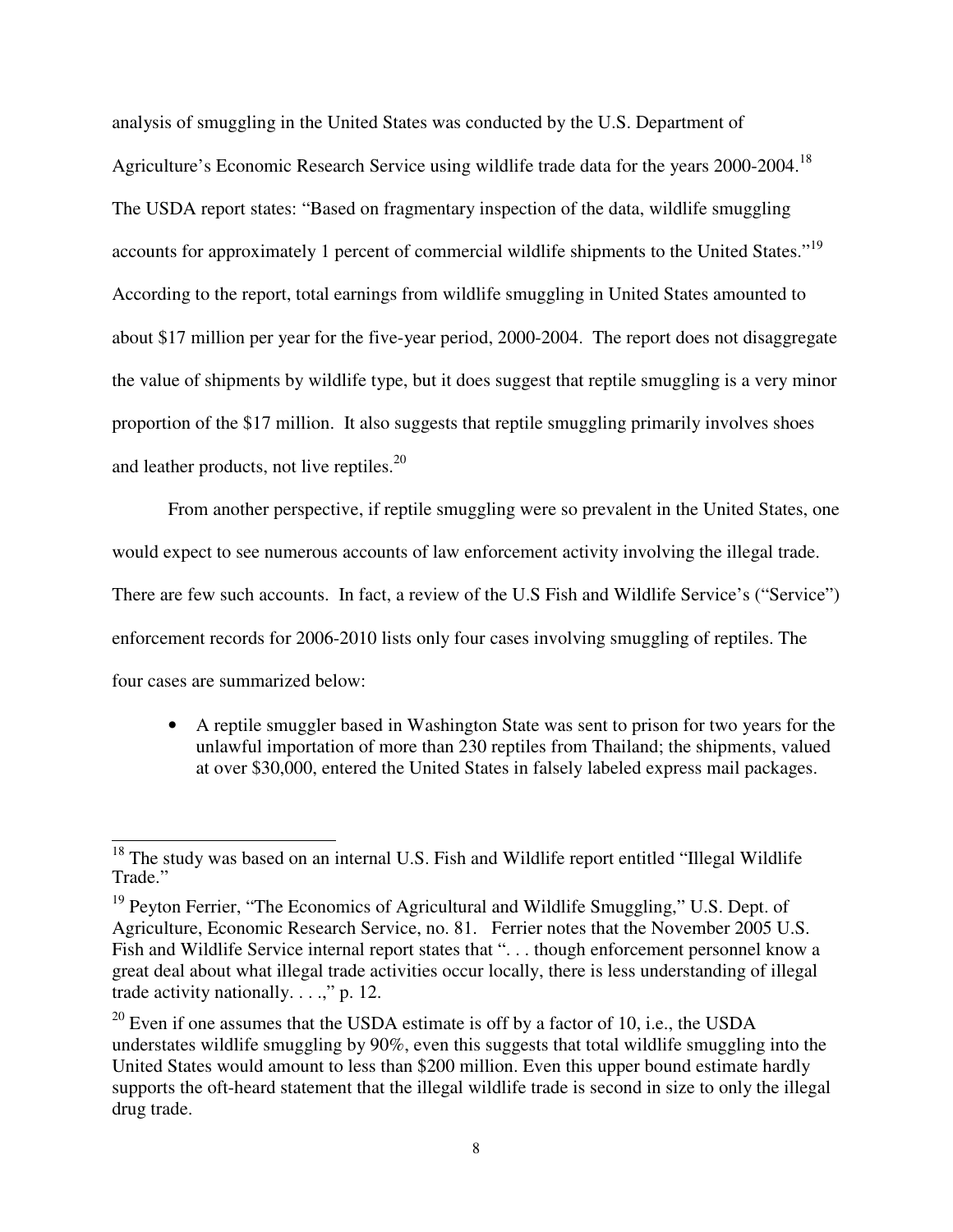- A Virginia man who pleaded guilty to illegally importing CITES-listed tortoises was fined \$15,000.
- A California man was convicted for his role in an international conspiracy to smuggle wild-caught protected Burmese and Indian star tortoises from Singapore for distribution in the United States.
- A cooperative U.S./Canadian undercover investigation exposed the smuggling of protected reptiles from Canada to dealers and collectors in the United States.<sup>21</sup>

The lack of public record of enforcement suggests that reptile smuggling occurs relatively rarely in the United States.

 There is no doubt that some reptiles were and still are smuggled into the United States. Any product that is deemed illegal to import will be smuggled into the country if potential customers of the illegal product are willing to pay the costs necessary to induce someone to smuggle the product into the country. This is true for any product, be it lumber, caviar, or reptiles. However, the evidence suggests that smuggling is not a cornerstone of the reptile industry.

In addition, over time, the federal government has expanded the list of animals, including reptiles that have restrictions placed on their import into the United States both by law and by regulation. As more wildlife is added to the restricted list, economic theory predicts that, *ceteris paribus*, the amount of smuggling will increase. On the other hand, economic theory also predicts that as the production of domestic captive-born reptile increases, with concomitant decreases in reptile prices*, ceteris paribus*, the benefits from smuggling illegally wild-caught reptiles decrease and the number of reptiles smuggled will also decrease. It appears as if the expansion of captive reptile breeding in the United States has helped to crowd out smuggling.

 $\overline{a}$ 

<sup>&</sup>lt;sup>21</sup> "Wildlife Trafficking Investigations 2006-2010 Highlights." U.S. Fish and Wildlife Service, Office of Law Enforcement, 2010, p. 3.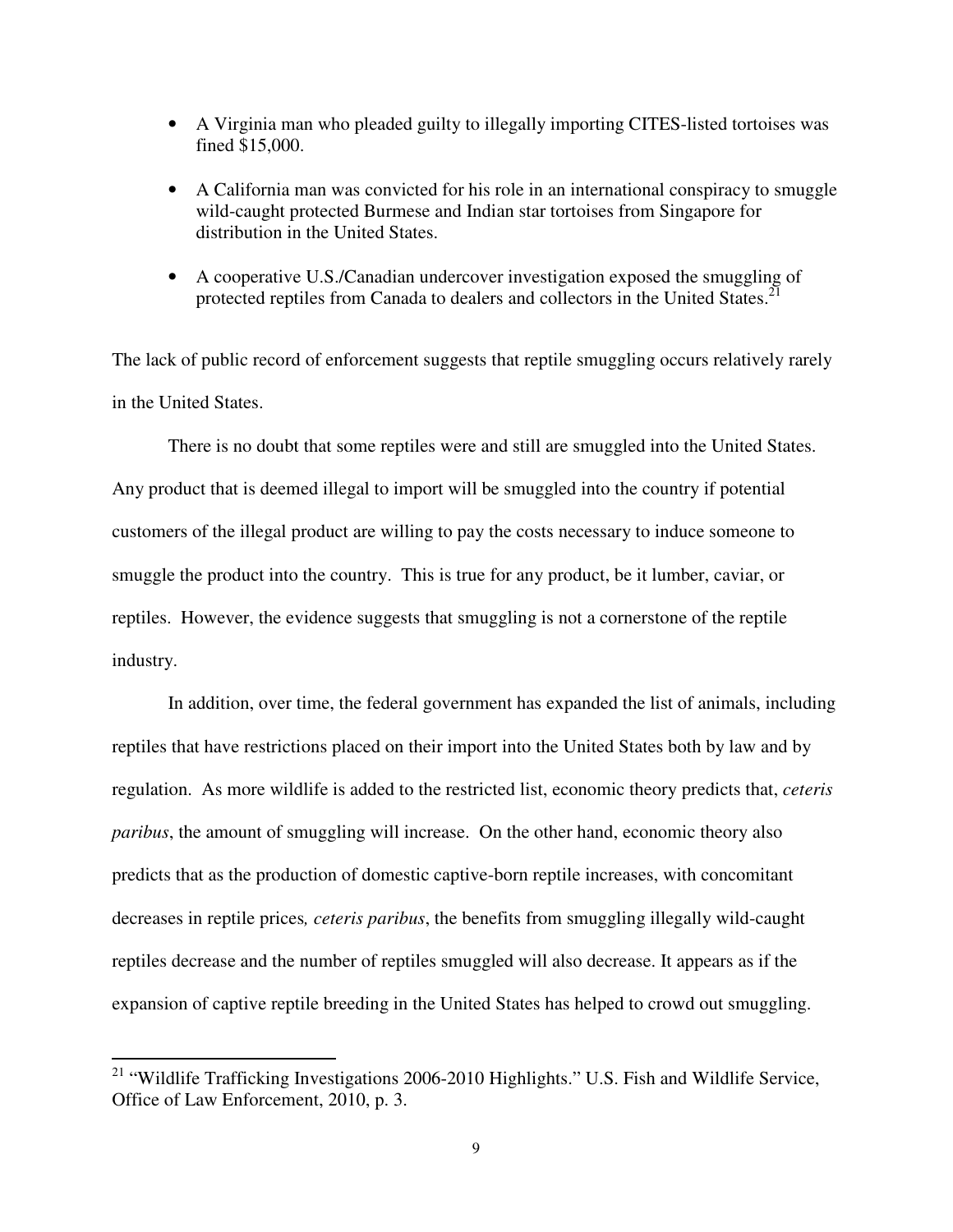The past two decades have witnessed a tremendous growth in the number and variety of reptiles bred in captivity in the United States. Indeed, captive breeding operations form the foundation of the modern U.S. reptile industry. These businesses have added jobs and have contributed revenues to the overall U.S. economy. It is likely that their success has also led to a significant decrease in reptile smuggling, as well as a decrease in the incentives to smuggle reptiles.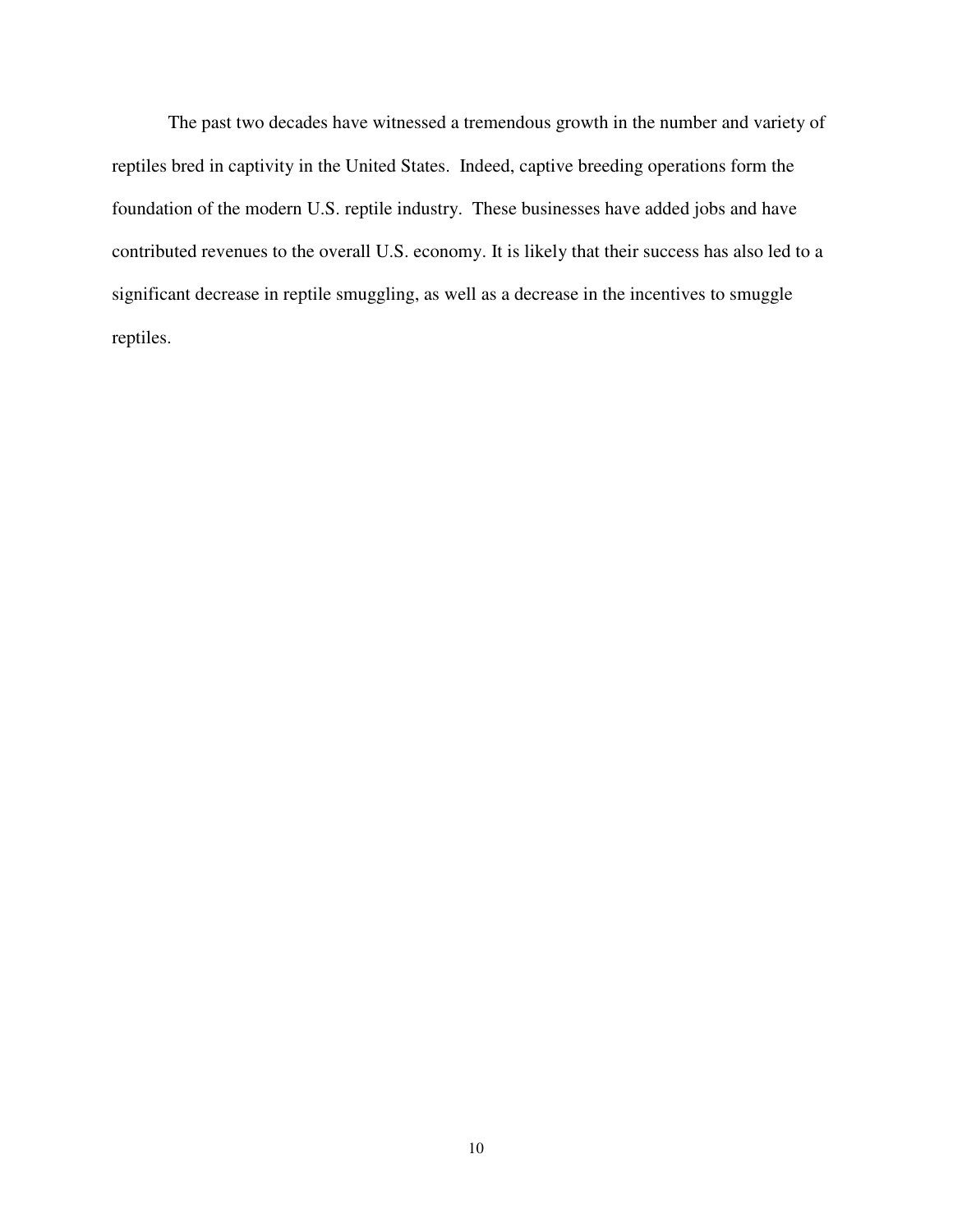# Chapter 2

#### Participants in the Modern U.S. Reptile Industry

 The U.S. reptile industry encompasses a vast number of participants including pet owners, hobbyists, breeders, importers, exporters, wholesalers, pet store proprietors, pet show promoters, entertainers, veterinarians, and manufacturers of pet food and ancillary pet products. Below, we describe some of these participants and the roles they play in the industry.

# Reptile Pet Owners

According to the APPA, approximately 4.7 million U.S. households owned 13.6 million reptiles in 2010.<sup>22</sup> While reptile ownership has dipped slightly in the last two years from its peak of 4.8 million households in  $2008<sup>23</sup>$  reptile ownership is still at its second highest level since 1994, the year that APPA began surveying households about reptile ownership.<sup>24</sup> Based on interviews with industry members, it is widely believed that when the economy recovers, reptile ownership will once again be on the rise.

Demographically, reptile owners tend to be younger and have higher household incomes than the U.S. population as a whole.<sup>25</sup> Reptile owners are spread throughout the country, without

-

 $22$  2009/2010 APPA National Pet Owners Survey (hereafter "2010 APPA Survey"). American Pet Products Association, p. 453.

<sup>&</sup>lt;sup>23</sup> Interviews with industry participants indicate that this decrease in ownership was due to both the recent recession and to the announcement of the proposed rule change which would list nine constrictor snake species as injurious under the Lacey Act. For more information about the Lacey Act, see Chapter 4: Current and Proposed Federal Laws/Regulations: Impact on the Reptile Industry.

<sup>24</sup> 2010 APPA Survey, p. 453.

 $^{25}$  Id.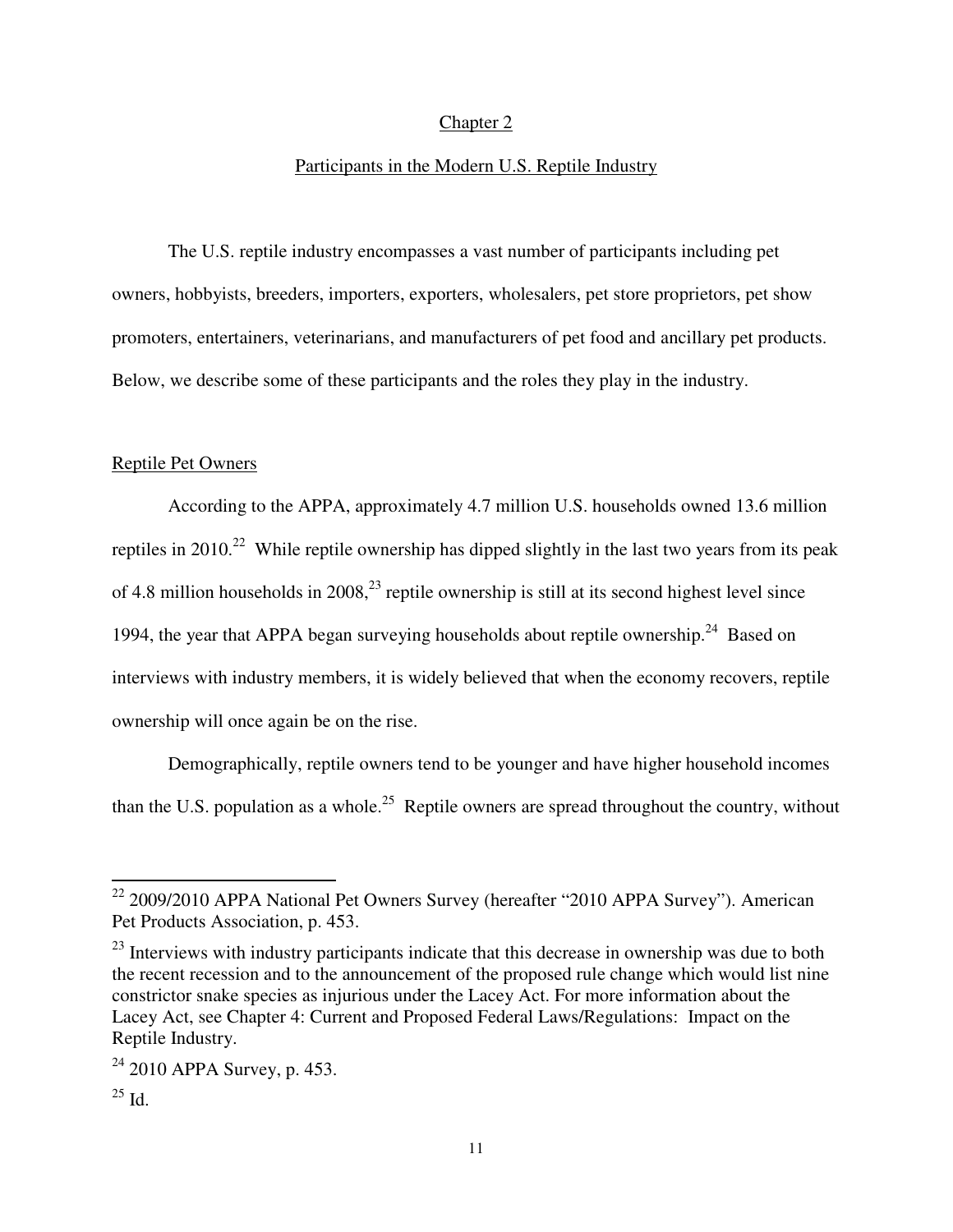a concentration in any one region.<sup>26</sup> They are just as likely as the rest of the U.S. population to live in big cities, rural areas, or small towns. $27$ 

APPA estimates that in 2010, reptile owners purchased nearly \$1.7 billion worth of ancillary products and services used for the care of reptiles.<sup>28</sup> Table 2.1 shows that turtle owners alone spent \$765 million.

# Table 2.1

| Reptile Type   | Percent of<br>Households* | Number of<br>Households<br>(Thousands) | <b>Average Gross</b><br>Expenditures<br>Per Household<br>$(\$)$ | <b>Total Gross</b><br>Expenditures<br>$(Million \$ |
|----------------|---------------------------|----------------------------------------|-----------------------------------------------------------------|----------------------------------------------------|
| Iguana         | 9                         | 423                                    | 517                                                             | 218.7                                              |
| Lizard (other) | 17                        | 799                                    | 511                                                             | 408.3                                              |
| Turtle         | 59                        | 2,773                                  | 276                                                             | 765.3                                              |
| Snake          | 18                        | 846                                    | 313                                                             | 264.8                                              |
| Other          | 5                         | 235                                    | 5                                                               | 20.0                                               |
| Total          |                           | 4,700                                  | 357                                                             | 1,677.1                                            |

# Total Consumer Reptile Product and Service Expenditures, 2010

\*Percent of households do not add up to 100% because some households own more than one type of reptile.

Source: 2010 APPA Survey data.

Based on our interviews and discussions with industry participants, there are roughly

three categories of reptile owners (in order of the number of owners in each category):

• First-time owners and novices, who tend to buy only a few small, less expensive, and easily manageable reptiles, such as turtles, corn snakes, geckos, and bearded

<sup>27</sup> Id.

 $\overline{a}$  $26$  2010 APPA Survey, p. 499.

 $^{28}$  It is safe to assume that APPA's \$1.7 billion estimate of consumer spending on reptiles includes spending on products which can be used for both reptiles and humans, such as paper towels and Windex. For an estimate of total revenues from businesses that offer services and manufacture products specifically for reptiles, see Table 2.16.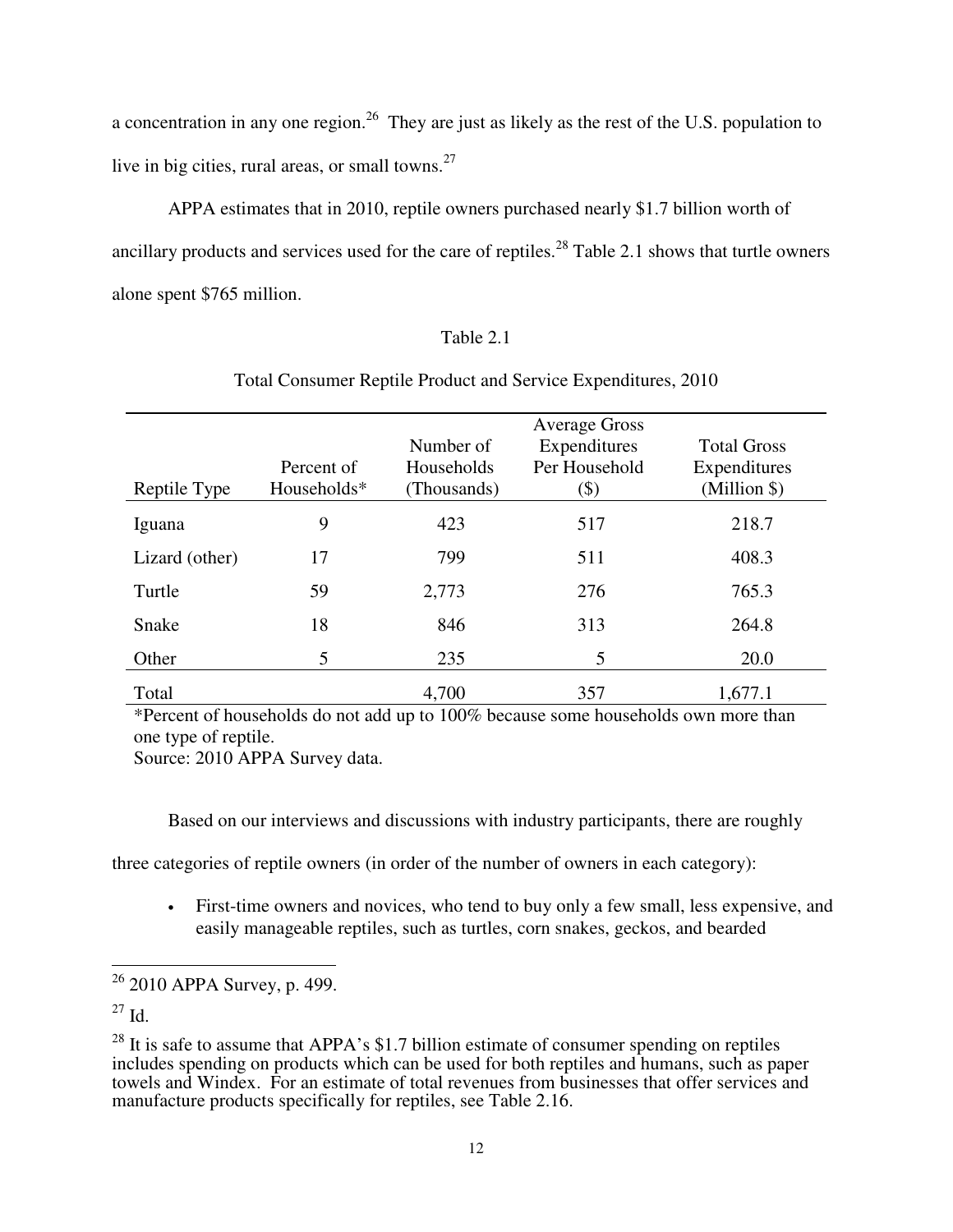dragons.<sup>29</sup> Novice owners are often children who do not have a good deal of experience owning a reptile. However, many novices have what some refer to as a wonder about nature, and become reptile enthusiasts. 30

- Enthusiasts, who are distinguished by the depth of their interest and knowledge about reptiles and reptile care. Spending on reptile products and medical care among enthusiasts is around four times greater than the average reptile owner.<sup>31</sup> While the number of reptiles that each enthusiast owns varies greatly, what binds them is their love of reptiles. In addition, they take an active interest in what we refer to as "reptile culture". That is, they attend reptile shows, read reptile publications, and join reptile and amphibian societies. Enthusiasts tend to own not only more reptiles than novices, but the reptiles they collect are more exotic and more spectacular (in terms of morphology and coloration) than those of novices. $32$
- Hobbyists, or part-time breeders, are reptile owners that actively engage in breeding reptiles. Hobbyists study the genetics of reptiles so that they can breed their animals to achieve certain body types and colorations. Almost every hobbyist sells (or intends to sell) at least some of his or her collection. Many part-time breeders will sell the reptiles they have bred at local reptile shows. It is estimated that there are 8,000 to 10,000 reptile owners in this group. $33$

The novice, enthusiast, and hobbyist classifications are fluid. A novice may bond with

her pet and develop a more active interest in reptiles and become a reptile enthusiast. Some

enthusiasts may start to breed and sell some of their captive bred reptiles, albeit on a small scale.

Indeed, a particularly successful part-time breeder may decide to try to breed reptiles full-time

and become a professional reptile breeder.

<sup>32</sup> Communication with a leading reptile retailer.

<sup>-</sup> $29$  Communication with a leading reptile retailer.

<sup>&</sup>lt;sup>30</sup> Communication with a leading reptile retailer.

<sup>&</sup>lt;sup>31</sup> *Reptiles Magazine*, a publication for reptile enthusiasts, reports in its 2010 reader survey that its average reader spends \$1500 per year on "supplies, medical care, and other necessary items for [a] reptile." This is roughly 4.5 times the household weighted average spending of \$330 reported for all reptile owners in the 2010APPA Survey.

<sup>&</sup>lt;sup>33</sup> Communication with leading reptile retailers and manufacturers.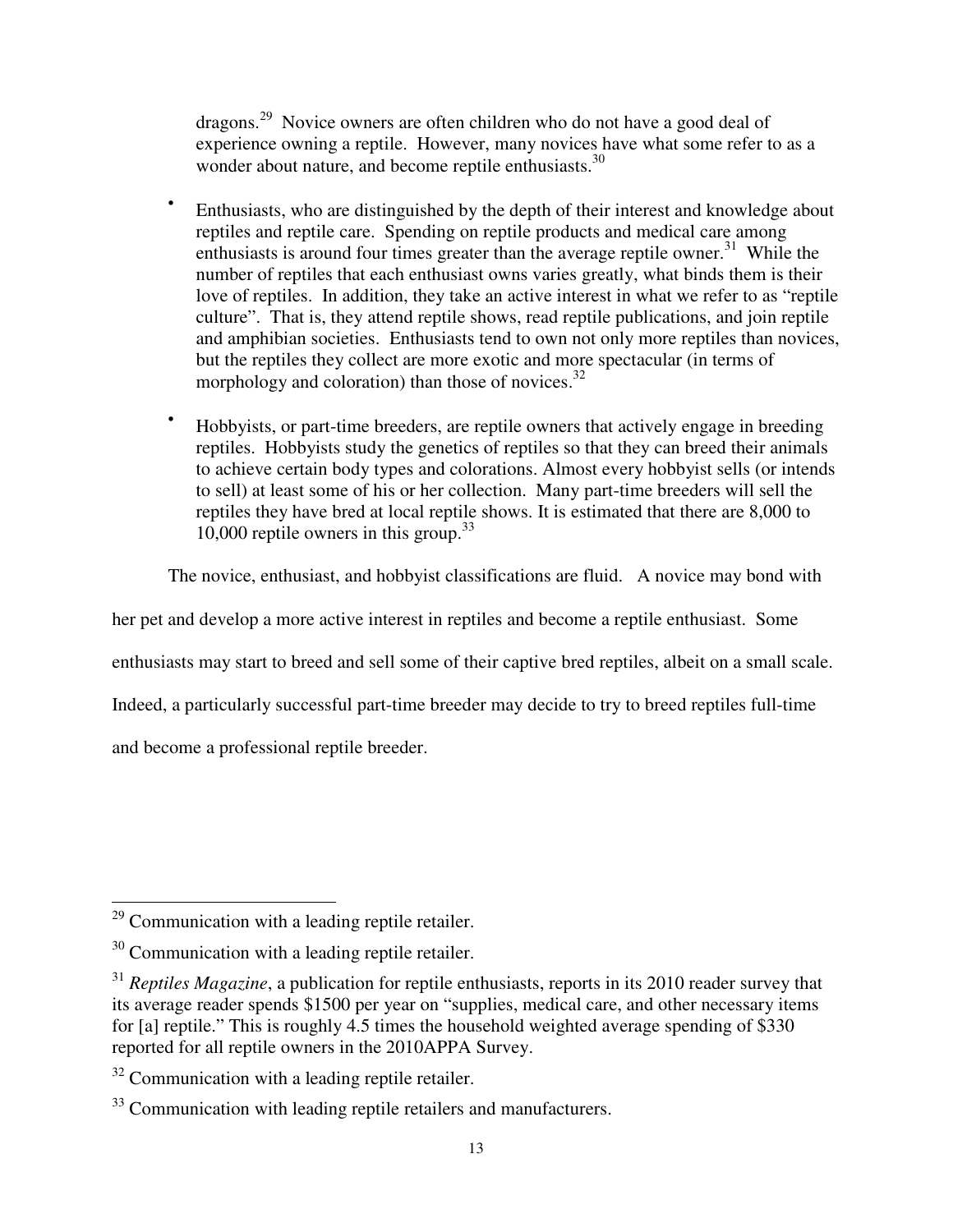# Reptile Suppliers

Typically, reptiles are either captive bred domestically or imported from other countries. An imported reptile is typically wild-caught but it can also be captive bred. A reptile may pass through many hands before it reaches its final owner. We attempt to describe components of the reptile supply chain, but caution that, realistically, supply chains are more complicated than our simplified descriptions. One company may provide the services that we describe as two separate links in the supply chain, such as breeders who also import. Similarly, when we categorize total revenues for a particular business, we ascribe all revenues from that business to the primary function of that business. For example, if a business primarily engages in breeding, but also exports, we ascribe all revenues earned from both breeding and exporting, to breeders.

#### Reptile Breeders

An increasing number of reptiles that are purchased by pet owners, hobbyists, and private collectors come from U.S. reptile breeders. We classify reptile breeders based on the scale of their operations and the type of reptiles they breed. These categories are described below and include 1) Mass Producers, 2) Large-scale Breeders, 3) Small-scale Breeders, and 4) Hobbyists and Part-time Breeders.

#### *Mass Producers*

The largest breeders, both by average volume of production and average yearly gross receipts, gear their production toward the pet store trade with a focus on novice to intermediate pet owners. Thus, these breeders primarily produce reptiles that are meant to be cared for by a beginning to slightly experienced (i.e., intermediate) owner. Reptiles they breed include turtles, geckos, common iguanas, bearded dragons, milk snakes, corn snakes, non-morph ball pythons,

14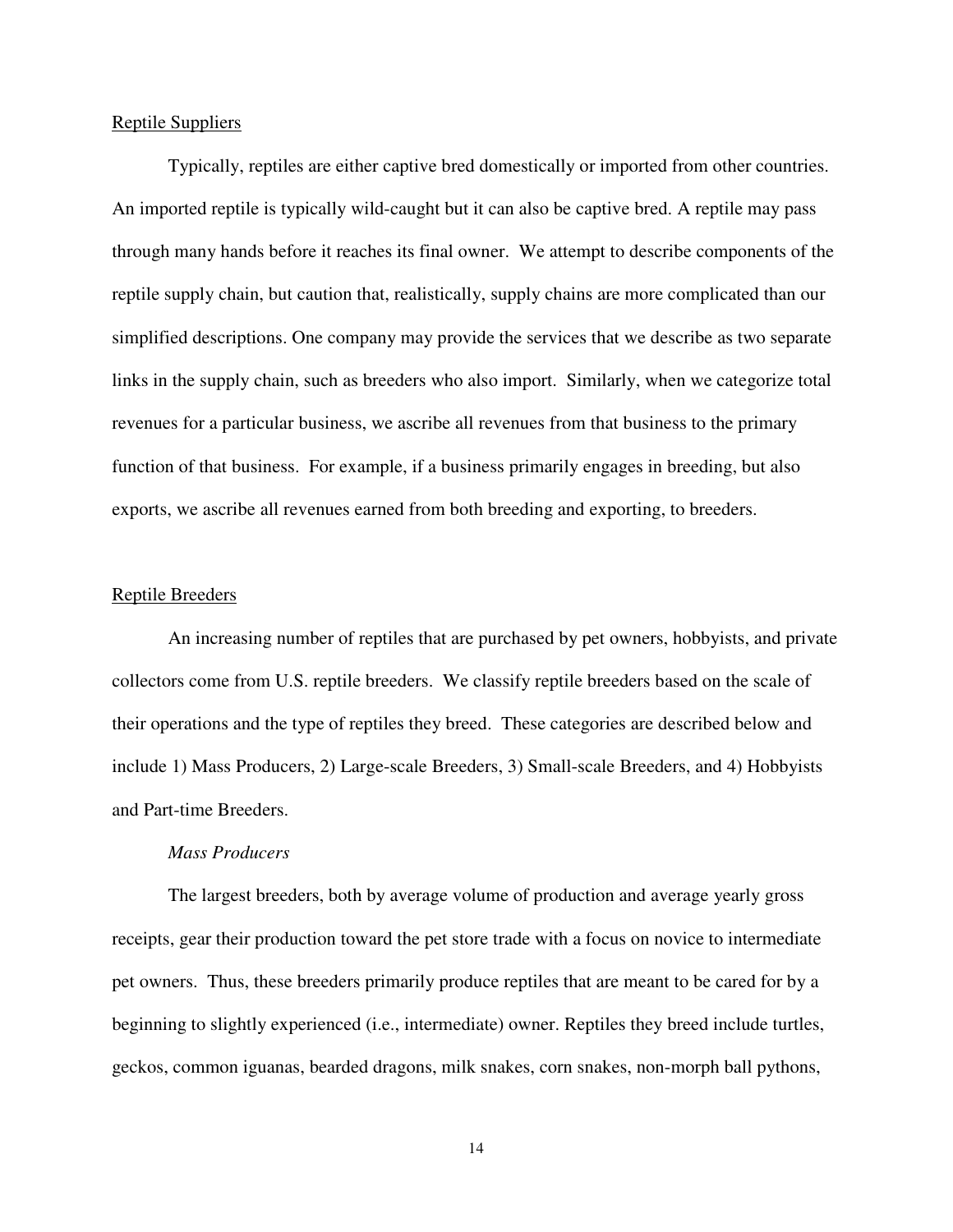and non-morph Boa constrictors.<sup>34</sup> We refer to these breeders as "Mass Producers" because they sell large quantities of reptiles through supply agreements, typically to pet store chains. Reptiles bred by Mass Producers that are not sold directly to pet stores, are sold to retail distributors.<sup>35</sup> Mass Producers sell very little of their stock directly to households, either via the internet or at expos or trade shows.

Mass Producers tend to have a relatively large number of employees, 20 to 30 on average, and operate large breeding facilities. Because the reptiles that Mass Producers sell are on the low end of the reptile price spectrum, profit margins in these businesses tend also to be low. While churn is high among breeders generally, larger breeding businesses tend to be long lived. There are roughly six to twelve mass producers operating in the United States.

# *Morphs and Large Reptiles*

Breeders other than Mass Producers tend to focus on selling reptiles that can be cared for by first-time to intermediate owners but have a rare scale coloration or body type. These reptiles tend to be much more expensive than reptiles sold by Mass Producers. These reptile rarities are often referred to as designer reptiles, or more commonly, morphs. In general, the price of a morph is positively related to the distinctiveness of the reptile's color and the rarity of the morph. Most sales of morphs are made to other breeders (both domestic and foreign), hobbyists, and enthusiasts. Only a small percentage of morph sales are to general pet owners.<sup>36</sup>

 Breeding morphs requires an investment in reptiles that have a genetic composition that enables some of their offspring to have distinctive colors. In much the same way that a race

 $\frac{1}{2}$ 

<sup>&</sup>lt;sup>34</sup> Based on responses to Major Business Survey and Small Business Survey. Eugene Bessette, a well-know breeder, refers to these reptiles as "small, safe and innocuous."

<sup>&</sup>lt;sup>35</sup> Based on responses to Major Business Survey and Small Business Survey.

<sup>&</sup>lt;sup>36</sup> Based on interviews with reptile breeders.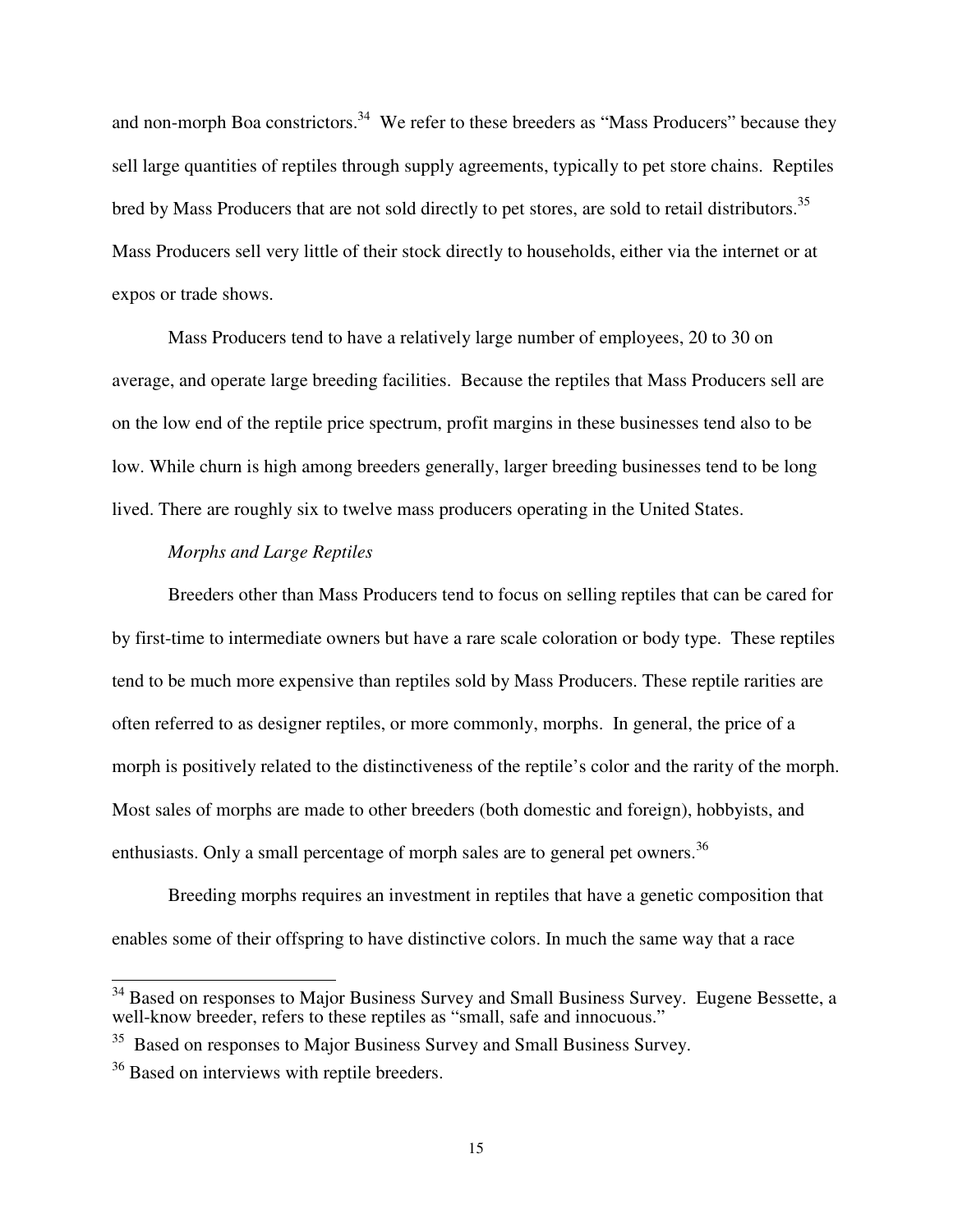horse's value depends on its ability to pass on its desirable racing genes to its offspring, a reptile with a desirable skin pattern is valuable not only because of its skin pattern or the rarity of that pattern, but also because that reptile can be use to breed more morphs. Morph breeders (or those seeking to be morph breeders) will pay significant amounts (in excess of \$20,000) for a rare morph that can be added to his or her breeding stable.

 A smaller group of breeders produces large and venomous reptiles. These reptiles require a high level of expertise to safely and properly care for them. These reptiles include, but are not limited to reticulated pythons, anacondas, Burmese pythons, and large lizards, such as monitor lizards. This group would also include venomous (or hot) reptiles.

 Mass producers generally do not breed morphs, large, or venomous reptiles, since their customers are interested in selling reptiles to first-time and intermediate reptile owners. General pet stores stay away from these reptiles, as their customers are generally not interested in large and hot reptiles. While some morphed reptiles, such as ball pythons, can be taken care of by a first-time to intermediate owner, general pet stores do not want to hold inventories of these high-priced morphed reptiles. However, these stores will sell ball pythons of the non-morphed variety.

 We further classify those who breed large, rare, or venomous reptiles on the basis of the scale of their operations. These categories include 1) Large-scale Breeders, 2) Small-scale Breeders, and 3) Hobbyists and Part-Time Breeders.

#### *Large-scale Breeders*

These breeders generally focus on producing morphs. They pride themselves on the depth of their knowledge of reptile husbandry and genetics. Because each new morph they produce has the potential to bring in high prices, these breeders invest in advanced animal

16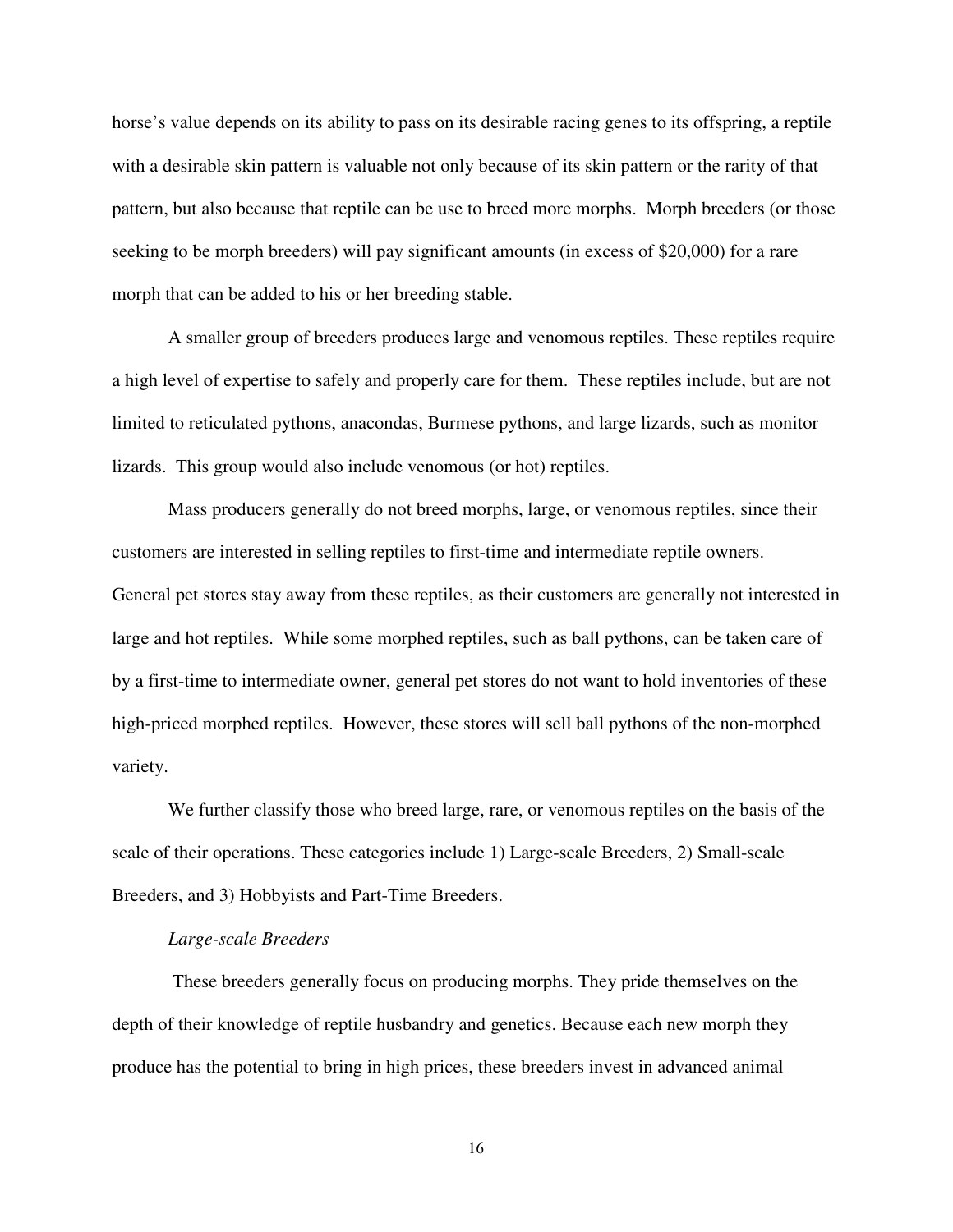obstetric equipment, such as veterinary ultrasound machines, to ensure the safety of each delivery. The number of employees working for these breeders varies widely, with some breeders managing large collections of reptiles without assistance, while other large-scale breeders employ up to seven full-time helpers. There are roughly eight to twelve large-scale breeders operating in the United States.

# *Small-scale Breeders*

 Another group of breeders also attempts to produce new morphs, but these breeders operate on a smaller scale. These small-scale breeders do not have the scale of production to consistently hit the jackpot of the genetic lottery. Therefore, they focus their production on morphs that have already been produced but are still relatively rare, using breeding stock that typically have been purchased from large-scale breeders.

 While the majority of small-scale breeders focus on morphs, a small subset of them breed large reptile species, like Burmese and reticulated pythons. Only a few businesses breed venomous lizards and reptiles.

 Most of the small-scale breeders have space other than their homes dedicated to breeding. They typically employ one or two employees to assist them. There are roughly 100 to 200 small scale breeders operating in the United States.

## *Hobbyists and Part-Time Breeders*

Part-time breeders operate at the smallest scale among breeders. Breeding is a side project for most of these operations. They are typically one-person businesses, operating on a part-time basis. Sales of reptiles serve mostly to supplement their income. While some hobbyists have dedicated breeding facilities, the majority breed in their garage or basement. For

17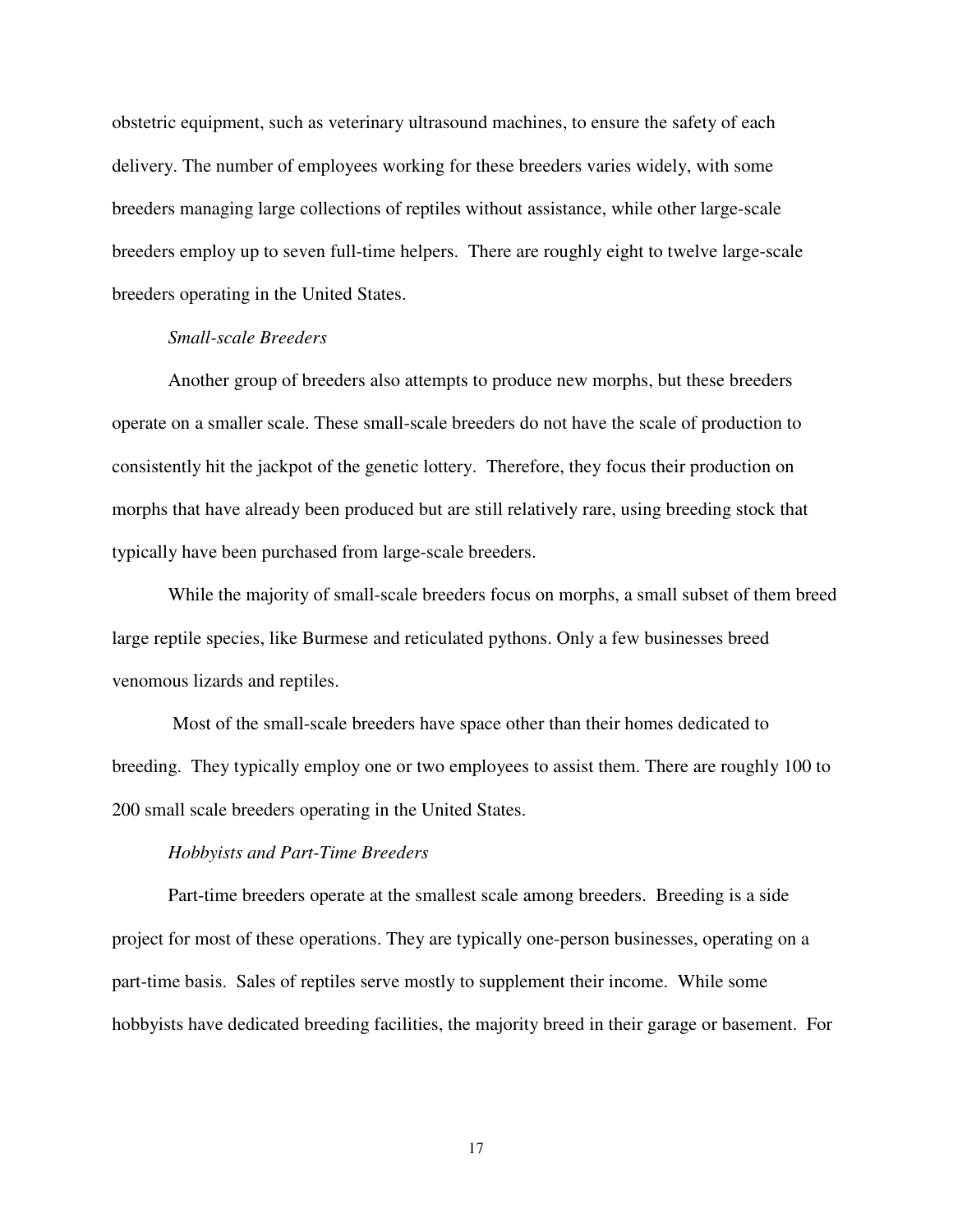many hobbyists, sales are made more to pay for supplies for their own reptiles, rather than to make a living. It is estimated that there are 8,000 to 10,000 hobbyists in the United States.<sup>37</sup>

## *Summary*

The vast majority of reptile breeders are small businesses both by legal definition and in a generally understood sense.<sup>38</sup> Of the breeding businesses that we have interviewed, nearly all of them are family run. Some businesses are in their second generation of family ownership.

The number of breeders operating within the United States has grown dramatically in recent years. The largest growth among breeders has taken place in the hobbyist category.<sup>39</sup> The economic downturn and increasingly restrictive laws regulating U.S. reptile sales have led many breeders to look overseas for new customers. Many breeders also report a growing trend of bypassing pets stores and selling directly to consumers over the internet.

We estimate that the businesses and hobbyists that engage in breeding collectively realized between \$142 million and \$183 million in 2009.<sup>40</sup> Table 2.2 shows reptile breeding revenues in 2009 by category of breeder. Table 2.2 highlights the major role of part-time breeders in the modern reptile industry. As a group, they account for approximately 60% of revenues derived from breeding reptiles.

-

 $37$  Based on interviews with reptile breeders.

<sup>&</sup>lt;sup>38</sup> The Small Business Administration defines a business of this category as small if they have annual sales of less than \$750,000. See: "U.S. Small Business Administration Table of Small Business Size Standards Matched to North American Industry Classification System Codes.", U.S. Small Business Administration, effective August 22, 2008.

<sup>&</sup>lt;sup>39</sup> Based on communications with breeders and show promoters.

 $40$  GES conducted two surveys to gather information about reptile businesses and sales of reptiles and reptile products. These surveys are referred to as the Major Business Survey and the Small Business Survey. For more information about these surveys, see Appendix I: Estimation Methodology.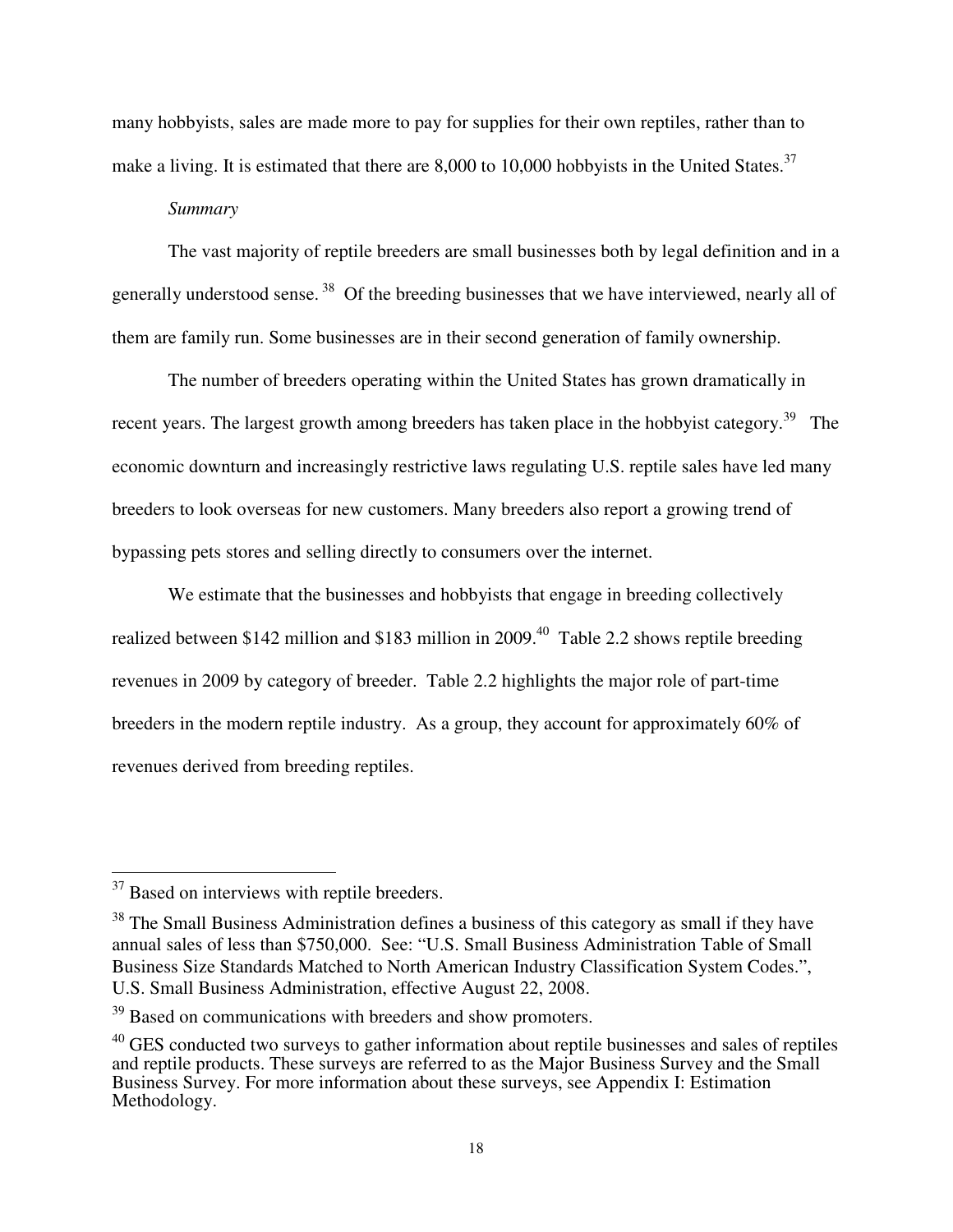# Table 2.2

|                             | Number of Breeders |                  | Revenues (Million \$) |                  |
|-----------------------------|--------------------|------------------|-----------------------|------------------|
| <b>Breeder Category</b>     | Low<br>Estimate    | High<br>Estimate | Low<br>Estimate       | High<br>Estimate |
| Part-Time Breeders          | 8,000              | 10,000           | 91.2                  | 114.0            |
| <b>Small Scale Breeders</b> | 100                | 200              | 18.2                  | 33.7             |
| Large Scale Breeders        | 8                  | 12               | 5.2                   | 7.3              |
| <b>Mass Producers</b>       | 6                  | 12               | 27.1                  | 29.3             |
| <b>Grand Total</b>          | 8,114              | 10,224           | 141.7                 | 183.3            |

# U.S. Reptile Breeding Revenues, 2009

Source: GES analysis based on Major Business Survey and Small Business Survey.

# International Trade

 All imports and exports must enter or exit the United States from one of 18 ports that have been designated to handle all shipments of wildlife, including reptiles.<sup>41</sup> Containers for import and export must be inspected by the Service. Fees for these inspections are payable by the shipper. In addition, the U. S. Department of Customs and Border Protection requires that importers and exporters fill out a declaration for the animals that they wish to ship.<sup>42</sup>

<sup>41</sup> These ports are located in Anchorage, Atlanta, Baltimore, Boston, Chicago, Dallas/Ft. Worth, Houston, Honolulu, Los Angeles, Louisville, Memphis, Miami, New Orleans, New York, Newark, Portland, San Francisco, and Seattle. "Bringing Wildlife into the United States." U. S. Department of Customs and Border Protection.

 $\overline{a}$ 

 $42$  Id.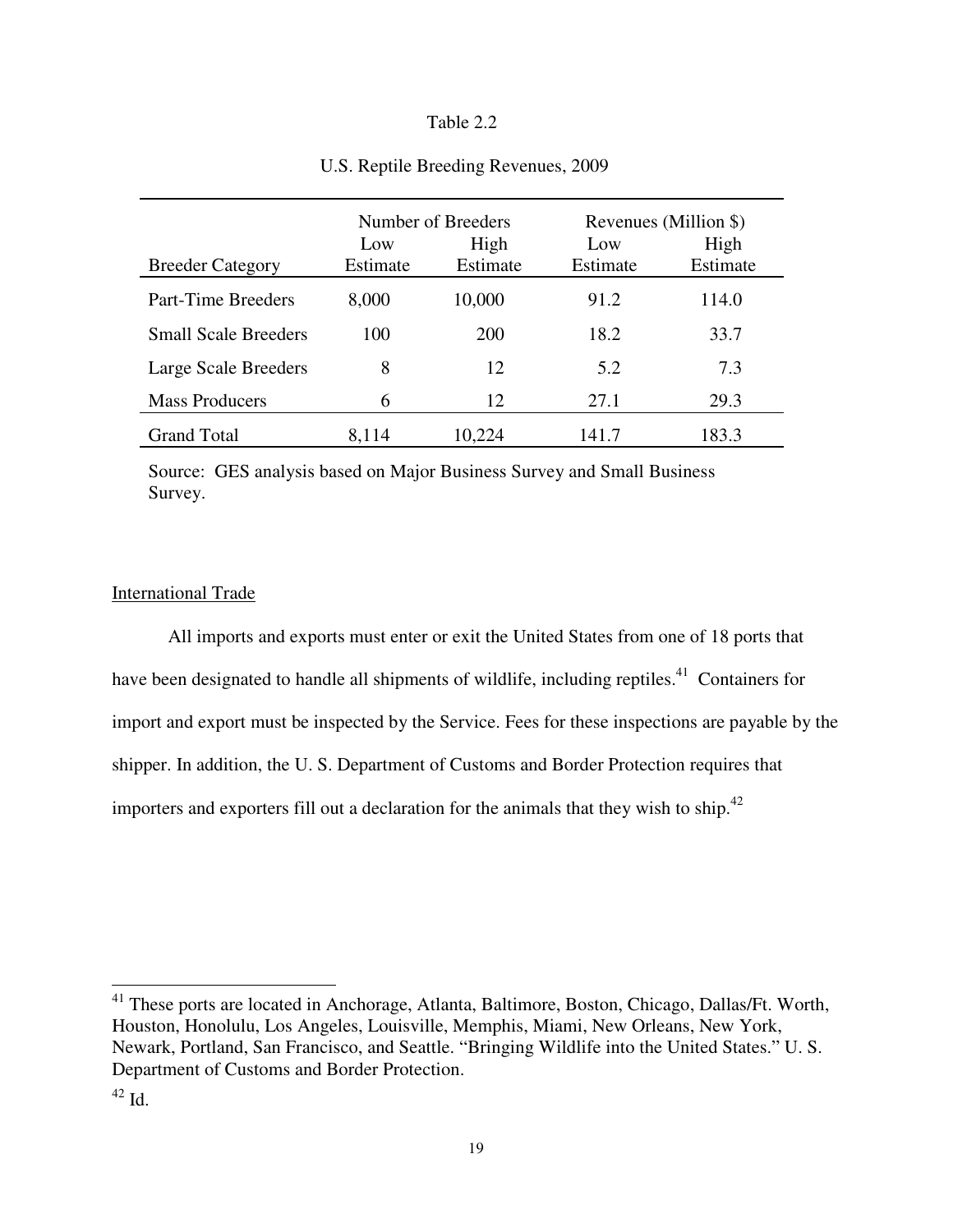# *Importers*

<u>.</u>

The U.S. Fish and Wildlife Service maintains data on imports (and exports) of reptiles in its Law Enforcement Management Information System ("LEMIS") database.<sup>43</sup> According to LEMIS data, 6.9 million reptiles were legally imported into the United States from January 2005 through May 2010.<sup>44</sup> However, annual imports of reptiles have declined steadily from 1.5 million in 2005 to 900,000 in 2009.

#### Table 2.3

U.S. Imports of Reptiles, January 2005 - May 2010

|                     | Number of Reptiles |  |
|---------------------|--------------------|--|
| Year                | Imported           |  |
|                     |                    |  |
| 2005                | 1,499,547          |  |
|                     |                    |  |
| 2006                | 1,441,135          |  |
| 2007                | 1,339,816          |  |
|                     |                    |  |
| 2008                | 1,146,570          |  |
|                     |                    |  |
| 2009                | 900,677            |  |
|                     |                    |  |
| 2010                | 572,158            |  |
| Total               | 6,899,903          |  |
|                     |                    |  |
| Source: LEMIS data. |                    |  |

<sup>&</sup>lt;sup>43</sup> "LEMIS data is the only detailed official record of the legal domestic reptile trade." Robert Reed. "An Ecological Risk Assessment of Nonnative Boas and Pythons As Potentially Invasive Species in the United States," *Risk Analysis*, Volume 25, No. 3, 2005, p 756.

<sup>&</sup>lt;sup>44</sup> LEMIS data for January 2005 to May 2010 were obtained from the U.S. Fish and Wildlife Service, Office of Law Enforcement. All LEMIS data reported herein refers to live reptile imports and exports.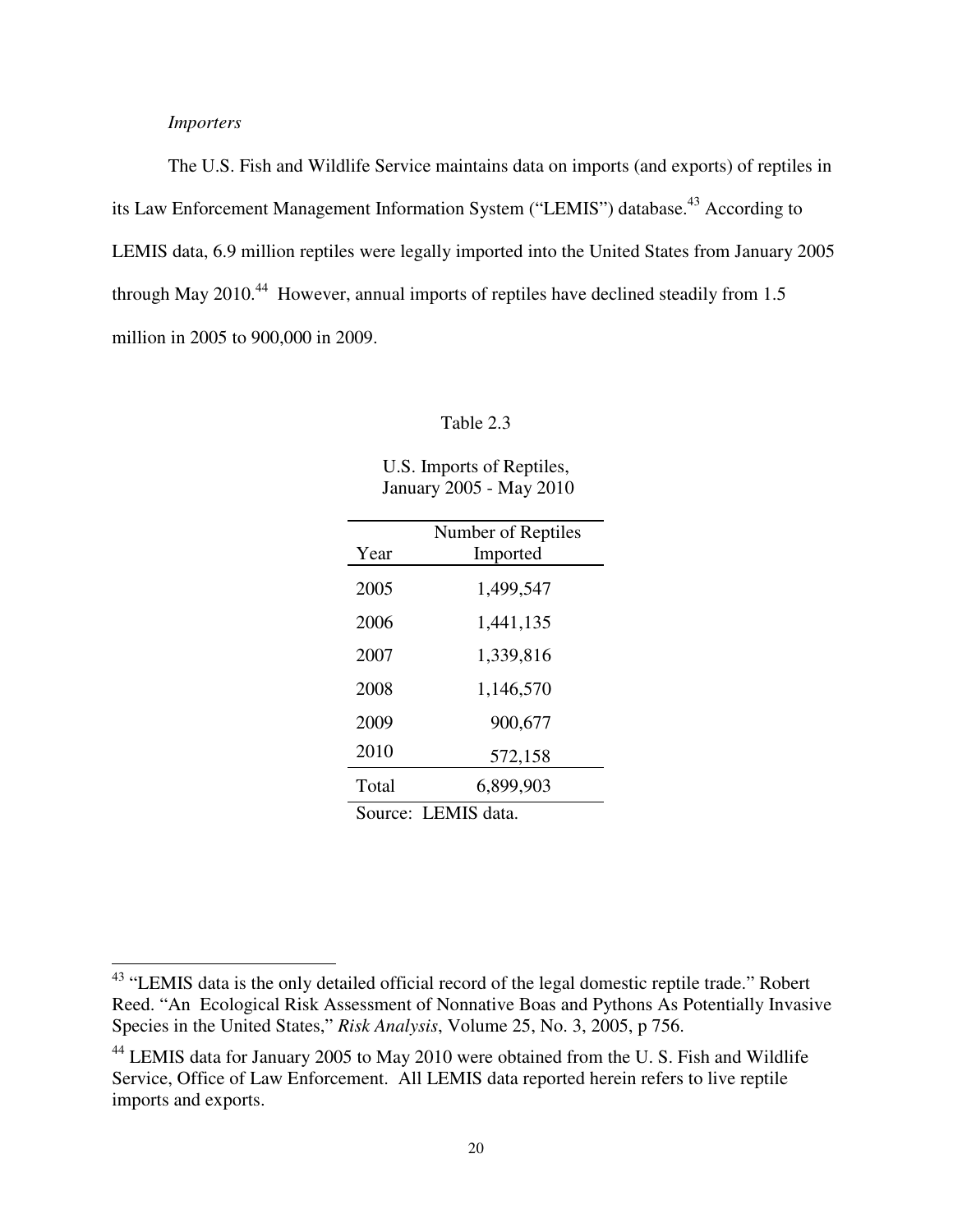Table 2.4 below shows that 83% of all imported reptiles entered the United States through either Miami or Los Angeles.<sup>45</sup> Indeed, over half of all reptiles imported to the United States from abroad from January 2005 through May 2010 period entered through the port of Miami.<sup>46</sup>

# Table 2.4

| Top Ten U.S. Ports of Import, |
|-------------------------------|
| January 2005 – May, 2010      |

| Port              | Number of<br>Reptiles<br>Imported | Percent of<br>All U.S<br><b>Imports</b> |
|-------------------|-----------------------------------|-----------------------------------------|
| Miami             | 3,486,765                         | 50.53                                   |
| Los Angeles       | 2,268,501                         | 32.88                                   |
| Dallas/Fort Worth | 434,898                           | 6.30                                    |
| New York          | 409,867                           | 5.94                                    |
| New Orleans       | 121,685                           | 1.76                                    |
| <b>Baltimore</b>  | 64,425                            | 0.93                                    |
| Houston           | 20,210                            | 0.29                                    |
| San Francisco     | 18,735                            | 0.27                                    |
| Denver            | 12,819                            | 0.19                                    |
| Detroit           | 12,135                            | 0.18                                    |
| Top Ten Total     | 6,850,040                         | 99.28                                   |

Source: LEMIS data.

-

<sup>&</sup>lt;sup>45</sup> LEMIS data.

<sup>&</sup>lt;sup>46</sup> The dominance of the ports of Miami and Los Angeles reflects the fact that the majority of all importers are located in Florida or California.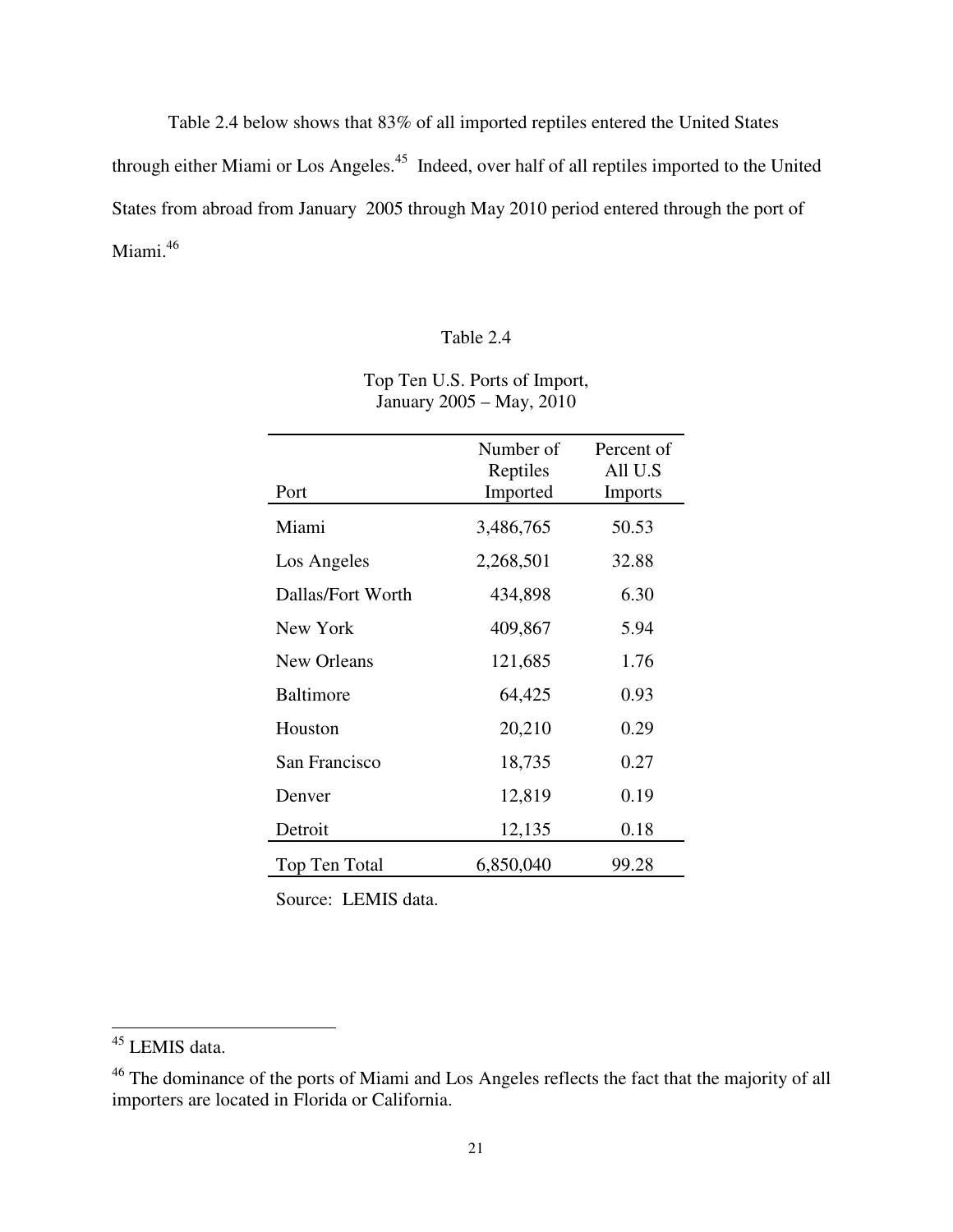The majority of reptiles that are imported are sold either directly to pet stores or to distributors and wholesalers who then sell the animals to pet stores.<sup>47</sup> Because of the pet shop focus, the most popularly imported animals tend to be reptiles that make good pets for novice to intermediate pet owners. The most commonly imported reptiles are Common Iguanas, Leaf-toed Geckos, Asian Grass Lizards, Oriental Water Dragons, and Ball Pythons.<sup>48</sup> Table 2.5 below shows the most-imported reptiles (by number) in 2009. These reptiles are generally much lowerpriced than reptiles that are exported. Exports are more often rare and expensive morphs.

## Table 2.5

| Reptile Type             | Number of<br>Reptiles Imported |
|--------------------------|--------------------------------|
| Common Iguana            | 113,052                        |
| Leaf-Toed Gecko          | 71,324                         |
| Asian Grass Lizard       | 71,128                         |
| Oriental Water Dragon    | 68,792                         |
| <b>Ball Python</b>       | 65,028                         |
| Turtle (Sp.)             | 39,158                         |
| Inland Bearded Dragon    | 28,756                         |
| Northern Savanna Monitor | 22,432                         |
| <b>Red-Eared Slider</b>  | 22,069                         |
| Tokay Gecko              | 18,985                         |
| Top Ten Total            | 520,724                        |

Top Ten Imported Reptiles, 2009

Source: LEMIS data.

 $\overline{a}$ 

 $47$  Based on survey responses from the Major Business Survey. Companies surveyed imported 42.5% of all live reptiles from 2005 to 2009.

<sup>48</sup> Based on GES analysis of LEMIS data.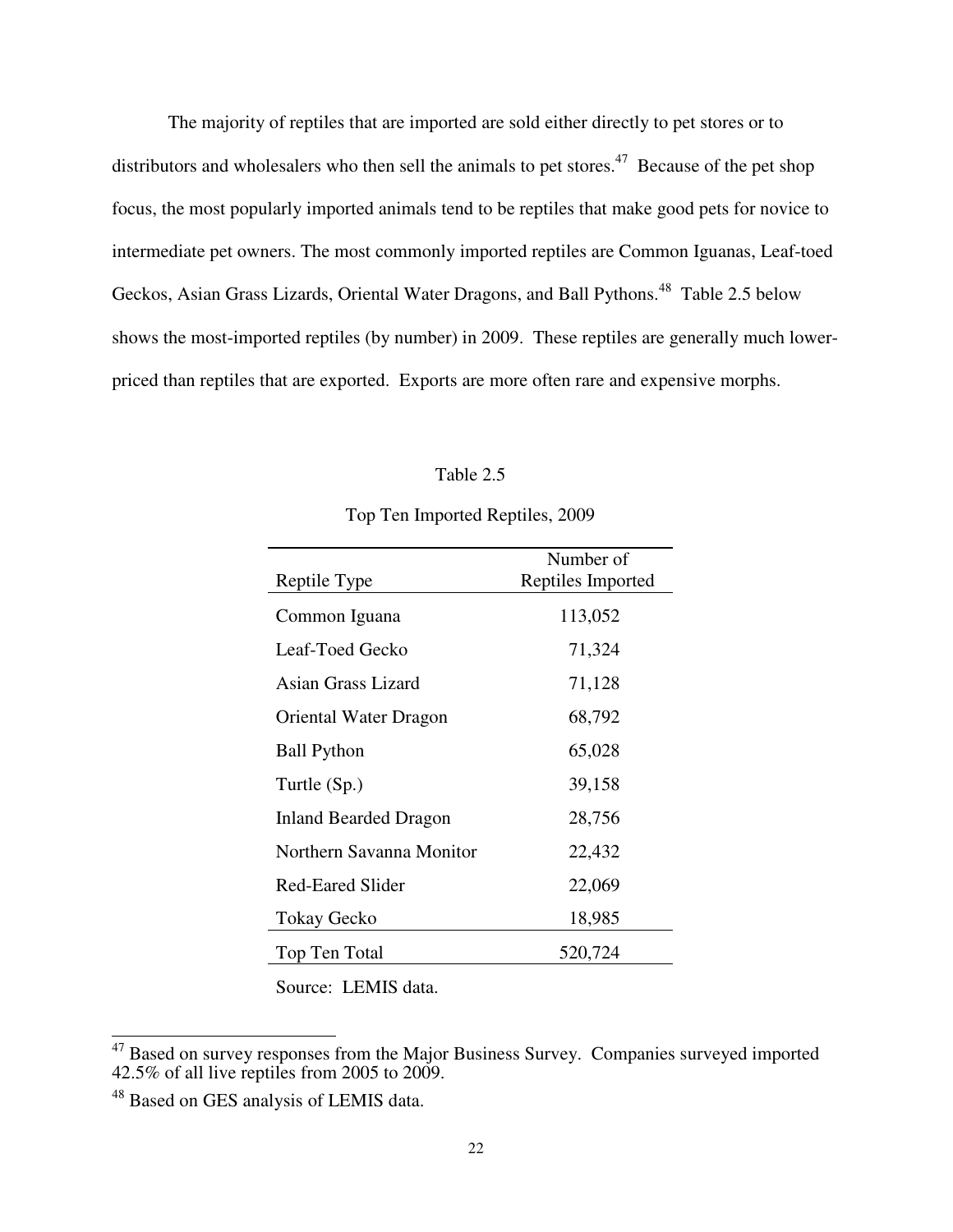Ten firms (or companies) accounted for 72.3% of the number of reptiles imported into the United States in 2009. These firms and the number of reptiles they imported in 2009 are shown in Table 2.6. The most frequently imported reptiles by these ten firms in 2009 were the Common Iguana, the Leaf-Toed Gecko, Asian Grass Lizard, Oriental Water Dragon and the Ball Python.

# Table 2.6

| Importer                         | Number of<br>Reptiles<br>Imported | Percent of<br>Reptiles<br>Imported |
|----------------------------------|-----------------------------------|------------------------------------|
| L.A. Reptile Inc.                | 156,540                           | 17.4                               |
| Strictly Reptiles, Inc.          | 90,776                            | 10.1                               |
| The Reptile Farm, Inc.           | 79,125                            | 8.8                                |
| Two Amigos Import & Export, Inc. | 78,476                            | 8.7                                |
| U.S. Global Exotics, Inc.        | 75,023                            | 8.3                                |
| California Zoological Supply     | 55,403                            | 6.2                                |
| Emerald Coral & Reptile          | 39,360                            | 4.4                                |
| Lasco                            | 29,681                            | 3.3                                |
| <b>Bushmaster Reptiles</b>       | 24,339                            | 2.7                                |
| Dayrich Trading, Inc.            | 22,366                            | 2.5                                |
| Top Ten Total                    | 651,089                           | 72.3                               |

# Leading U.S. Importers of Reptiles, 2009

Source: LEMIS data.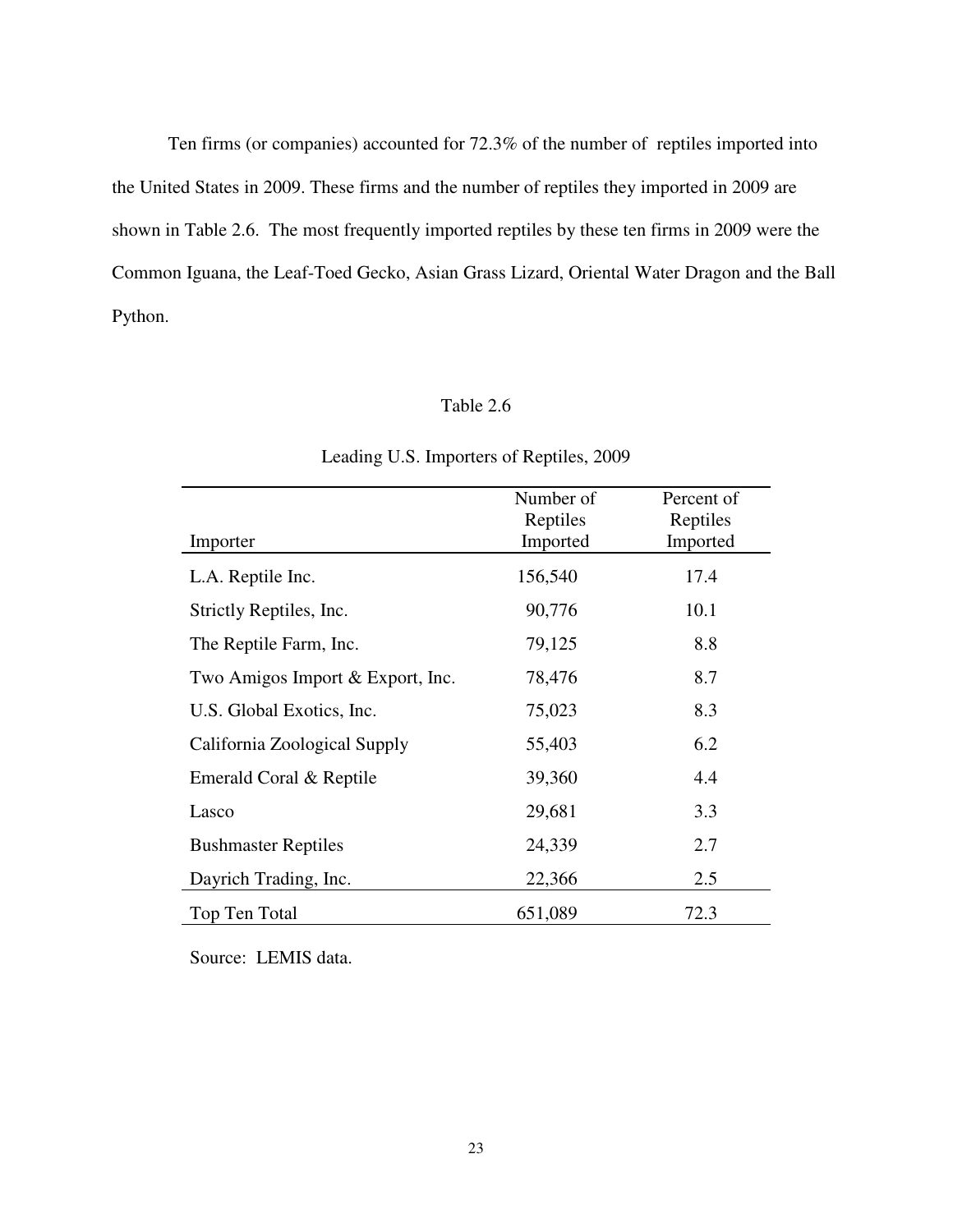# *Exporters*

 According to LEMIS, 69 million reptiles were exported from the United States from January 2005 through May 2010. In contrast to imports, which have been declining steadily over the past 5 years, reptile exports increased each year from 2005 to 2007. (See Table 2.7 below.)

## Table 2.7

|                              | U.S. Exports of Reptiles,<br>January 2005 - May 2010 |
|------------------------------|------------------------------------------------------|
| $\mathbf{V}_{\mathbf{P}}$ ar | Number of Rentil                                     |

| Year  | Number of Reptiles |
|-------|--------------------|
| 2005  | 10,035,749         |
| 2006  | 14,509,230         |
| 2007  | 18,764,290         |
| 2008  | 12,573,564         |
| 2009  | 11,290,591         |
| 2010  | 2,309,600          |
| Total | 69,483,024         |

Source: LEMIS data.

 Turtles dominate reptile exports. More than 95% of all reptile exports from 2005 to  $2010^{49}$  were turtles, tortoises, or terrapins.<sup>50</sup> The high percentage of turtle exports is a byproduct of a 1975 regulation imposed by the FDA which bans turtles with shell lengths under 4 inches from being sold or transported within the United States. The regulation makes an exception to the commercial inter-state transport ban if the turtles are destined for export.<sup>51</sup>

 $\overline{\phantom{a}}$ 

<sup>&</sup>lt;sup>49</sup> Based on GES analysis of USFWS LEMIS records.

<sup>&</sup>lt;sup>50</sup> Going forward, turtles, tortoises, or terrapins are collectively referred to as turtles.

 $51$  21 CFR 1240.62.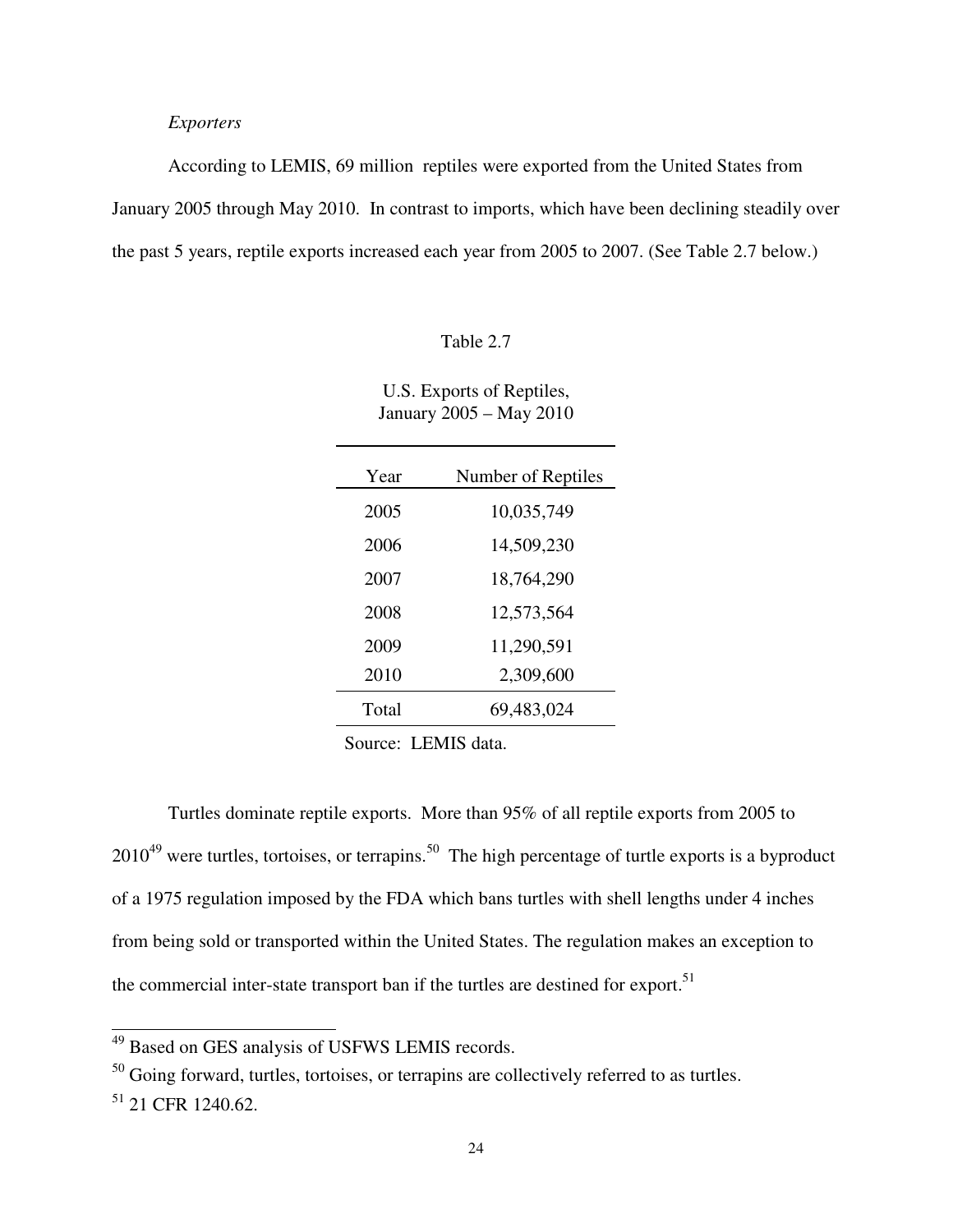Before the inter-state commerce ban, turtle farmers had produced up to 15 million turtle hatchlings per year for sale in U.S. pet stores. Around 5% of U.S. households had turtles as pets.<sup>52</sup> In the aftermath of turtle ban, turtle farmers diverted their sales overseas. Hong Kong, Mexico, and China have become top destinations for turtles, and therefore the top destinations for all reptile exports. However, most turtles exported to Hong Kong and China are bought as food rather than as pets.<sup>53</sup>

 Most exports leave the United States from the port of New Orleans because most turtles are bred in Louisiana.<sup>54</sup> Table 2.8 below shows the top ten U.S. ports of export in 2009. The top ten ports handled 99.89% of all reptile exports in 2009, with the ports of New Orleans and Los Angeles collectively accounting for over 90 percent.

 $\overline{\phantom{a}}$ 

 $52$  Lecos, Chris W. "Risky shell game: Pet Turtles Can Infect Kids." FDA Consumer. U.S. Government Printing Office. 1987. *HighBeam Research*. www.highbeam.com. (Accessed November 11, 2010)

<sup>&</sup>lt;sup>53</sup> LEMIS data does not distinguish whether live turtles are purchased for food or as pets, but interviews with producers indicate that Chinese and Hong Kong customers buy turtles for food.

<sup>&</sup>lt;sup>54</sup> "Turtle Profile," C. Greg Lutz, Pramod Sambidi, and R. Wess Harrison, Louisiana University Agricultural Center, p 1. www.agmrc.com/comodities\_\_products/aquaculture/Turtle\_profile.cfm. (Accessed 8/12/2010) See also Chapter 3: Turtles, Lizards, and Snakes.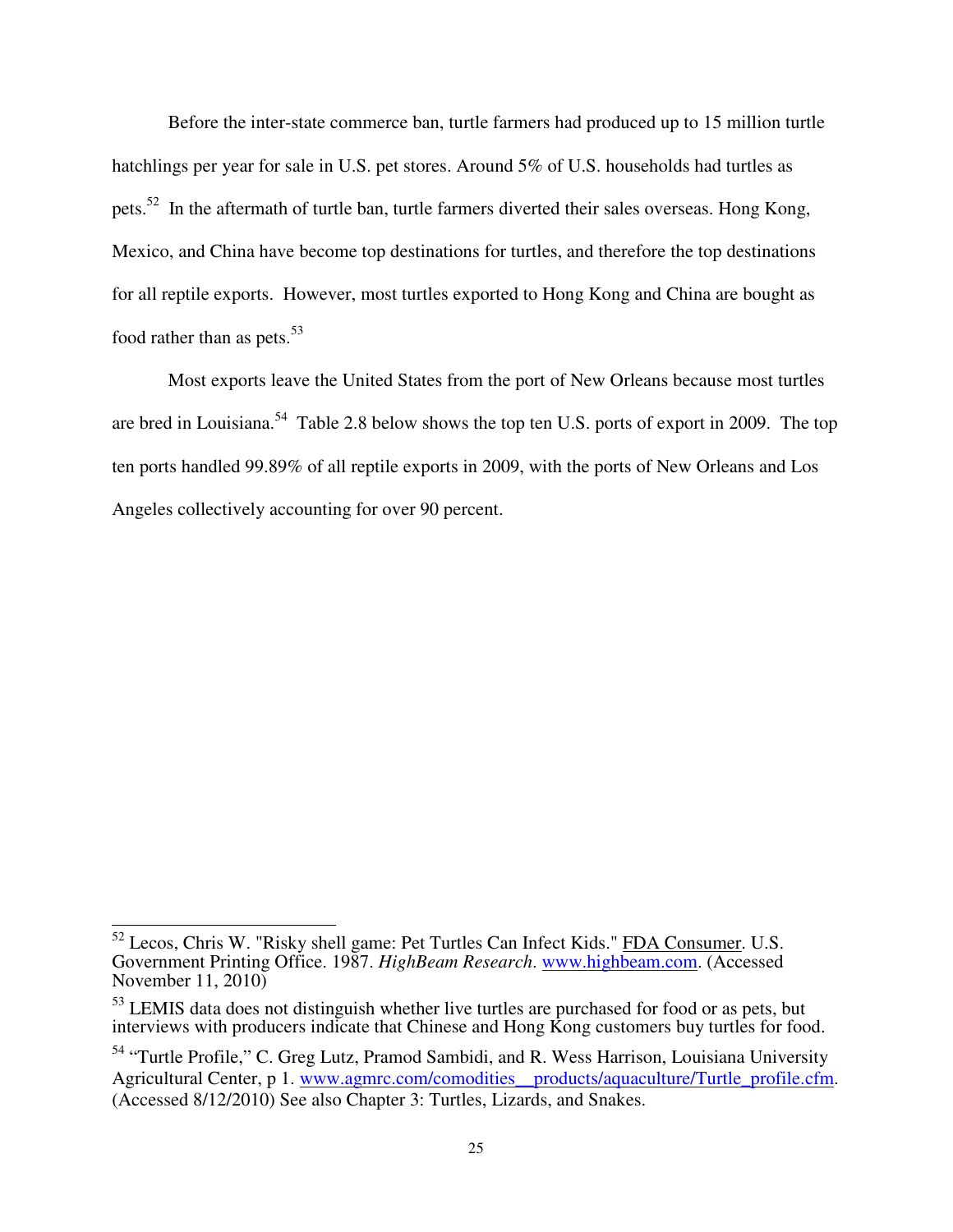| Table 2.8 |  |
|-----------|--|
|-----------|--|

|                       | Number of<br>Reptiles | Percent of                |
|-----------------------|-----------------------|---------------------------|
| Port                  | Exported              | Reptile<br><b>Exports</b> |
| New Orleans           | 55,225,244            | 79.37                     |
| Los Angeles           | 7,694,033             | 11.06                     |
| San Francisco         | 1,923,548             | 2.76                      |
| Miami                 | 1,712,113             | 2.46                      |
| Dallas/Fort Worth     | 1,691,720             | 2.43                      |
| Atlanta               | 581,556               | 0.84                      |
| Honolulu              | 300,269               | 0.43                      |
| Houston               | 200,810               | 0.29                      |
| Minneapolis./St. Paul | 143,190               | 0.21                      |
| Chicago               | 34,139                | 0.05                      |
| Top Ten Total         | 69,406,622            | 99.89                     |

Top Ten U.S. Ports of Export, January 2005 – May 2010

Source: LEMIS data.

 $\overline{\phantom{a}}$ 

 As of 2009, seven of the top ten U. S. reptile exporters were located in Louisiana. Turtle exports have declined from 2008 to 2010. Some reasons posited for this decline include the general economic downturn, increasing self sufficiency of Chinese reptile breeders, and hurricane activity on the Gulf Coast.<sup>55</sup> Table 2.9, below, shows that, similar to the pattern of imports, a small number of companies export the majority of all reptiles. The top ten exporters (by number of reptiles), all of whom are believed to be turtle exporters, exported 68% of the reptiles.

<sup>&</sup>lt;sup>55</sup> C. Greg Lutz, Pramod Sambidi, and R. Wess Harrison. "Turtle Profile," Louisiana University Agricultural Center, p. 1 www.agmrc.com/comodities products/aquaculture/Turtle profile.cfm, (Accessed August  $12, 20\overline{10.}$ )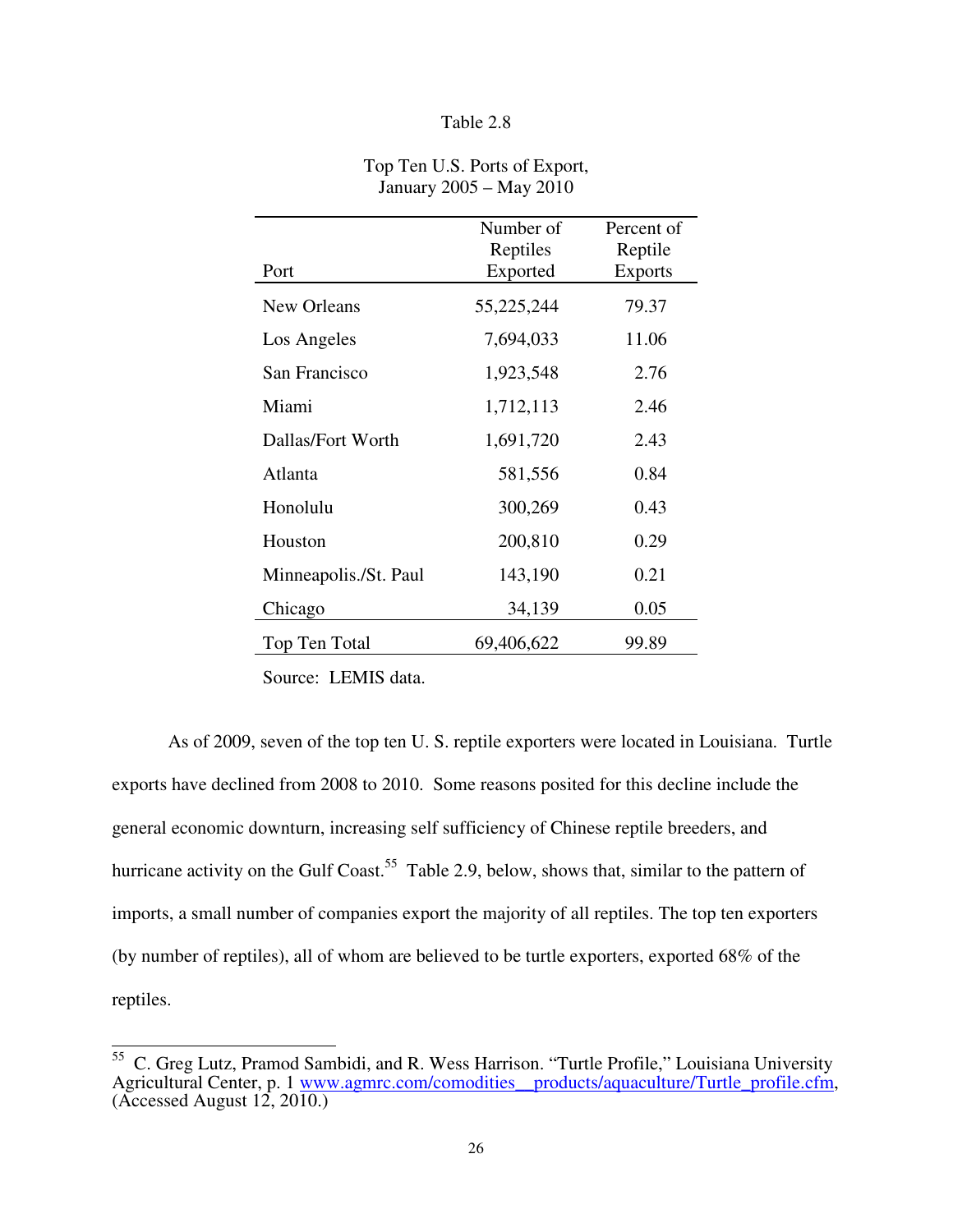|  | Table 2.9 |
|--|-----------|
|  |           |

|                                  | Number of | Percent        |
|----------------------------------|-----------|----------------|
|                                  | Reptiles  | of Total       |
| Company                          | Exported  | <b>Exports</b> |
| Turtle Connection, LLC*          | 2,557,610 | 22.5           |
| Concordia Turtle Farms*          | 1,013,695 | 8.9            |
| <b>Assumption Turtle Farms*</b>  | 758,992   | 6.7            |
| AC International Export, Inc.*   | 700,129   | 6.1            |
| Tangi Turtle Farm*               | 669,947   | 5.9            |
| <b>Global Aquatic Consulting</b> | 534,981   | 4.7            |
| Boudreaux's Turtle Farm, Inc.*   | 445,868   | 3.9            |
| Strange Brother's Turtle Farms*  | 411,400   | 3.6            |
| Wei Nuo Import & Export Corp     | 341,104   | 3.0            |
| Interwell, Inc.                  | 317,506   | 2.8            |
| Top Ten Total                    | 7,751,232 | 68.0           |

# Top Ten U.S. Exporters, 2009

\* Located in Louisiana

Source: LEMIS data.

#### *Summary*

We estimate that there are 30 to 50 businesses who primarily engage in importing or exporting reptiles. These businesses realized \$28 to \$30 million in revenues in 2009.

# Wholesalers/Distributors

Reptile wholesalers and distributors purchase reptiles from importers, breeders, and other distributors to sell to pet stores, zoos, and educational institutions. Most distributors also import reptiles. Traditionally, breeders and importers did not have the staff to make and maintain contacts with the large network of pet stores needed to sell out their stock. This intermediary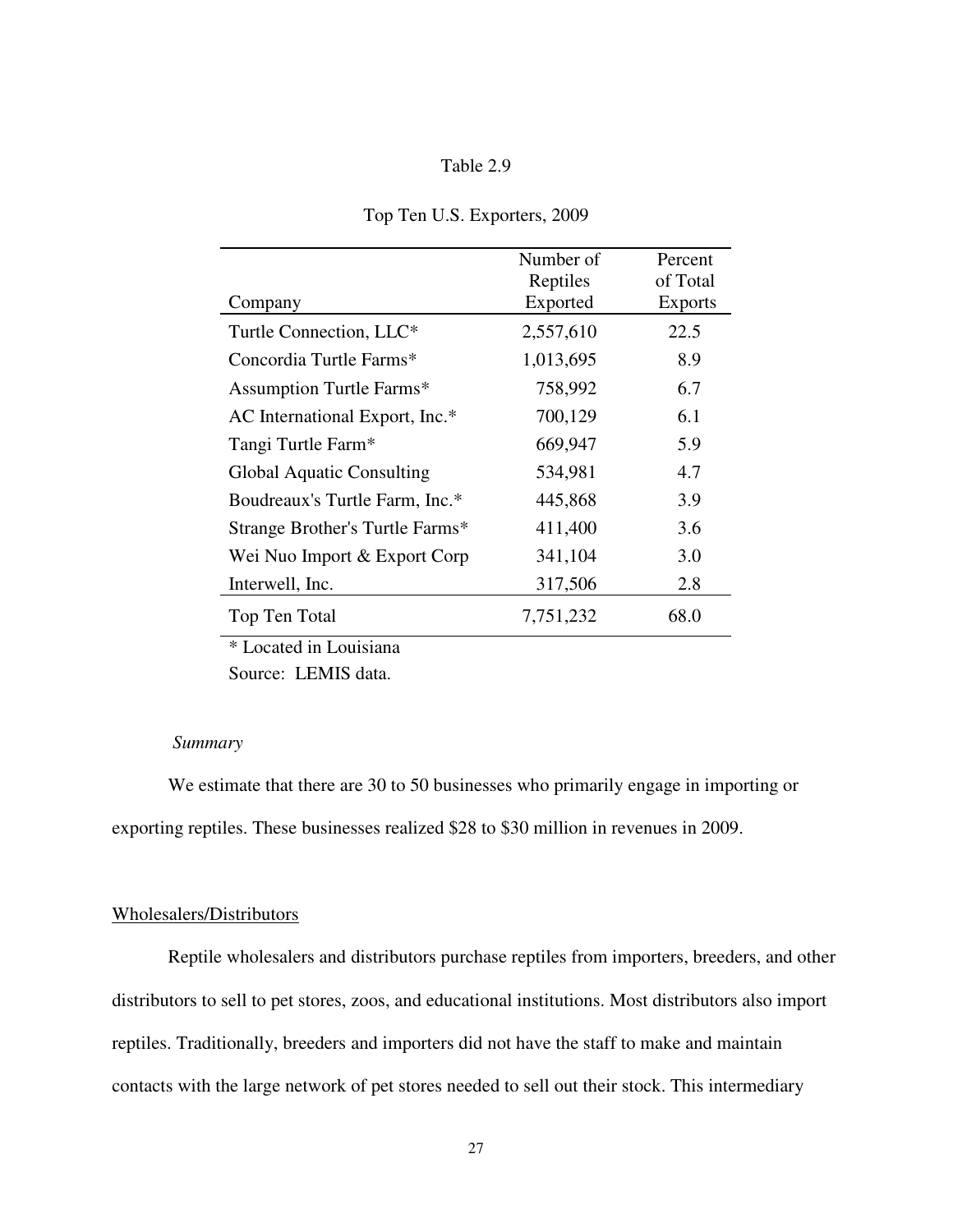function was served by distributors. However, the number of distributors has been decreasing in recent years because breeders are increasingly bypassing distributors and selling directly to pet stores and individual customers through reptile shows and the internet.<sup>56</sup> In addition, the mass producer breeders who supply PETCO and PETsMART with reptiles have come to provide wholesaling services for these superstore chains. $57$ 

Most of the distributors of reptiles are located in Florida and California.<sup>58</sup> These locations allow them to be close to a large number of breeders and importers. It also allows them to be in close proximity to ports for exporting reptiles. Wholesalers outside of major port cities have to branch out into other parts of the pet industry. This means that, in Des Moines or Denver, for example, wholesalers/distributors may also distribute bird supplies and frozen rodents in addition to reptiles. These distributors may also sell animals through storefront retail locations to supplement their income.<sup>59</sup>

 There are 50 to 70 businesses that primarily engage in wholesaling and distributing reptiles in the United States. These businesses realized \$17 million to \$22 million in revenues in 2009.

# Retailers

 $\overline{\phantom{a}}$ 

Despite the growing number of sales from breeders directly to pet owners through the internet and at local reptile shows, most pet owners purchase their animals through retailers.<sup>60</sup>

<sup>&</sup>lt;sup>56</sup> Communication with breeders, importers, and show promoters.

<sup>&</sup>lt;sup>57</sup> See the Reptile Breeders and Retailers sections of Chapter 2 for more information on the relationship between large breeders and pet superstores.

<sup>58</sup> Communication with breeders and importers.

<sup>&</sup>lt;sup>59</sup> Based on personal communication with leading importer, Christine Roscher, owner of L.A. Reptile, Inc.

 $60$  2010 APPA Survey, p. 463.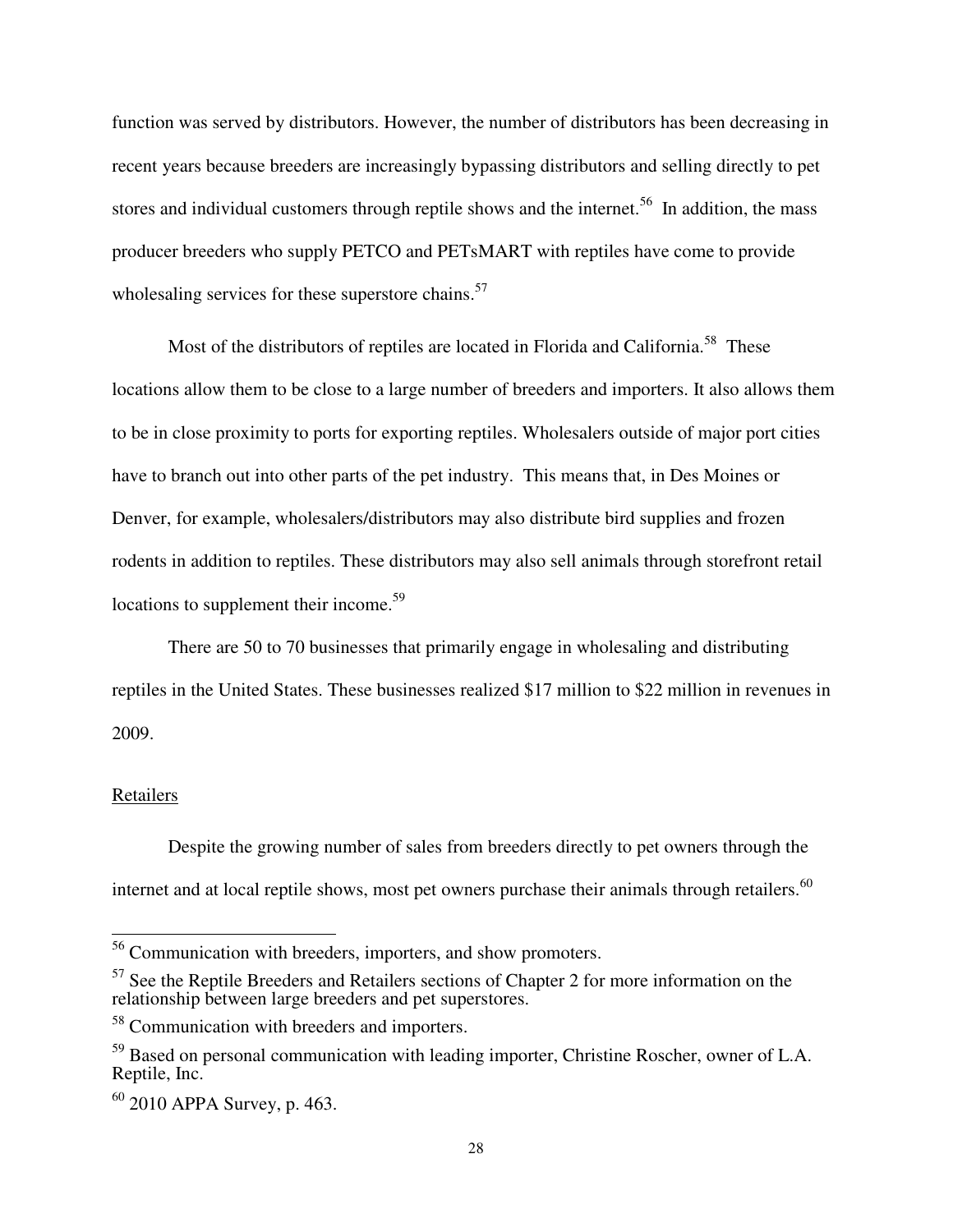Approximately 3,000 to 4,000 businesses sell reptiles or reptile products at over 5,000 to 6,000 locations.<sup>61</sup> Sales of reptile products exceed sales of reptiles.<sup>62</sup> This is true because every reptile a) needs an array of products to keep it healthy, and b) requires continual purchases of food, cleaning supplies, and nutritional supplements.

 Retailers can be classified into four types: superstores, pet stores, hobbyist shops, and online sellers (also known as "e-tailers").

# *Pet Superstores*

There are two national superstore chains, PETCO and PETsMART, that sell reptiles and reptile supplies. PETCO and PETsMART each have over 1,000 retail stores located across the United States. Superstore chains cater almost exclusively to novice and intermediate pet owners, limiting the reptiles they sell to "small and innocuous" reptiles, such as turtles, bearded dragons, geckos, common iguanas, Boa constrictors, and ball pythons.<sup>63</sup> They also carry a full line of products used in the care of reptiles.

Superstores purchase the majority of their reptiles and products from a handful of large breeders and product manufacturers to ensure consistent quantity, quality, and regularity of their supply. Large breeders both produce reptiles for superstores and also import and distribute reptiles and reptile foods from other smaller companies to the superstores.<sup>64</sup> Similarly, large producers manufacture products for the superstores at their own facilities as well as import and distribute the products of smaller manufacturers to the superstores. The reliance on bigger

-

 $61$  Communication with reptile retailers and product manufacturers.

 $62$  PPN, p. 9. Note that PPN's survey results were confirmed by Major Business Survey and Small Business Survey responses.

<sup>&</sup>lt;sup>63</sup> Eugene Bessette, a well-know breeder, refers to these reptiles as "small, safe, and innocuous."

<sup>&</sup>lt;sup>64</sup> Communications with reptile breeders.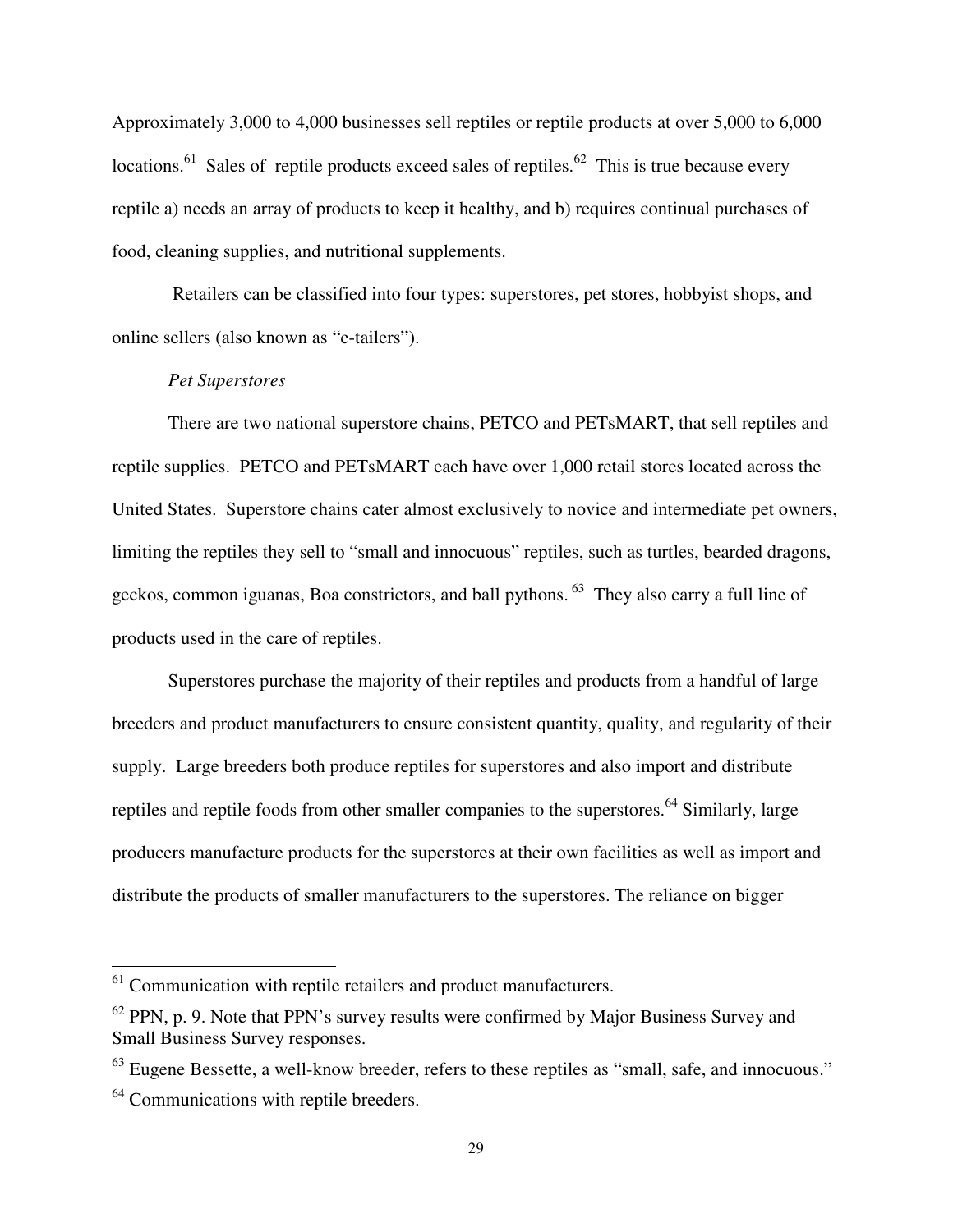breeders and manufacturers serves to simplify the reptile supply chain for the superstores.<sup>65</sup> On a per-chain basis, superstores have the greatest amount of reptile and reptile product sales in comparison to other reptile retailers. However, collectively they account for less than 10% of all reptile and reptile product sales.

We estimate that superstores realized revenues of \$19 to \$23 million from sales of reptiles and ancillary products in 2009.

# *Pet Stores*

Pet stores include regional chains and local, one or two store, "mom and pop" pet shops. While no individual store or chain rivals PETsMART or PETCO in overall sales, as a group these stores sell more pet reptiles and ancillary reptile products than any of the superstores.<sup>66</sup> Pet stores collectively account for nearly 60% of retail sales of reptiles and reptile products. These retailers are also influential as leading sources of information about pets and pet products.<sup>67</sup> The vast majority of pet store sales are to customers in the communities in which these stores are located.

Pet stores can be further broken down into two categories, reptile specialty stores and general pet stores.<sup>68</sup> Reptile specialty stores sell mostly reptiles and products for reptiles, though many of these stores also carry amphibians, insects, and related products. Prominent reptile specialty stores include Exotic Pets in Nevada, East Bay Vivarium in California, and Zoo Creatures in New Hampshire.

 $\overline{a}$ 

<sup>&</sup>lt;sup>65</sup> Communications with reptile breeders.

 $66$  2010 APPA Survey, pps. 463, 469, and 479. This information was confirmed by personal communication with retailers.

 $67$  2010 APPA Survey, p. 481.

<sup>&</sup>lt;sup>68</sup> The exact breakdown of specialty stores to general stores is unknown.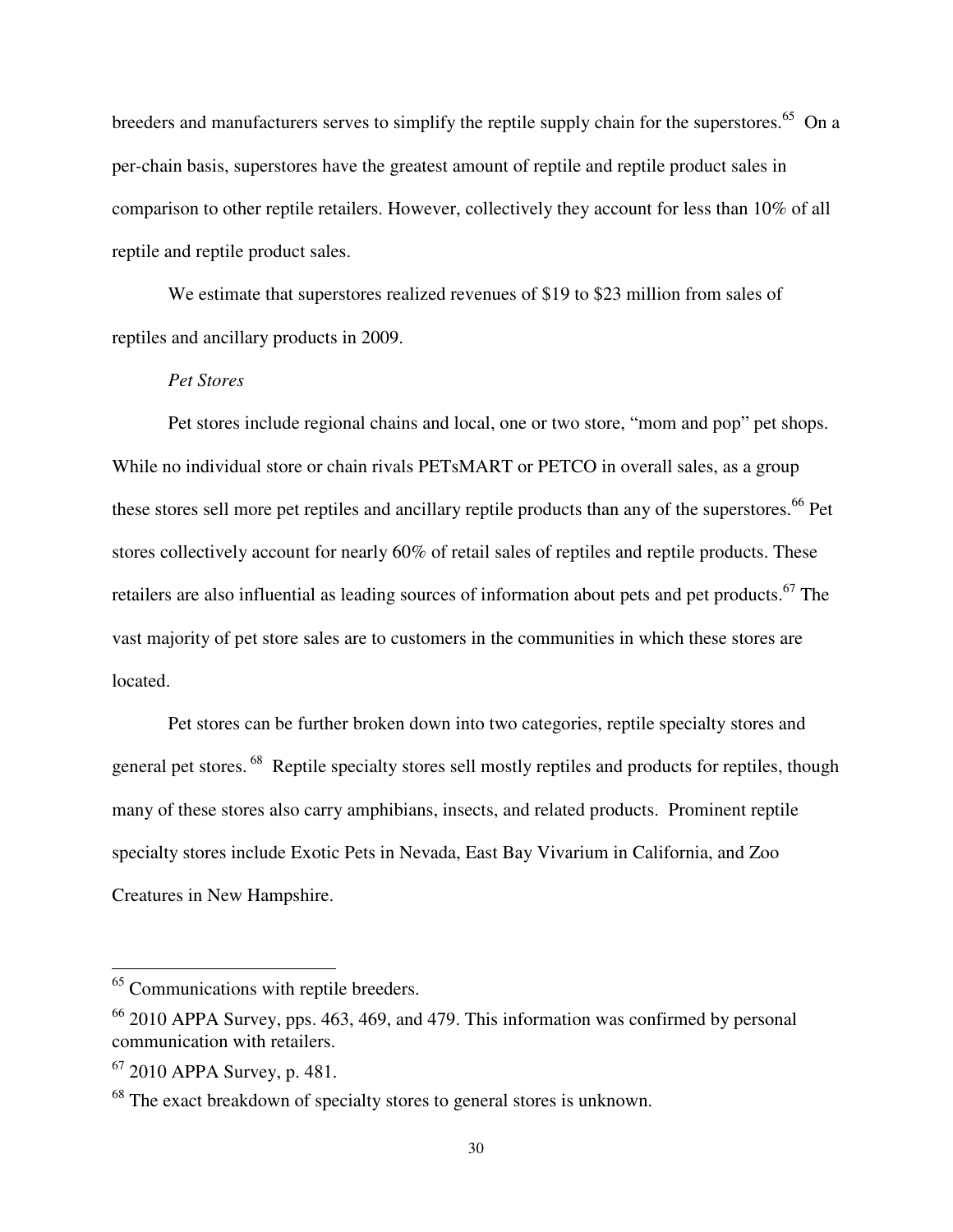Typically, reptiles and ancillary reptile products are a small fraction of total sales at a general pet store. Among the general pet stores that we surveyed, reptile and reptile product sales made up only five to eight percent of the stores' gross yearly sales revenues. Some examples of general pet stores that sell reptiles include: Petland, a regional pet store chain, Red Crest Pet Shop of Texas, and Today's Pet in Maryland.

There are an estimated 1,100 and 1,500 pet stores. We estimate that reptile based revenues at pet stores were between \$163 million to \$215 million in 2009.

#### *Hobbyist Retailers*

The smallest retailer both in store size and in annual revenues is the hobbyist retailer, who typically sells reptiles from his or her garage or basement. These retailers concentrate almost exclusively on live reptiles, and offer little or no ancillary products. Many hobbyist retailers specialize in a few types of reptiles, often concentrating on morphs. These home and garage sellers are typically hobbyists moving up the supply chain.

There are an estimated 600 to 800 hobbyist retailers. We estimate that these retailers collected revenues between \$15 million to \$19.5 million in 2009.

#### *Online Sellers or E-tailers*

There is a growing segment of retailers that conduct most of their business online. Some e-tailers started out as mail-order catalogue businesses. Others used to conduct their business by fax but now operate using e-mail and a website. Only a few of these businesses also have storefronts. While a small group of reptile e-tailers sell only reptiles, the majority of sales made by online reptile stores are ancillary reptile products sales. Selling online allows e-tailers to serve a national customer base. Prominent e-tailers include LLL Reptile and Supply, The Bean Farm, and Herpsupplies.com.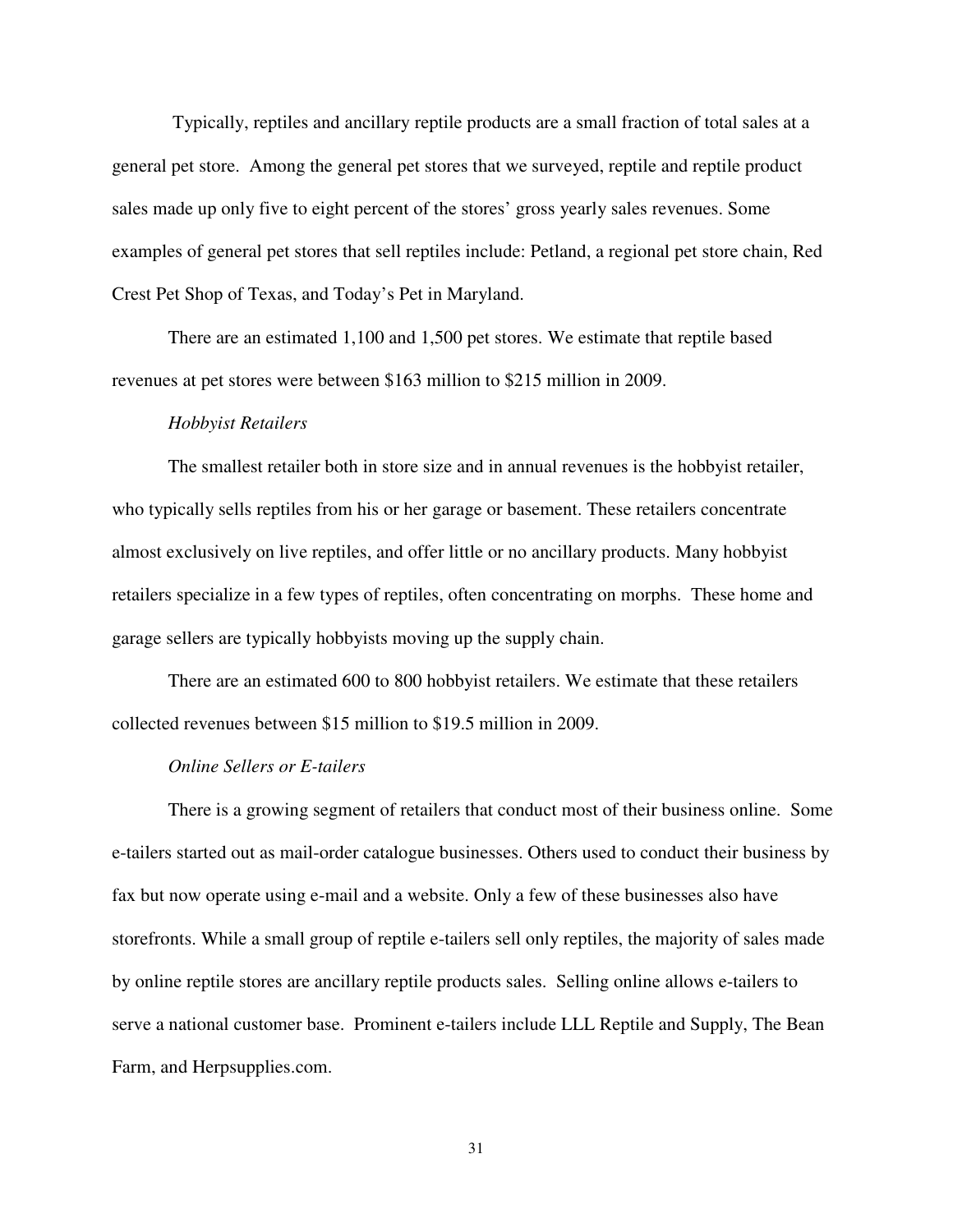There are an estimated 1,200 to 1,600 e-tailers. We estimate revenues for these businesses to have been between \$81 million to \$106 million in 2009.

## *Summary of Retailers*

We estimate that overall annual retail sales of reptiles and related products were \$278 million to \$364 million in 2009. Table 2.10 summarizes revenue estimates for each category of reptile retailer.

| Summary of Revenues for U.S. Reptile Retailers, 2009 |                                          |       |                                                  |       |  |  |  |
|------------------------------------------------------|------------------------------------------|-------|--------------------------------------------------|-------|--|--|--|
|                                                      | <b>Estimated Number</b><br>of Businesses |       | <b>Estimated Revenues</b><br>$(in$ million $\})$ |       |  |  |  |
| <b>Retailer Category</b>                             | Low                                      | High  | Low                                              | High  |  |  |  |
| <b>Superstores</b>                                   | 2                                        | 2     | 19.0                                             | 22.5  |  |  |  |
| Pet Stores                                           | 1,100                                    | 1,500 | 163.0                                            | 215.7 |  |  |  |
| Hobbyists                                            | 600                                      | 800   | 14.6                                             | 19.5  |  |  |  |
| E-tailers                                            | 1,200                                    | 1,600 | 81.0                                             | 106.1 |  |  |  |
| Total                                                | 2,902                                    | 3,902 | 277.6                                            | 363.8 |  |  |  |

Table 2.10

Source: GES estimates based on Major Business Survey and Small Business Survey

# Ancillary Reptile Products and Services

 The increase in reptile ownership in the United States and around the world has given rise to several industries dedicated to helping reptiles lead longer, healthier lives. They include manufacturers who make products to simulate the light, heat, and humidity of individual reptiles' native environments; bug and rodent breeders who provide reptiles with a diet that these reptiles would find in the wild; and veterinarians and pharmaceutical companies who make sure that reptiles stay disease and parasite free.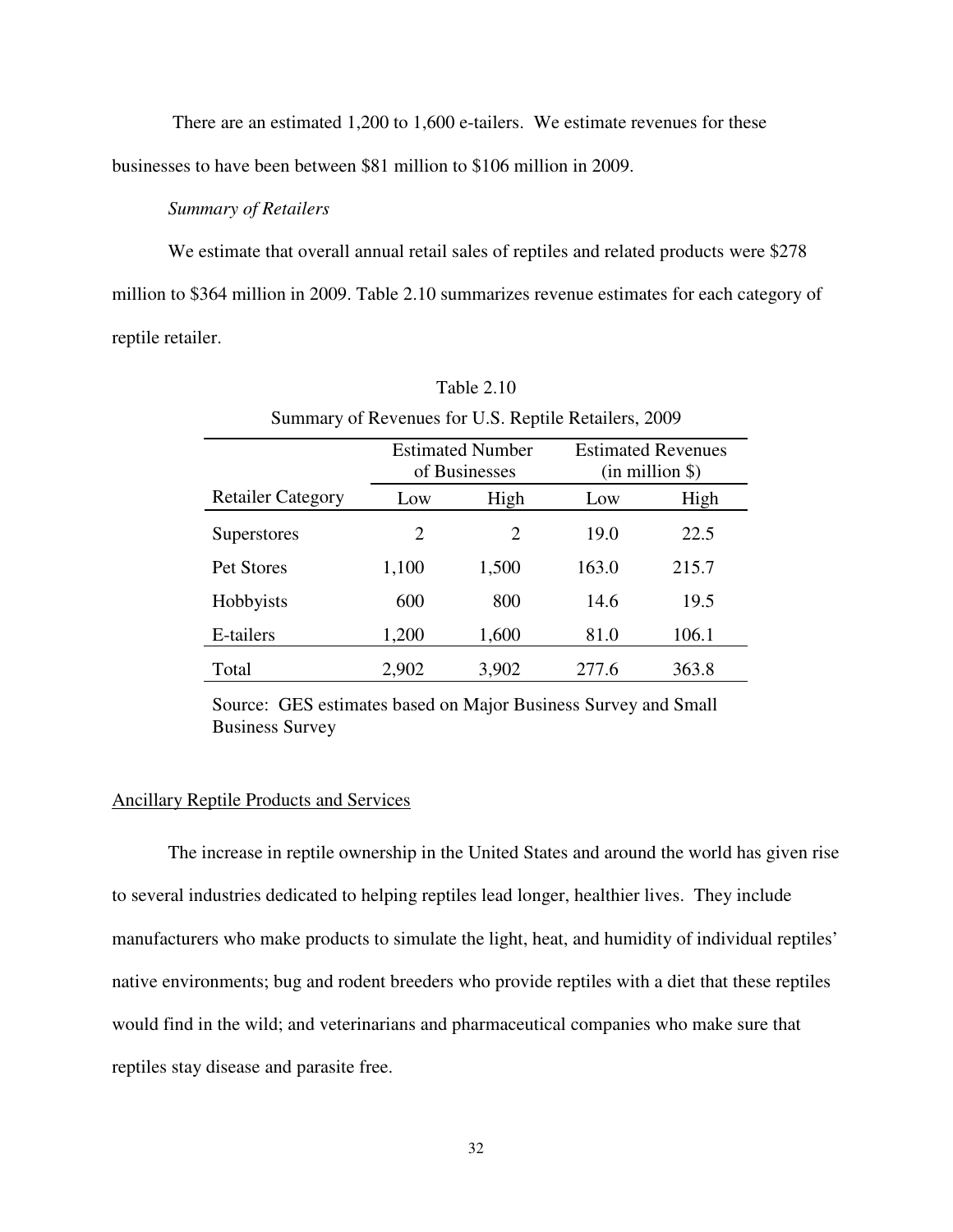## *Manufacturers*

There are roughly 40 to 60 manufacturers that make products for reptiles in the US.<sup>69</sup> These companies range in size and product assortment from three-person, single product companies, to companies with hundreds of employees that produce a full range of reptile products. These products include food pellets, lighting, terrariums, terrarium decorations, heating products, vitamins and supplements, thermostats, snake hooks, sexing tools, and humidity products. The majority of product manufacturers do not have captive sales and distribution networks and must rely on independent distributors to supply their products to pet stores.<sup>70</sup>

 We classify reptile product manufacturers by the variety of products that they offer, their annual sales, and how widely their products are distributed. There are roughly three categories, which we refer to as "tiers" of reptile product manufacturers:

• The companies that produce the greatest number and variety of products and generate the highest annual sales, i.e. the first tier (or top tier) manufacturers, are Zoo Med Laboratories, Rolf C. Hagen USA, Fluker Laboratories, Tetra, and Central Garden & Pet.<sup>71</sup> Top tier brands are universally recognized by reptile enthusiasts. These companies supply the superstore retailers as well as most of the storefronts and etailers. Collectively, the top tier companies earn the majority of product manufacturing revenues. Unlike most other manufacturers, some of these businesses such as Central Pet & Garden<sup>72</sup> and Rolf C. Hagen USA,<sup>73</sup> have their own distribution networks to distribute their products and the products of other manufacturers across the United States.

-

<sup>&</sup>lt;sup>69</sup> Communications with reptile product manufacturers.

<sup>70</sup> Based on responses to the Major Business Survey.

 $71$  See "Market Leaders In Key Pet Supply Categories by Percentage of Stores Citing Brand as No. 1", Petage.com, January 2010. Rankings for manufacturers were confirmed through discussions with reptile retailers and product manufacturers.

 $72$  Central Pet & Garden's 2009 10-K, p. 5.

 $^{73}$  Distribution information can be found on Hagen's website. http://hagen.com/usa/about.cfm (Accessed November 17, 2010)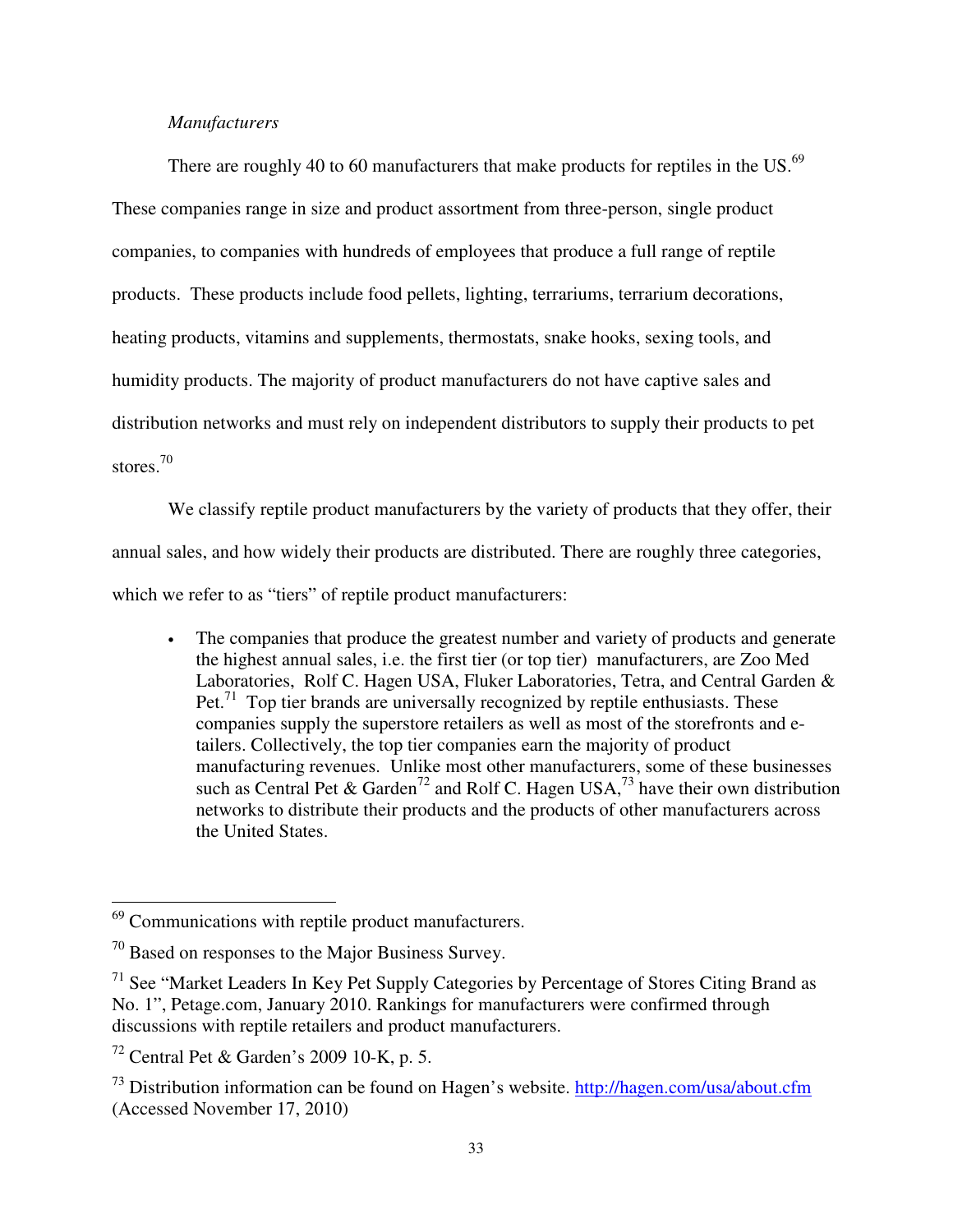- The second tier is made up of companies with national distribution and a national reputation, but a more limited product line and lower annual sales than the top tier manufacturers. Most of these companies tend to focus on a small number of product types. For example, Vision Products focuses on cages and bowls. Products from second tier companies are sold at storefronts and, in many cases, at superstores. They are often brands that are featured by online retailers. There are roughly eight to ten second tier manufacturers. Some examples of second tier companies are Nature Zone, Pet Tech, and T-Rex Products.
- Third tier companies are more local in scope and narrow in product range than first or second tier manufacturers. These companies tend to focus on one type of product, like cages or supplements. Often these businesses will also be involved in other sectors of the reptile industry, such as reptile, cricket, or rodent breeding. Some of these companies also produce products for other animals. There are approximately 30 to 50 third tier manufacturers. Some examples of third tier manufacturers include HBH Pet Products, which makes flavored pellets for turtles; Natural Chemistry, which makes sprays to kill reptile parasites and clean enclosures; and Helix Controls, which makes thermometers, thermostats, and heating products.

Table 2.11 summarizes our revenues estimates for reptile product manufacturers.

## Table 2.11

|              |       | Estimated         |                     |                           |
|--------------|-------|-------------------|---------------------|---------------------------|
|              |       | Number of         |                     | <b>Estimated Revenues</b> |
| Manufacturer |       | <b>Businesses</b> | $(in$ million $\})$ |                           |
| Category     | (Low) | (High)            | (Low)               | (High)                    |
| Top Tier     | 5     | 5                 | 50                  | 60                        |
| Second Tier  | 8     | 10                | 5                   | 8                         |
| Third Tier   | 30    | 50                | 1.5                 | 2.5                       |
| Total        | 43    | 65                | 56.5                | 70.5                      |

## Estimated Revenues for U.S. Reptile Ancillary Product Manufacturers, 2009

Source: GES estimates based on Major Business Survey and Small Business Survey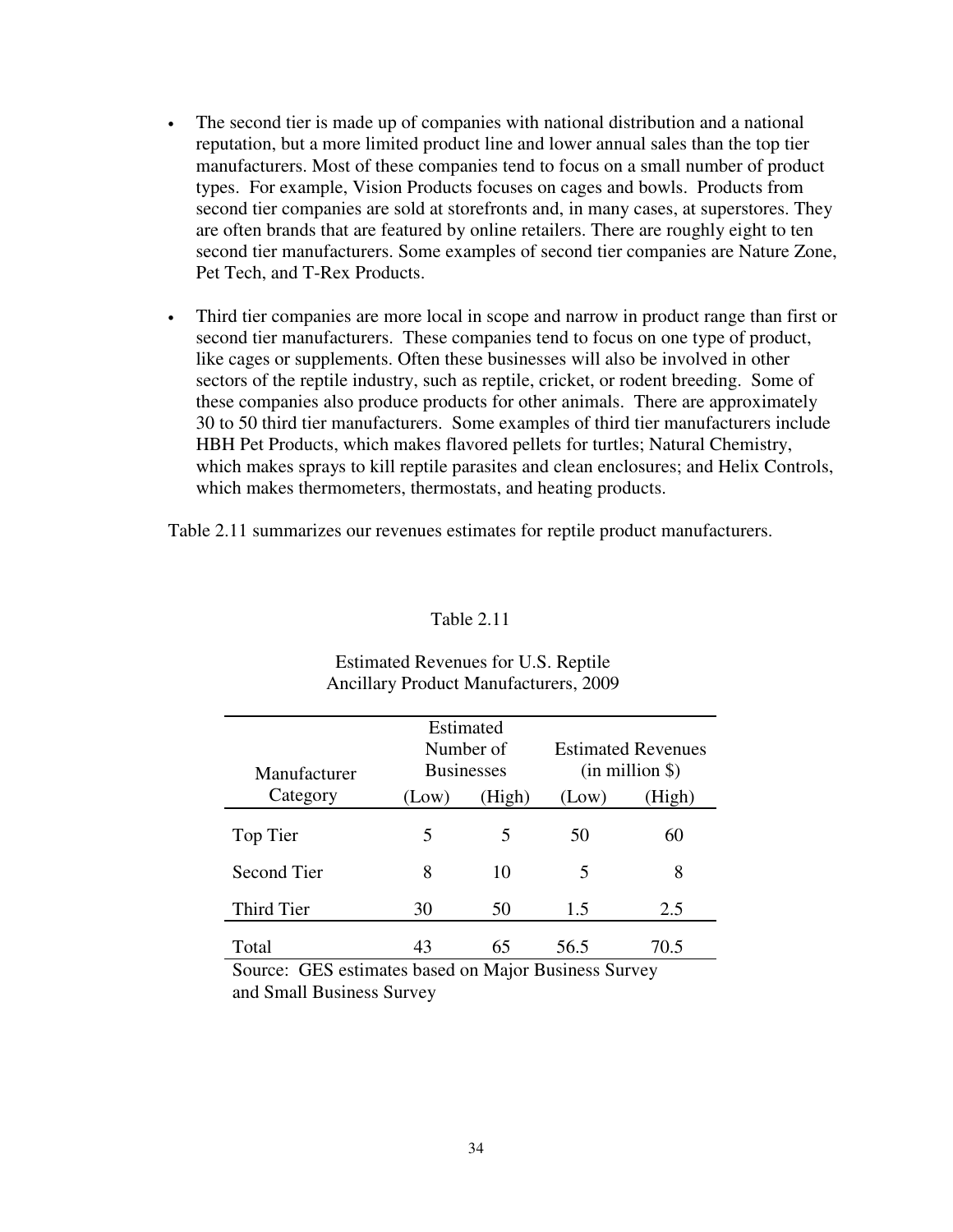#### *Reptile Product Distributors*

With the exception of a few top tier companies, reptile product manufacturers rely on wholesalers and distributors to transport and sell their products to superstores, pet stores, and hobbyist stores across the country. We were unable to reach reptile product distributors to collect information on this segment, and thus, were not able to estimate total annual income generated by this segment.

### *Reptile Food Breeders*

Reptile food breeders provide reptiles with foods that more closely resemble their diet in the wild. The three main types of creatures bred for reptiles are rodents, insects, and worms. Rodents are fed mostly to snakes and some larger lizards. Lizards and turtles are fed insects and worms. The most popular rodents bred for snakes are mice and rats. The most popular foods bred for lizards and turtles are crickets, mealworms, and superworms.

 Most mice and rats are shipped frozen. However, several businesses deliver live mice. Transportation costs make delivery of live rodents prohibitively expensive outside of a 50 to 150 mile radius around a breeding or holding facility. All bugs are shipped live.<sup>74</sup> Almost all rodents and bugs used to feed reptiles are sold to pet stores and distributors before they reach consumers. 75

 Among both the rodent and bug breeders, a small number of companies make the majority of the sales. Leading food breeders focus on breeding food for reptiles and other animals. Smaller food breeders tend to breed bugs and rodents to feed their own animals as well as to sell to other breeders. Leading rodent breeders include Mice Direct and Rodent Pro.

 $\overline{a}$ 

 $74$  Insects and worms are collectively referred to as bugs.

<sup>&</sup>lt;sup>75</sup> Based on responses to Major Business Survey and Small Business Survey.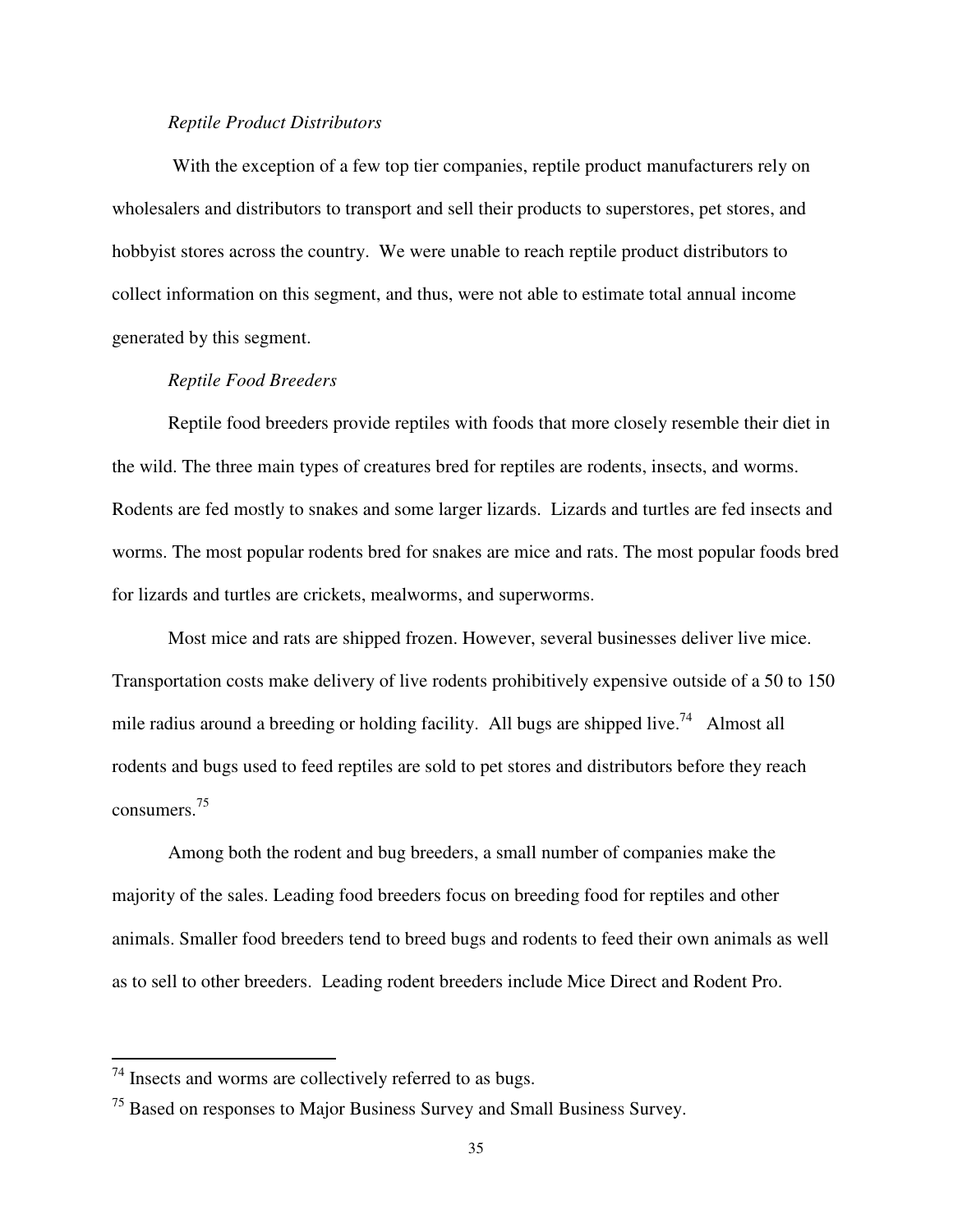Leading insect breeders include Timberline Live Pet Foods and Armstrong Crickets. Leading worm breeders include Rainbow Mealworms and Nature's Way.

 Thirty years ago most bugs were sold as bait for fishing. Bug farms were established near popular fishing spots to serve anglers. As reptiles gained in popularity as pets, bug breeders shifted more of their breeding toward reptiles. These breeders appreciated the constant year round demand that reptiles have for bugs, as opposed to the seasonal- and weather-dependant demand generated by the fishing season. As reptiles became more common as pets across the country, the technology for safely transporting bugs improved to the point that food breeders could serve customers that lived far from fishing sites. One prominent cricket breeder claims that cricket breeders pioneered the technology that made it safer to transport bugs longer distances, including insulated boxes and heat packs calibrated for bugs. This new technology in turn was used by reptile breeders and distributors to safely and cost effectively transport reptiles across the United States. In this way, the reptile and bug businesses grew together and nurtured each other.

There are an estimated 50 to 100 businesses that primarily engage in breeding rodents and bugs as food for reptiles. These businesses realized revenues of \$22 million to \$25.5 million in 2009.

#### *Reptile Delivery Services*

l

Several package delivery services facilitate the transport of reptiles across the United States. These include:

• Delta Cargo - ships all reptiles.<sup>76</sup>

<sup>&</sup>lt;sup>76</sup> Pet Travel Requirements & Restrictions. http://www.delta.com/planning\_reservations/ special \_travel\_needs/pet\_travel\_information/pet\_requirements\_restrictions/index.jsp. (Accessed November 23, 2010)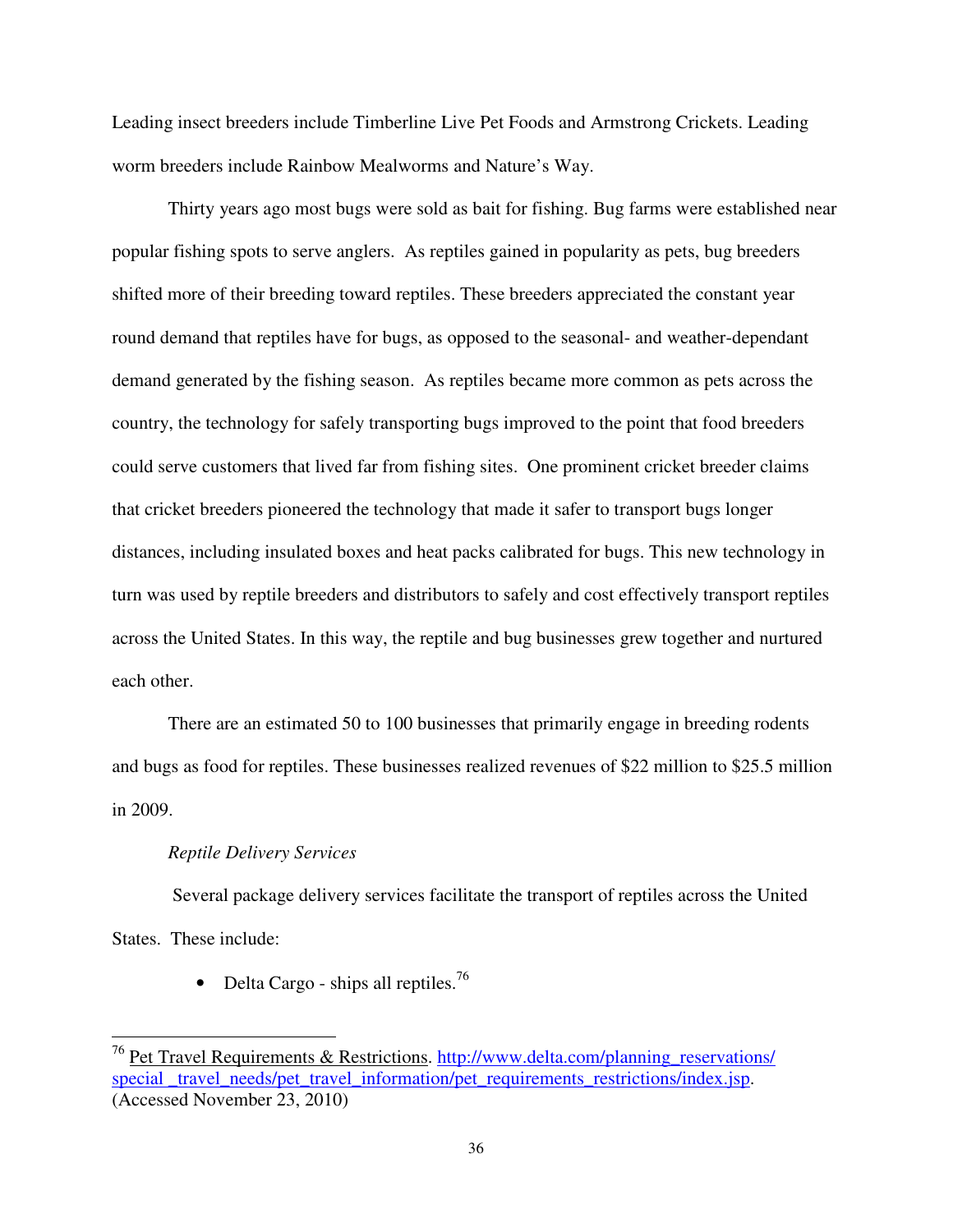- FedEx ships all non-venomous reptiles.<sup>77</sup>
- DHL ships non-venomous lizards, and tortoises.<sup>78</sup>
- UPS ships chameleons, geckos, iguanas, monitors, flying dragons, freshwater turtles, land tortoises, and sea turtles. However, UPS has designated several franchises that can approve shippers and sell the necessary packaging and labels to ship other types of reptiles using UPS.<sup>79</sup>

Carriers typically require that reptile packages be dropped off and picked up at an airport.

We estimate that more than 500,000 packages containing reptiles and reptile supplies are shipped each year within the United States. $80$  We estimate total revenues from reptile shipments to be \$5 million to \$7 million per year.

# *Reptile Health Care Costs*

Veterinary services and medications make up one of the largest expenses for reptile

owners.<sup>81</sup> The 2010 APPA Survey reports that reptile owners collectively spend around \$475.5

million on non-surgical veterinary care for their reptiles each year. Tables 2.12 below show

veterinary expenditures by type of reptile for 2010.

As a check on the APPA data, we interviewed U.S. veterinarians that see reptiles as

patients. Based on these interviews, we estimate that that reptile owning households spend on

average \$59.52 annually on veterinary expenditures. $82$  From these interviews we also estimate

<u>.</u>

<sup>&</sup>lt;sup>77</sup> FedEx terms and conditions, updated October 4, 2010, p111. www.fedex.com/us/services/pdf/ SG\_TermsCond\_US\_2010.pdf. (Accessed November 23, 2010)<sup></sup>

<sup>78</sup> Prohibited and Restricted Commodities for US shipments. DHL. www.dhlusa.com/resources/Prohibited Restricted Commodities.pdf (Accessed November 23, 2010)

<sup>79</sup> Based on interviews with UPS franchisees.

<sup>&</sup>lt;sup>80</sup> Based on interviews with reptile delivery businesses and reptile breeders.

 $81$  2010 APPA Survey, p. 465.

<sup>&</sup>lt;sup>82</sup> We telephoned 50 veterinarians who were randomly selected from a nationwide directory of veterinarians who see reptiles in their practice. (See http://www.reptilechannel.com/reptilehealth/vet-listing.aspx.). Thirteen of the 50 veterinarians responded to the telephone interview.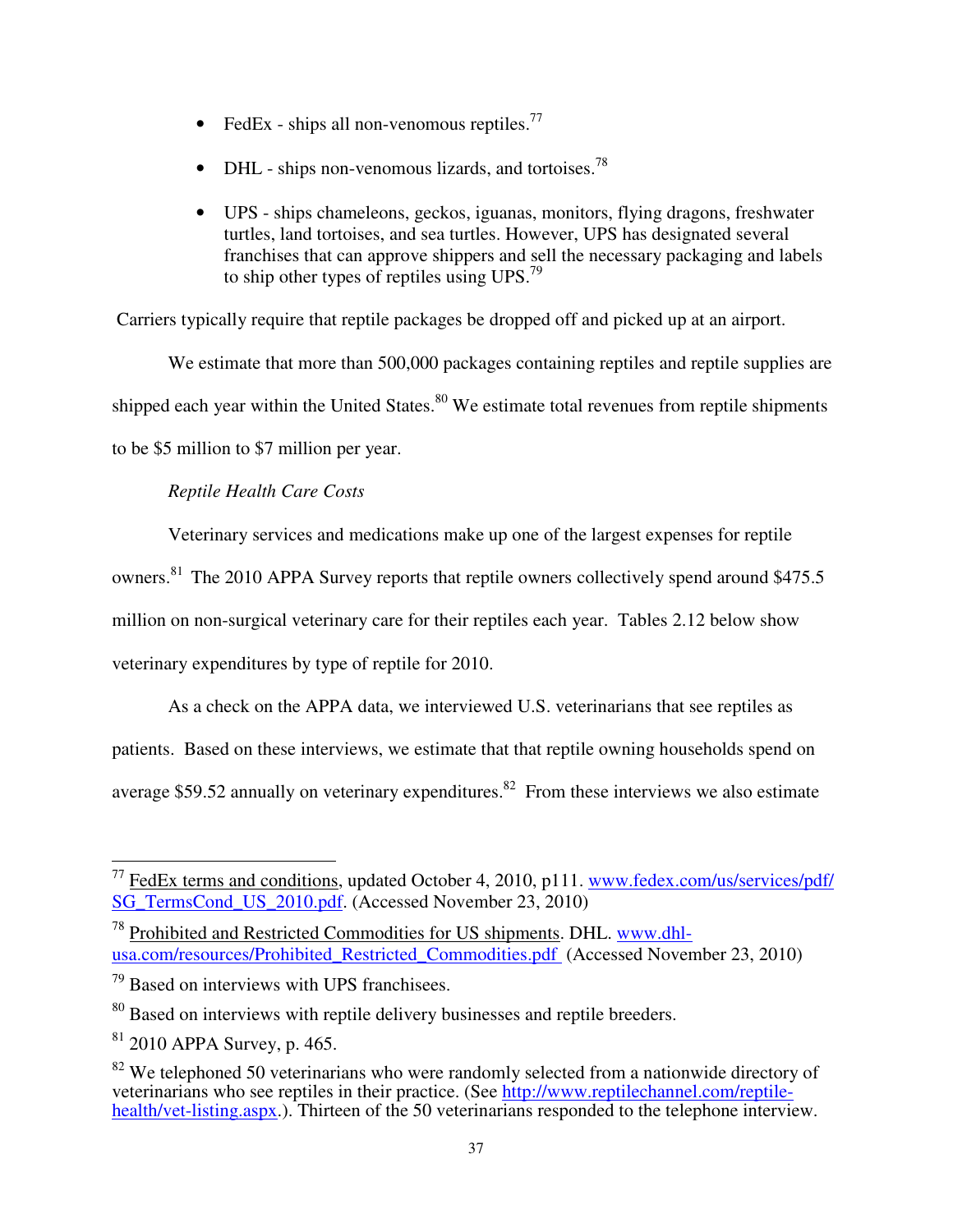## Table 2.12

|                | <b>Average Gross</b> |             | Total           |
|----------------|----------------------|-------------|-----------------|
|                | Expenditure          | Number of   | Expenditures By |
|                | Per                  | Households  | Reptile Type    |
| Reptile Type   | $Household(\$)$      | (Thousands) | (Thousand \$)   |
| <b>Turtles</b> | 86                   | 2,773       | 238,478         |
| <b>Snakes</b>  | 68                   | 846         | 57,528          |
| Lizards        | 113                  | 799         | 90,287          |
| Iguanas        | 211                  | 423         | 89,253          |
| Other $*$      |                      |             |                 |
| Total          |                      |             | 475,546         |

#### Annual Veterinary Expenditures For Reptiles, 2010

\* Medical expenses for the "Other" reptile category were not included in the APPA Survey.

Source: Based upon APPA Survey data

veterinary expenditures. This estimate is significantly less than the \$475.5 million estimated by

the APPA. We use our estimate as the lower-bound of U.S. reptile veterinary expenditures. We

use the APPA estimate of \$475.5 million as the upper-bound estimate.

l

The APPA survey reports that reptile owners spent an additional \$237.6 million on

medications for reptiles.<sup>83</sup> (See Table 2.13 below.) Thus, the APPA survey indicates that that

medication expenditures represent 50% of the amount expended on veterinary services. We treat

Twelve provided information on the cost of veterinary care in their area as well as an estimate of the percentage of reptile owners that bring their reptiles to a veterinarian.

<sup>&</sup>lt;sup>83</sup> The American Veterinary Medical Association ("AVMA") also presents an estimate of medical expenditures for exotic pets, which include reptiles, large mammals, rodents, and marsupials. Because it includes several non-reptiles in its calculations, the AVMA's medical expenditure estimate is too broad to give an accurate picture of annual medical expenditures specifically for reptiles. In addition, the AVMA's figure for exotic pet medical expenditures does not include expenditures on medication. We therefore do not use the AVMA's figure in our aggregate estimate of reptile revenues. See 2007 AVMA's *U.S. Pet Ownership & Demographics Sourcebook.*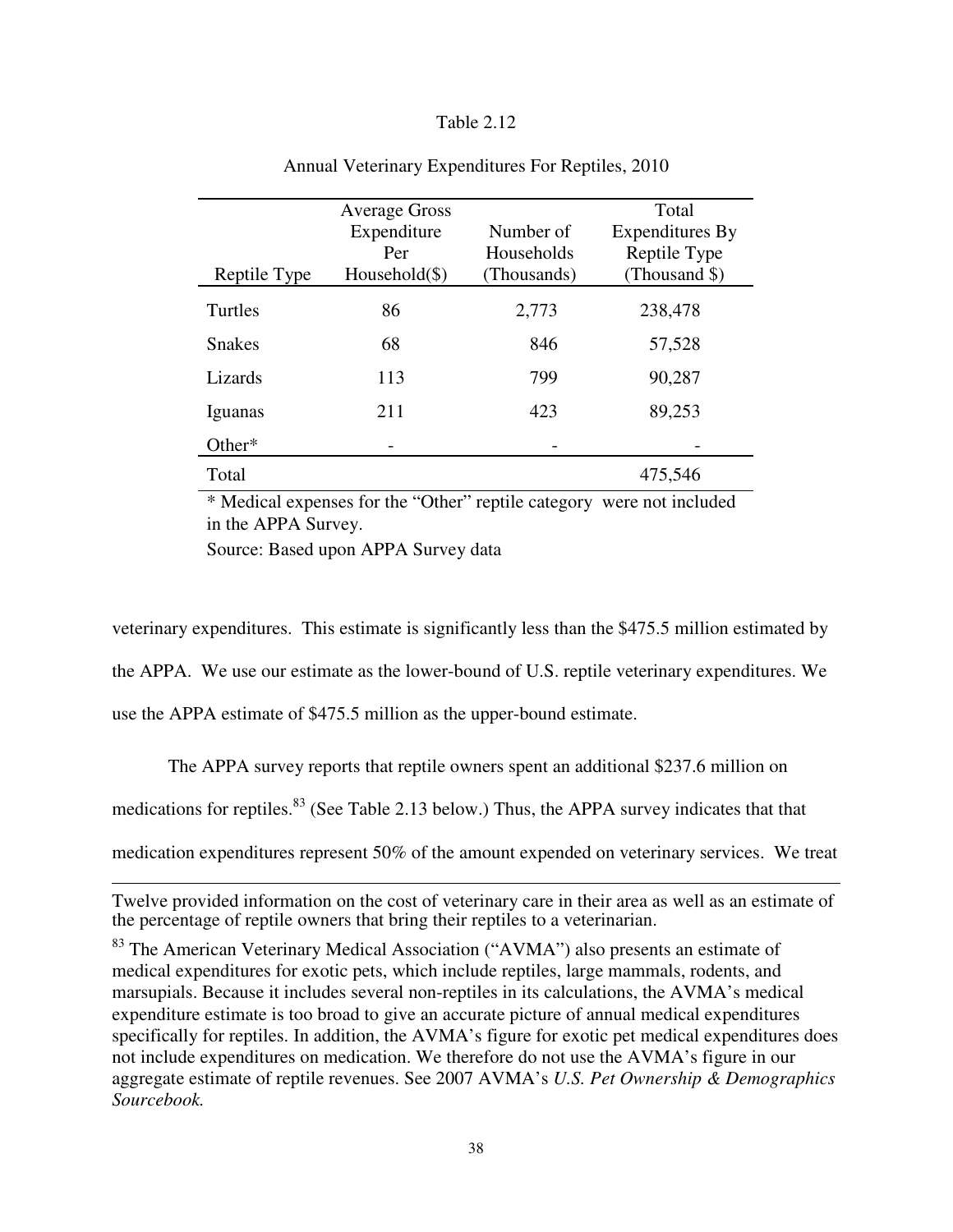APPA's \$237.6 million estimate as an upper-bound estimate on the amount that U.S. reptile owners expend on medications. We estimate the lower-bound of medication expenditures to be \$139.8 million. We arrived at this estimate by applying the APPA's ratio (i.e., medication expenditures equal 50% of veterinary service expenditures) to the lower-bound estimate of veterinary expenditures.<sup>84</sup>

## Table 2.13

| Reptile                                                                                                                                                                                                                                                                                                                                                                                                                                                                                                                                                       | Average<br>Gross<br>Expenditure<br>Per<br>Household (\$) | Number of<br>Households<br>(Thousands) | Total<br>Expenditures by<br>Type<br>(Thousand \$) |
|---------------------------------------------------------------------------------------------------------------------------------------------------------------------------------------------------------------------------------------------------------------------------------------------------------------------------------------------------------------------------------------------------------------------------------------------------------------------------------------------------------------------------------------------------------------|----------------------------------------------------------|----------------------------------------|---------------------------------------------------|
| Turtles                                                                                                                                                                                                                                                                                                                                                                                                                                                                                                                                                       | 46                                                       | 2,773                                  | 127,558                                           |
| <b>Snakes</b>                                                                                                                                                                                                                                                                                                                                                                                                                                                                                                                                                 | 34                                                       | 846                                    | 28,764                                            |
| Lizards                                                                                                                                                                                                                                                                                                                                                                                                                                                                                                                                                       | 79                                                       | 799                                    | 63,121                                            |
| Iguanas                                                                                                                                                                                                                                                                                                                                                                                                                                                                                                                                                       | 43                                                       | 423                                    | 18,189                                            |
| Other*                                                                                                                                                                                                                                                                                                                                                                                                                                                                                                                                                        |                                                          |                                        |                                                   |
| Total                                                                                                                                                                                                                                                                                                                                                                                                                                                                                                                                                         |                                                          |                                        | 237,632                                           |
| * Medication expenses for the "Other" reptile category were not<br>$\blacksquare$ $\blacksquare$ $\blacksquare$ $\blacksquare$ $\blacksquare$ $\blacksquare$ $\blacksquare$ $\blacksquare$ $\blacksquare$ $\blacksquare$ $\blacksquare$ $\blacksquare$ $\blacksquare$ $\blacksquare$ $\blacksquare$ $\blacksquare$ $\blacksquare$ $\blacksquare$ $\blacksquare$ $\blacksquare$ $\blacksquare$ $\blacksquare$ $\blacksquare$ $\blacksquare$ $\blacksquare$ $\blacksquare$ $\blacksquare$ $\blacksquare$ $\blacksquare$ $\blacksquare$ $\blacksquare$ $\blacks$ |                                                          |                                        |                                                   |

Annual Medication Expenditures For Reptiles, 2010

included in the APPA Survey Source: 2010 APPA Survey data.

 In sum, we estimate that U.S. reptile owners expend between \$279.7 million to \$475.5 million on veterinary services, and between \$139.8 to \$237.6 million on medications. Thus, the overall reptile costs are estimated to be between \$419.5 million and \$713.2 million.

.

 $\frac{1}{2}$  $84$  Calculated as \$279.7 times 50%.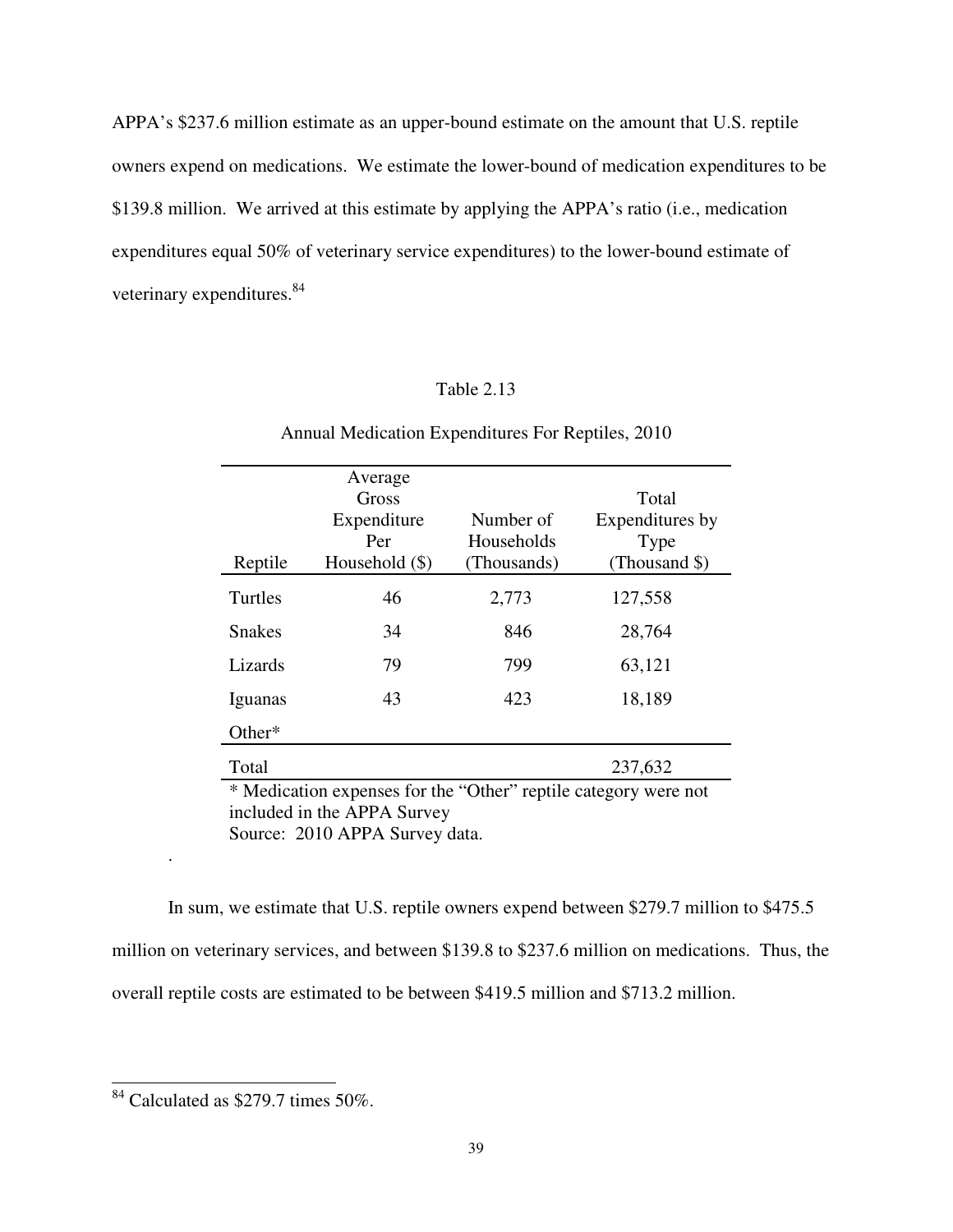## Reptile Expos or Trade Shows

On almost any weekend, wherever you are in America, it is likely that a reptile show can be found nearby. There were over 300 shows across the country last year.<sup>85</sup> These shows are part carnival, part market, and part networking opportunity. In a typical show, a hall or convention center is filled with rows of exhibitors standing behind booths and tables filled with reptiles and reptile products. Breeders and reptile retailers purchase space at nearly every reptile show. Many of the shows also exhibit reptile food manufacturers and breeders, reptile product manufacturers, and artists. (See Table 2.14 below.)

## Table 2.14

| Exhibitor                                   | Percent of Shows<br>with Exhibitor<br>Type $*$ |  |
|---------------------------------------------|------------------------------------------------|--|
| <b>Breeders</b>                             | 92                                             |  |
| Retailers                                   | 92                                             |  |
| Reptile food producers                      | 80                                             |  |
| <b>Artists</b>                              | 76                                             |  |
| <b>Product manufacturers</b>                | 72                                             |  |
| Wholesalers                                 | 52                                             |  |
| Importers                                   | 36                                             |  |
| * Percents do not sum to 100% because shows |                                                |  |
| have more than one type of exhibitor.       |                                                |  |
| Source: GES calculations based on           |                                                |  |

Exhibitors at Reptile Shows by Type

Promoter's Survey.

 $\frac{1}{2}$ 

<sup>&</sup>lt;sup>85</sup> GES calculations based on responses to Major Business Survey, Promoter's Survey, and reviews of advertisements for reptile shows in *Reptiles Magazine*.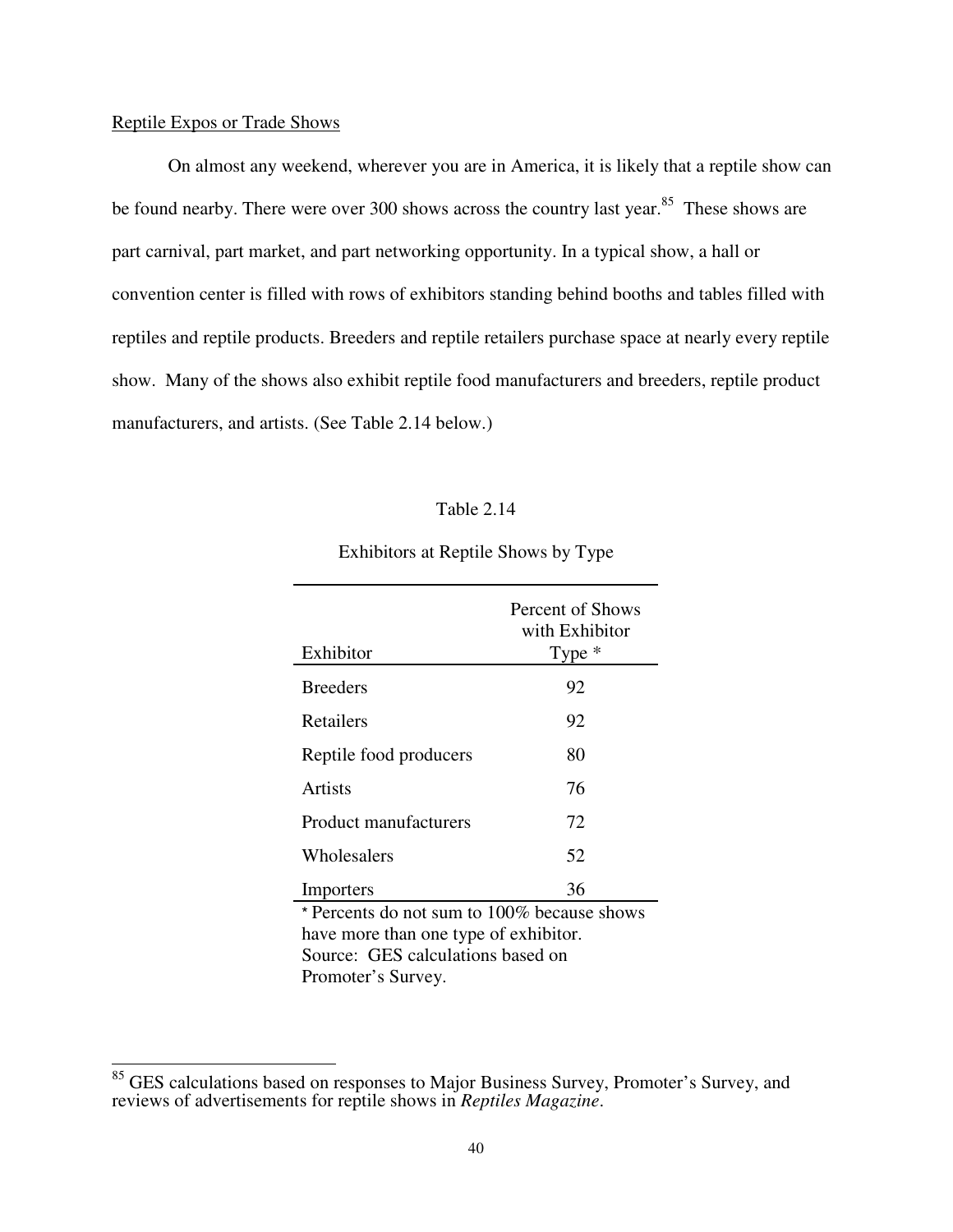Besides functioning as market places, shows provide a space for enthusiasts and hobbyists to exchange care and husbandry tips with professional breeders. In addition, professionals from across the country use shows as gathering points to socialize and forge business relationships. Shows have been part of the continuing trend of connecting breeders directly with customers and retailers, eliminating the need for wholesalers and distributors to act as middlemen.

 As shows have gained in popularity and the number of shows has increased, the audience attending reptile shows has become more localized. When the first shows appeared two decades ago, enthusiasts would travel across the country to attend. A recent poll of enthusiasts found that a few hours is the furthest that the majority of prospective attendees are willing to travel to attend.<sup>86</sup> Only a few shows, such as the Reptile Super Shows, North American Reptile Breeders Conference, and the National Breeders Expos, still attract a national audience.

The organizers of reptile shows, the reptile show promoters, make money by charging exhibitors for booths to display their reptiles and products, selling merchandise, and charging admission to the public. Promoters may stage anywhere between one and twelve shows per year. The average promoter puts on around five shows per year and charges an average of \$77 for booth space.<sup>87</sup> There are roughly 100 to 200 promoters putting on shows in the United States.<sup>88</sup>

 In total, the gross proceeds of businesses that primarily engage in show promotion are estimated to be \$10 million to \$20 million per year.

l

<sup>86</sup> *Reptiles Magazine* 2010 Reader's Survey, p. 21.

<sup>&</sup>lt;sup>87</sup> Based on the Promoter's Survey.

<sup>88</sup> Id.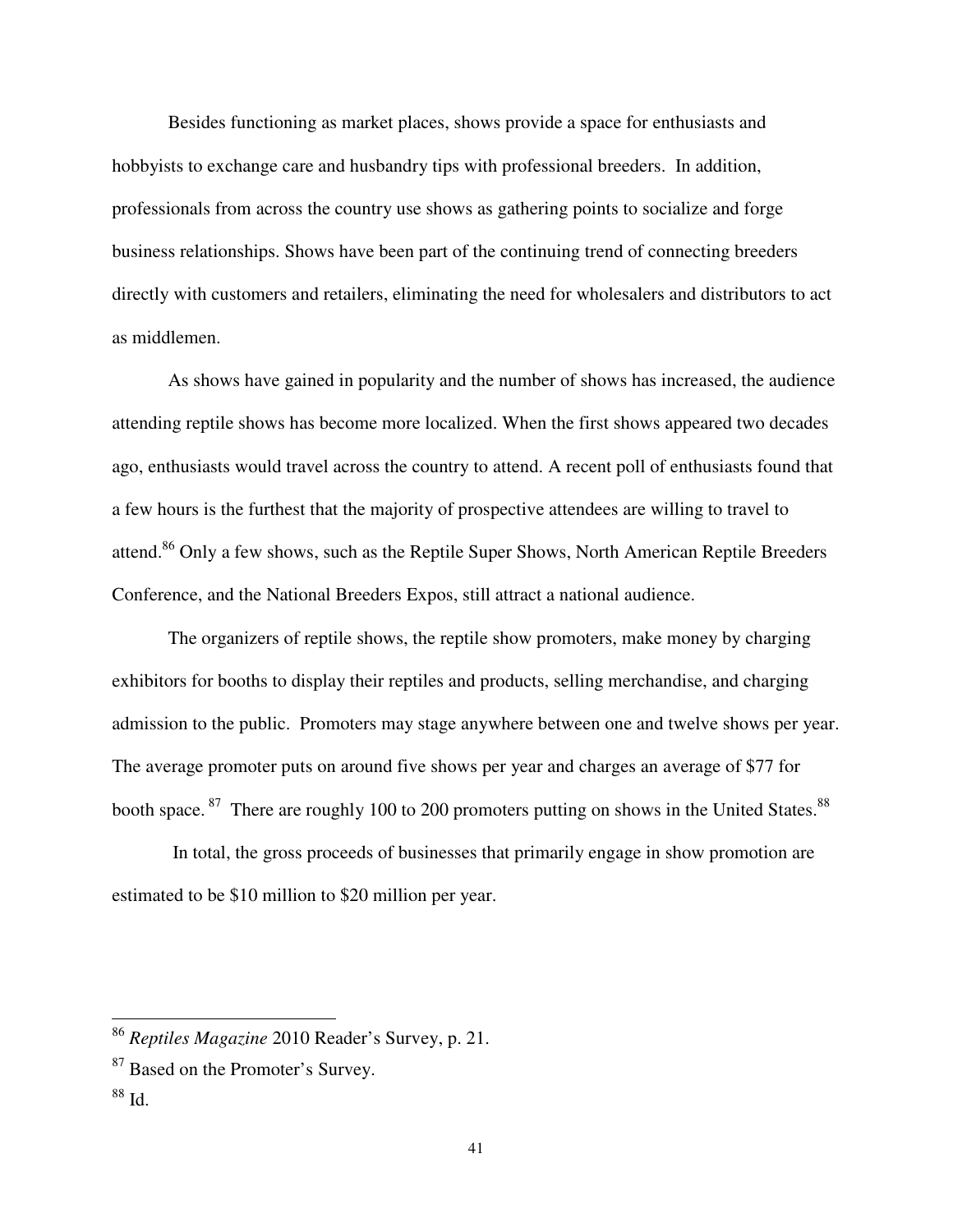## Other Reptile Organizations

Two other types of reptile industry participants include Reptile Display organizations and Reptile Entertainment companies.

## *Reptile Display Organizations*

 Beyond the pet trade, numerous public and private organizations throughout the United States own reptiles for educational and display purposes. Perhaps the most widely known group of these display organizations are zoos accredited by the Association of Zoos and Aquariums ("AZA zoos").<sup>89</sup> Some well known AZA zoos include the Bronx Zoo, Zoo Atlanta, the National Zoo, and the San Diego Zoo.

According to AZA databases, around 180 AZA accredited institutions<sup>90</sup> hold approximately 28,000 reptiles in their collections.<sup>91</sup> The yearly budget for reptiles and amphibians for AZA institutions is around \$36 million. $92$ 

 Few of the reptiles that have been recently acquired by zoos come from private dealers or importers. This is the result of a trend in recent years among AZA zoos to move away from buying reptiles from private dealers. Currently, reptiles in AZA zoo collections come mostly

 $\overline{a}$ 

 $89$  AZA zoos are institutions engaged in the regular display of animals in facilities that the AZA has inspected to assure the zoo puts on displays appropriately and provides good care for the animals. AZA zoos have the stated mission of "exhibition, conservation, and preservation of the earth's fauna in an educational and scientific manner," rather than for profit. AZA. "How Does Accreditation Work." http://www.aza.org/becoming-accredited (Accessed November 16, 2010)

<sup>&</sup>lt;sup>90</sup> AZA Database 2010.

<sup>91</sup> Zoo and Aquarium Statistics. http://www.aza.org/zoo-aquarium-statistics. (Accessed November 16, 2010)

 $92$  Budget figures listed in the AZA database are listed only for Reptiles and Amphibians and are not broken out into separate categories.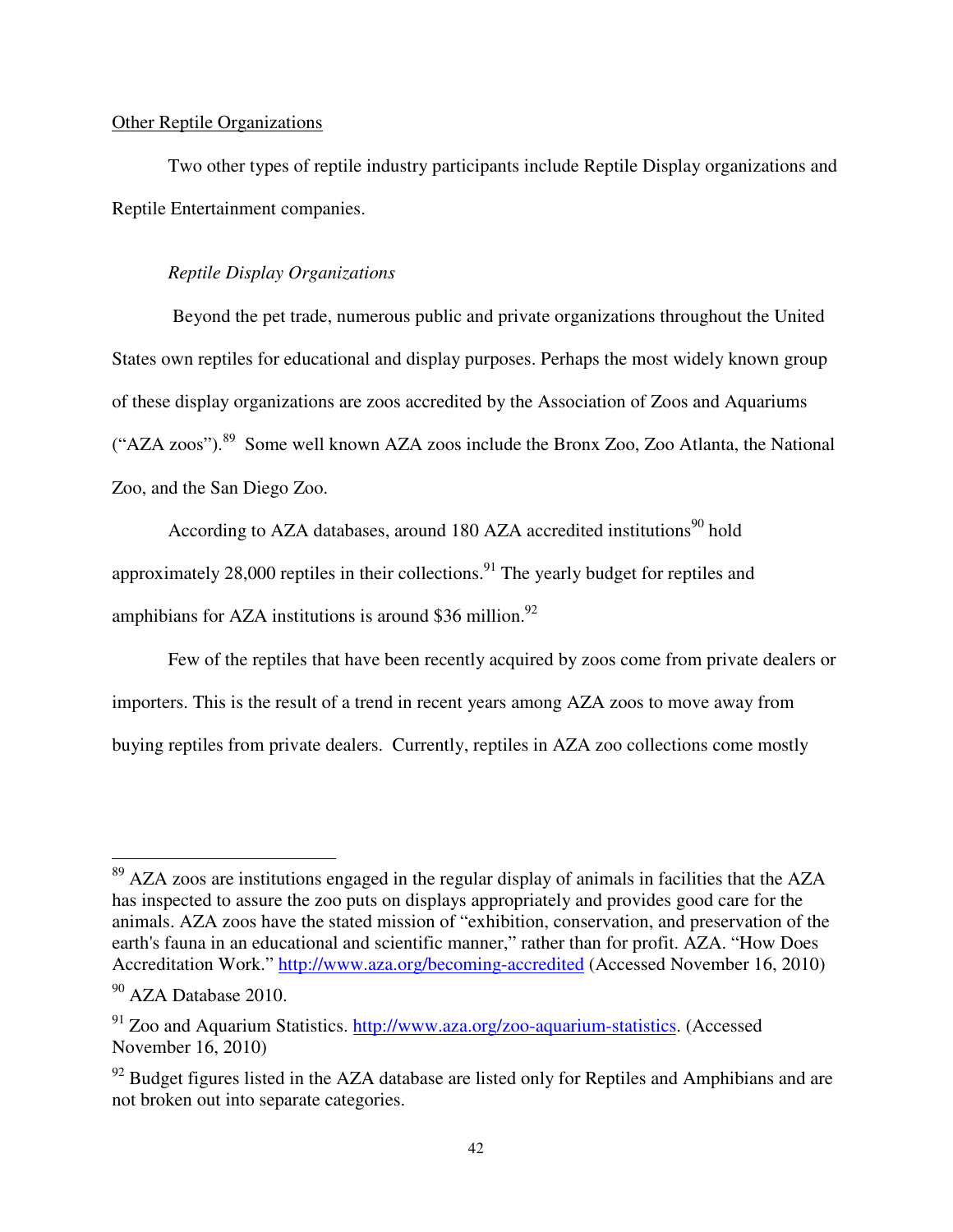from in-house breeding programs as well as trades and donations from other zoos. Only a handful of strictly vetted private dealers are allowed to sell to zoos.<sup>93</sup>

There is an extensive process an AZA zoo must undertake if it wants to buy from a private reptile seller. One curator referred to this process as a "vendor/dealer profile." Zoos must do a background check on the dealer, gather letters of recommendation from other zoos, and if the facility is close by, tour the seller's facility. This process was established so that zoos would avoid purchasing from a dealer that mistreats animals in any way.

In addition to displaying reptiles, AZA zoos strive to educate the public about the habits, physical characteristics, and origins of reptiles. Zoo keepers put on educational programs that allow children to see and touch reptile "ambassadors." One curator said that one of the best ambassadors is the Burmese python. He noted that, "Burmese are big and impressive and children never forget the experience of seeing the snake." The keeper explained that using Burmese pythons and other large reptiles contributes to zoo's educational goals of connecting children more directly with nature and to stimulate an interest in conservation.

Zoos also see it as their duty to take-in and raise unwanted animals that are donated to them. Reptiles found or confiscated by the U.S. National Park Service and the U.S. Fish and Wildlife Service are often sent to zoos. In addition, if someone is bitten by a venomous reptile, the curator of the local AZA zoo's reptile house is among the first to be called for assistance.

Aside from AZA zoos, private institutions also purchase and breed reptiles for display purposes. Some of these institutions, like the Reptile Gardens of South Dakota, have collections which rival AZA zoos. Others, like the Reptile Discovery Center have more specialized collections.

<u>.</u>

 $93$  Communication with several curators of reptile houses within AZA zoos.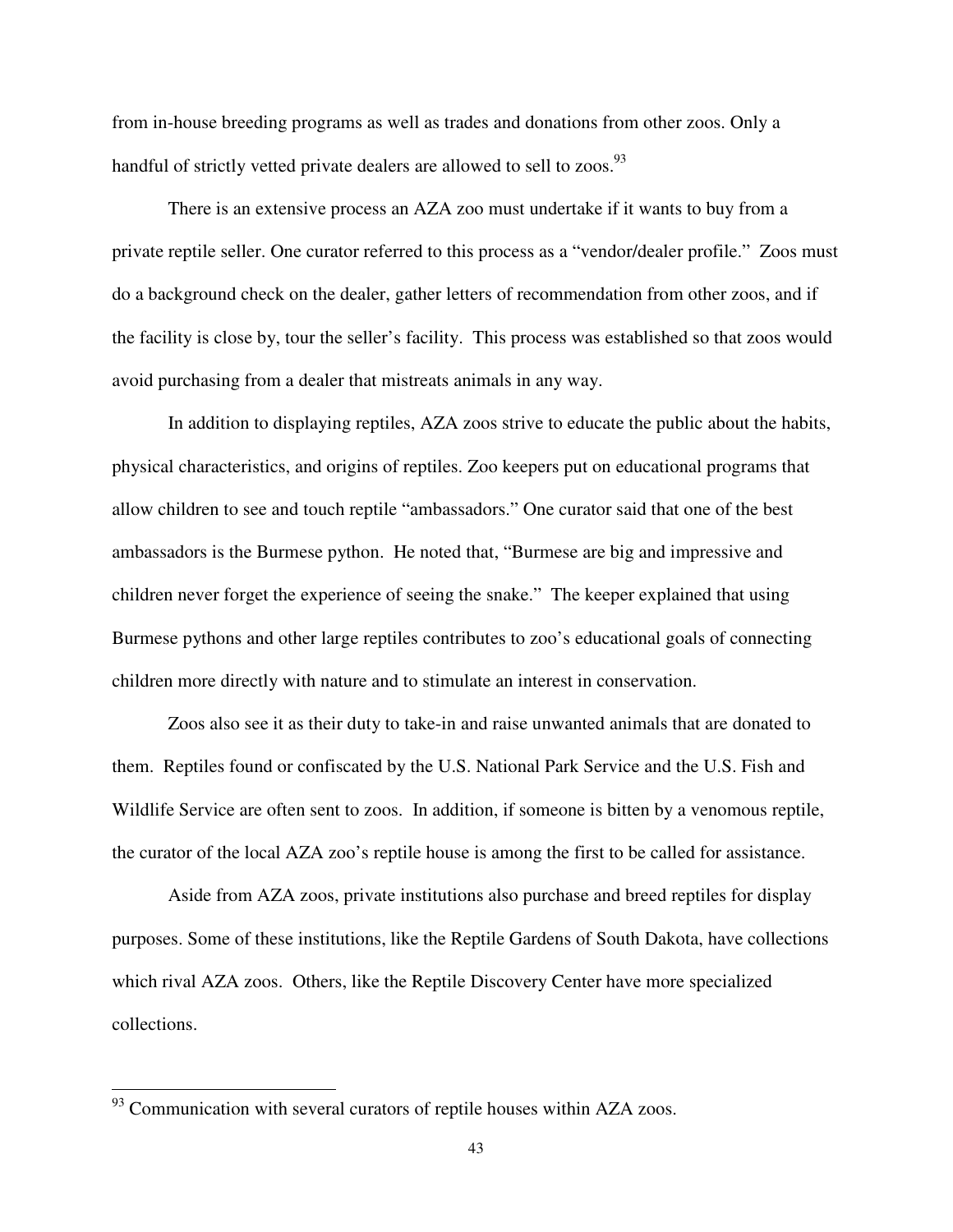We were unable to gather enough revenue information for these private display institutions to estimate total yearly revenues.

#### *Reptile Entertainment Companies*

There are a small but growing number of reptile entertainment companies. One segment of these companies puts on live reptile shows. Many of these businesses act as side-lines for reptile breeders and pet shop owners. Some examples of companies that put on reptile shows include Scales and Tails Utah, The Wildlife Company, and the Lizard Guys. Other businesses, like Reptile Rentals, Inc., provide reptile performers for movies and television Judging from the websites of a few of these companies, popular reptiles in these shows include Burmese pythons, Boa constrictors, alligators, and giant tortoises.

Because we surveyed only a small number of entertainment companies, we are not able to estimate total annual income generated by this segment.

\* \* \*

 In summary, we estimate that the collective efforts of all participants in the U.S. reptile industry, including breeders, importers, pet stores, ancillary product manufacturers, et. al., generate revenues of approximately \$1.0 to \$1.4 billion. Table 2.15 below summarizes our estimates by industry participant.

 Table 2.15 does not include revenues from reptile product distributors, private reptile display organizations, and reptile entertainment companies. As explained above, revenue estimates for these business types were excluded due to lack of adequate data on which to make an accurate estimate.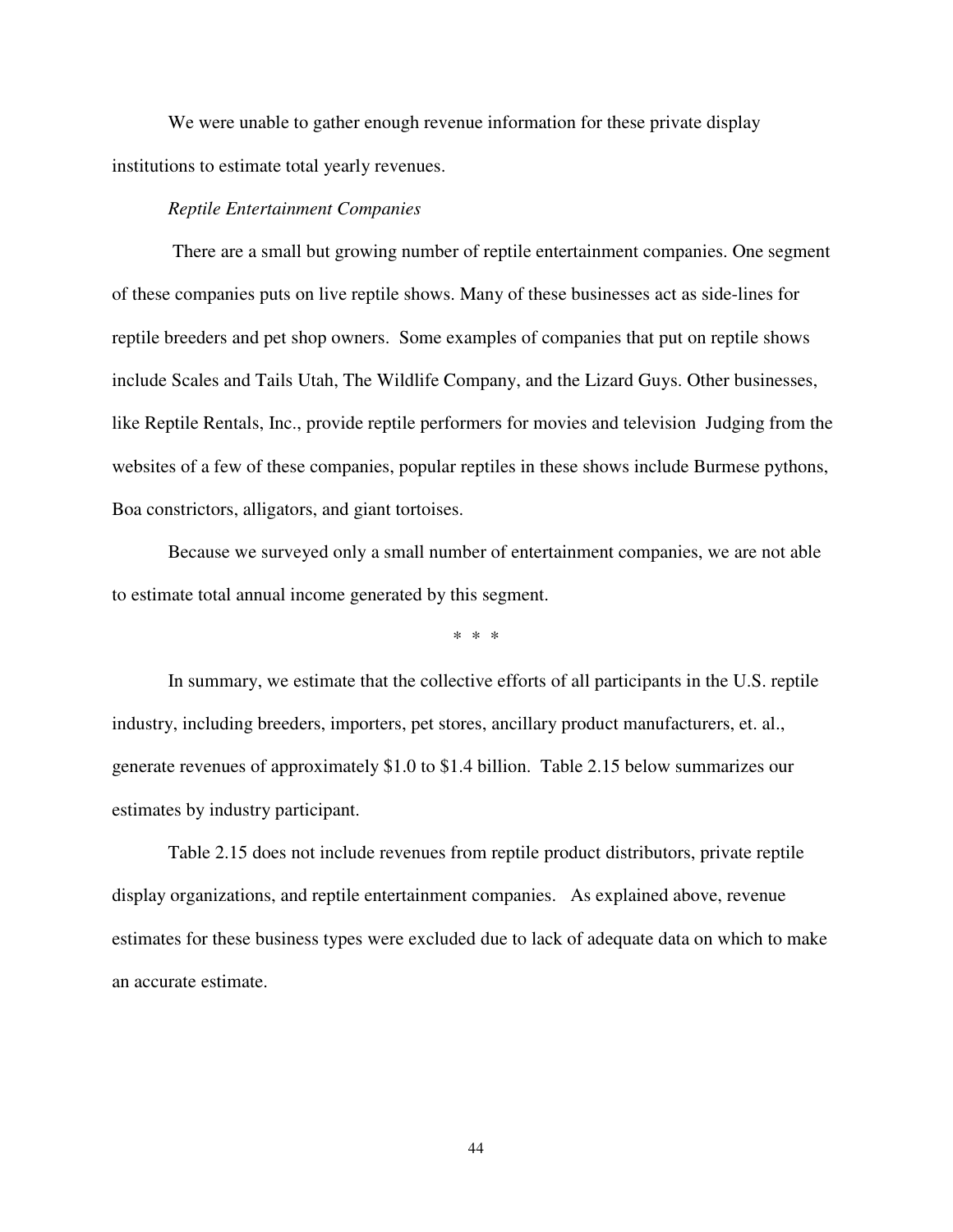# Table 2.15

|                                  | Estimated Revenues (Million \$) |                |  |
|----------------------------------|---------------------------------|----------------|--|
| <b>Business Type</b>             | Lower<br>Bound                  | Upper<br>Bound |  |
| <b>Breeders</b>                  | 141.7                           | 183.2          |  |
| Importers/Exporters              | 28.0                            | 30.0           |  |
| Wholesalers                      | 17.0                            | 22.0           |  |
| Retailers                        | 277.6                           | 363.8          |  |
| <b>Manufacturers</b>             | 56.5                            | 70.5           |  |
| <b>Food Breeders</b>             | 22.0                            | 25.5           |  |
| <b>Medical Costs</b>             | 419.5                           | 713.2          |  |
| <b>Reptile Show</b><br>Promoters | 10.0                            | 20.0           |  |
| <b>Delivery Services</b>         | 5.0                             | 7.0            |  |
| Total                            | 977.3                           | 1,435.2        |  |

## Revenues of the U.S. Reptile Industry, 2009 By Type of Business

<u>.</u>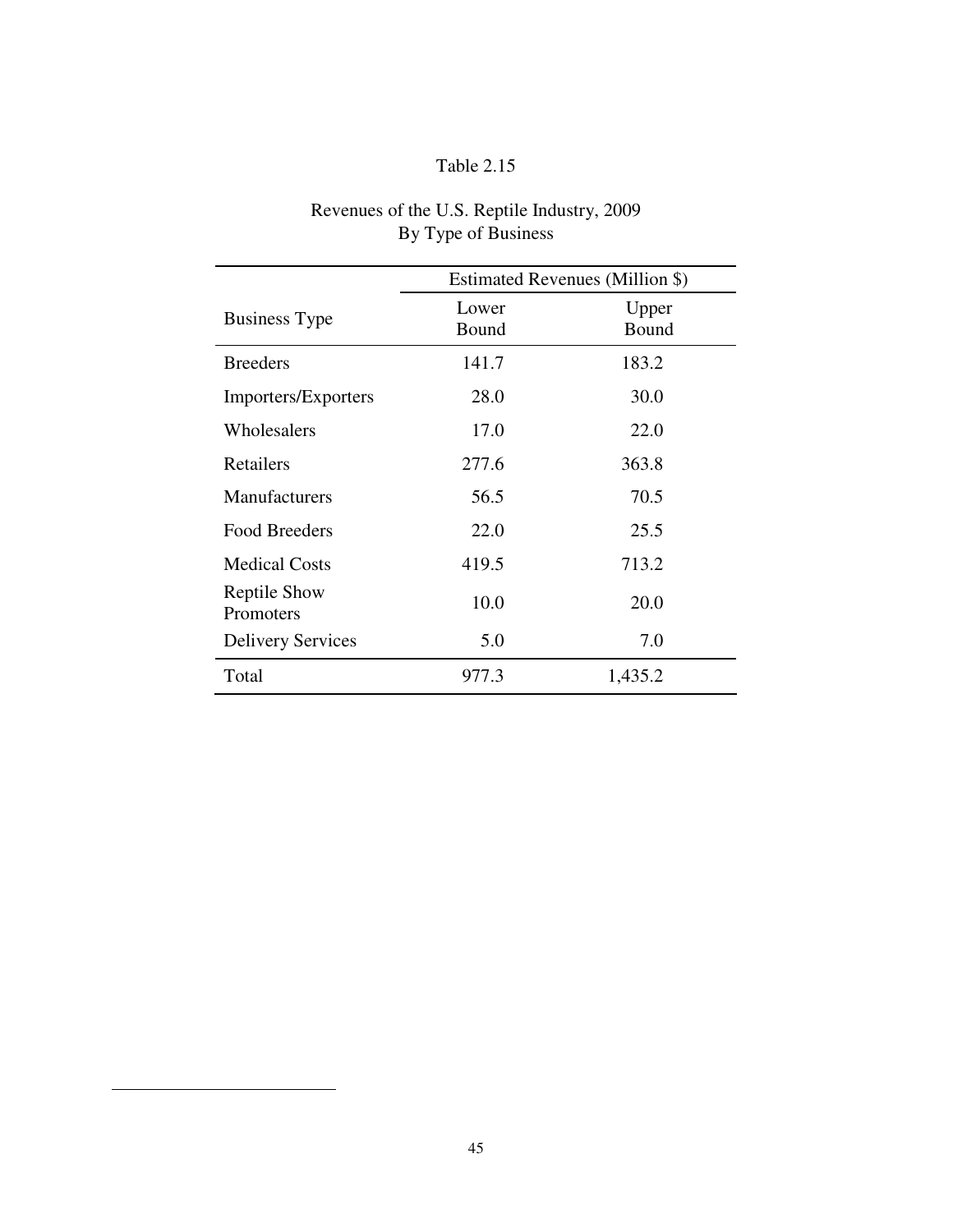## Chapter 3

#### Turtles, Lizards, Snakes

 Out of the four known orders of reptiles, only reptiles from two of the orders, Testudines (turtles) and Squamata (snakes and lizards), are popularly kept as pets<sup>94</sup>. The APPA estimates that 4.7 million U.S. households contain at least one of these reptiles.<sup>95</sup> The most popular pet reptile in the United States for many years running is the turtle. (See Table 3.1)

#### Table 3.1

| U.S. Ownership of Reptiles |
|----------------------------|
| by Type, $2010$            |

| Reptile                                 | Percent of<br>Households | Number of<br>Households |
|-----------------------------------------|--------------------------|-------------------------|
| Iguana                                  | 9                        | 423,000                 |
| Lizard                                  | 17                       | 799,000                 |
| Turtle                                  | 59                       | 2,773,000               |
| Snake                                   | 18                       | 846,000                 |
| Other                                   | 5                        | 235,000                 |
| Total*                                  |                          | 4,700,000               |
| * Percentages do not add to 100 because |                          |                         |

some households own more than one type of reptile. Source: 2010 APPA Study

-

<sup>&</sup>lt;sup>94</sup> The four orders of reptiles are Squamata (snakes and lizards), Crocodylia (alligators, crocodiles, caimans, and gavials), Testudines (turtles), and Sphenodontida (tuatara). "Reptile," *Encyclopædia Britannica. Encyclopædia Britannica Online*. Encyclopædia Britannica, 2010. http://www.britannica.com/EBchecked/topic/498684/reptile (Accessed December 29 2010). Interviews with industry participants, as well as a review of LEMIS import and export statistics show that few crocodilians are sold as pets.

<sup>95 &</sup>quot;Industry Statistics & Trends," American Pet Product Association. http://www.americanpetproducts.org/press\_industrytrends.asp (Accessed November 9, 2010)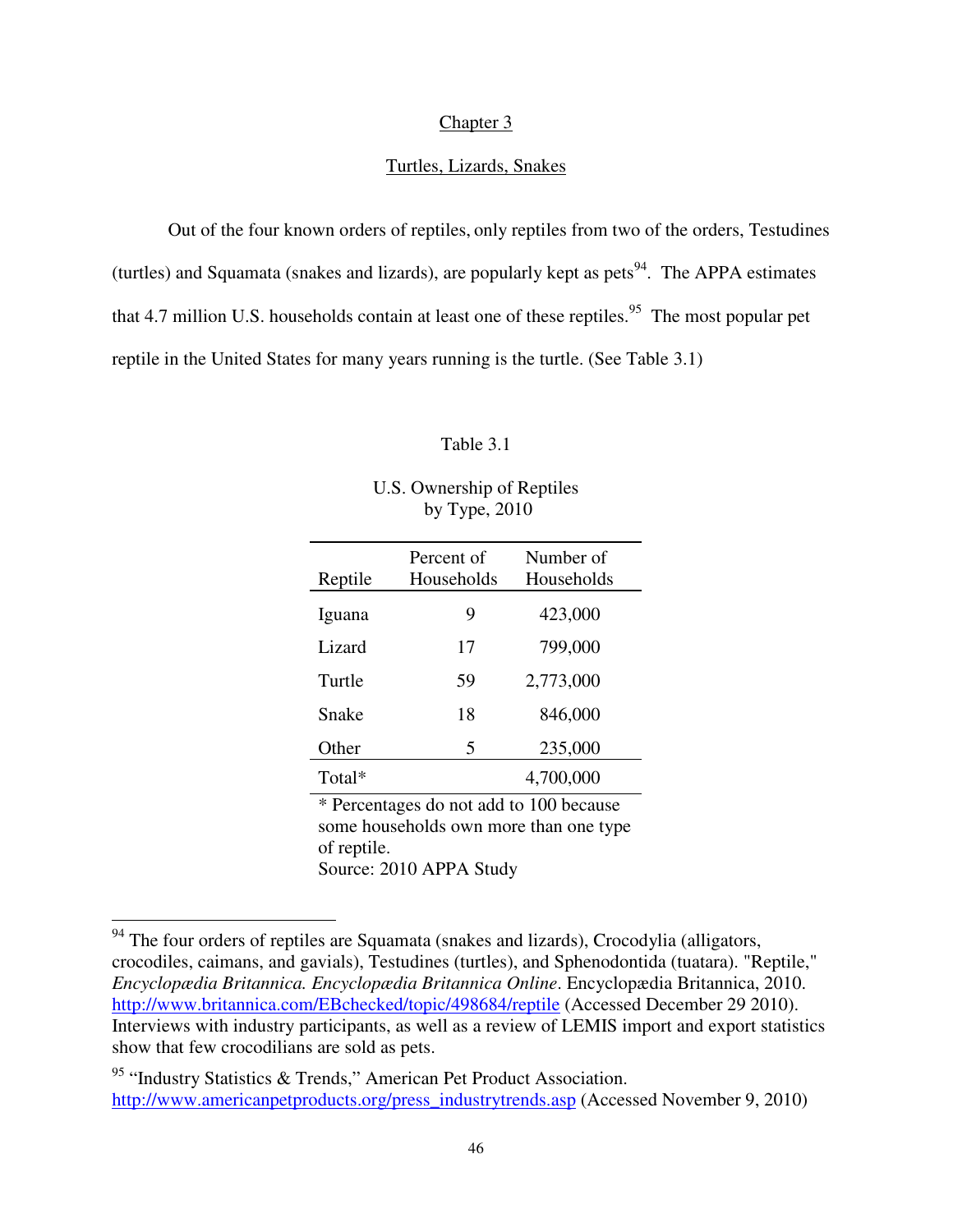## Turtles

 Turtles have consistently been owned by more households than any other type of reptile.<sup>96</sup> The slow movements and attractive shells of turtles fascinate children and adults alike. Among the more popular types of turtles kept as pets are red-eared sliders, eastern box turtles, western painted turtles, map turtles, and wood turtles.<sup>97</sup> The APPA estimates that approximately 2.8 million U.S. household own turtles.<sup>98</sup> (See Table 3.1 above.)

Turtles were among the first reptiles to be bred on a large scale for the pet industry in the United States. The first turtles sold as pets were taken directly from the wild. As the industry matured, U.S. Turtle breeding farms grew to dominate the trade in pet turtles. Despite various federal and state legal restrictions on importing, inter-state transporting, and selling of turtles, the United States still leads the world in pet turtle production.<sup>99</sup> Turtles remain the most popular reptile to be kept as pets in the United States. $100$ 

 Turtle farming in the United States has it roots in Louisiana in the 1930s when rural Louisianans gathered turtle eggs from the swamps and sold the hatchlings as pets.<sup>101</sup> In the late 1940s and early1950s, egg collectors began building holding ponds at the edges of the swamps to

 $\overline{\phantom{a}}$ 

www.agmrc.com/comodities\_\_products/aquaculture/Turtle\_profile.cfm. (Accessed August 12, 2010)

<sup>96 2010</sup> APPA Survey, p. 455.

<sup>97</sup> "Most Popular Pet Turtles." http://www.reptilechannel.com/reptile-magazines/reptilesmagazine/february-2010/most-popular-pet-turtles.aspx. (Accessed December 6, 2010)

<sup>&</sup>lt;sup>98</sup> 2010 APPA Survey, p. 455.

 $99$  Louisiana is currently responsible for more than 85 percent of all pet turtle sales around the globe. "Turtle Profile, C. Greg Lutz, Pramod Sambidi, and R. Wess Harrison, Louisiana University Agricultural Center, p. 1.

 $100$  See Chapter 2: The Participants in the U.S. Reptile Industry, Table 2.1.

<sup>&</sup>lt;sup>101</sup> Louisiana Turtle Farmers Continue Fight For Domestic Market. Louisiana Agriculture. Winter 2007. http://www.lsuagcenter.com/en/communications/publications/ agmag/ Archive/2007/ Winter/Louisiana+Turtle+Farmers+Continue+Fight+for+Domestic+Market.htm. (Accessed December 9, 2010)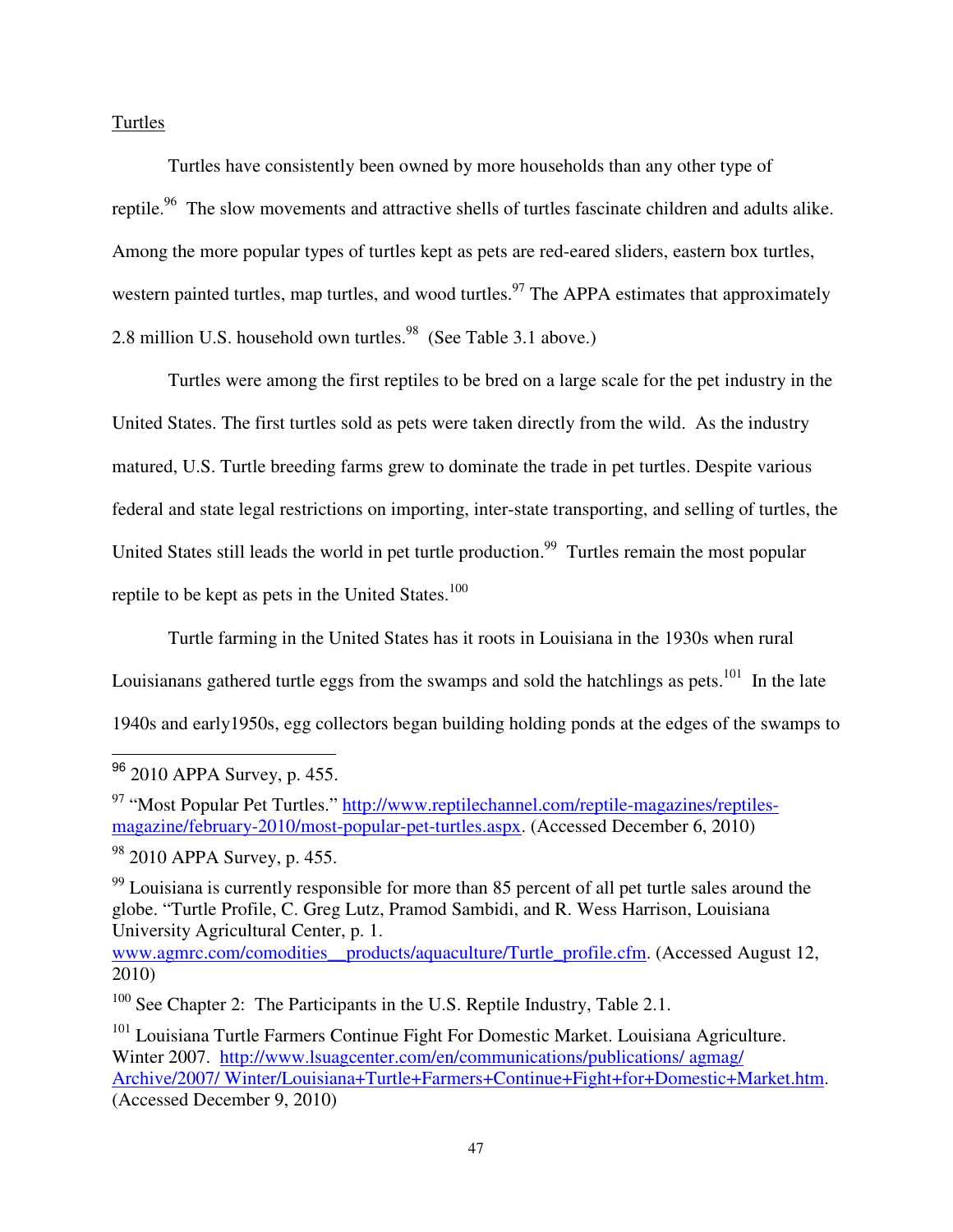harvest turtle eggs.<sup>102</sup> In response to the growing demand for pet turtles, the small swamp-side ponds expanded into large-scale turtle farms. At the industry's peak in the early 1970s, the U.S. turtle farmers collectively sold nearly 15 million turtle hatchlings, mostly in U.S. retail outlets, including pet stores and traditional dime stores. At that time, around 5% of U.S. households had turtles as pets. $103$ 

 Turtle sales cratered in 1975 when the U.S. Food and Drug Administration ("FDA") issued a regulatory ban on the sale and transport of turtles with shell lengths under 4 inches within the United States. The purpose of the FDA regulation was to limit human contact with baby turtles that may be infected with Salmonella.

 Throughout the 1970s, 1980s, and 1990s, turtle farms shifted their focus from domestic sales to foreign customers. It was only in 2004, 29 years after the FDA ban was imposed, that turtle production came close to reaching to its pre-1975 level.<sup>104</sup> China, Mexico, and Hong Kong are now the key geographic regions for turtle sales. However, Chinese and Hong Kong customers purchase the majority of their turtles for food rather than as pets.

 Turtle production and sales have declined sharply in recent years because of extensive damage to turtle farm facilities as well as a major loss of breeding stock due to the effects of hurricane Gustav in 2008. The global economic downturn and the increasing self-sufficiency of China's farmed turtle industry has also contributed to the decline in turtle sales.

 $\overline{\phantom{a}}$  $102$  Id.

<sup>103</sup> Chris W. Lecos **"**Risky Shell Game: Pet Turtles Can Infect Kids." FDA Consumer, Dec-Jan, 1987. http://www.highbeam.com/doc/1G1-6245151.html (Accessed November 11, 2010)

 $104$  Turtle production in 2004 was 13.5 million hatchlings in Louisiana alone. Louisiana Summary: Agriculture and Natural Resources 2005. LSU AgCenter. 2006.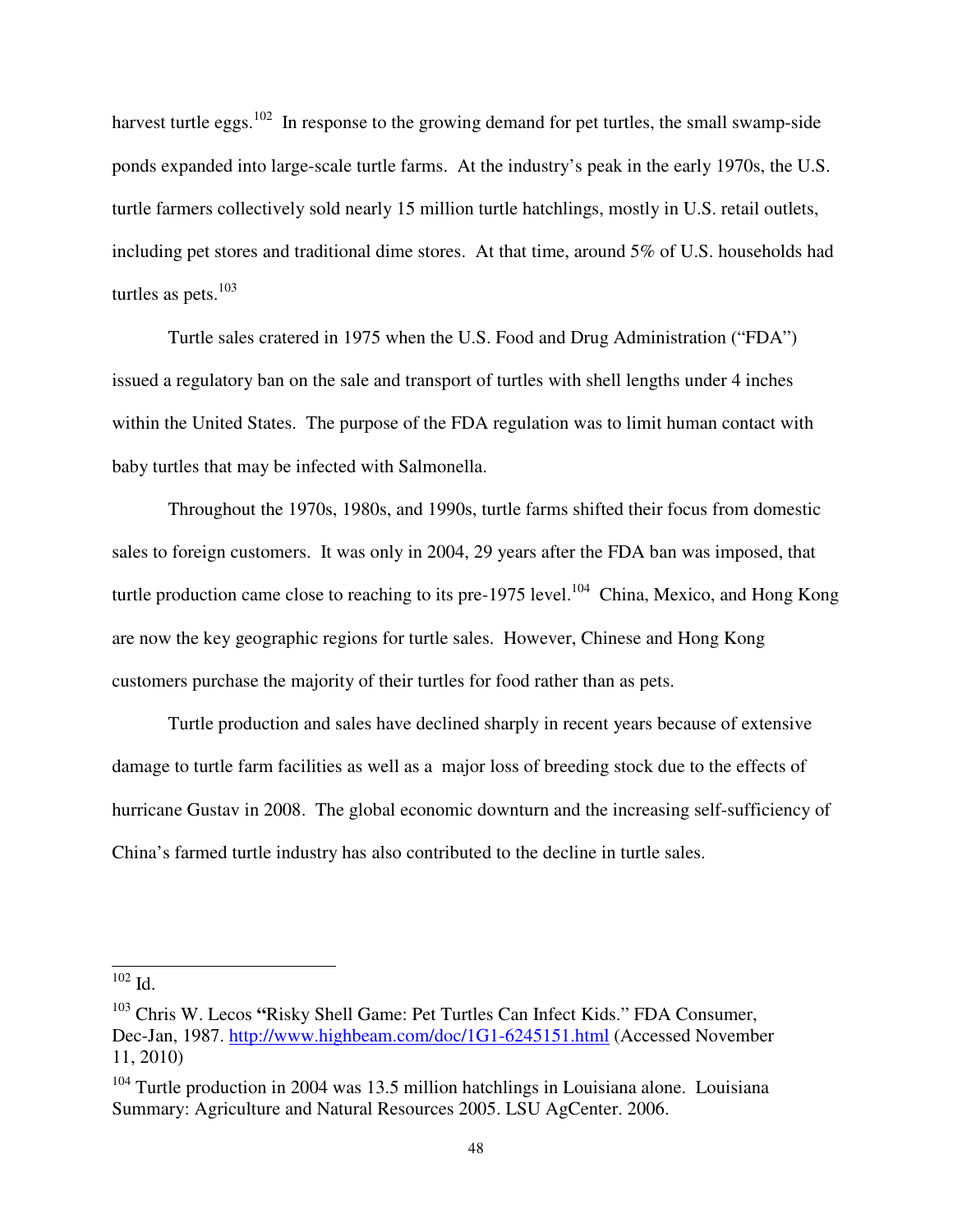Louisiana currently has 48 licensed turtle farms.<sup>105</sup> This number is down sharply from the 67 turtle farms operating in 2009.<sup>106</sup> Many of Louisiana's top turtle farms have been run by the same family for at least two generations. Prominent turtle farms include Concordia Turtle Farm, run by the Evans Family, Tangi Turtle Farm, run by the Boudreaux Family, and the Strange Brothers Turtle Farm, run by the Strange family.

 It is estimated that there were six to seven million turtles sold by American turtle farmers last year. These turtles generated roughly \$7 to \$8 million in revenues for turtle sellers.<sup>107</sup>

#### Lizards

 $\overline{a}$ 

After turtles, lizards are among the most popular pet reptiles in the United States. A variety of lizards can be found in most pet stores. The majority of lizards sold as pets are small and have comparatively easy care requirements, making them popular for novice to intermediate pet owners. Bearded dragons and leopard geckos and are among the top selling lizards.<sup>108</sup>

There is also a smaller trade in lizards that require more advanced handling skills, including larger lizards, such as monitors, and venomous lizards, such as beaded lizards and Gila monsters. These lizards are sold to enthusiasts and more advanced owners.

 $105$  Louisiana Department of Agriculture & Forestry, Turtle Farm Records Database (Accessed August 12, 2010).

<sup>&</sup>lt;sup>106</sup> Louisiana Turtle Farmers Continue Fight For Domestic Market. Louisiana Agriculture. Winter 2007. http://www.lsuagcenter.com/en/communications/publications /agmag/ Archive/2007/Winter/Louisiana+Turtle+Farmers+Continue+Fight+for+Domestic+Market.htm. (Accessed December 9, 2010)

 $107$  Communication with leading turtle retailers and exporters. The Louisiana Ag Center estimates that there were 2 million hatchling turtles produced that generated sales of \$2 million.

<sup>&</sup>lt;sup>108</sup> Based on responses to Major Business Survey.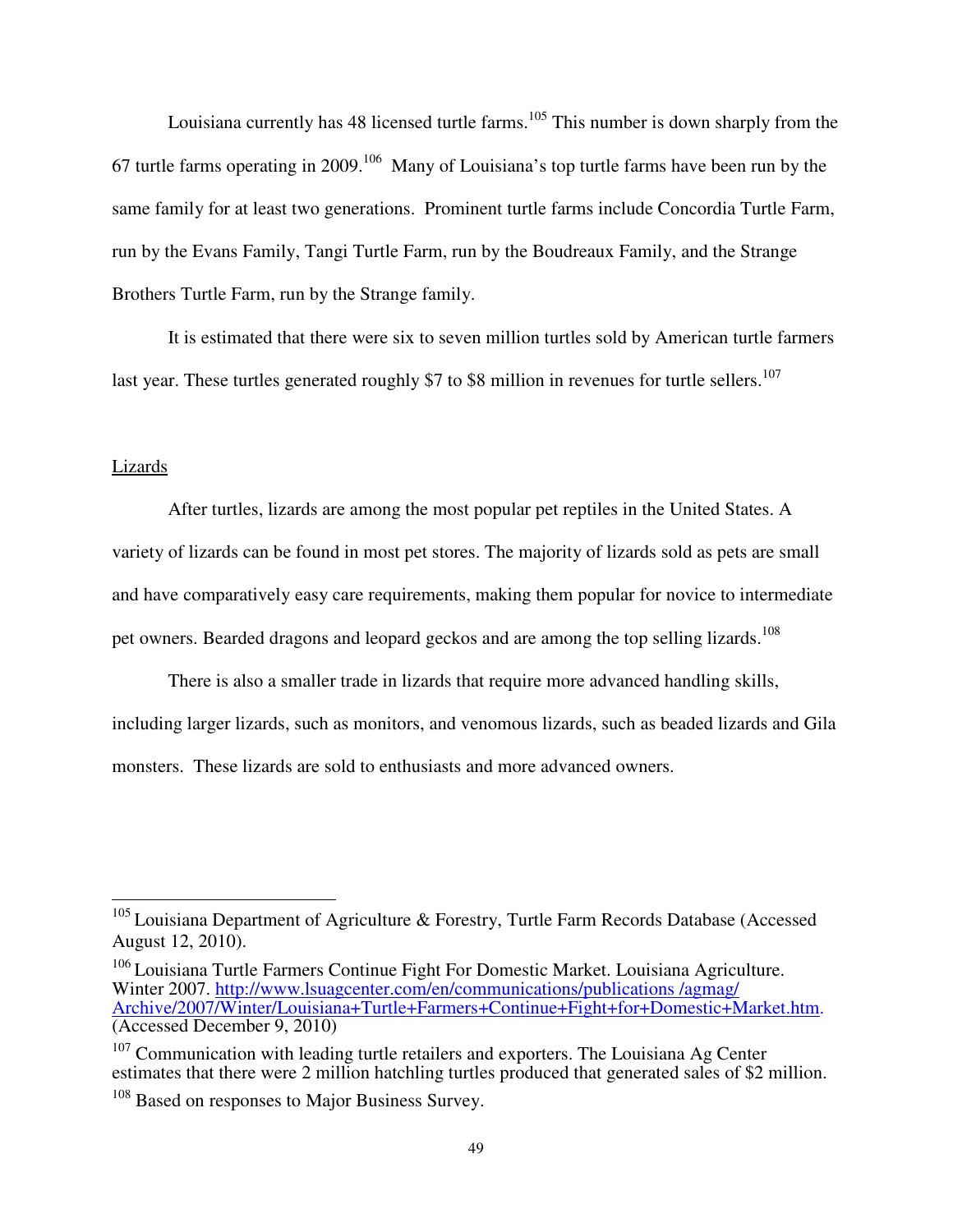Because of the popularity of lizards, they are bred by both part-time and full-time breeders across the United States.<sup>109</sup> Lizards are also among the most widely imported reptiles, with lizard imports claiming more than  $51\%$  of all reptiles imported from 2005 to 2010.<sup>110</sup> (See Table 3.2 below.) The leading importers of lizards from January 2005 through May 2010 included L.A. Reptile, Strictly Reptiles, U.S. Global Exotics, California Zoological Supply, and Two Amigos Import and Export.<sup>111</sup>

| U.S. Imports of Lizards,<br>January 2005-May 2010 |                                  |                                                      |
|---------------------------------------------------|----------------------------------|------------------------------------------------------|
| Year                                              | Number of<br>Lizards<br>Imported | Percent of<br><b>Total Reptile</b><br><b>Imports</b> |
| 2005                                              | 716,794                          | 47.8                                                 |
| 2006                                              | 764,431                          | 53.0                                                 |
| 2007                                              | 742,735                          | 55.4                                                 |
| 2008                                              | 623,631                          | 54.4                                                 |
| 2009                                              | 470,397                          | 52.2                                                 |
| 2010                                              | 231,241                          | 40.4                                                 |
| Total                                             | 3,549,229                        | 51.4                                                 |

| Fable 3 |  |
|---------|--|
|         |  |

### Snakes

Snakes have surged in popularity as pets in the past two decades. As recently as twenty years ago, owning snakes was looked upon as an oddity.<sup>112</sup> Today, there is growing acceptance of responsible snake ownership and a growing marketplace for snakes and ancillary snake

Source: LEMIS data.

 $109$  Based on responses to Major Business Survey and Small Business Survey.

<sup>&</sup>lt;sup>110</sup> GES calculation based on the LEMIS data.

 $111$  Id.

<sup>&</sup>lt;sup>112</sup> Communication with Tim Hoen, reptile show promoter.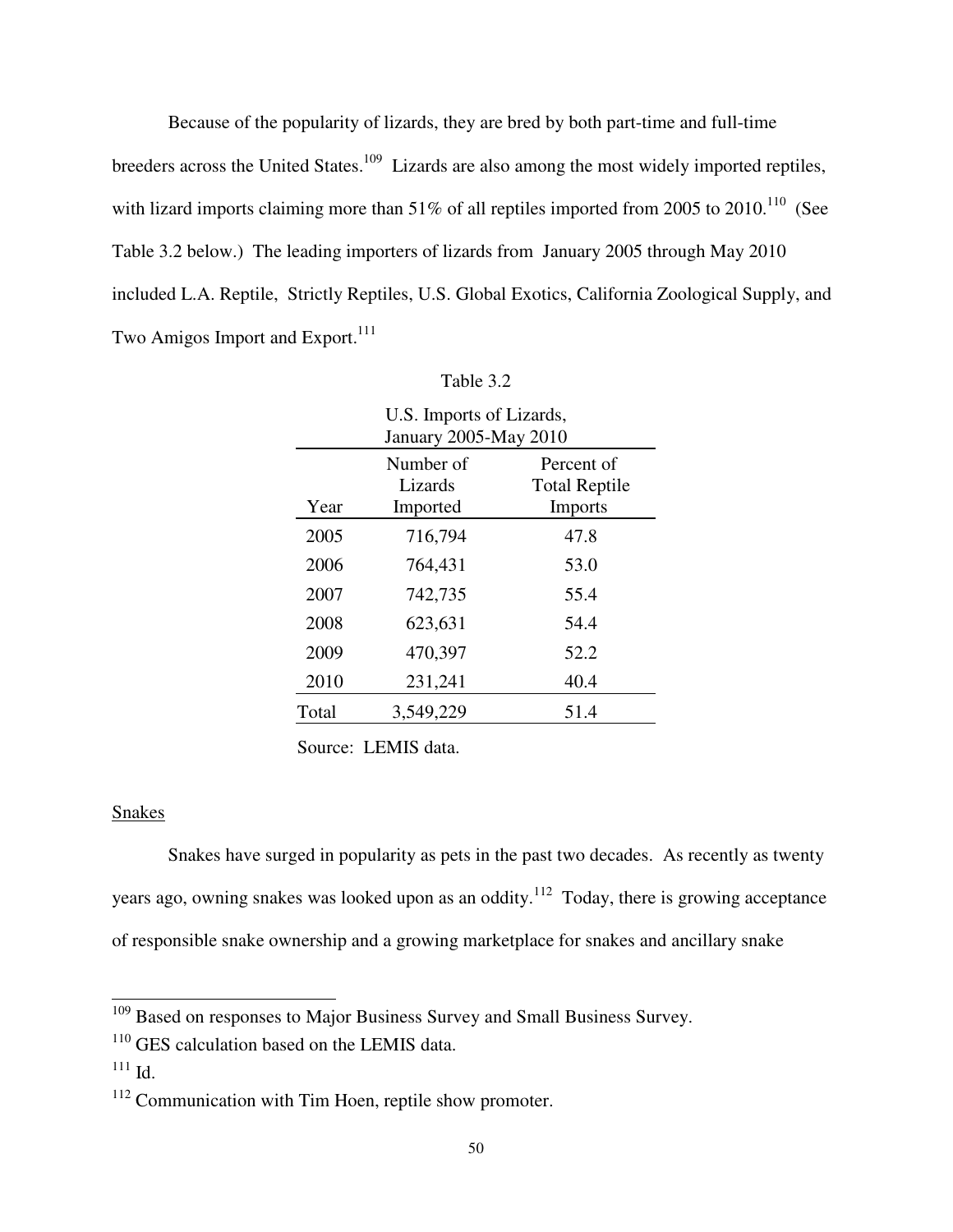products.<sup>113</sup> The snakes sold as pets can be divided into three categories: Small and Docile, Large Constrictors, and Venomous.

## *Small and Docile*

The majority of snakes sold in pet stores are small and docile species such as corn snakes,

king snakes, non-morph ball pythons, non-morph Boa constrictors, and milk snakes. These

snakes are sold primarily to first-time and intermediate owners. One of the most popular snakes

bred domestically, the ball python, is also one of the most commonly imported and exported

snakes. From January 2005 to May 2010, over 600,000 ball pythons were imported into the

United States.<sup>114</sup>

<u>.</u>

## *Large Constrictors*

A small subset of enthusiasts buy snakes, not just for their color but because of their

impressive size. These snakes include:

*Burmese pythons* - These pythons are the most commonly exported of the large pythons, though reticulated pythons are a close second. (See Table 3.3 below.) The native range for this species is southern and southeastern Asia. Burmese pythons can grow up to 27  $feet.<sup>115</sup>$ 

*Reticulated pythons -* These pythons are the most commonly imported of the large pythons, though Burmese pythons are a close second. (See Table 3.3 below.) They have been known to reach lengths of  $31.5$  feet.<sup>116</sup>

*Green Anacondas -* These olive colored snakes have the distinction of being the world's heaviest snakes. They can grow to be more than 30 feet.<sup>117</sup>

<sup>&</sup>lt;sup>113</sup> See also the Retailers section of Chapter 2: Participants in the Modern U.S. Reptile Industry.

<sup>&</sup>lt;sup>114</sup> GES calculations based on the LEMIS database.

<sup>115</sup> "Burmese Python." National Geographic*.* http://animals.nationalgeographic.com/ animals/reptiles/burmese-python. (Accessed April 4, 2011)

<sup>116</sup> "Reticulated python." *Encyclopædia Britannica. Encyclopædia Britannica Online*. Encyclopædia Britannica, 2011. http://www.britannica.com/EBchecked/topic/ 499976/reticulated-python. (Accessed April 4, 2011)

<sup>&</sup>lt;sup>117</sup> "Green Anaconda." National Geographic. http://animals.nationalgeographic.com/animals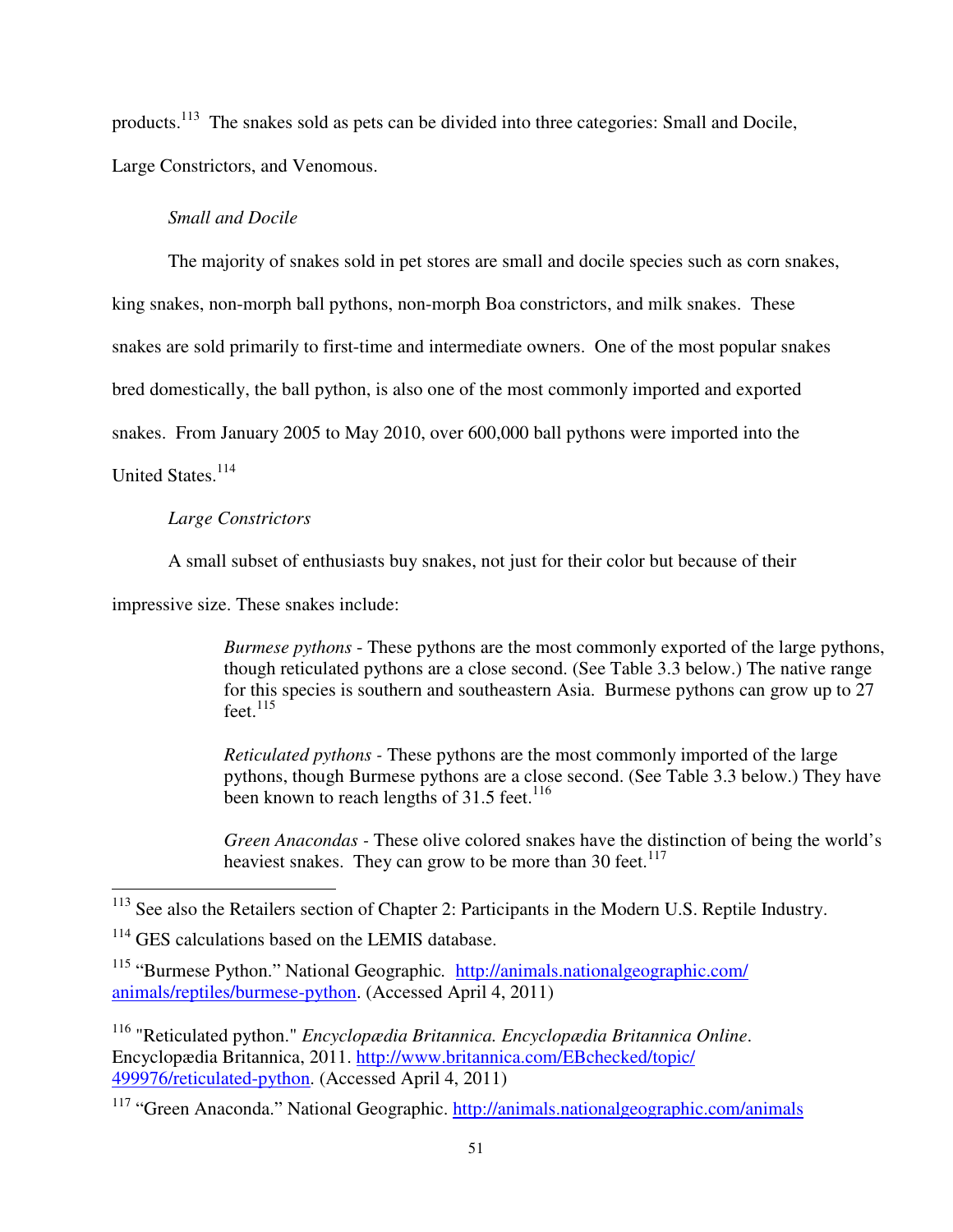*Yellow Anacondas -* These snakes have only rarely been imported or exported over the 2005 to 2010 period for which we have data. Yellow anaconda are considerably smaller than their green cousins, reaching lengths of  $15$  feet.<sup>118</sup>

*Northern African Rock pythons -* Despite their name, these snakes hail from North and Central Africa. They can reach lengths of 28 feet.<sup>119</sup>

None of these large constrictor snakes are widely sold as pets.<sup>120</sup> Table 3.3 shows that

from January 2005 through May 2010, imports of these snakes greatly outnumbered exports, but

none of these snakes were imported or exported in large numbers.<sup>121</sup>

## Table 3.3

# January 2005 - May 2010 Number of Snakes Snake Type Exports Imports The Indian/Burmese Python (*Python molurus*) 4,263 15,904 The Green Anaconda (*Eunectes murinus*) 239 3,535 The Yellow Anaconda(*Eunectes notaeus*) 1 25

The Reticulated Python (*Broghammerus reticulatus*) 3,354 17,285

The Northern African Python (*Python sebae*) 166 2,930

Total 8,023 39,679

| U.S. Exports and Imports of Large Constrictor Snakes |
|------------------------------------------------------|
| January 2005 - May 2010                              |

Source: LEMIS data

-/reptiles/green-anaconda/. (Accessed April 4, 2011)

<sup>118</sup> "Yellow Anaconda Species Profil*e.*" Reptile Channel.com. http://www.reptilechannel.com/reptile-species/snakes-profiles/yellow-anaconda-2.aspx. (Accessed April 4, 2011)

<sup>119</sup> "African Rock Python Species Profile." Reptile Channel.com. http://www.reptilechannel.com/reptile-species/snakes-profiles/african-rock-python-2.aspx. (Accessed April 4, 2011)

<sup>120</sup> Based on responses to the Major Business Survey and Small Business Survey.

 $121$  The number of Boa constrictors imported into the United States over the January 2005 to May 2010 period was two times greater than the sum of all imports and exports of Burmese pythons, Green anacondas, Reticulated pythons, and Northern African pythons.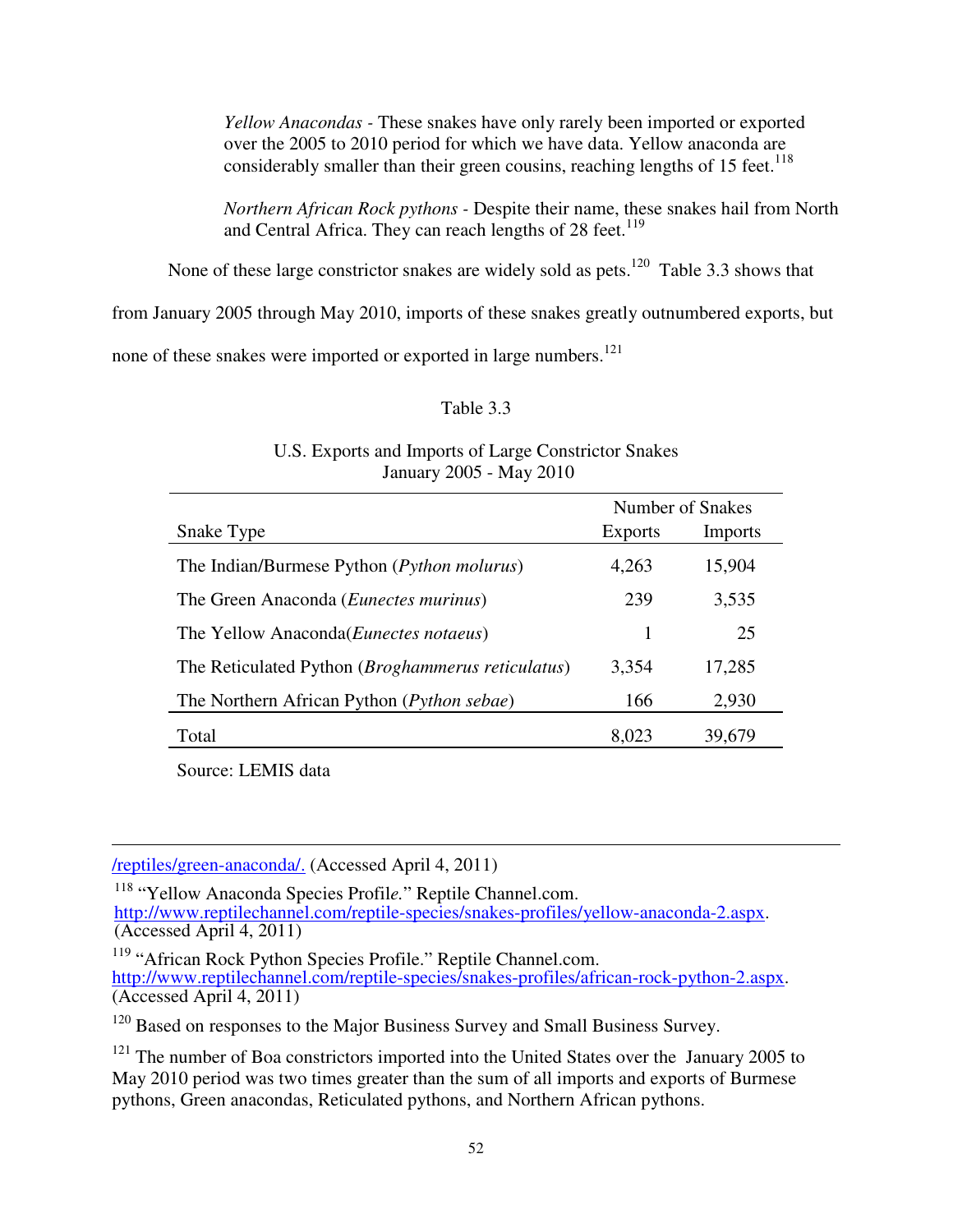## *Venomous snakes*

 Many venomous snakes have vibrant coloration and distinct color patterns, which serve as a warning in nature to potential predators. Venomous snakes kept as pets include copperheads, cottonmouths, cobras, lance-head vipers, and rattlesnakes. Many states have laws restricting the keeping of venomous snakes as well as limiting their sale. Because of these laws and the high skill level required to safely keep venomous snakes, their sales make up only a small portion of all snake sales. Table 3.4 below shows that over the January 2005 to May 2010 period, only 3.3 thousand venomous snakes were exported and only 2.6 thousand were imported into the United States. Exports of venomous snakes outnumber imports. Kingsnake.com lists Glades Herp Farm, Exotic Reptiles Jungle, DTS Herps, Inc, and Tom Crutchfield as some of the sellers of venomous snakes.<sup>122</sup>

#### Table 3.4

|                    |                | Number of Snakes |  |
|--------------------|----------------|------------------|--|
| Snake Type         | <b>Exports</b> | Imports          |  |
| Cantil             | 19             | 25               |  |
| Cobra              | 146            | 980              |  |
| Copperhead         | 285            | 30               |  |
| Cottonmouth        | 96             | 6                |  |
| Mamba              | 16             | 406              |  |
| Massasauga         | 61             | 32               |  |
| Rattlesnake        | 2,486          | 1,152            |  |
| Sidewinder         | 156            | 3                |  |
| Total              | 3,265          | 2,634            |  |
| Source: LEMIS Data |                |                  |  |

## U.S. Exports and Imports of Venomous Snakes January 2005 - May 2010

 <sup>122</sup> http://market.kingsnake.com/index.php?cat=40. (Accessed December 13, 2010)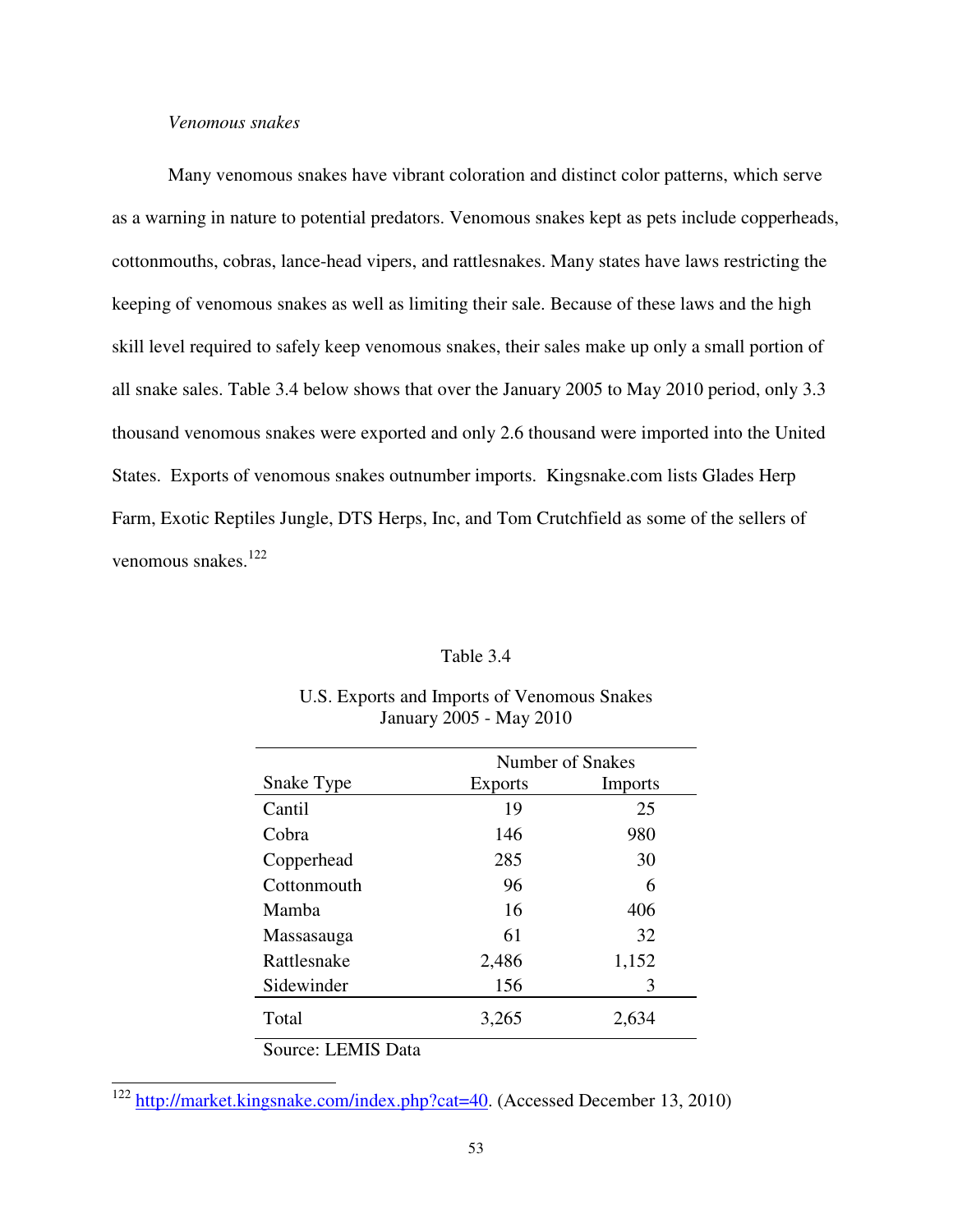#### Snake Morphs

 $\overline{\phantom{a}}$ 

In the 1980s and 1990s, snake breeding in America was transformed from a hobby to a profession by a series of discoveries of rare, colorful snakes in the wilds of South Asia, Africa, and South America. In March of 1981, *National Geographic* ran an article featuring a picture of an albino Burmese python owned by a animal dealer from Thailand.<sup>123</sup> While the Thai dealer had intended to sell this snake as a rarity to a collector, American breeders, like Bob Clark, saw the potential to breed albino Burmese pythons and generate a continual stream of income. As Clark anticipated, there was interest in American bred albino Burmese pythons. The "morphed" offspring of the snakes commanded prices of over \$2,000 per baby snake. The success of these first American breeders attracted more people to try their hand at breeding Albino Burmese pythons.

Consumer enthusiasm for morphed constrictor snakes ramped up to even higher levels in the 1990s, stoked by the successful captive breeding and sale of albino ball pythons and albino Boa constrictors. These albino snakes had been discovered in the jungles of Ghana and Columbia just a few years prior. By the mid-1990s, demand for uniquely colored snakes was high enough for amateur breeders to quit their day jobs and operate full time snake breeding operations.

Breeding uniquely colored snakes distinguished American bred snakes from the low priced imported snakes that dominated U.S. pet stores. Consumers began to look at these colorful snakes as collectors' items and science projects.

The consumer market for these unique snakes continued to expand throughout the early 2000s. The majority of "designer" breeders focus on breeding Boa constrictors and ball python morphs. The market for Boas and ball pythons is bigger than the market for morphs of the larger

 $123$  Bob Clark. "Python Color & Pattern Morphs." Reptiles Magazine, March 1996.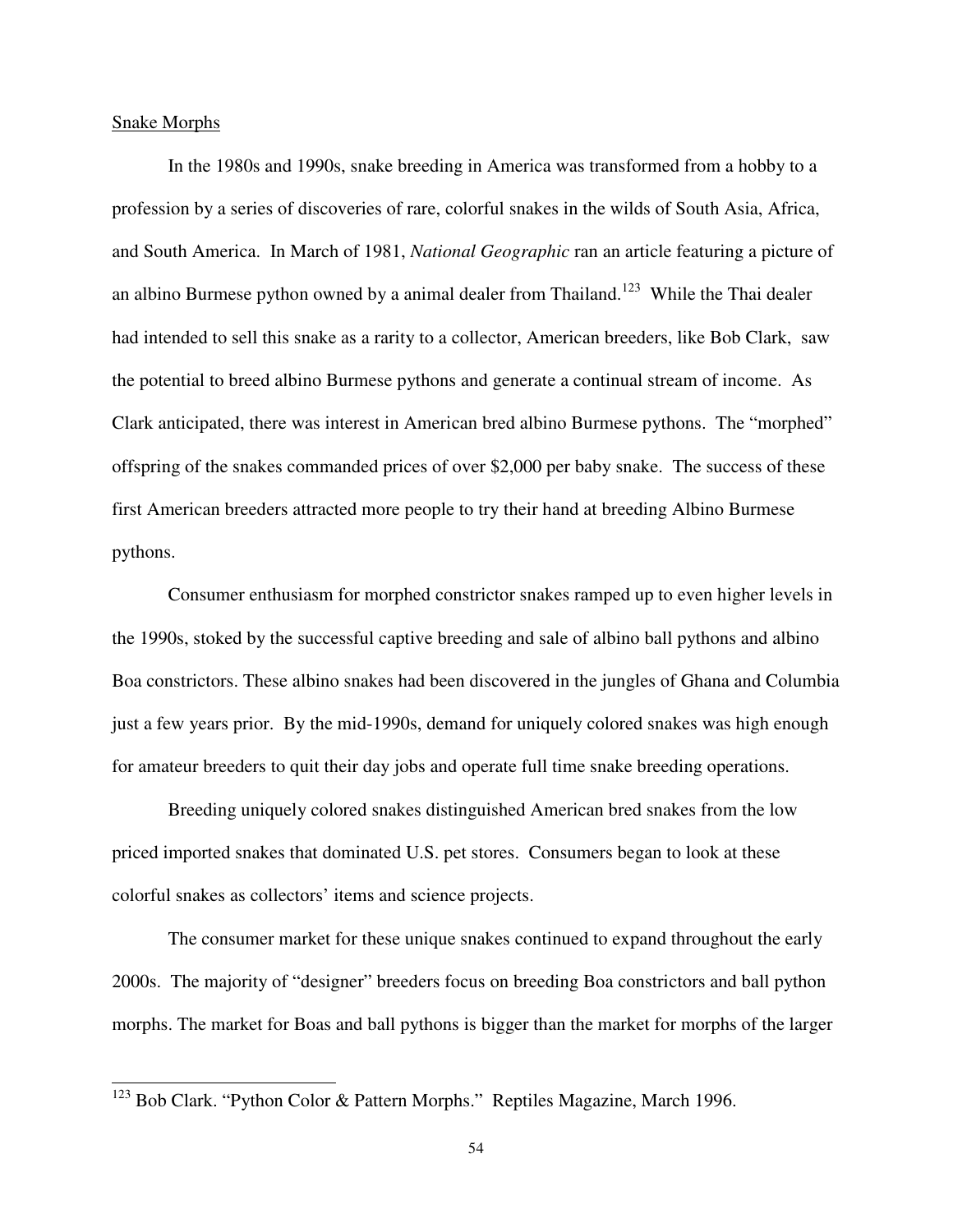constrictor snake species. This is due to the fact that Boas and ball pythons are relatively easier to handle and less costly to maintain than the large constrictors. Since 2005, U.S. breeders have shipped approximately 25,000 Boas and 60,000 ball pythons to foreign countries. Most of these exports were high-priced morphs. A smaller number of breeders also bred Burmese python morphs and Reticulated python morphs. Dan Sutherland, Peter Kahl, Brian Barczyk**,** Ralph Davis, Eric Crider, Bob Clark, and Kevin McCurley are among the top current purveyors of the art, business, and science of breeding morphs.

\* \* \*

The American reptile pet trade has experienced a significant shift toward domestic captive breeding over the past twenty years. For the past two decades, the number of imports has declined, while, up to 2007, the number of exports increased. However, during this time, the number of reptiles owned by United State households has also steadily increased. Increasing domestic demand and decreasing foreign supply indicate that the pet trade is less reliant on imported reptiles and more reliant on American breeders and collectors. The expansion of exports indicates that not only have American breeders been able to meet expanding domestic demand, they are also able to increasingly cater to foreign buyers as well.

The transition from supplying the U.S. market to supplying foreign markets has not always been easy for U.S. exporters. Exporters have had to learn through trial and error that each export country has different expectations with regard to service.<sup>124</sup>

 $\overline{a}$ 

 $124$  For example, a healthy reptile with a small physical imperfection may be acceptable to most buyers in Mexico but every reptile delivered to Japan must be both healthy and defect free. This high standard is also known as being "Japan perfect." Before American exporters learned how to ship Japan perfect reptiles, they experienced considerable difficulty breaking into the Japanese reptile market.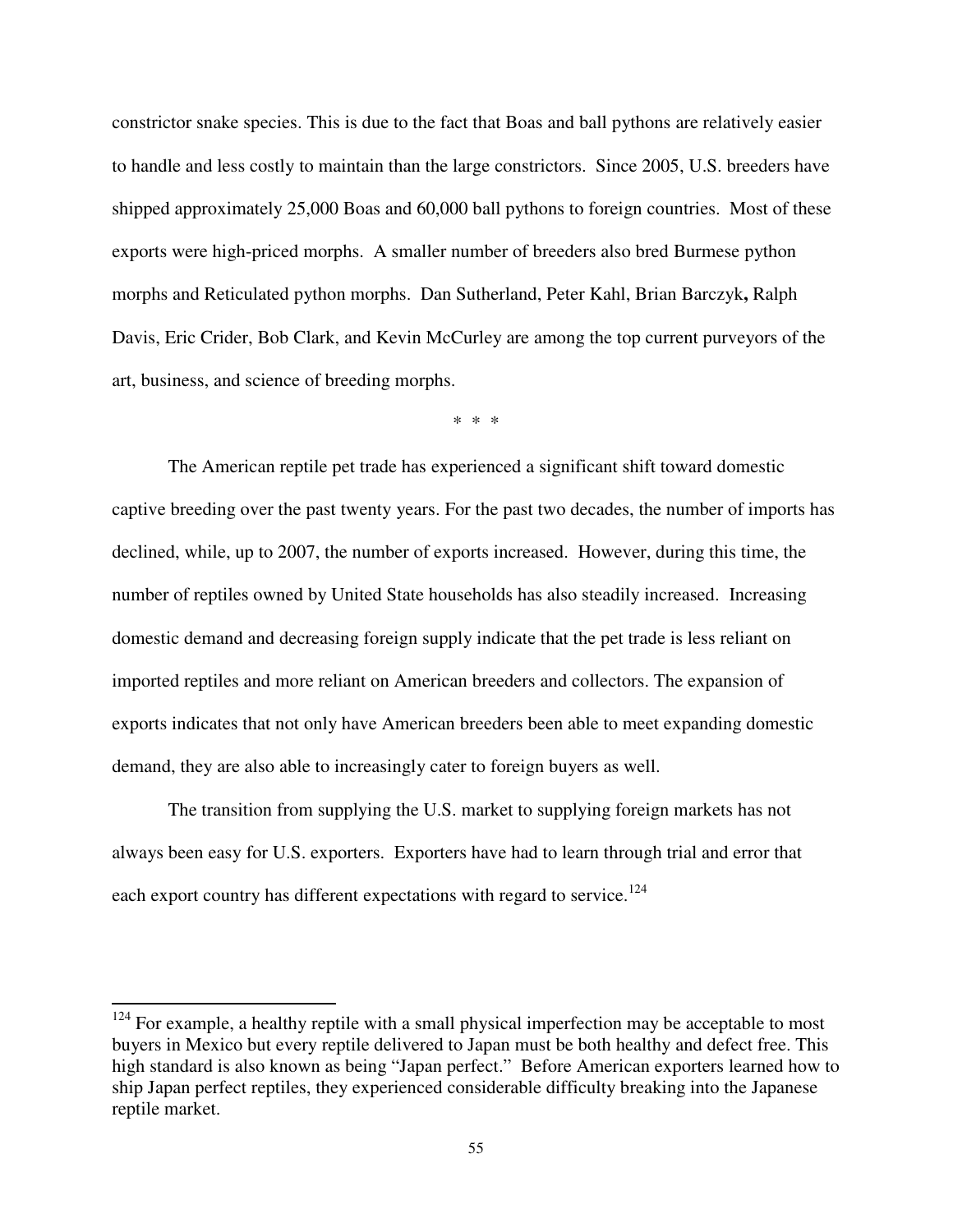In summary, over the past decade, rare and thus high-priced reptiles are being delivered to the world from breeders mostly located in the United States. This trend has, no doubt, considerably reduced the incentives of smuggling rare reptiles into the United States.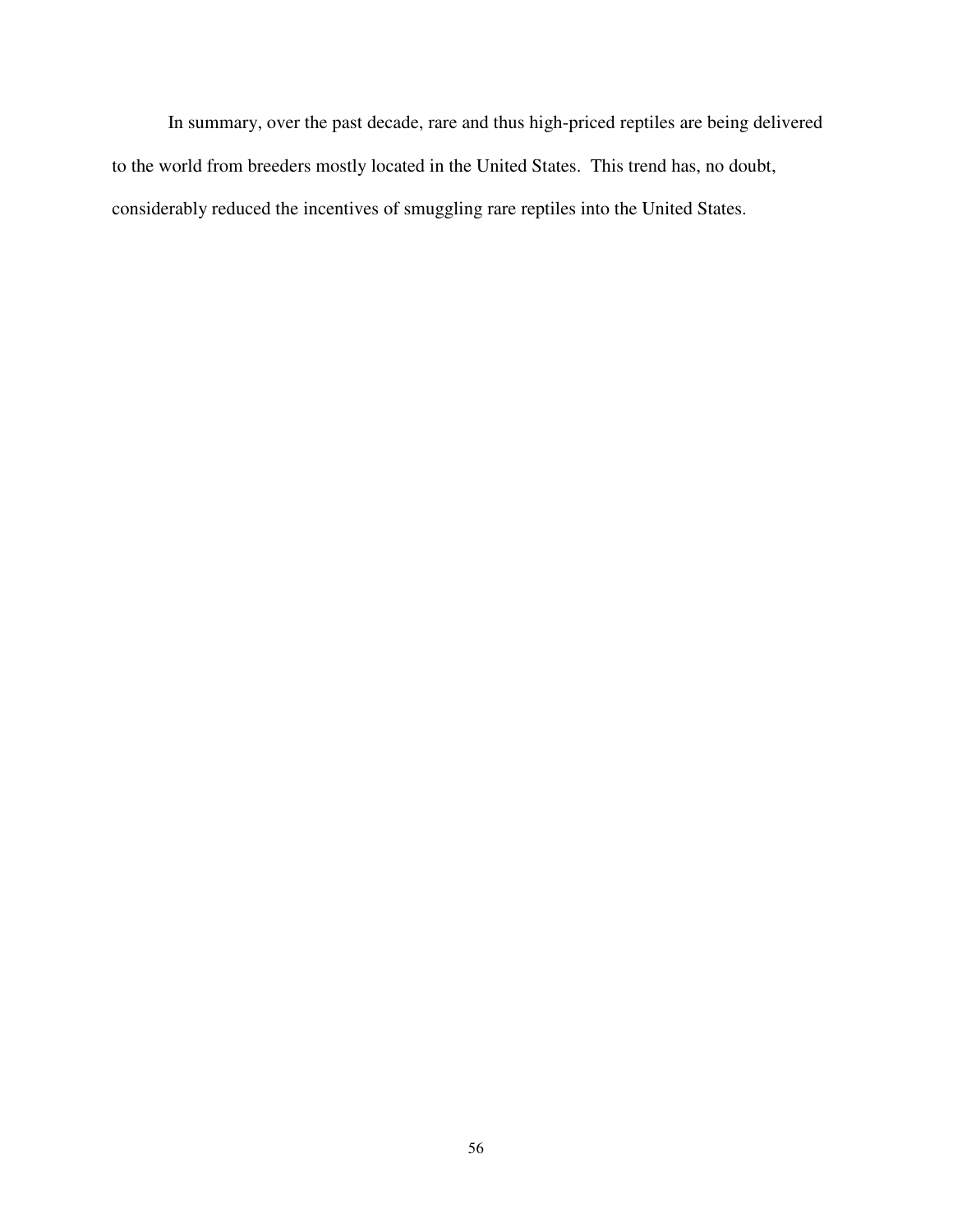#### Chapter 4

## Current and Proposed Federal Laws/Regulations: Impact on the Reptile Industry

 Current federal laws concerning reptiles have a significant impact on the reptile trade within the United States.<sup>125</sup> Primarily, federal laws have focused on the import and export of reptile species that have been deemed endangered or have been declared illegal to export by a foreign government. The combined effect of these laws has been to limit commerce and increase the costs of conducting reptile businesses. However, because of the increase in captive breeding, the effects of these laws have not limited the modern reptile industry from growing significantly in the past two decades.

 A rule change proposed by the U.S. Fish and Wildlife Service would list nine species of constrictor snakes as injurious wildlife under the Lacey Act.<sup>126</sup> The rule, if enacted, will have a significant economic impact on the U.S. reptile industry. The proposed regulation will affect imports and exports of reptiles, and will also affect interstate sales of reptiles by domestic reptile breeders. We estimate that, in the first year alone, the impact of the rule change, if it is enacted, will be a loss of \$76 to \$104 million in reptile industry revenues. This amounts to 5 to 7 percent of total annual industry revenues.

 $\overline{a}$ 

<sup>&</sup>lt;sup>125</sup> State laws also have an impact on the reptile industry. See Appendix II for an overview of the reptile laws in three states, which have some of the most extensive reptile laws: Florida, Texas, and New York.

<sup>126</sup> 75 FR 11808, March 12, 2010.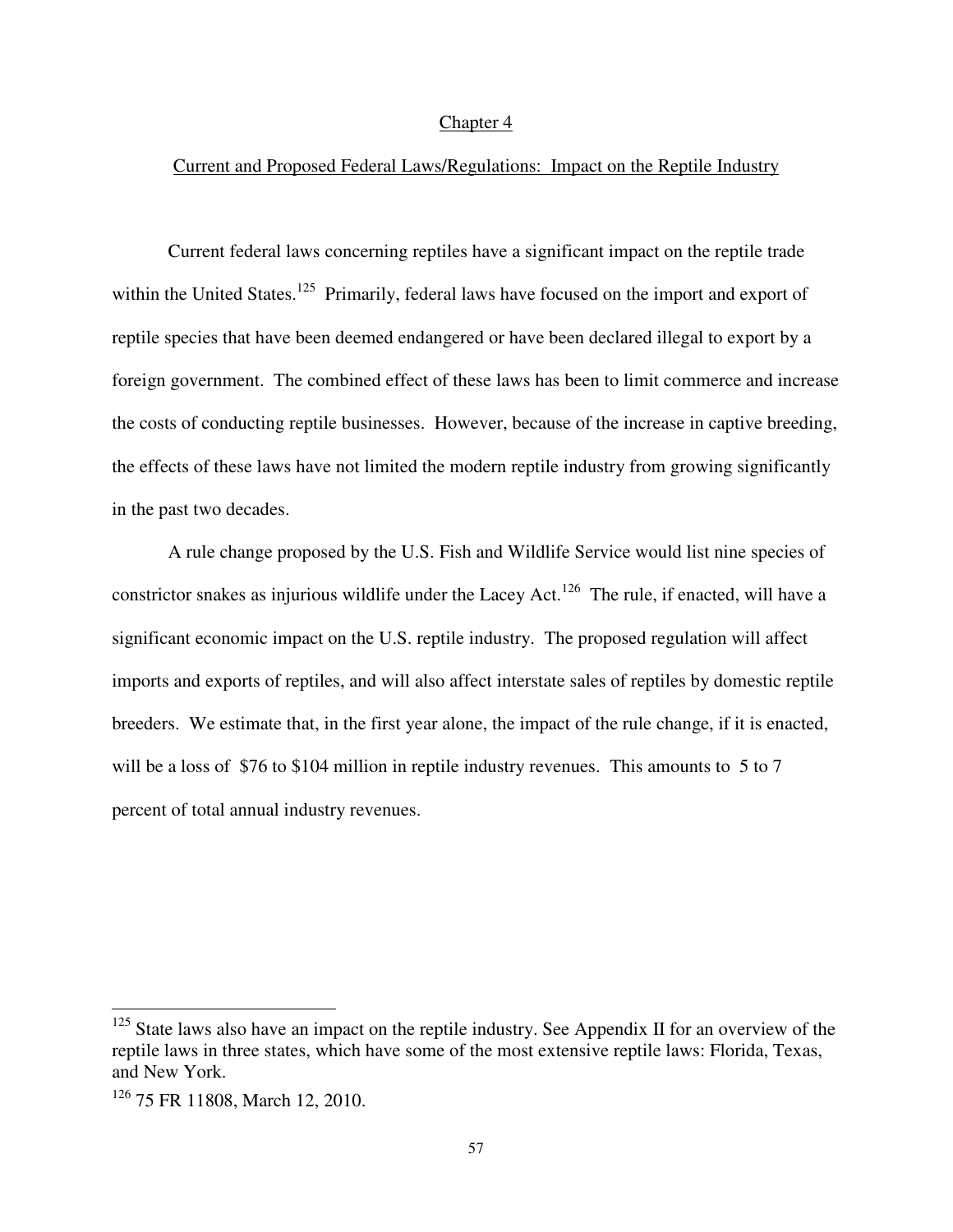## Current Federal Laws.

 There are two main federal regulations that govern the import, export, inter-state sale, and keeping of reptiles in the United States-- the Endangered Species Act ("ESA") and the Lacey Act.

## *The Endangered Species Act*

The ESA is designed to protect animals that are at risk of extinction. It does so by designating certain species as endangered or threatened, purchasing lands for the conservation of these species, prohibiting commercial purchases and sales of illegally obtained endangered species, and assessing civil and criminal penalties for violations of the act.<sup>127</sup> Species, or products made from species that are listed as endangered or threatened under the ESA are prohibited from import and export, unless an exception is granted to do so for scientific or conservation purposes. Currently, 119 reptile species are listed as either endangered or threatened under the  $ESA$ <sup>128</sup>. Four examples of reptiles protected by this act include: The San Francisco giant garter snake, the Alabama red-belly turtle, the green sea turtle, and the Monito gecko. The act is enforced by the Service and the National Oceanic and Atmospheric Administration ("NOAA").

#### *CITES*

<u>.</u>

 The ESA also has a significant impact on international trade because it implements the Convention on International Trade in Endangered Species of Wild Flora and Fauna ("CITES") as U.S. law. CITES is an agreement between governments to regulate the cross-country trade of

Endangered Species Act of 1973. http://www.fws.gov/laws/lawsdigest/esact.html. (Accessed November 30, 2010)

<sup>&</sup>lt;sup>128</sup> Summary of Listed Species Listed Populations and Recovery Plans. United States Fish and Wildlife Service. http://ecos.fws.gov/tess\_public/pub/boxScore.jsp. (Accessed November 30, 2010)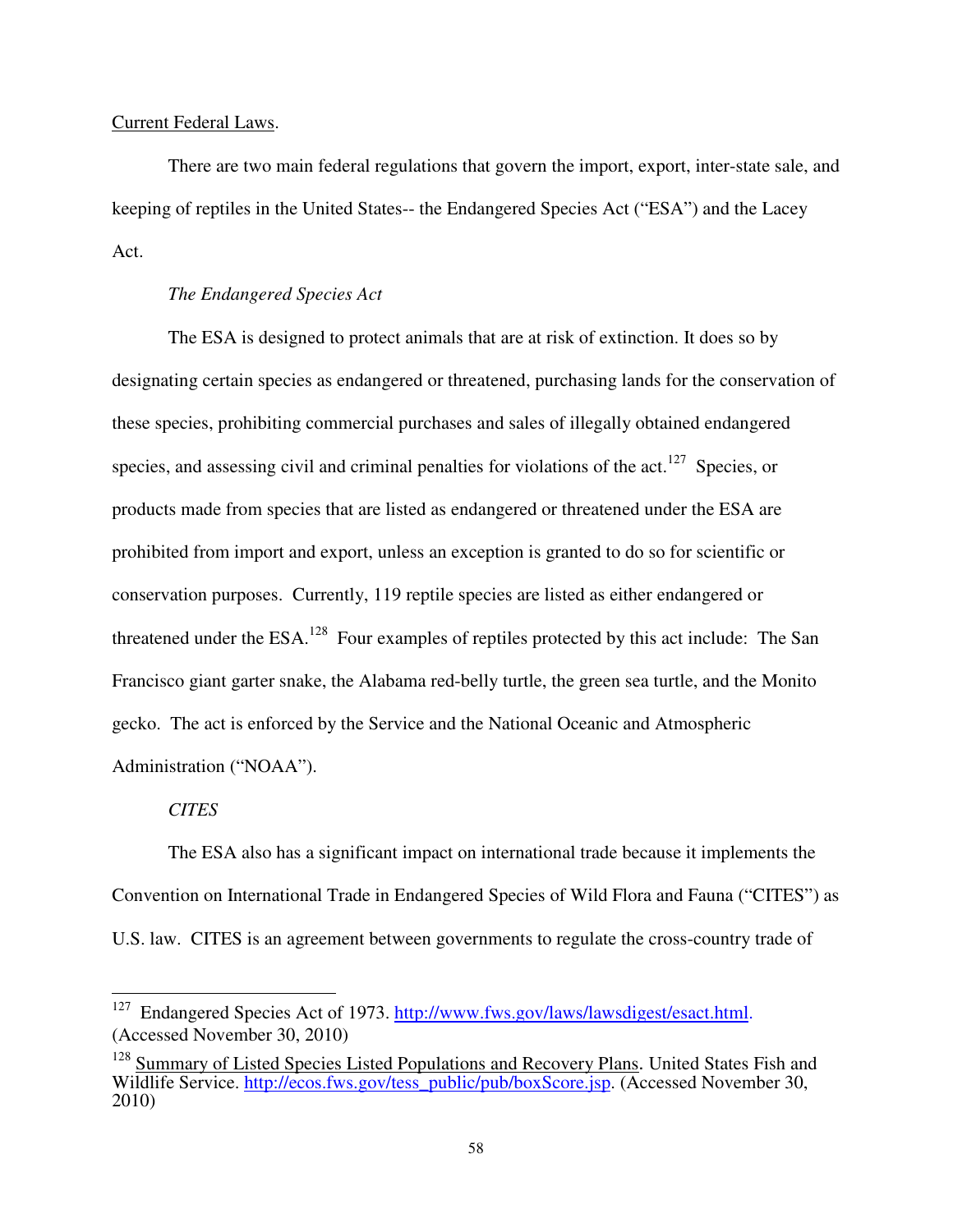rare and vulnerable plants and animals. As of November 2010, there were 175 nations that had signed the Convention.<sup>129</sup> Each nation that signs on to CITES must designate a "Management" Authority" to administer a licensing system for species listed under CITES and a "Scientific Authority" to advise the Management Authority on the effects of trade on the species.<sup>130</sup> Special documentation is required and must be submitted to each Management Authority for the import and export of animals protected by CITES.

 Species protected under CITES are listed in one of three appendices to CITES. Appendix I species are considered threatened with extinction and are thought to be adversely affected by international trade. Before a species can be imported, a country's Scientific Authority must determine that the import of the species will not be detrimental to its survival and that the importer can provide proper housing and care for the species.<sup>131</sup> However, CITES dictates that these species may not be imported for commercial purposes. Currently, 75 reptile species are listed in Appendix I.

 Species listed under CITES Appendix II are considered to be at risk of becoming extinct if international trade in these species is not regulated.<sup>132</sup> A country's Management Authority must certify that the species is obtained legally and that trade in the species will not threaten the species' survival before an export permit for an Appendix II species can be granted.<sup>133</sup> Currently, 527 reptile species listed in CITES Appendix II.

<u>.</u>

<sup>133</sup> Id.

<sup>&</sup>lt;sup>129</sup> List of Contracting Parties. CITES. http://www.cites.org/eng/disc/parties/alphabet.shtml (Accessed November 30, 2010)

<sup>&</sup>lt;sup>130</sup> "How CITES Works." http://www.cites.org/eng/disc/how.shtml (Accessed November 30, 2010)

 $131$  Id.

 $132$  Id.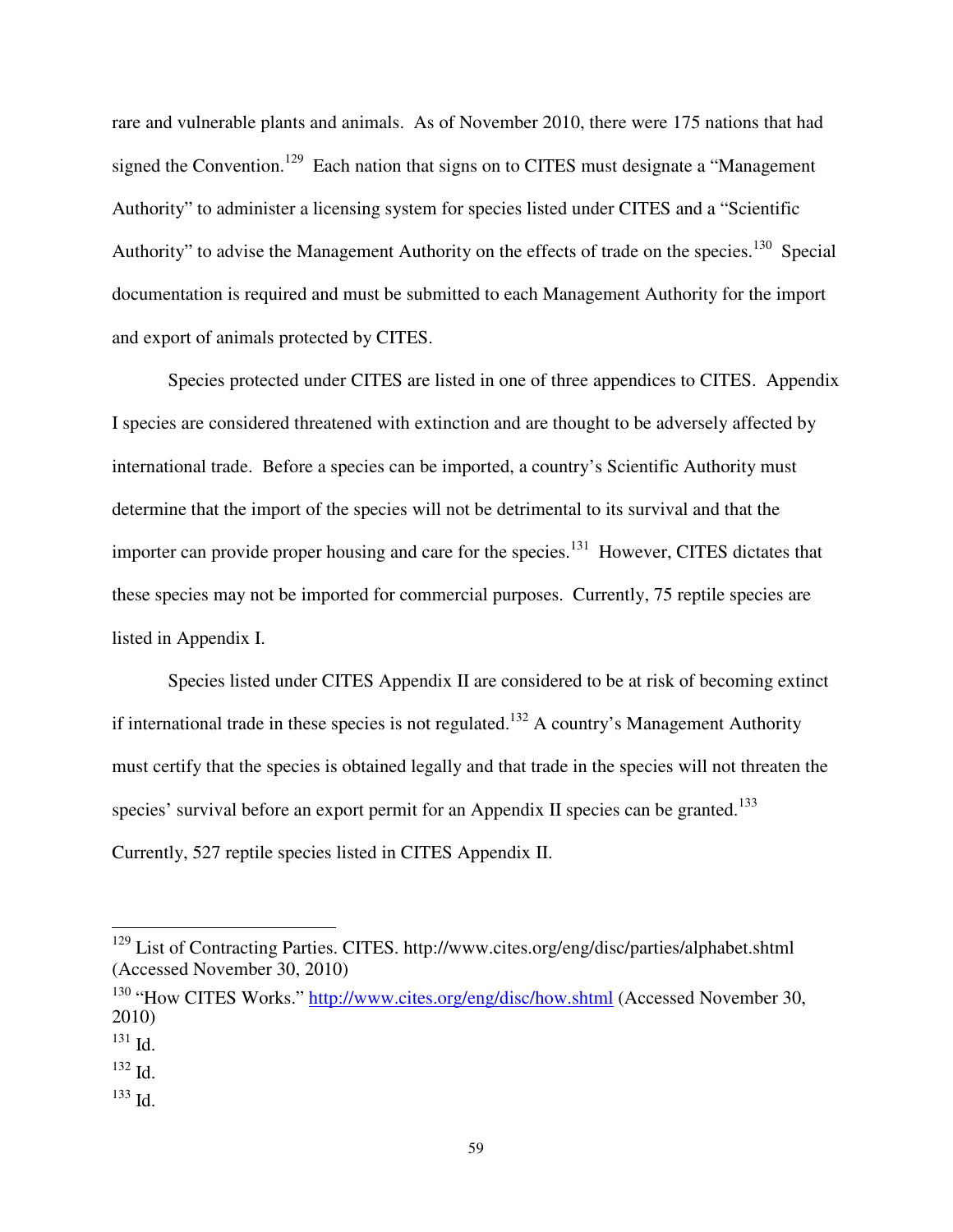Appendix III species are animals and plants that are threatened only within specific countries. Permits are required to export Appendix III species out of the country that requested the CITES listing. Certificates of origin are also required to export these species from all other countries that are a CITES signatory. Currently, 55 reptile species are listed in Appendix III.<sup>134</sup>

## *Impact of CITES on the Reptile Industry*

 Survey respondents report that CITES requirements have slowed the flow of exports of protected reptile species from the United States.<sup>135</sup> Over the past several years, there has been a backup in the export permit application process which has delayed shipments up to six months for some merchants. One respondent reports that he stopped exporting CITES species because, "it was not worth the hassle."<sup>136</sup> Because reptiles are often sold as babies, reptiles will grow during shipping delays. The weight that these reptiles gain during delays adds freight costs to the export. The exporter must also pay for feeding and care of the reptile during the delay. Thus, because of CITES, both the timing and the cost of exports of protected reptiles becomes uncertain, creating additional costs and risks to the international reptile trade.

## *The Lacey Act*

 The Lacey Act prohibits the purchase, transport, and trade of wildlife taken in violation of any law of the United States or any foreign country. The act also prohibits the import or the inter-state sale of any species determined to be ecologically harmful.<sup>137</sup> Such a harmful species is called an injurious wildlife. The act also prohibits wildlife from being imported into the United

<u>.</u>

<sup>&</sup>lt;sup>134</sup> "Reptiles in the International Trade." United Nations Environment Programme http://www.unep-wcmc.org/species/reptiles/reptiles.cfm (Accessed November 30, 2010)

<sup>&</sup>lt;sup>135</sup> Based on responses to the Major Business Survey.

<sup>136</sup> Id.

<sup>&</sup>lt;sup>137</sup> 16 USC 42.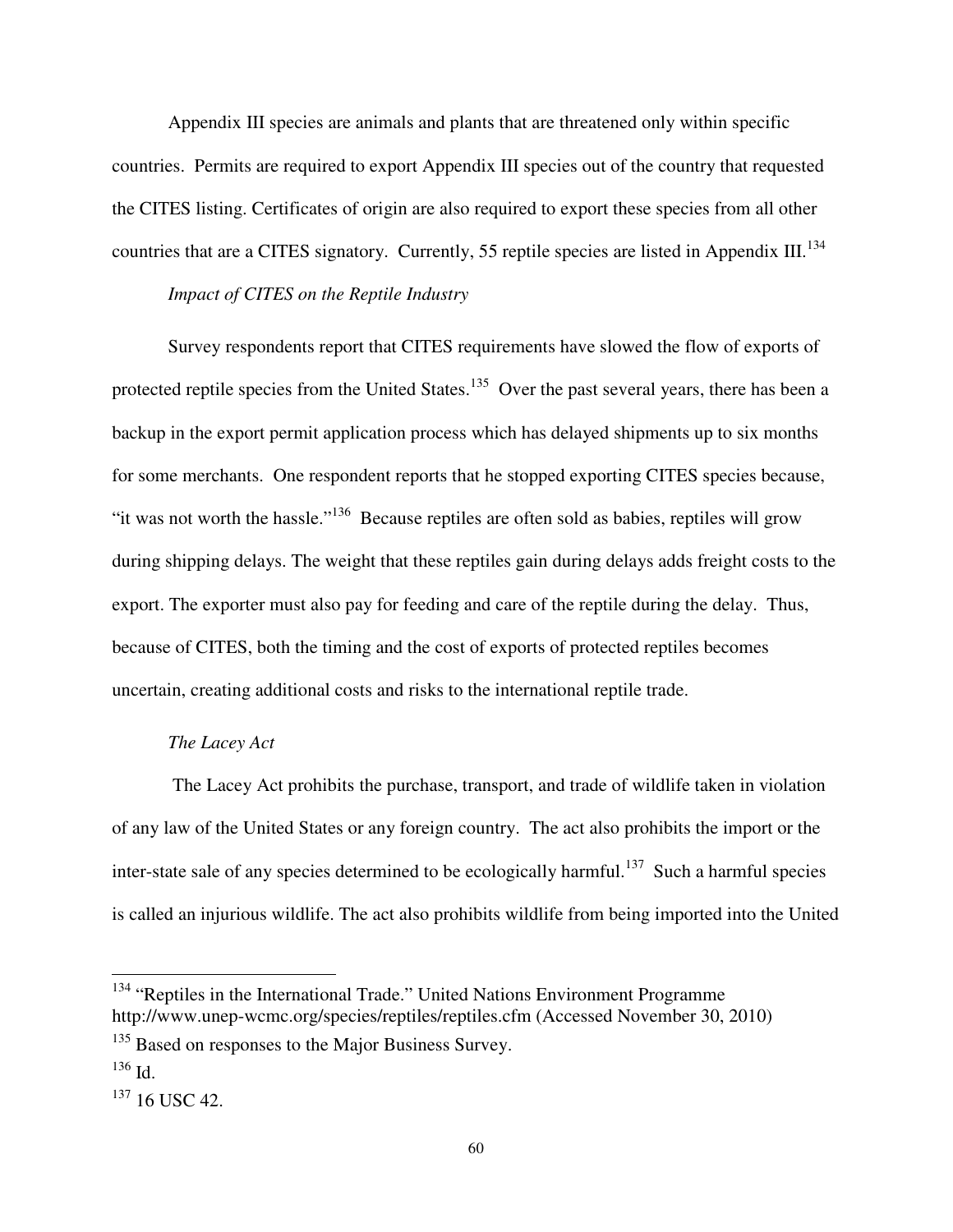States under inhumane conditions.<sup>138</sup> Currently, the only reptile species listed as injurious wildlife is the Brown tree snake (*Boiga irregularis)*. 139

# Proposed Federal Law/Regulation

On March 12, 2010, the Service proposed a rule to amend its regulations to list nine constrictor species as injurious wildlife under the Lacey Act.<sup>140</sup> These nine species include:

- Four python species:
	- Indian/Burmese Python (*Python molurus);*
	- Northern African Python (*Python sebae*);
	- Southern African Python (*Python natalensis)*;
	- Reticulated Python (*Broghammerus reticulatus*);
- Four anaconda species:
	- Green Anaconda (*Eunectes murinus*);
	- Yellow Anaconda (*Eunectes notaeus*);
	- Beni Anaconda (*Eunectes beniensis*);
	- DeSchauensee's Anaconda (*Eunectes deschauenseei*); and
- The Boa Constrictor (*Boa constrictor*)

If the proposed rule is made final:

"…live snakes, gametes, or hybrids of the nine species or their viable eggs could be imported only by permit for scientific, medical, educational, or zoological purposes, or without a permit by Federal agencies solely for their own use. The proposed rule, if made final, would also prohibit any interstate transportation of live snakes, gametes, viable eggs, or hybrids of the nine species currently held in the United States."<sup>141</sup>

 $\overline{\phantom{a}}$ 

<sup>&</sup>lt;sup>138</sup> Victoria Bridges, Chris Kopral, and Reginald Johnson. "The Reptile and Amphibian Communities in the United States." USDA: APHIS:VS Centers for Epidemiology and Animal Health. January 2001, p 20.

<sup>&</sup>lt;sup>139</sup> Current List of Injurious Wildlife. U.S. Fish and Wildlife Service. http://www.fws.gov/fisheries/ans/Current\_Listed\_IW.pdf. (Accessed May 5, 2011)

<sup>140</sup> 75 FR 11808, March 12, 2010.

<sup>141</sup> Id.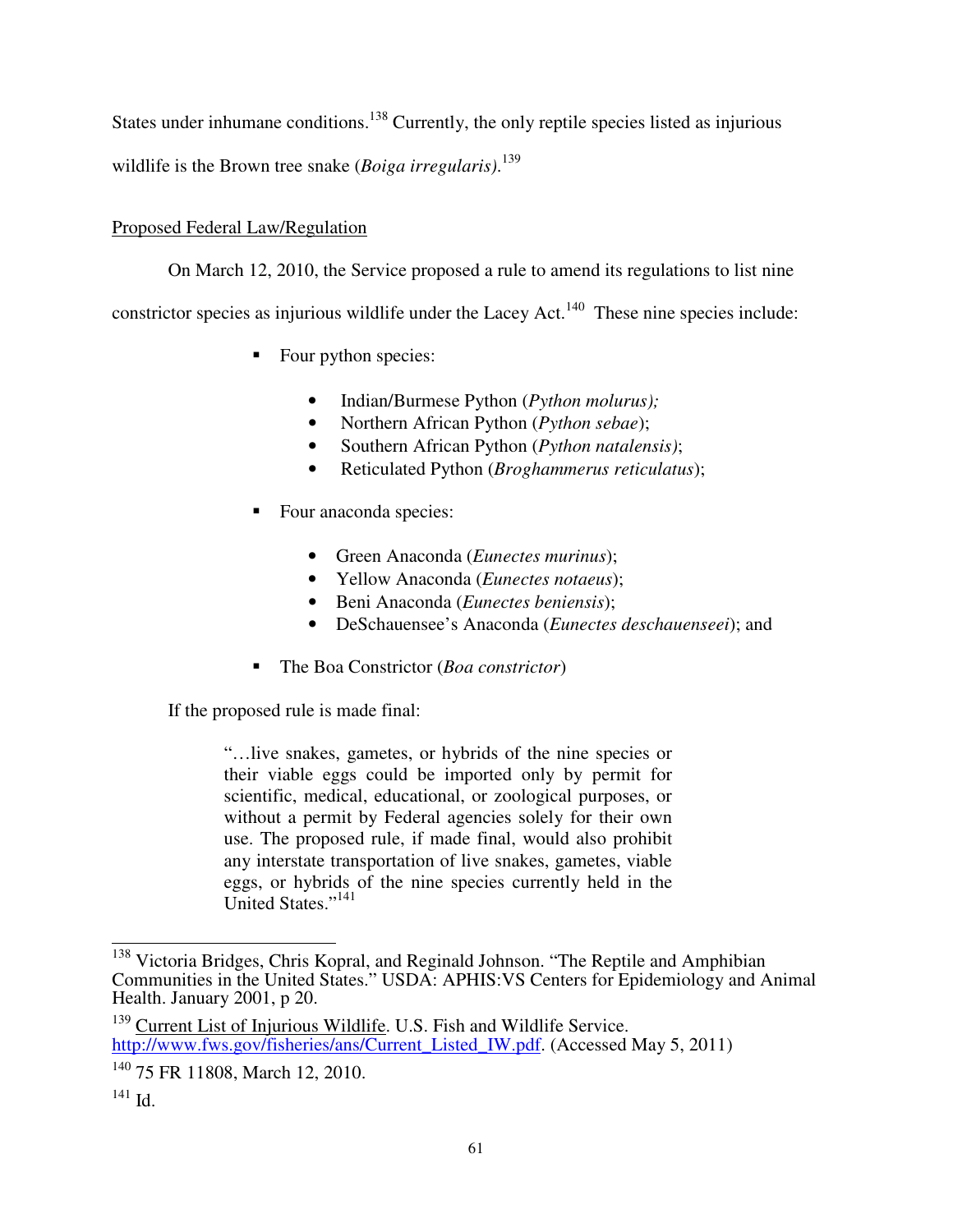The rule will have significant direct and indirect economic effects on reptile industry participants.

## *Impact of the Proposed Rule on Imports*

Under the proposed rule, all imports of the nine constrictor species would be banned. Therefore, the value of all imports of these species would be lost and all importers who bring in these constrictors would realize a reduction in revenues. Moreover, the import ban does not just affect importers. Imported reptiles make their way through many stages of the U.S. reptile distribution chain. Thus, the sales of reptiles at each stage of the distribution chain would also be lost. That is, banning a Boa constrictor prevents the sales of that constrictor from a) an importer to a distributor, b) a distributor to a pet store, and c) a pet store to a pet owner.

 From January 2005 through May 2010, 133,495 snakes of to the nine constrictor species were imported into the United States. Table 4.1 below shows that in this five and a half year period, over 70% of these imports were Boa constrictors. No Beni anacondas, DeSchauensee's anacondas, or Southern African Pythons were imported over this period.

#### Table 4.1

| U.S. Imports of Nine Constrictor Snake Species, |
|-------------------------------------------------|
| January 2005 - May 2010                         |

|                                                 | Number of         |
|-------------------------------------------------|-------------------|
| Snake Type                                      | Reptiles Imported |
| Boa Constrictor (Boa constrictor)               | 93,816            |
| Reticulated Python (Broghammerus reticulatus)   | 17,285            |
| Indian/Burmese Python (Python molurus)          | 15,904            |
| Green Anaconda ( <i>Eunectes murinus</i> )      | 3,535             |
| Northern African Python ( <i>Python sebae</i> ) | 2,930             |
| Yellow Anaconda ( <i>Eunectes notaeus</i> )     | 25                |
| <b>Total - Nine Constrictor Snake Species</b>   | 133,495           |
| Source: LEMIS data.                             |                   |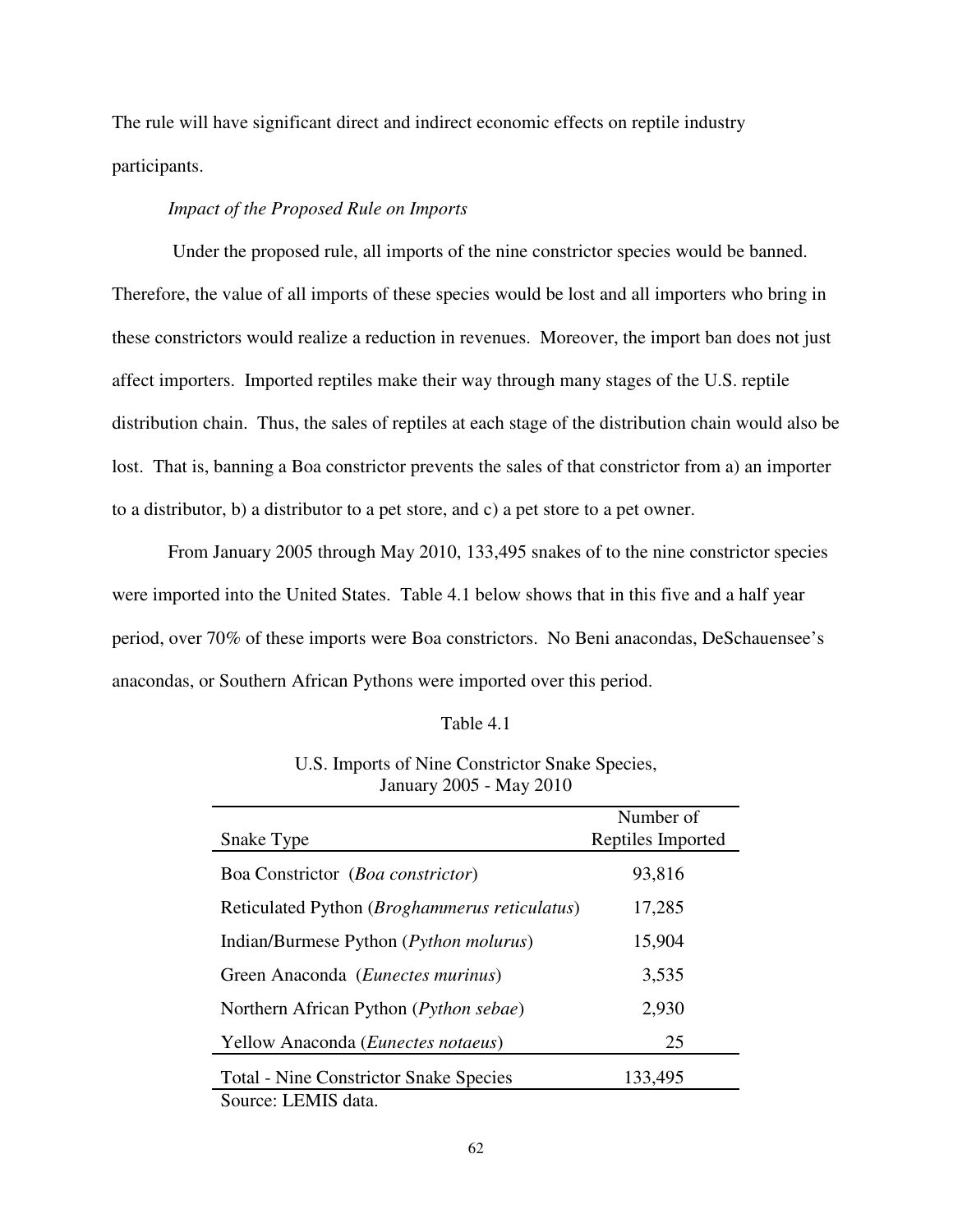Table 4.2 shows that imports of the nine species consistently declined from 2005 to 2010. Imports of Boas fell by over  $40\%$  in 2010 from 2009 levels.<sup>142</sup> This decline can be attributed to the announcement of the proposed rule change by the Service. In short, the fear that Boas would be "outlawed" scared breeders, hobbyists, and pet owners. A similar trend is also observed in Table 4.2 for the eight other constrictors.

## Table 4.2

## U. S. Imports of Nine Constrictor Species, 2005 - 2010

| Number of Snakes                       |              |              |              |             |  |
|----------------------------------------|--------------|--------------|--------------|-------------|--|
|                                        | All Nine     | Boa          | Other 8      | Percent     |  |
| Year                                   | Constrictors | Constrictors | Constrictors | <b>Boas</b> |  |
| 2005                                   | 34,398       | 22,275       | 12,123       | 64.8        |  |
| 2006                                   | 29,796       | 19,814       | 9,982        | 66.5        |  |
| 2007                                   | 22,409       | 15,650       | 6,759        | 69.8        |  |
| 2008                                   | 21,265       | 15,957       | 5,308        | 75.0        |  |
| 2009                                   | 19,186       | 15,254       | 3,932        | 79.5        |  |
| $2010*$                                | 12,882       | 9,612        | 3,270        | 74.6        |  |
| Total                                  | 139,936      | 98,562       | 41,374       | 70.4        |  |
| $\mathbf{a}$ and $\mathbf{a}$<br>. . 1 |              |              |              |             |  |

\* Estimated.

 $\overline{\phantom{a}}$ 

Source: LEMIS data.

## *Impact of the Proposed Rule on Exports*

Listing these nine constrictors as injurious species will also end the export of all of the relevant snakes that are bred in non-port states. All reptiles must be exported from one of 18 designated ports.<sup>143</sup> Since the inter-state transport of species listed on the Injurious Wildlife list

 $142$  We estimated whole year 2010 imports by using a pro-rata method based on January through May actual imports.

 $143$  For a complete list of ports, see the International Trade section of Chapter 2: Participants in the U.S. Reptile Industry,.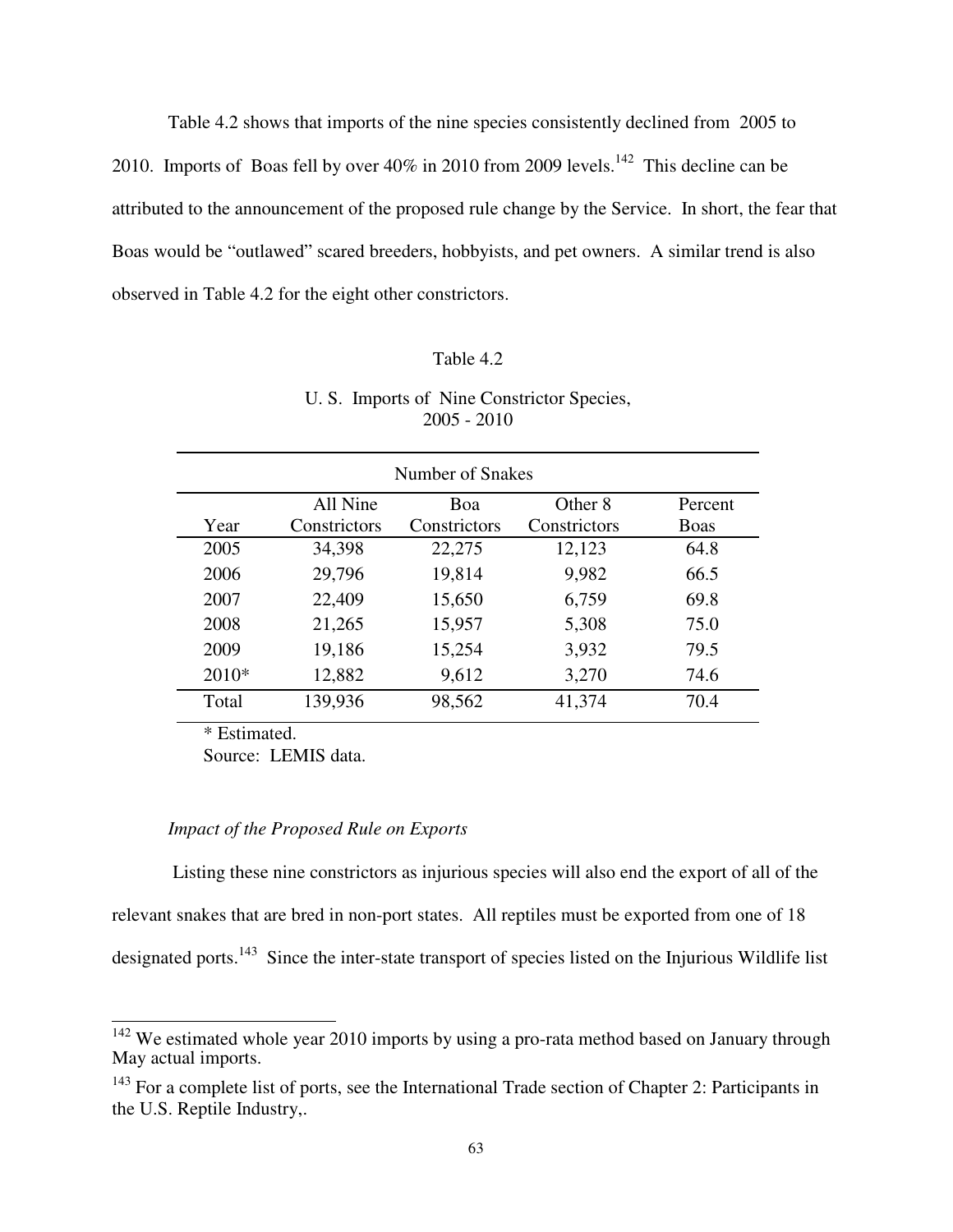would be illegal, any business not located in a state with a designated port will be unable to legally export any of the restricted snakes. This would be true even for snakes that are captive bred. In short, if the Lacey Act rule change is finalized, breeders in states that do not contain designated ports will no longer be able to export their snakes, because the inter-state transport required to bring these snakes to port would be banned.

 From January 2005 through May 2010, 29,172 snakes belonging to the nine constrictor species were exported from the United States. As with imports, over 70% of the nine constrictor snakes exported were Boa constrictors. No Beni anacondas, DeSchauensee's anacondas, or Southern African pythons were reported as being exported over this period. (See Table 4.3 below.)

 There were 3,300 of the nine constrictors exported in 2005, and 7,800 of the nine constrictors exported in 2010. These exports tend to be high-valued morphs that are in demand by foreign breeders. While exports of Boa constrictors increased from 2008 to 2010, exports of the eight other constrictors decreased by 15% in 2009, and by nearly 50% in 2010. Indeed, exports of these eight species in 2010 were less than 50% of their 2008 level. (See Table 4.4 below.)

 A review of the locations of exporters of the nine constrictor species in 2009 shows that roughly 20% of exports (by number) were shipped to ports located outside of the exporter's home state. $144$ 

<u>.</u>

<sup>&</sup>lt;sup>144</sup> The 20% figure underestimates the effect of the ban on exports. Exporters that are located in port cites often purchase the reptiles that they are exporting from other breeders and distributors. Some of the breeders and distributors that exporters purchase snakes from are located in different states than the exporter. Thus, if the ban were enacted, the exporter would be unable to acquire snakes from breeders and distributors located outside of his home state. We do not know the magnitude of these inter-state transactions.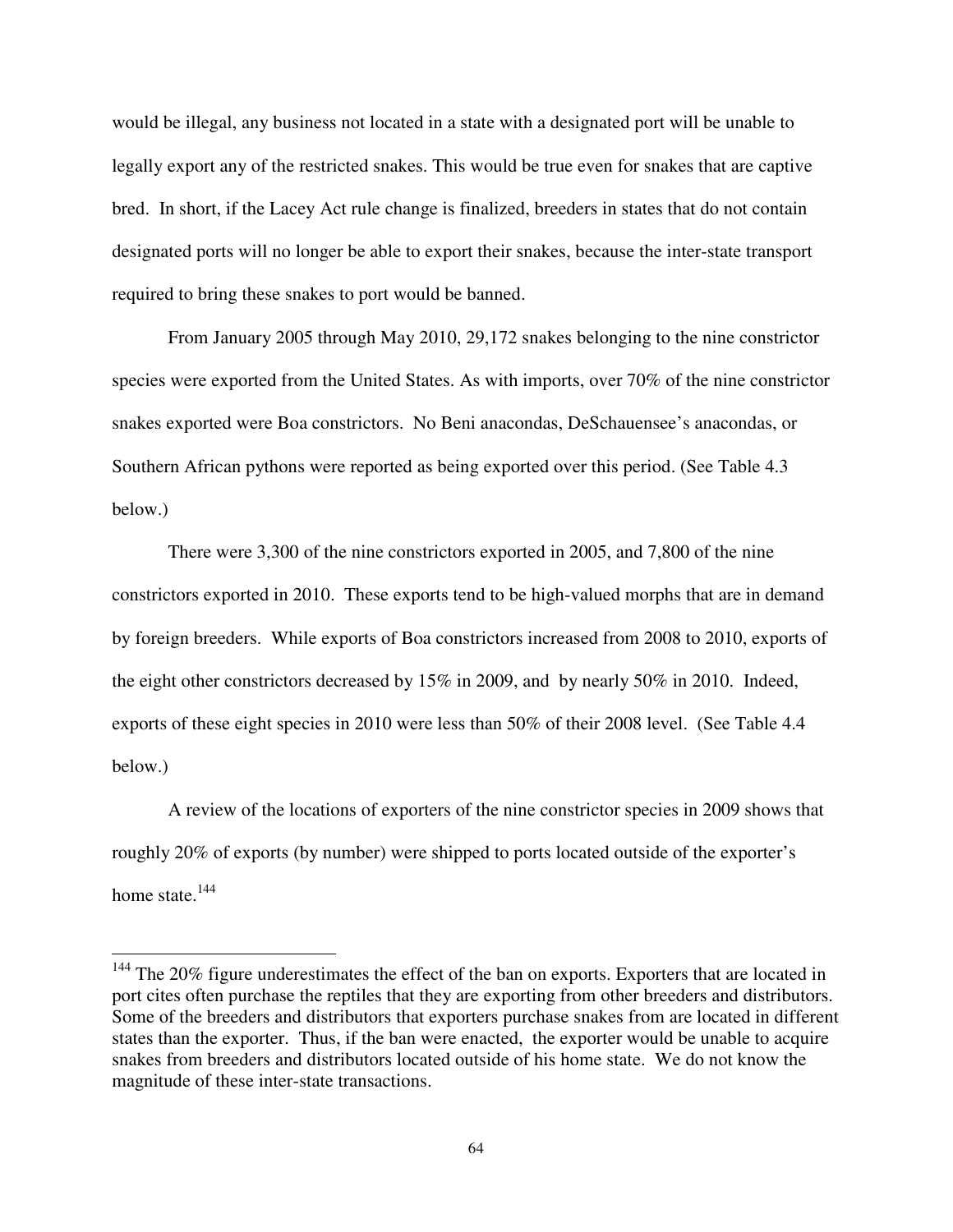## Table 4.3

| U.S. Exports of Nine Constrictor Snake Species, |
|-------------------------------------------------|
| January 2005 – May 2010                         |

| Constrictor Type                                       | Number of Reptiles<br>Exported |
|--------------------------------------------------------|--------------------------------|
| Boa Constrictor ( <i>Boa constrictor</i> )             | 21,149                         |
| Indian/Burmese Python ( <i>Python molurus</i> )        | 4,263                          |
| Green Anaconda (Eunectes murinus)                      | 239                            |
| Yellow Anaconda (Eunectes notaeus)                     | 1                              |
| Reticulated Python ( <i>Broghammerus reticulatus</i> ) | 3,354                          |
| Northern African Python (Python sebae)                 | 166                            |
| Total – Nine Constrictors                              | 29,172                         |

Source: LEMIS data.

# Table 4.4

## U.S. Exports of Nine Constrictor Snake Species, 2005 - 2010

| Number of Snakes |        |        |         |          |  |
|------------------|--------|--------|---------|----------|--|
| Year             | Total  | Boa's  | Other 8 | $%$ Boas |  |
| 2005             | 3,284  | 2,261  | 1,023   | 68.8     |  |
| 2006             | 4,704  | 3,274  | 1,430   | 69.6     |  |
| 2007             | 4,150  | 2,749  | 1,401   | 66.2     |  |
| 2008             | 7,212  | 5,151  | 2,061   | 71.4     |  |
| 2009             | 5,909  | 4,200  | 1,709   | 71.1     |  |
| $2010*$          | 7,826  | 6,916  | 910     | 88.4     |  |
| Total            | 33,085 | 24,551 | 8,534   | 74.2     |  |

\*Estimated.

Source: LEMIS data.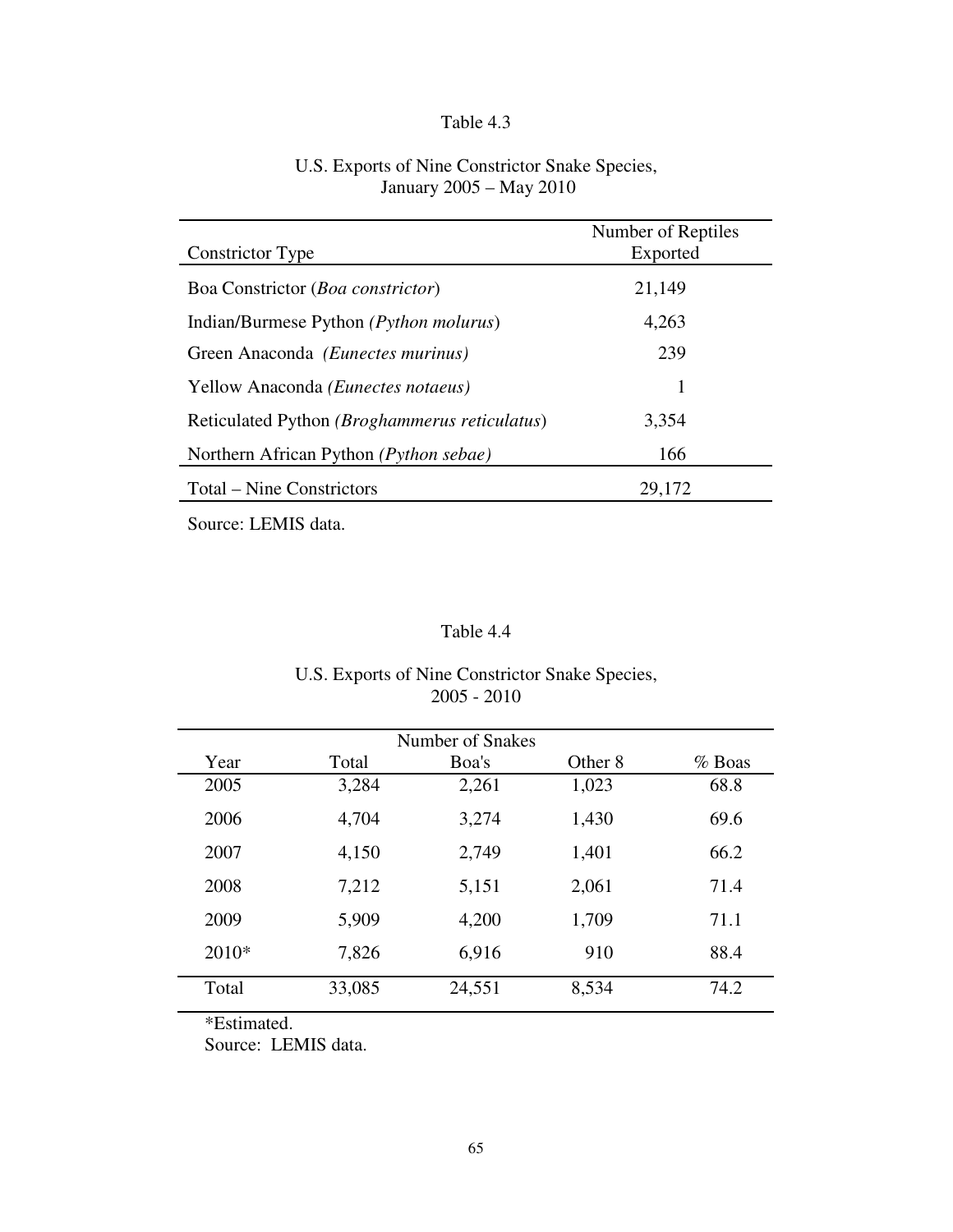## *Export Substitution Under the Proposed Rule*

 The effects of the FDA's 1975 ban on infant turtles provides some insight on the likely effects of the proposed listing of the nine constrictors. After enactment of the FDA ban on sales of turtles with shell lengths under 4 inches, turtle sales collapsed and the turtle businesses suffered significant economic losses. However, the FDA ban allowed for the export of infant turtles. After the 1975 ban, turtle production and sales were reduced to a tiny fraction of the number produced and sold before 1975. It took nearly thirty years to establish a large enough foreign customer base to allow turtle farmers to ramp up production even close to pre-ban levels. Severe impacts to turtle businesses occurred even though FDA's regulation allows for inter-state transport for the purposes of bringing the turtles to port for export. More importantly, the majority of turtles produced in the United States were and still are produced in a port city, Louisiana. Therefore, snake breeders and distributors would experience an even greater economic loss than turtle farmers, considering the added impact of an inter-state transport ban imposed by the Lacey Act. Thus, the example set by the FDA turtle regulation suggests that in the short term, it is unlikely that domestic sales of the nine snakes will simply shift to foreign sales.

#### *Impact of the Proposed Rule on U.S. Reptile Businesses*

<u>.</u>

Because more than 99% of reptile businesses are small businesses, the vast majority of businesses that will be impacted by the change to the Lacey Act will be small businesses.  $145$ Survey responses indicate that distribution of revenues for businesses that sell the nine constrictor snakes roughly matches the distribution of incomes for all reptile businesses. This

<sup>&</sup>lt;sup>145</sup> GES estimation based on responses to Short Business Survey and Major Business Survey.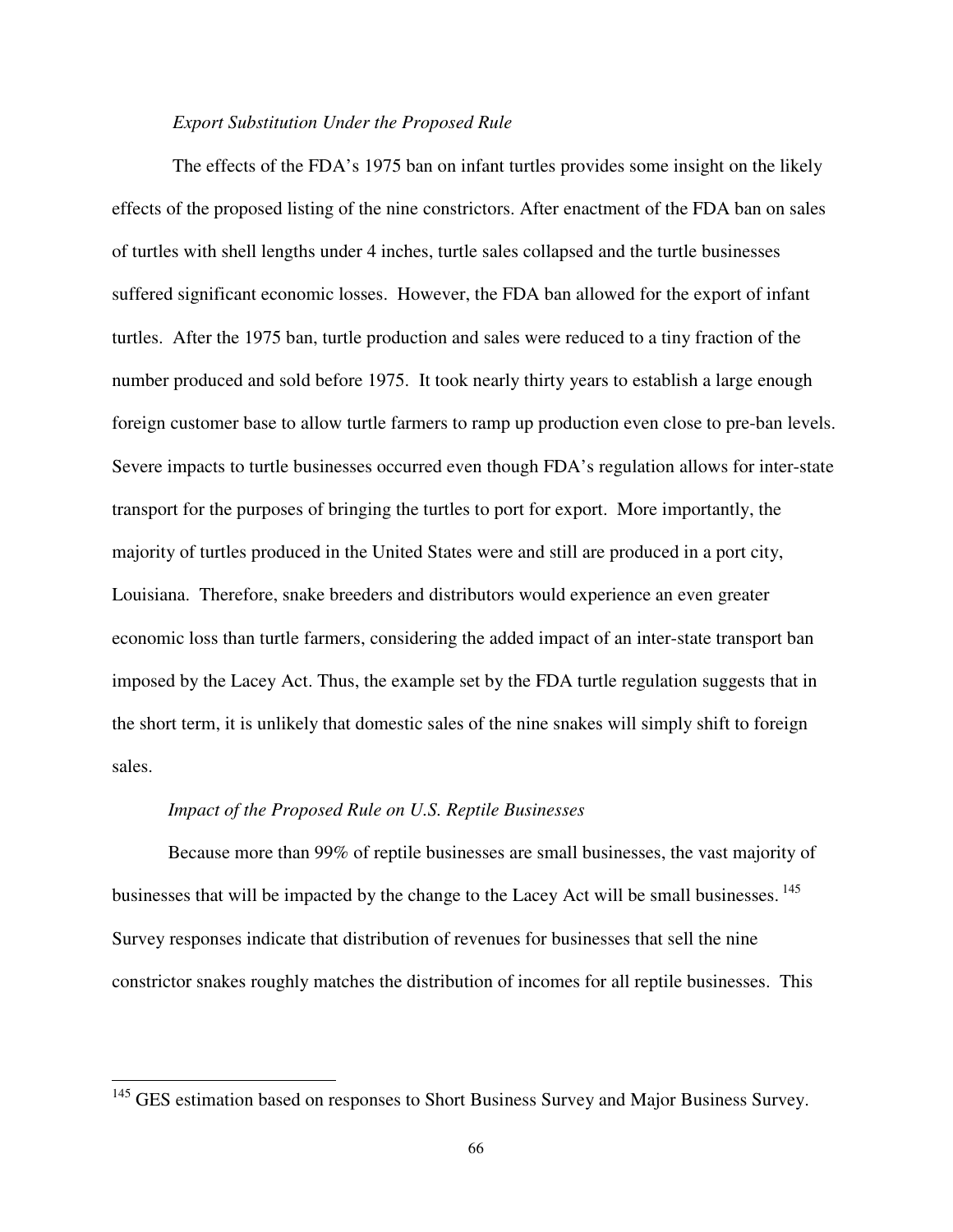implies that roughly 99% of all businesses affected by the constrictor snake ban will be small businesses.

 Besides banning the inter-state sales of reptiles, the proposed rule will affect snake prices and holding costs.

## *Prices*

Survey respondents report that prices for each of the nine proposed constrictor species have decreased significantly in direct response to the Service's proposed change to its regulations to list the nine large constrictor snakes as injurious wildlife under the Lacey Act. As expected, the largest price reductions have been for morphs. One dealer reports that prices for some Boa constrictor morphs have decreased from \$1000 to \$30. Breeders and potential breeders of Boas have been unwilling to invest in "good" parents (those that exhibit the desired genetic traits) over the last year if they will be limited to intra-state sales of the offspring. That is, buyers of Boas believe that without access to customers across the country, they would not be able to earn an adequate return on their investment to justify purchasing a \$1000 Boa. The lack of demand for these high priced Boas has forced down their price. Given the fact that breeders, pet owners, and retailers are increasingly conducting business at reptile shows and over the internet, and given that many breeders increasingly depend on cross-country sales generated by the internet and at out of state reptile shows, it is likely that breeders (especially those located in non-port states) will not have access to the critical number of customers needed to continue breeding operations of the affected constrictors.

 In addition, sellers will no longer have the option of selling their snakes to distributors, because without a national market, it would not be worthwhile for distributors to carry these

67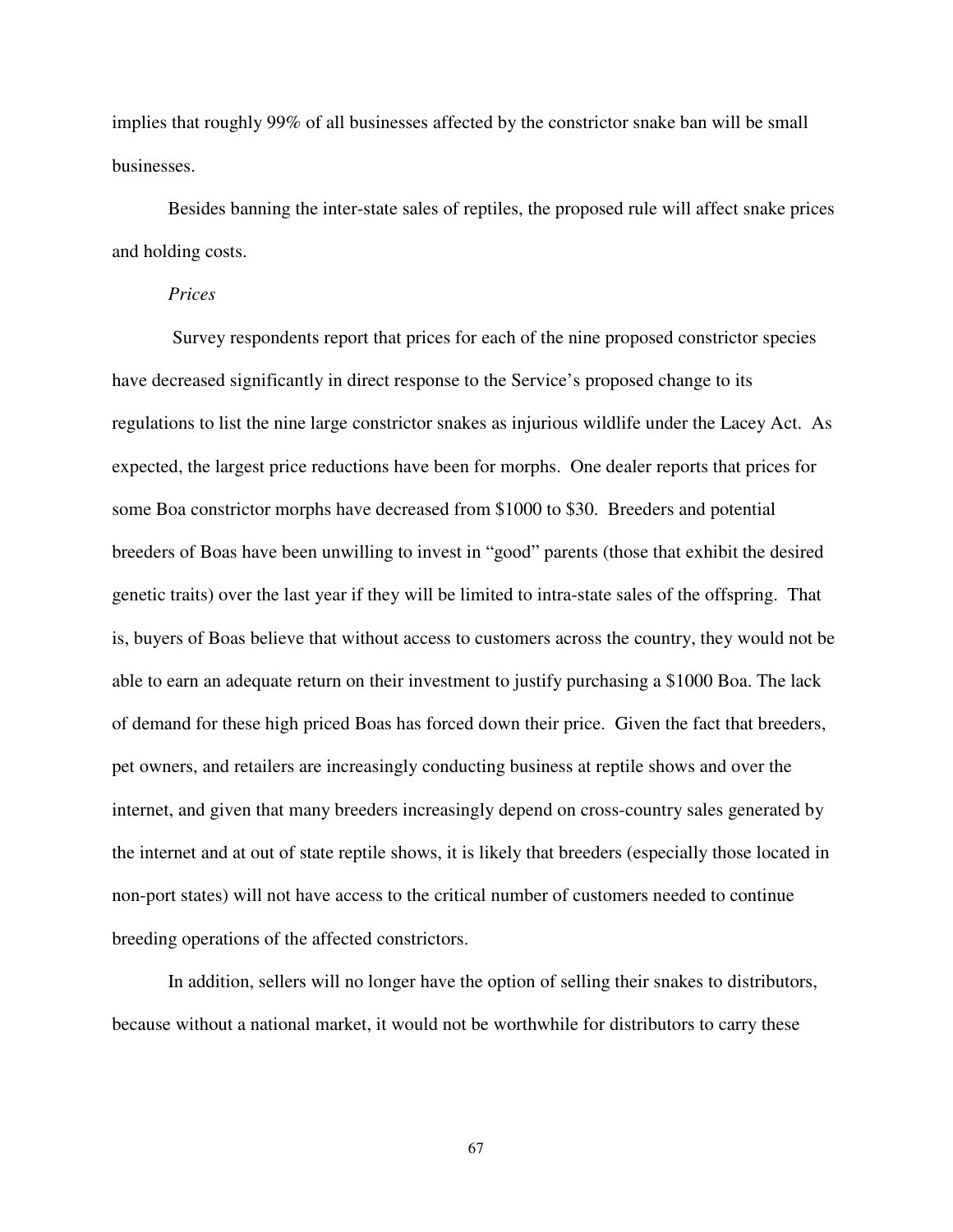snakes. Decreased demand in the absence of any other mitigating factor will lead to lower prices.

#### *Holding Costs*

-

Not only will breeders and retailers lose sales but they will be saddled with additional holding costs if they do keep their snakes, if the proposed rule were to be finalized. Snakes cost money to keep, as with any pet. If the snakes cannot be sold, given away or disposed of, the current owners will be saddled with the costs of keeping these large and expensive snakes, without the possibility of making money from them. With money and space tied up in housing and feeding these snakes, these breeders and stores will have fewer dollars available to make new purchases. As a consequence, many breeders and stores will slow purchases for new reptiles and equipment. The decrease in purchases negatively impacts other reptile breeders, wholesalers, and product manufacturers. An example of this cascade of impacts was given by one snake container manufacturer. He reported that due to the announcement of the proposed Lacey Act rule change, Boa container sales have stagnated over the last year, leading to an increase in inventories and a decrease in new tub production.

 As the additional holding costs become onerous, owners will have four options. As a first option, they can keep the banned snakes and absorb the costs. The higher costs will be a drag on the company's operations until the snakes die. Snakes are long lived. Some of the potentially banned pythons, such as reticulated pythons and Burmese pythons, can live longer than 20 years. 146

<sup>&</sup>lt;sup>146</sup> Russ Case. "Know How Long Your Reptile Lives." March 13, 2009. http://www.reptilechannel.com/reptile-blog/russ-case/reptile-impulse-buying.aspx. (Accessed November 29, 2010)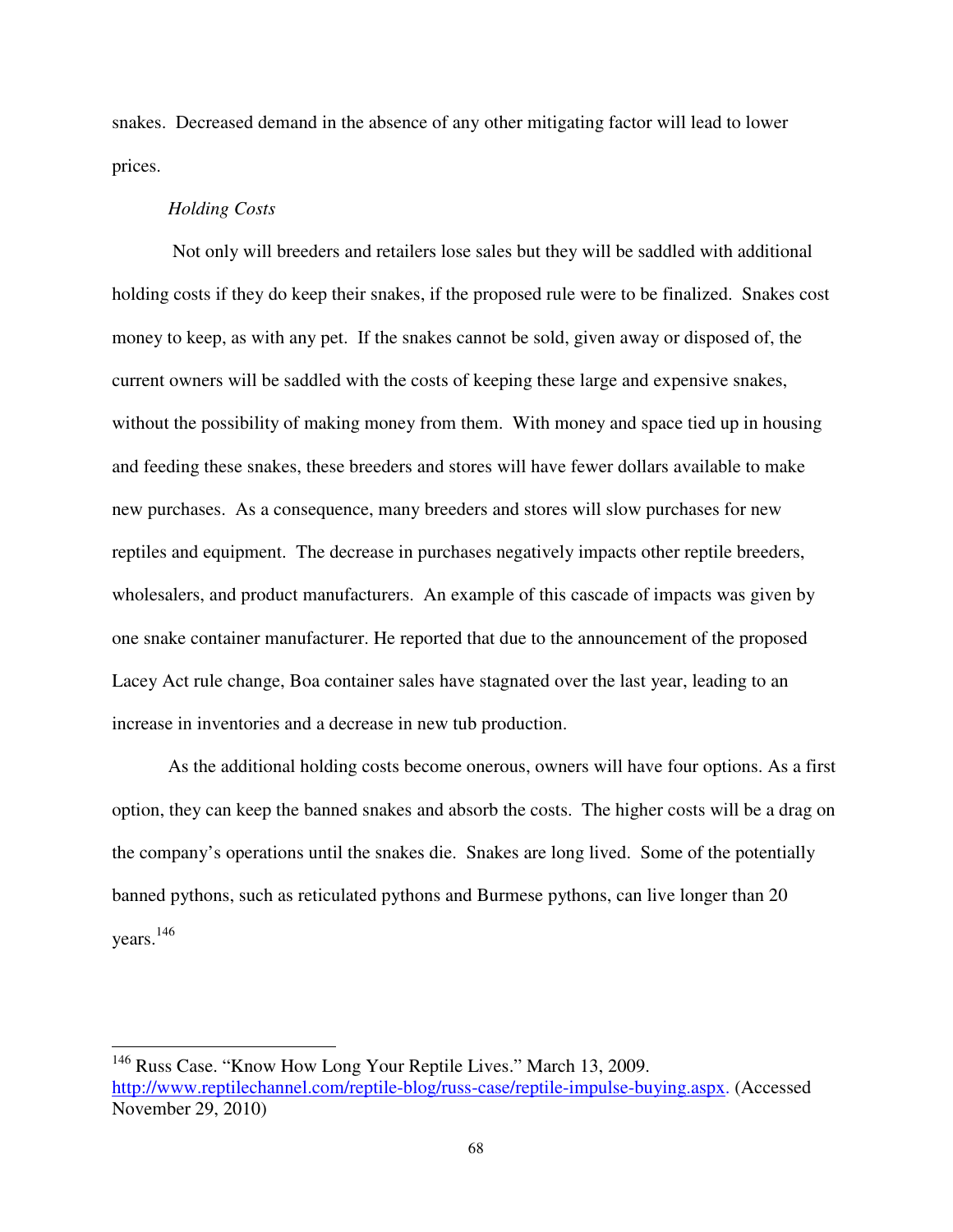A second option is that they can give the snakes to someone or some institution that will accept them. Zoos have traditionally taken in unwanted or confiscated snakes as a public service. However, we estimate that the number of snakes offered to zoos will be in the tens of thousands nationwide. It is doubtful that individual zoos could handle their pro-rata share of these snakes. Such a large addition to a snake collection would tax the resources of most zoos.

 A third option is that snake owners can kill the snakes. This option may be particularly painful for breeders, hobbyists, and enthusiasts who spent years planning the breeding of these snakes and then raising and feeding them.

 Finally, there is the option to release the snakes into the wild. Since none of these species are native to the United States, such a release would be illegal in all 50 states. Many of these released snakes would not survive due to inhospitable climates. Others would be caught by wildlife authorities and either killed or taken to zoos. In all cases, such a release would act expressly against the intent of listing the constrictors as injurious wildlife. It is an option that none of the breeders we have interviewed would consider.

 All of these options put a considerable economic costs, as well as a considerable moral burden on constrictor owners.

#### The Economic Loss to the Reptile Industry if the Proposed Rule is Finalized

 The magnitude of the economic costs incurred by listing the nine constrictor snakes as injurious wildlife depends in large part on the actions of current Boa and large python breeders. The listing of the constrictors will result in: (1) the lost opportunity to make legal inter-state sales; (2) the lost opportunity for some breeders to make foreign sales because they must

69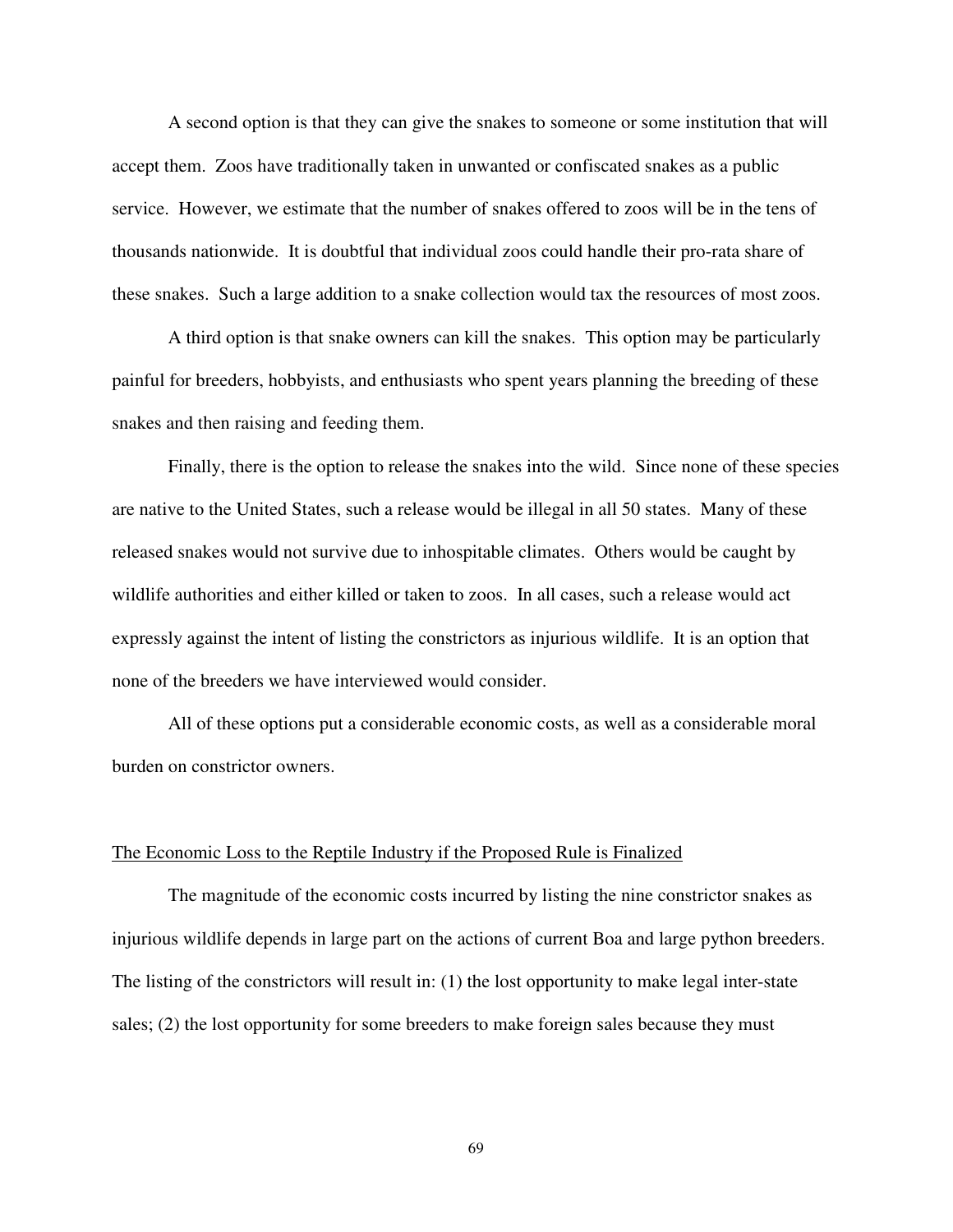transport constrictors across state lines to a port city; and, (3) increased per-unit holding costs for keeping the snakes.

 Pet owners who possess but do not breed these nine snakes will also bear a significant burden from the listing. Owners that choose keep rather than sell or dispose of their snakes will be limited in where they can move to within the United States over the course of their pet snake's life, narrowing the range of their personal and career options.

We consider two extremes with regard to reaction of industry participants if the proposed rule were passed. In one extreme, the Low-Impact Scenario, it is posited that some (but not all) breeders will continue to breed the listed constrictors and to make intra-state sales and (for those who can) foreign sales if the proposal were to be finalized. At the other extreme, the High-Impact Scenario, it is posited that the combination of higher per-unit costs of breeding and maintaining the listed constrictors as well as the reduced market for the banned snakes (and the concomitant lower prices) make it unprofitable to breed, keep, and sell these snakes. In addition, it is assumed that pet owners who do not breed these snakes will find it overly burdensome to keep their snakes. In this scenario, all revenues derived from these snakes and products and services for these snakes will not be realized if the proposal were to be finalized.

#### *Low-Impact Scenario*

 In this scenario, we assume that breeders, retailers, and distributors will continue to make *intra*-state sales, but that a) no *inter*-state sales will be made, b) no revenues will be generated from imports, and c) businesses located in designated port cities will continue to export the nine constrictor snakes.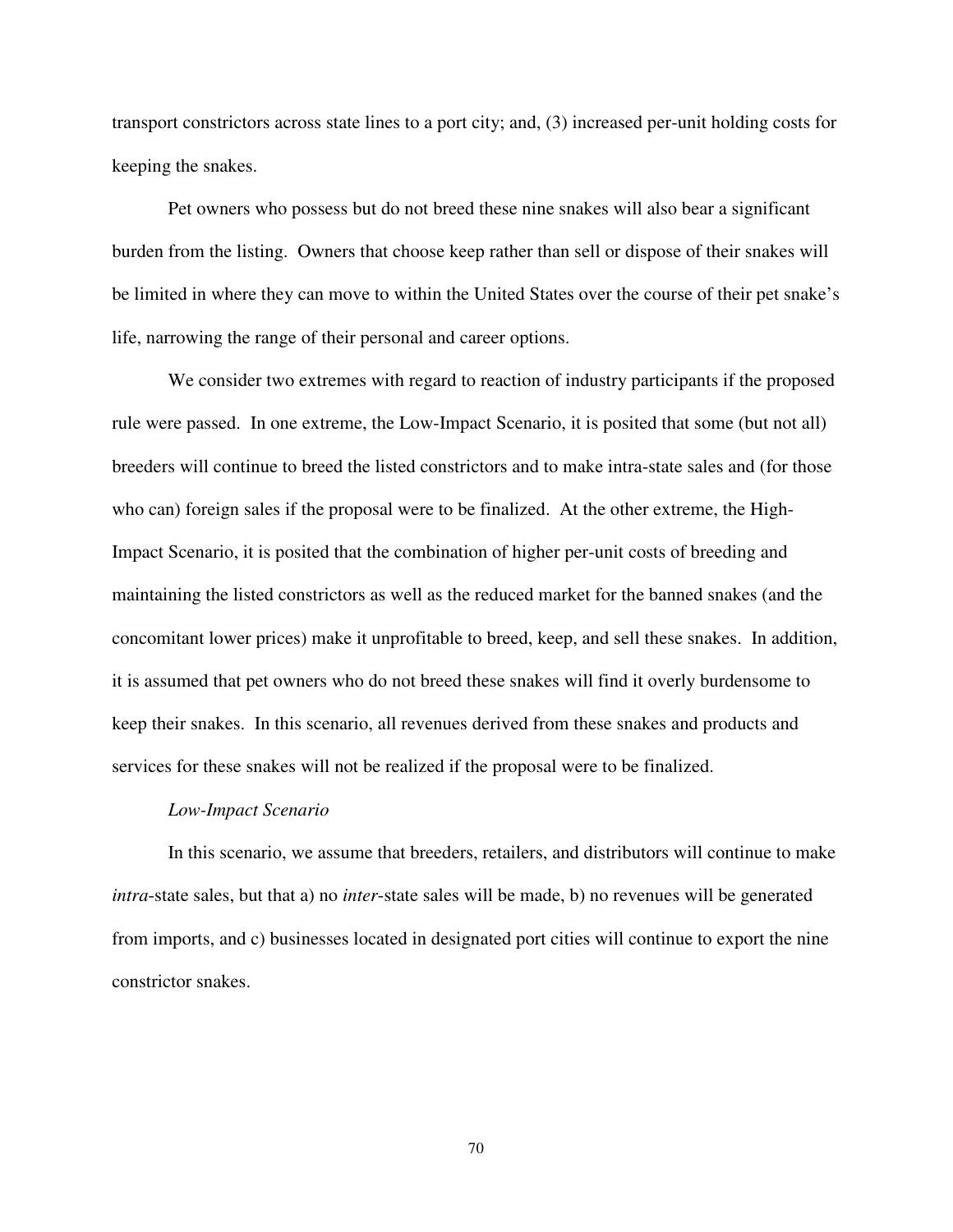Responses to the Short Business Survey indicate that around 57% of all live reptile sales were made to out-of-state consumers.<sup>147</sup> The listing will therefore likely result in approximately 57% of revenues generated from sales of the nine constrictor species from breeders, distributors, wholesalers, and retailers being lost if the nine snakes are added listed as injurious wildlife. Responses to the Major Business Survey also indicate that roughly 11% of revenues from the sale of live reptiles are generated from sales of the nine listed constrictor snakes.<sup>148</sup> Likewise, we also assume that 57% of revenues from ancillary products and services for the nine constrictor snakes will be lost.<sup>149</sup> In addition, we assume that 20% of all revenues from exports will be lost.

Total reptile revenues, including reptile sales as well as ancillary product sales, range from \$1.0 billion to \$1.4 billion per year.<sup>150</sup> Of these revenues, the listed constrictors account for approximately \$75.6 million to \$103.5 million per year. The first-year economic impact of the proposed rule assuming the Low-Impact Scenario is \$42.8 million to \$58.7 million in terms of lost revenues.

-

 $147$  Data from the Small Business Survey was used because there was insufficient data from responses to the Major Business survey on which to base an estimation of the percentage of total live reptile sales made out of state.

<sup>&</sup>lt;sup>148</sup> The Small Business Survey indicates that 30% of all revenues from the sale of live reptiles are generated by sales of the nine constrictor species. To be conservative revenues from the sale of the nine constrictor snakes are estimated using the lower 11% figure.

 $149$  We estimate this amount as 11% of revenues generated from the sale of products and services.

<sup>&</sup>lt;sup>150</sup> See Chapter 2: Participants in the Modern U.S. Reptile Industry.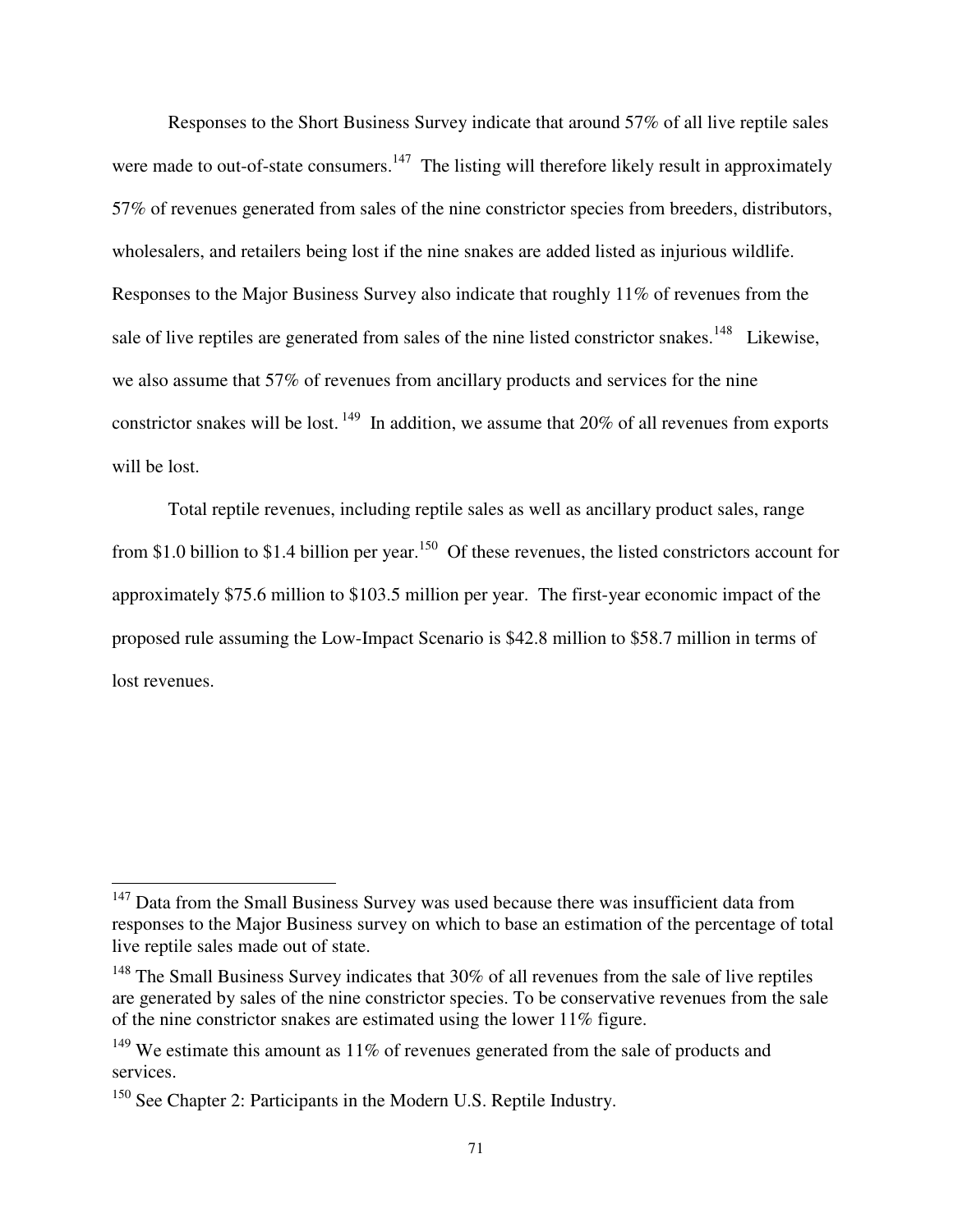# *High-Impact Scenario*

-

In the High-Impact Scenario we assume that all revenues from breeding, keeping,  $^{151}$  and selling of the nine constrictor snakes and from products and services for these snakes will be lost.

Responses to the Major Business Survey indicate that roughly 11% of revenues from the sale of live reptiles are generated from sales of the nine listed constrictor snakes.<sup>152</sup> We assume that 11% of all ancillary product revenues are also generated by sales of products for the nine snakes.<sup>153</sup> Responses to the Major Business Survey also indicate that the listed snakes account for 28% of all snake revenue. We thus estimate that 28% of all veterinary costs for snakes including medication, are for the nine constrictor snakes. Therefore, for the High-Impact Scenario estimate, we assume that  $11\%$  of reptile sales,  $11\%$  of ancillary product sales, and  $28\%$ of veterinary costs for snakes will be lost.

Since the High-Impact Scenario posits that all revenues that the constrictors generate will be lost, the first-year economic impact of the proposed rule is \$75.6 million to \$103.6 million in terms of lost business revenues. A summary of the first-year impact of a Lacey Act listing of the nine constrictor species is presented in Table 4.5.

<sup>&</sup>lt;sup>151</sup> Florida has already enacted strict limitations on keeping Burmese Python, Reticulated pythons, Northern African pythons, Southern African pythons, and Green anacondas. Texas has limited who can have these snake through a permitting process for Northern African rock pythons, Green anacondas, Reticulated pythons, and Southern African pythons.

<sup>&</sup>lt;sup>152</sup> The Small Business Survey indicated that 30% of all revenues from the sale of live reptiles are generated by sales of the nine constrictor species. To be conservative revenues from the sale of the nine constrictor snakes are estimated using the lower 11% figure taken from the Major Business Survey.

 $153$  It is assumed that because the nine listed constrictor snakes account for 11% of all reptile sales, products for these nine constrictor snake also make up 11% of all product sales. However the actual amount could be greater or less than 11%.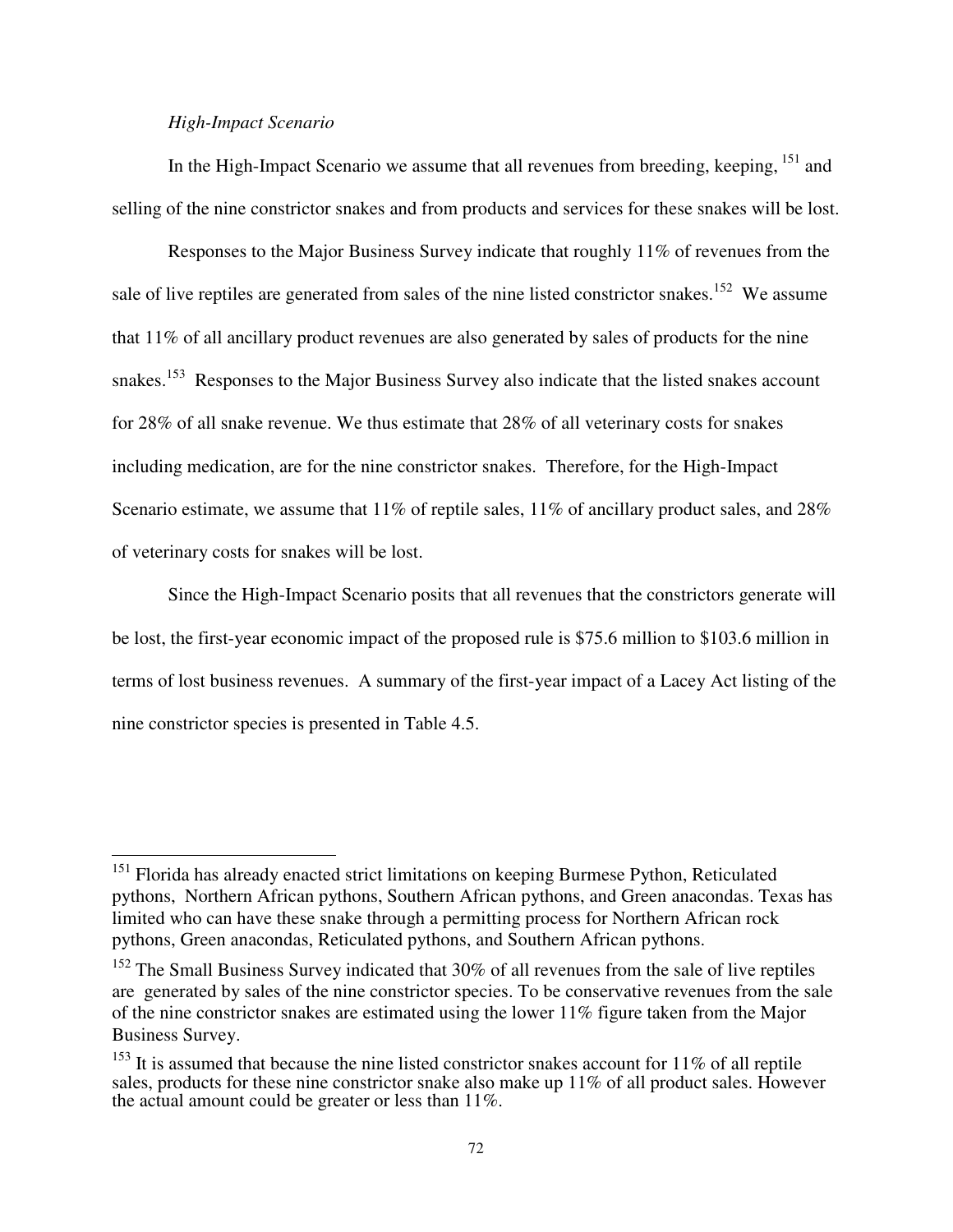# Table 4.5

|                                                         | Lower Bound<br>(Million \$) | <b>Upper Bound</b><br>(Million \$) |
|---------------------------------------------------------|-----------------------------|------------------------------------|
| <b>Annual Revenues</b>                                  |                             |                                    |
| Reptile Industry                                        | 977.3                       | 1,435.2                            |
| Nine Constrictor Species                                | 75.6                        | 103.6                              |
| <b>First Year Impact of the</b><br><b>Proposed Rule</b> |                             |                                    |
| Low-Impact Scenario                                     | 42.8                        | 58.7                               |
| High-Impact Scenario                                    | 75.6                        | 103.6                              |

## Estimates of Economic Impact of Proposed Rule in First Year

# *Long-Term Economic Loss*

 While the one year impact of the listing of nine constrictors is substantial, it is only a fraction of the impact that U.S. reptile businesses will experience over the longer term. Projecting the economic costs over ten years requires one to project how revenues associated with constrictor snakes will grow, assuming that they are not listed as injurious wildlife under the Lacey Act. Exports associated with the nine species grew, on average, by seven percent per year for the period of 2008 to  $2010^{154}$  However, the general pricing trend among morphs is for prices (and revenues from sales) to fall as breeders produce more of the existing morphs. Thus, a seven percent growth rate is considered an upper bound. A zero growth rate is considered a lower bound rate. We would expect actual growth to between those two boundaries. Table 4.6

 $154$  LEMIS data. Revenues for 2010 for the nine constrictor species were already substantially reduced because breeders and merchants were panic selling the nine constrictor species in response to the notice of the proposed listing in the Federal register in March 2010.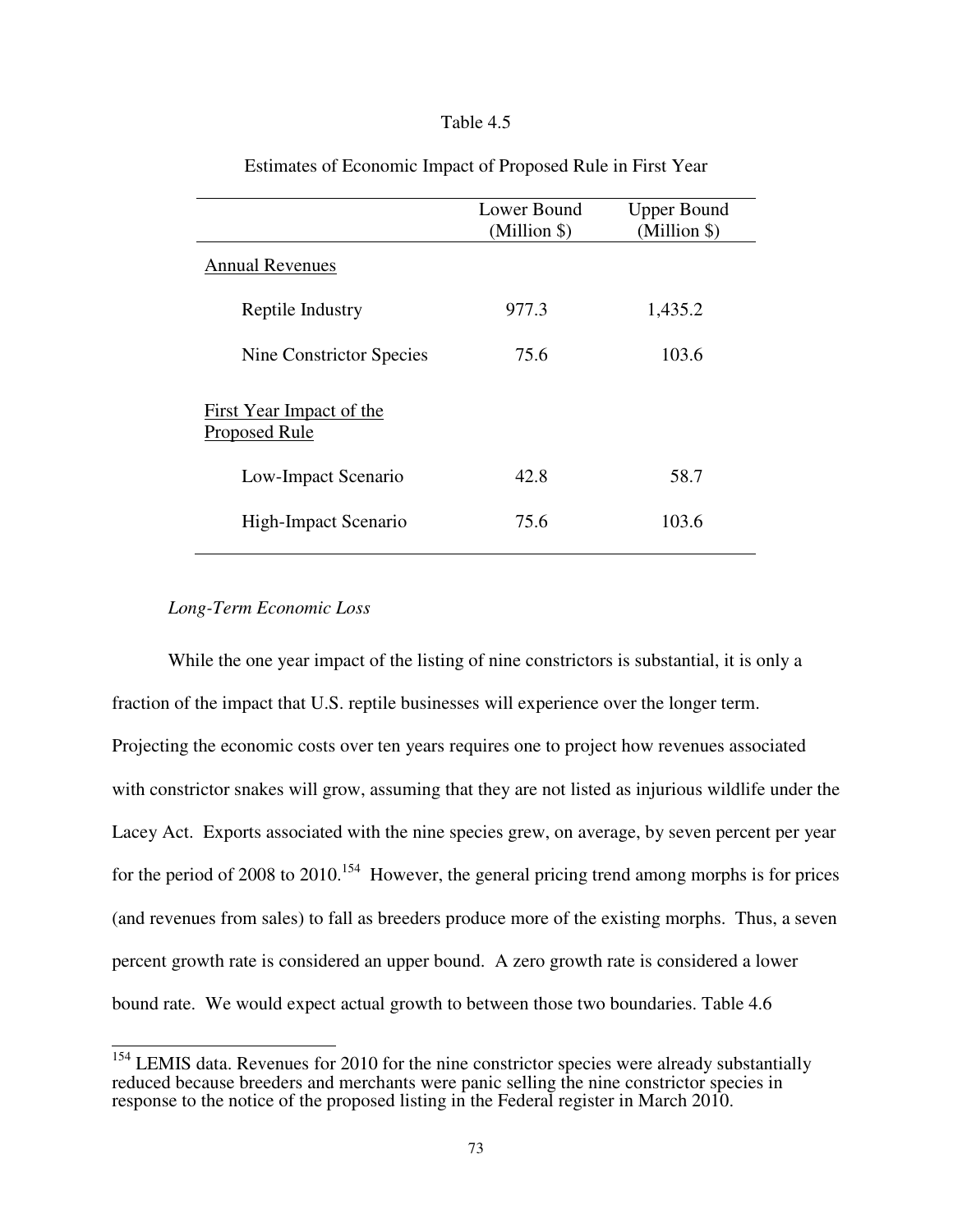summarizes the revenues that are generated based on a no growth and seven percent growth assumption given the various cost scenarios discussed above.

## Table 4.6

# Estimates of Economic Impact of the Proposed Rule: First Ten Years (Undiscounted)

|                             | No Growth<br>(\$ Million) | 7% Growth<br>(Million \$) |
|-----------------------------|---------------------------|---------------------------|
| <b>High-Impact Scenario</b> |                           |                           |
| Lower Bound Estimate        | 756.0                     | 1,044.5                   |
| <b>Upper Bound Estimate</b> | 1,036.0                   | 1,431.4                   |
| Low-Impact Scenario         |                           |                           |
| Lower Bound Estimate        | 428.1                     | 591.5                     |
| <b>Upper Bound Estimate</b> | 692.8                     | 811.0                     |
|                             |                           |                           |

We discounted the lost revenues over the ten-year period using a 3.25% discount rate to estimate the present value of that lost revenue stream.<sup>155</sup> The present value of the lost revenues is an estimate of the lost economic value associated with the listing of nine constrictors as injurious wildlife under the Lacey Act. Based on the low- and high-impact scenarios, and an expected 7% growth in constrictor revenues, absent the listing, the economic losses over the first ten years of the listing will be between \$505 million to \$1.2 billion. Assuming no growth, the

 $\overline{\phantom{a}}$ 

<sup>&</sup>lt;sup>155</sup> Based on the average Bank Prime Loan Rate for 2010. Federal Reserve bank of St. Louis. http://research.stlouisfed.org/fred2/categories/117. (Accessed April 11, 2011).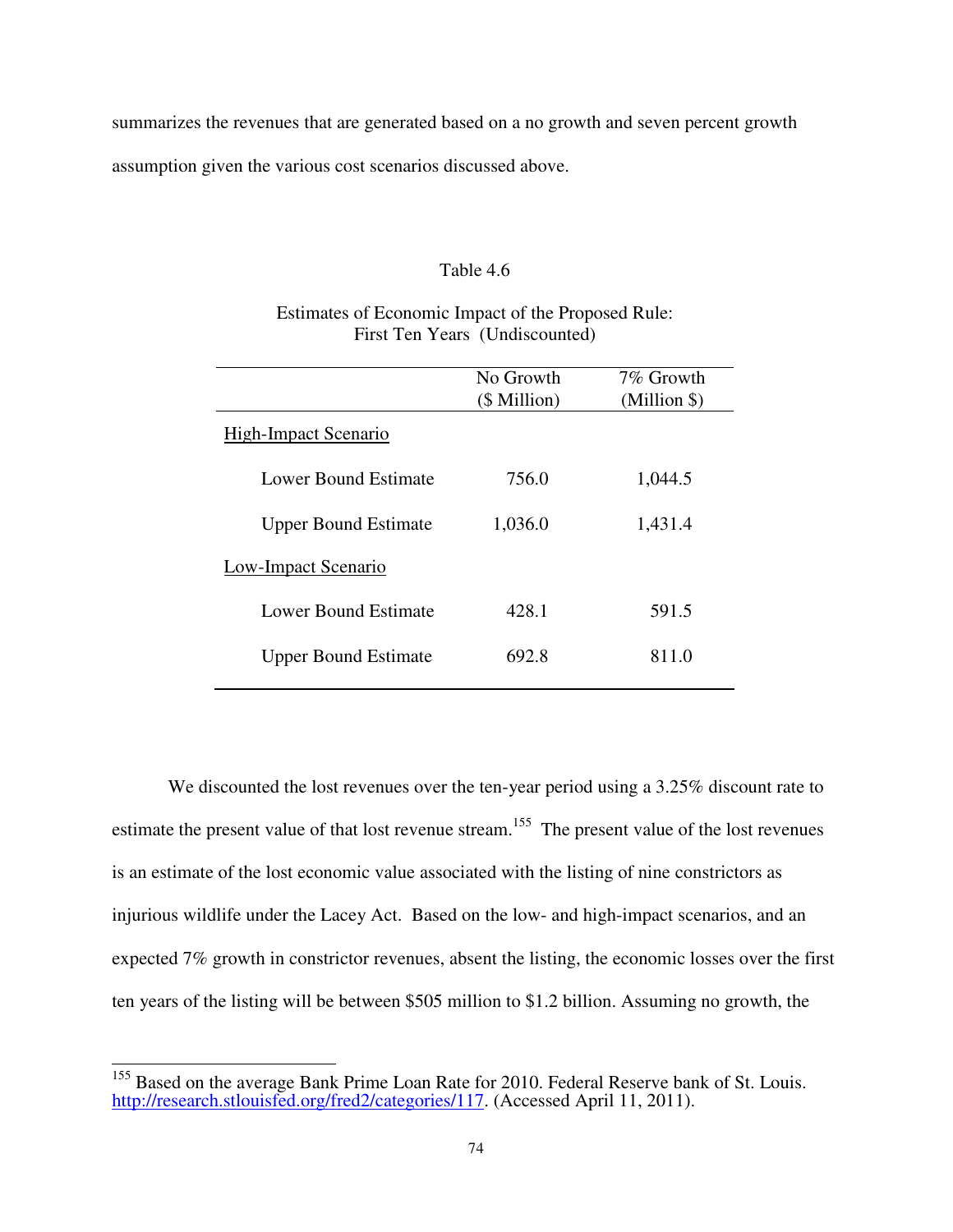economic losses over the first ten years will be between \$372 million to \$901 million. (See Table 4.7.) Under even the most promising circumstances, the long term impact of the listing will be severe.

# Table 4.7

# Estimates of Economic Impact of Proposed Rule: First Ten Years (Discounted)

|                             | No Growth<br>(Million \$) | 7% Growth<br>(Million \$) |
|-----------------------------|---------------------------|---------------------------|
| <b>High-Cost Scenario</b>   |                           |                           |
| Lower Bound Estimate        | 657.4                     | 892.3                     |
| <b>Upper Bound Estimate</b> | 900.9                     | 1,222.8                   |
| Low-Cost Scenario           |                           |                           |
| Lower Bound Estimate        | 372.3                     | 505.3                     |
| <b>Upper Bound Estimate</b> | 856.0                     | 692.8                     |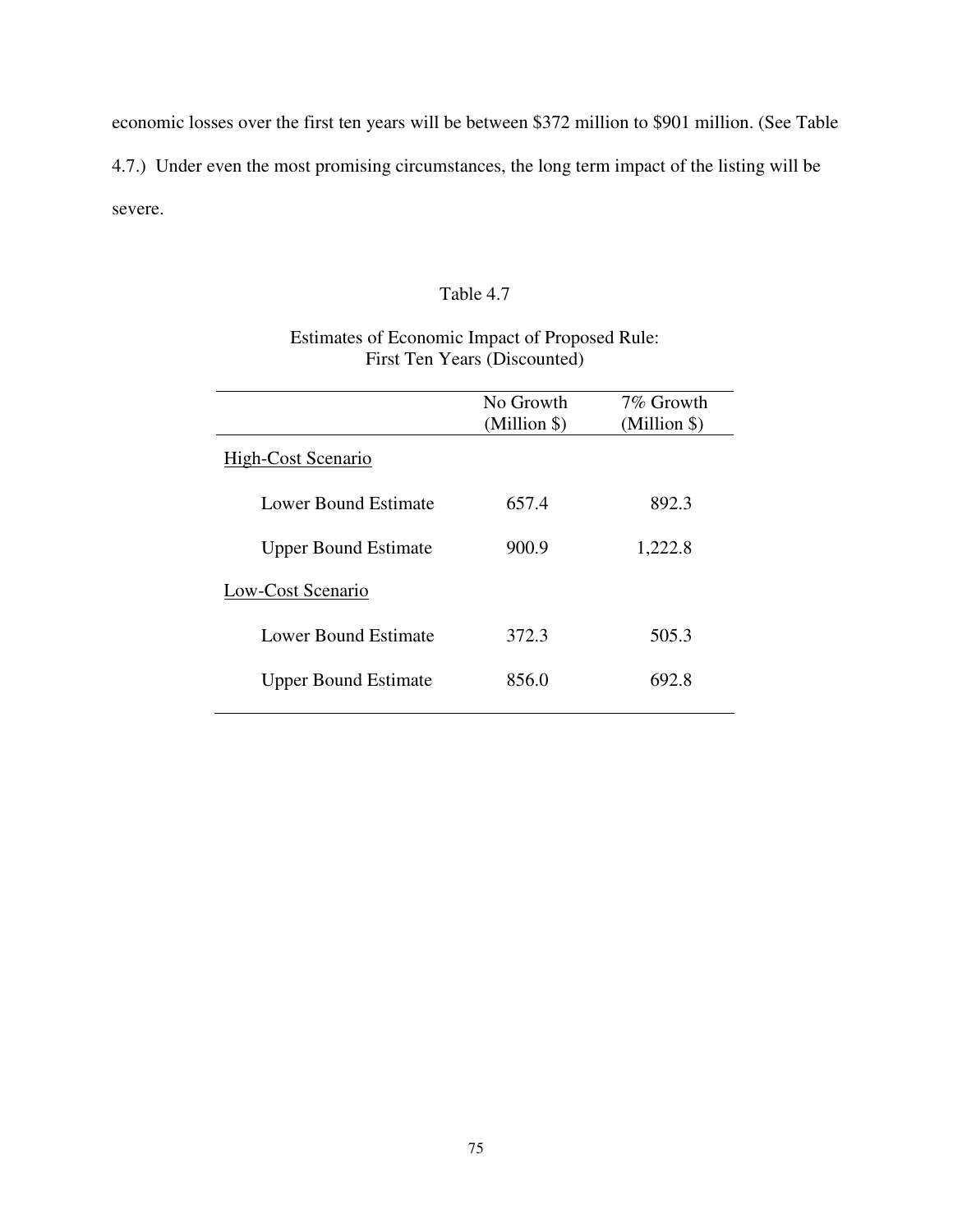#### Chapter 5

#### Conclusions

The United States reptile industry is at a crossroads. The last twenty years have seen the ascendancy of American reptile breeders. Their mastery of reptile husbandry has led to a kaleidoscope of magnificently patterned snakes and lizards. Their work has also attracted millions of new pet owners. New manufacturing, wholesaling, promoting, entertaining, rodent breeding, and delivery businesses have emerged to serve all of these new owners. Even older businesses, like worm and cricket breeders and veterinarians, have gained a new customer base due to the rise in the popularity of reptiles as pets.

 State and federal laws and regulations concerning reptiles have taken the industry in another direction. They have raised the costs of reptile breeding and selling in the United States. Yet, despite the growing number of regulations and the growing bureaucracies, the reptile industry remains vibrant, even in a flagging economy.

 While the industry has weathered many regulations, a ban to limit the sales of nine constrictors will cause deep and lasting damage to the very sector of the reptile industry that has helped to drive its growth, snakes. If the U.S. Fish and Wildlife Service finalizes a proposed rule change to list nine constrictors as injurious wildlife under the Lacey Act, it will deprive the businesses, almost all of them small businesses, that depend on these snakes of \$76 million to \$104 million *per year* in revenues and will result in severe job losses. These revenue losses will continue into the indefinite future. The economic costs to the industry over the first ten years of the lost revenues are between \$505 million to \$1.2 billion, assuming historical industry sales growth. Even assuming no sales growth, the economic costs over the first ten years will be

76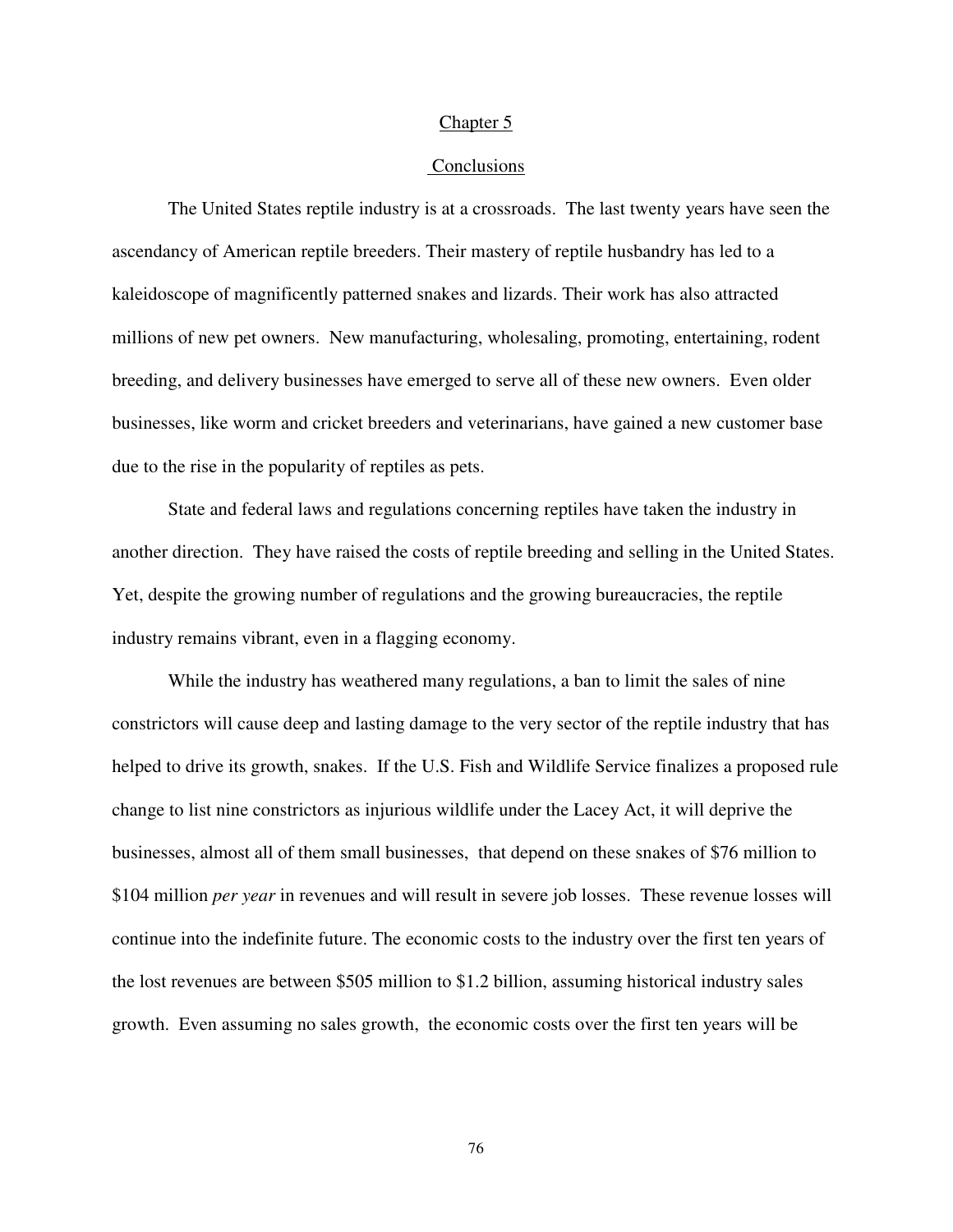between \$372 million to \$901 million. Under even the most promising circumstances, the long term impact of the listing will be severe.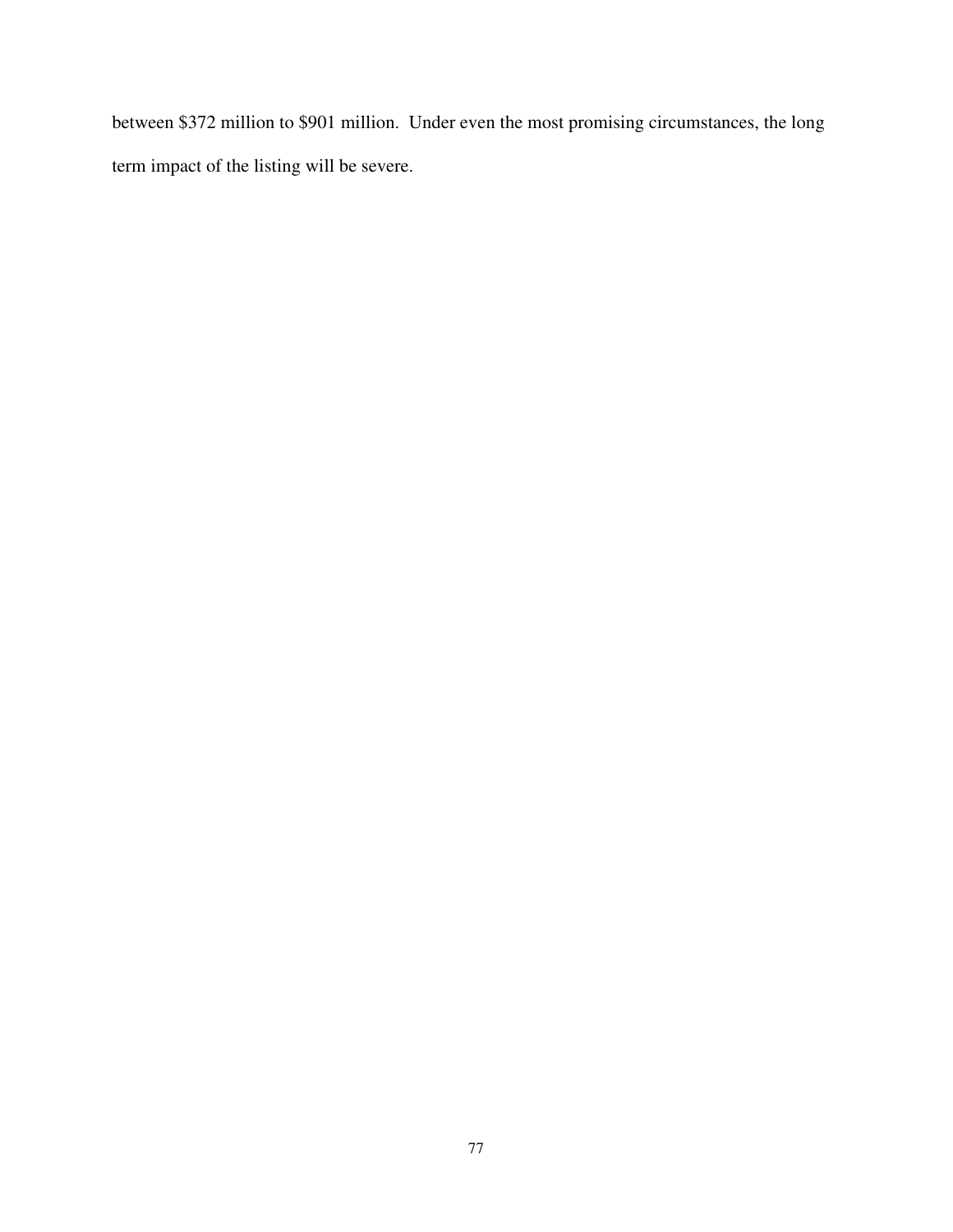## Appendix I

#### Estimation Methodology

#### Methodology Overview

 Estimates of U.S. reptile business revenues are based on responses to two surveys: A major reptile business survey, and a small reptile business survey. The major business survey was sent to approximately 100 "major reptile businesses." The small business survey was sent to approximately  $5,000$  non-major reptile businesses.<sup>156</sup>

## Major Reptile Businesses

-

Businesses were assigned to the "major reptile businesses" group through a multi-step iterative process. First, any business that was listed as a top-ten reptile importer or reptile exporter, by number of reptiles, in any year from 2005 to 2010 was considered a major reptile business.<sup>157</sup> Second, we included a business in the major reptile business category if it was identified by the United States Association of Reptile Keepers ("USARK") as a major reptile business. The association sent us a list of businesses in response to our request to "provide the names of any businesses involved in the sale and care of reptiles that you consider to be a leader

<sup>156</sup> This sampling method, called *dollar-unit stratified sampling*, is commonly used to conduct financial audits. This two sample method produces a more accurate estimate of total industry revenues than an estimation based only on simple random sampling. As in most industries, a relatively small number of businesses within the reptile industry earn a significant portion of total industry revenues. Because top earning businesses are a small percentage of total businesses, a random sampling of all businesses will result in an under-estimate of overall industry revenues. We refer to businesses that are not category leaders as both non-major businesses and as small businesses.

<sup>&</sup>lt;sup>157</sup> The determination of the composition of the top ten lists were based on import and export records taken from the Law Enforcement Management Information System ("LEMIS") database. LEMIS is maintained by the U.S. Fish and Wildlife Service.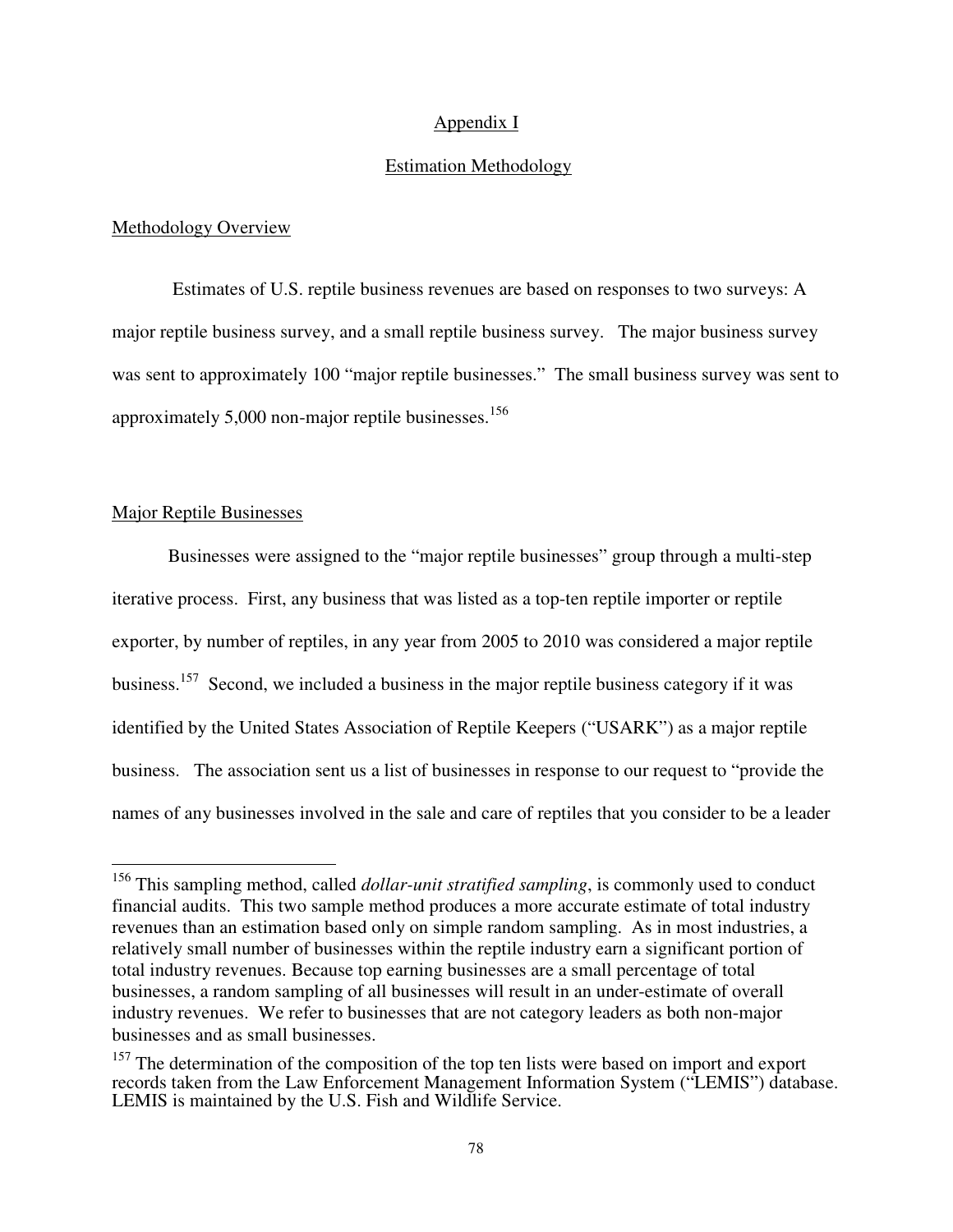in their sector of the reptile industry (for example reptile breeding, retail, import, export, feeding, product manufacture, etc.)."<sup>158</sup> Finally, major reptile businesses that responded to the survey were asked to identify individuals and businesses that they believed to be industry leaders. Businesses identified by at least two respondents were then placed on the list of major reptile businesses.

 In total, we attempted to survey 100 major businesses. An effort was made to interview each business on the major reptile business list by phone or in person. After a second unsuccessful phone call attempt, a survey was e-mailed to the business. Of the 100 major reptile businesses identified, 55 businesses responded to the survey.<sup>159</sup>

 Respondents to the major business survey were classified by business category based on their response to the question, "please describe your business" or based on public information, such as the company's website.Revenues for non-responders were estimated using the lowest revenue among survey respondents in the business category in which the business was placed. For example, revenues for the business category "second tier manufacturers" that completed a major business survey ranged from \$1 million to \$1.6 million. For the two second tier manufacturers that did not complete a survey, we estimated each business's revenues at \$1 million, the bottom of the range. $160$ 

 Three businesses chose not to complete a major business survey because they believed that their answers would reveal proprietary information. Forty-two businesses did not respond to

 $\overline{\phantom{a}}$ 

<sup>&</sup>lt;sup>158</sup> USARK is a trade group representing a wide variety of reptile businesses and reptile enthusiasts.

<sup>&</sup>lt;sup>159</sup> Forty nine interviews were conducted by phone or in person and six completed surveys were returned to us by e-mail and fax.

 $160$  Non-responders were classified based on interviews with industry participants and public information such as the company's website.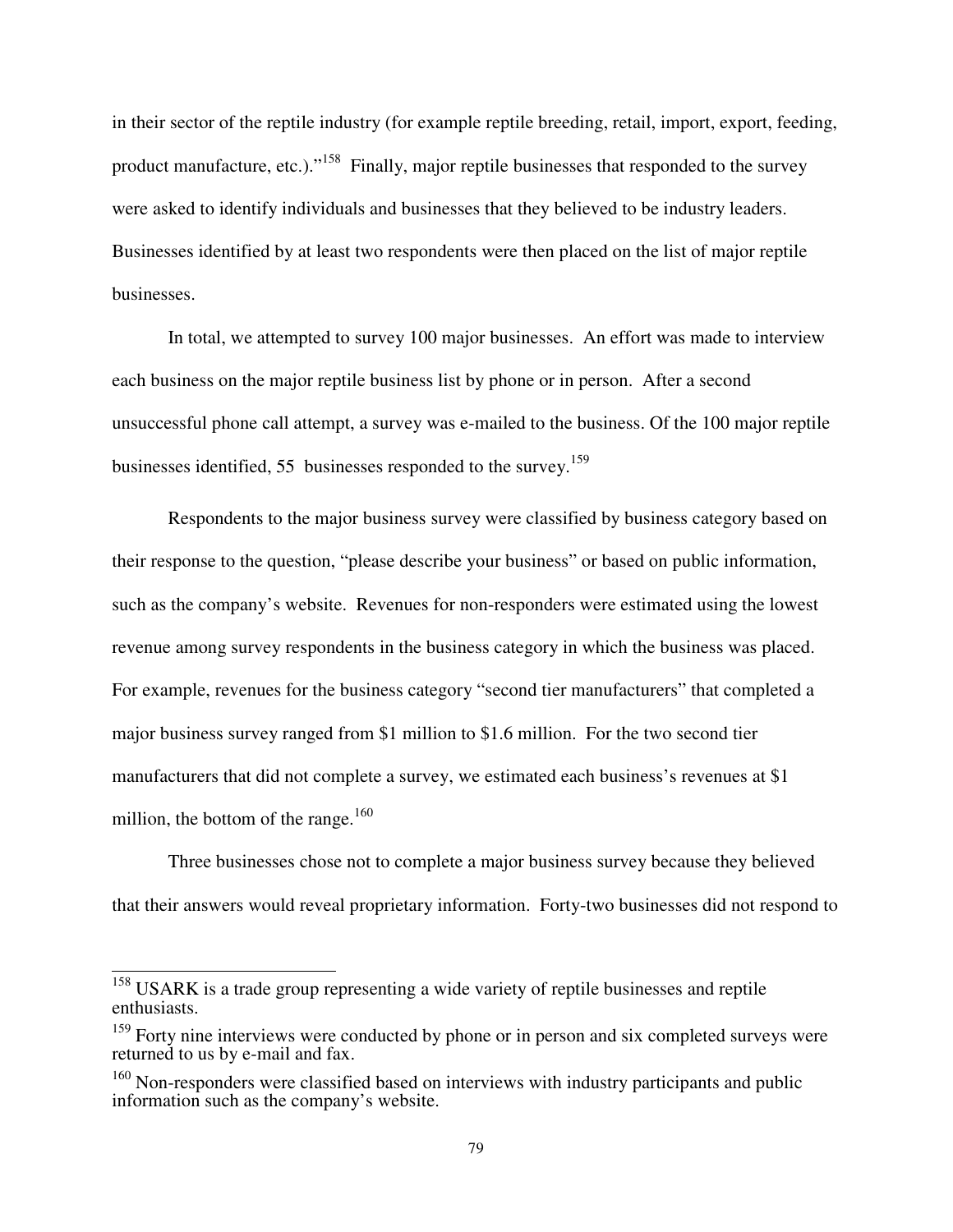requests for interviews before the completion of this report. In total, the response rate for the major business survey was 55%.

#### **Non-Major Reptile Businesses**

We estimate that there are 14,000 non-major businesses involved in the reptile industry.<sup>161</sup> Because many of these businesses do not have a website and are not listed in any directory, we only were able obtain contact information for 5,000 businesses. Contact information was obtained from the USARK membership mailing list, the classified section of *Reptiles Magazine,* and the classified sections of general purpose websites for the reptile business such as *kingsnake.com* and *faunaclassifieds.com*. Each of the 5,000 businesses that were identified as a small to medium sized reptile business was sent two on-line surveys -- a show promoter's survey and a small business survey. Businesses were asked to complete a show promoter's survey if the majority of their reptile income came from promoting reptile shows. Businesses that were not involved in reptile show promotion were asked to complete the small business survey. We estimate that, of the 5,000 businesses sent on-line surveys, 100 to 200 of these businesses were show promoters and 4,800 to 4,900 of these businesses were not involved in show promotion.<sup>162</sup>

Non-major business survey respondents were classified by business type based on their response to the survey request to describe their business. We can safely assume that the survey

<sup>&</sup>lt;sup>161</sup> This estimate is based on interviews with reptile industry participants, responses to the Major Business Survey and the Small Business Survey, and public information, such as company websites and classified advertisements.

<sup>&</sup>lt;sup>162</sup> Classification of a business as show promoter or non-show promoter was based on information provided by USARK and in classified ads.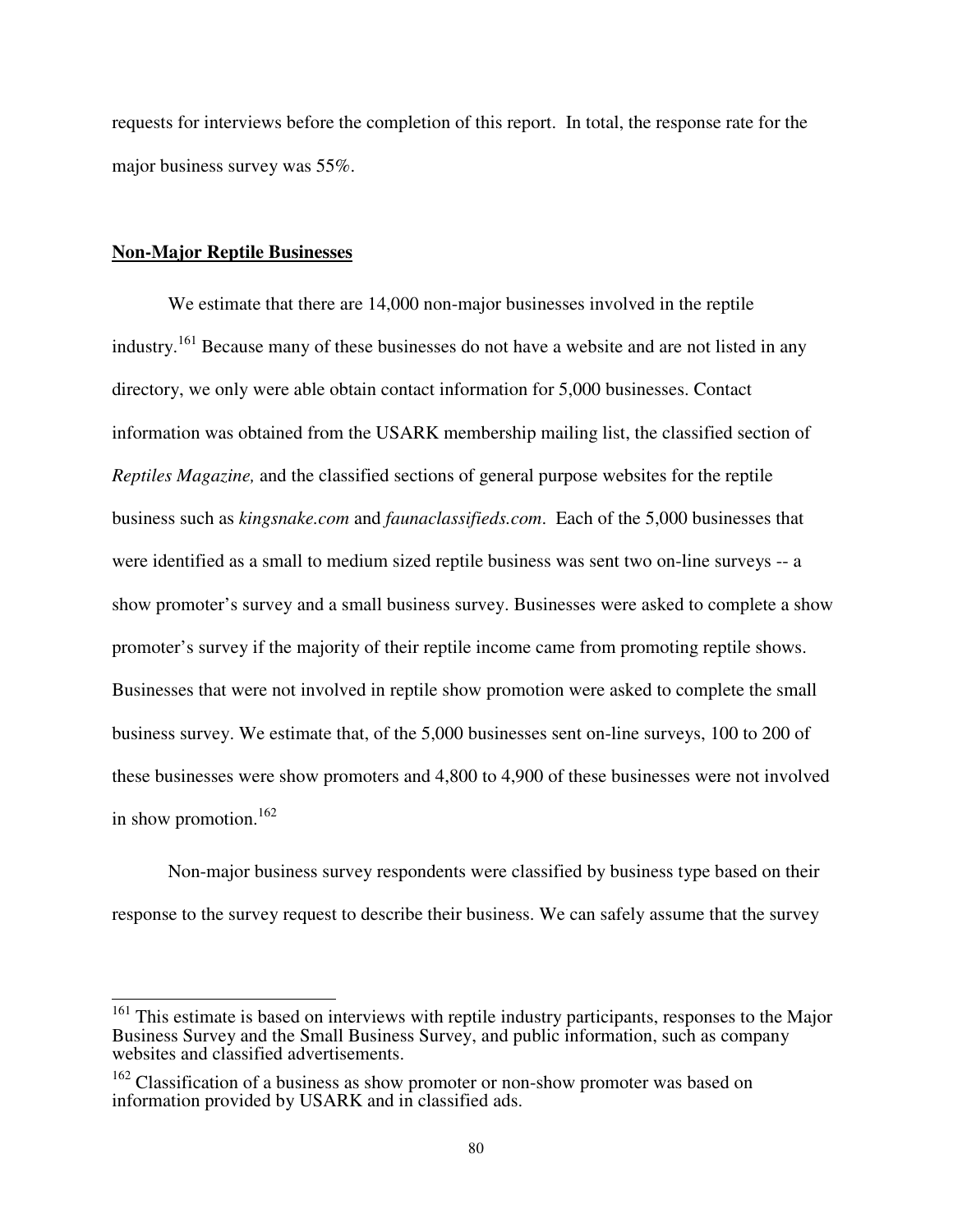was sent to all of the roughly 100 to 200 businesses involved in show promotion.<sup>163</sup> Of these 100 to 200 businesses, 50 completed a majority of the questions from the show promoter's survey, for a response rate of  $25\%$  to  $50\%$ .<sup>164</sup> We found no indication that non-responders had higher or lower average annual earnings than respondents. Thus, we estimated average earnings from show promoters that did not respond to the survey to be equal to the average annual earnings for survey respondents.

Out of the 4,800 to 4,900 businesses that were not involved in show promotion, 247 completed a majority of the survey's questions, for a response rate of approximately  $5\%$ .<sup>165</sup>

For all but two of the business categories,  $166$  there is no indication that an estimate based on the small businesses survey would be biased.<sup>167</sup> However, for the storefront retail and e-tailer categories, revenue estimates may be biased if total revenues are estimated based on survey data without adjustment. For example, for the storefront retail stores, it can be argued that stores that focus on reptiles (and therefore derive a greater portion of their revenues from reptiles) are more motivated to respond to a survey about the reptile industry than stores that derive little of their revenues from reptiles. That is, a store that sells one or two reptiles per year has little incentive to fill out a seven question survey, while a store that sells a large amount of reptiles might have greater incentive to complete the on-line survey. Therefore, to estimate revenues for the

 $\overline{\phantom{a}}$ 

<sup>&</sup>lt;sup>163</sup> Based on communication with reptile breeders, enthusiasts, and show promoters as well as a review of show listings in trade publications and general purpose reptile website, we estimate that there are between 100 and 200 businesses involved in show promotion.

 $164$  Fifty-four businesses started a show promoter's survey. Three show promoters responded to questions from the promoter's survey in person rather than on-line.

<sup>&</sup>lt;sup>165</sup> While 290 respondents started the survey, 247 completed a majority of the survey's questions.

 $166$  The business categories for which we believe the small business survey responses provide a representative sample include breeders, importers, exporters, product manufacturers, live reptile food breeders, reptile distributors, and hobbyist retailers.

<sup>&</sup>lt;sup>167</sup> Estimates based on survey responses can therefore be considered unbiased, but should be thought of as having high variances due to low sample size.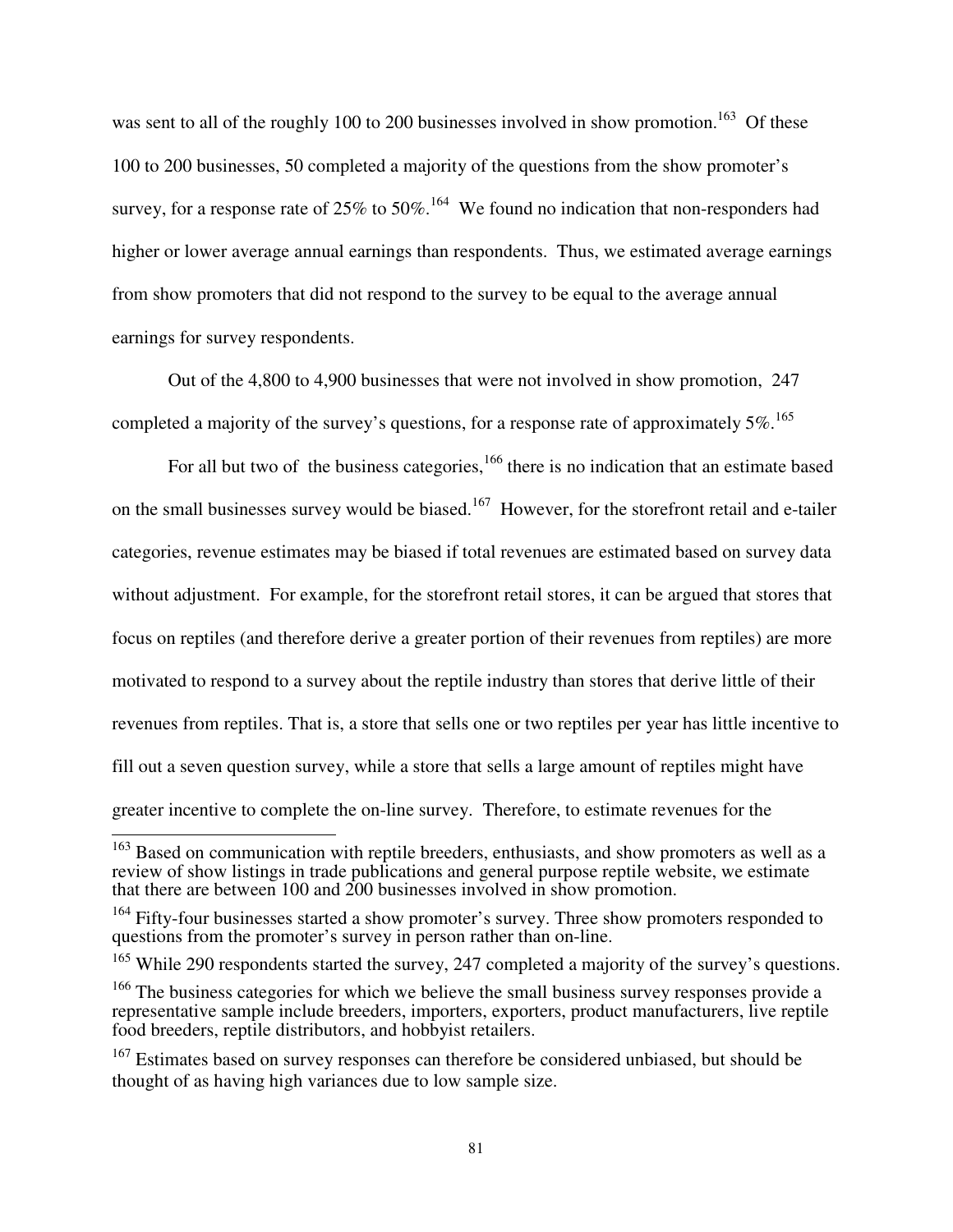"Storefront Retailer" business category, we assumed that survey responses represent only half of all non-major storefront retail stores and that the other half of stores realize just a marginal amount of revenues from reptiles. To represent this assumption in our estimation, we reduced reptile revenues from survey respondents categorized as "Storefront Retail" by 50%. We then estimated average annual revenues for all non-major businesses in the storefront retailer category based on this reduced revenue amount. A similar calculation was made for the e-tailer category.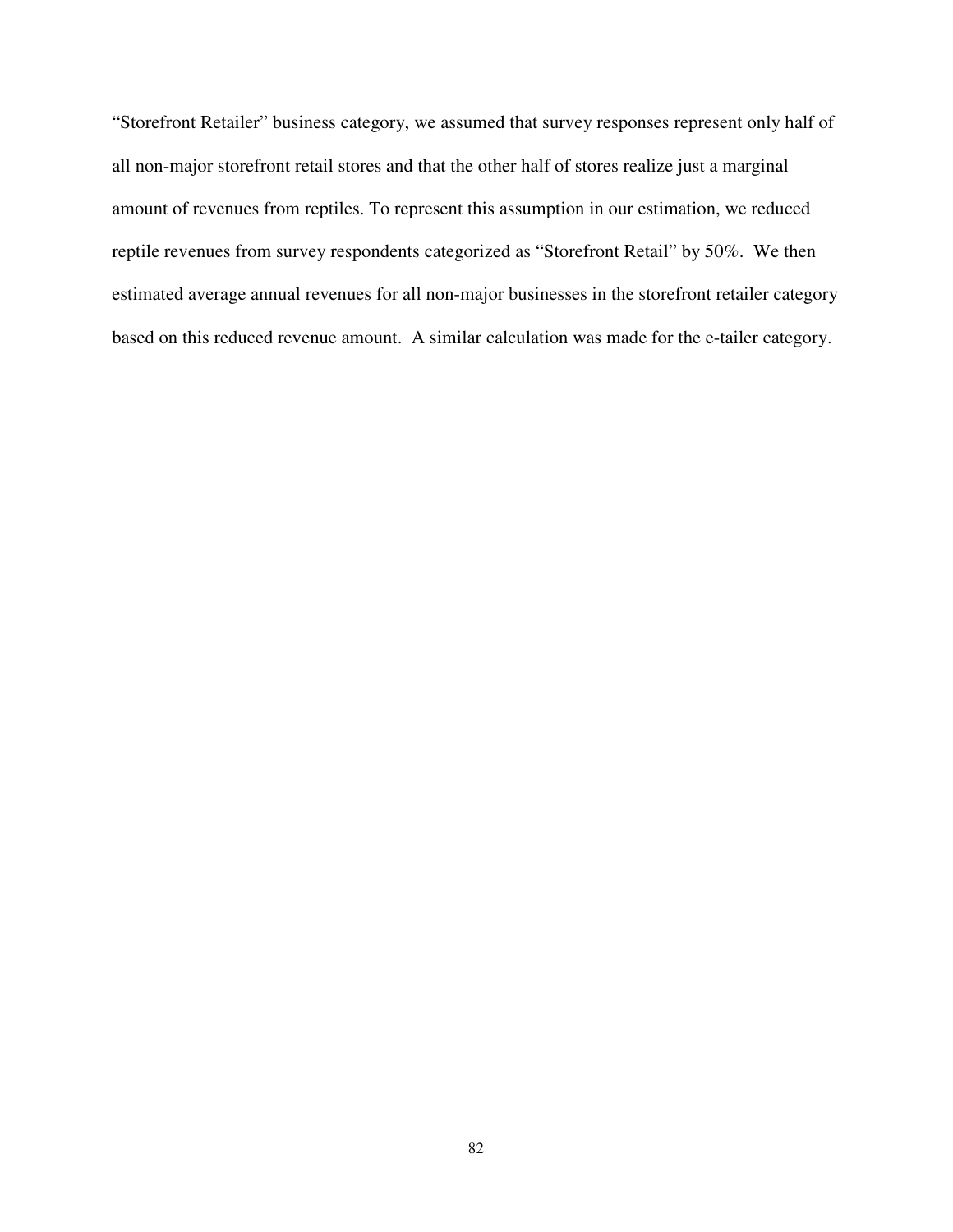# Appendix II

## State Regulations

 In addition to federal regulations concerning reptiles, most states have additional regulations that protect native reptiles that are considered threatened.<sup>168</sup> Several states also have requirements for collecting reptiles that are native to the state as well as for keeping and selling reptiles that are considered dangerous. It is beyond the scope of this report to present a comprehensive review of the reptile laws in every state. This appendix provides an overview of the reptile laws for three states: Florida, Texas, and New York.<sup>169</sup>

## **Florida**

Florida Administrative Code classifies all captive reptiles as falling into one of five

categories: They are:

• Reptiles Requiring a Permit: There are three classes of reptiles which require a permit to possess or sell in Florida:

> *Class I* reptiles are considered to "pose a significant danger to people."<sup>170</sup> Permit applicants must show that they have extensive experience in the handling, feeding, and care of relevant reptiles and that they have a plan for keeping their reptiles safe and secure in the event of a disaster. Applicants must also post a \$10,000 bond or show that they have at least \$2 million in liability insurance for their reptile holding facilities. Class I reptiles include crocodiles, gavials, Black

 $\overline{\phantom{a}}$ <sup>168</sup> Victoria Bridges, Chris Kopral, and Reginald Johnson. "The Reptile and Amphibian Communities in the United States." USDA: APHIS:VS Centers for Epidemiology and Animal Health. January 2001, p 23.

<sup>&</sup>lt;sup>169</sup> The laws and regulations described here for these three states apply to all regions of these states. However, regulations applicable to particular counties and localities are not covered here.

<sup>&</sup>lt;sup>170</sup> http://myfwc.com/RULESANDREGS/Rules\_CaptiveCategories.htm (Accessed December 13, 2010.)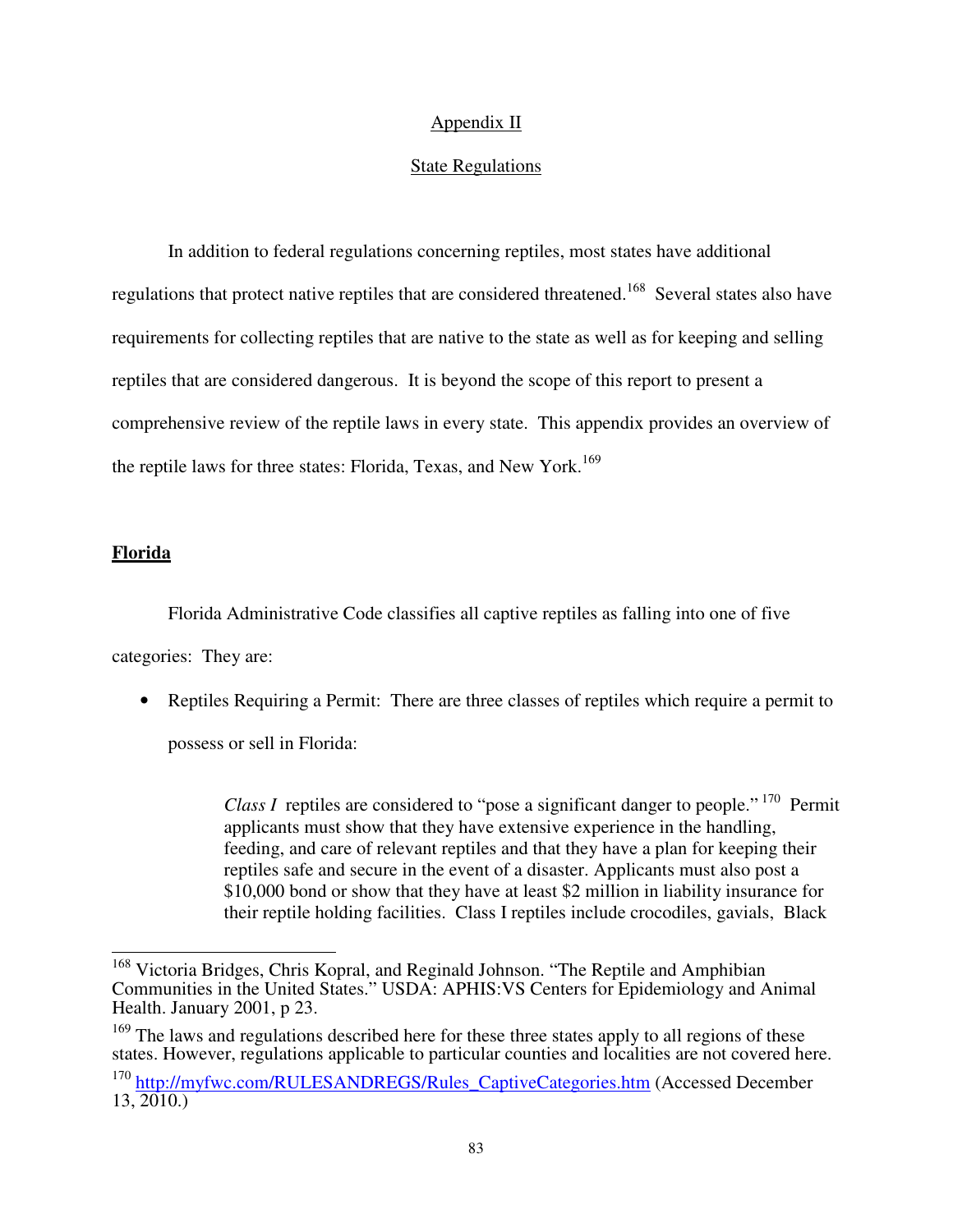caimans, and Komodo Dragons.<sup>171</sup> Class I permits allow the holder to exhibit and sell Class I reptiles. No personal possession of Class I reptiles is allowed in Florida.<sup>172</sup> There is a \$150 application fee for businesses that house between one and twenty five of these reptiles. Florida charges a \$250 application fee for businesses that house more than 26 of these reptiles.<sup>173</sup>

*Class II* reptiles may pose a danger to people.<sup>174</sup> Permit applicants must show that they have extensive experience in the handling, feeding, and care of relevant reptiles and that they have a plan for keeping their reptiles safe and secure in the event of a disaster.<sup>175</sup> However, unlike class I reptiles, no bond is required. Class II reptiles include Dwarf crocodiles, alligators, and caimans.<sup>176</sup> Class II permits allow the holder to exhibit, possess, and sell Class II reptiles. Florida requires a \$150 application fee for businesses that house between one and twenty five of these reptiles. The state also charges a \$250 application fee for businesses that house more than 26 of these reptiles.<sup>177</sup>

*Class III* reptiles include all reptiles that are not in classes I or II and are not listed as requiring a special permit. To possess a reptile of this class, a person must complete a brief application and a 16 question test to show a general knowledge of the reptile that they wish to possess and the steps they have taken to prepare for the arrival of their reptile. There is no fee for a Class III personal possession application.<sup>178</sup> To sell a Class III reptile, an applicant must provide information about their business and show that they have a plan for keeping their reptile safe in the event of a disaster. There is a \$50 fee for businesses that intend to sell Class III reptiles.

 <sup>171</sup> Florida Fish and Wildlife Conservation Commission Application for License to Possess Class I or Class II Wildlife for Exhibition or Public Sale.

<sup>&</sup>lt;sup>172</sup> http://myfwc.com/RULESANDREGS/Rules\_CaptiveCategories.htm (Accessed December  $13, 2010.$ 

<sup>&</sup>lt;sup>173</sup> Florida Fish and Wildlife Conservation Commission Application for License to Possess Class I or Class II Wildlife for Exhibition or Public Sale.

<sup>&</sup>lt;sup>174</sup> http://myfwc.com/RULESANDREGS/Rules\_CaptiveCategories.htm (Accessed December 13, 2010.)

<sup>&</sup>lt;sup>175</sup> Florida Fish and Wildlife Conservation Commission Application for License to Possess Class I or Class II Wildlife for Exhibition or Public Sale.

<sup>176</sup> Id.

<sup>177</sup> Id.

<sup>&</sup>lt;sup>178</sup> Class III Personal Use Application And Questionnaire.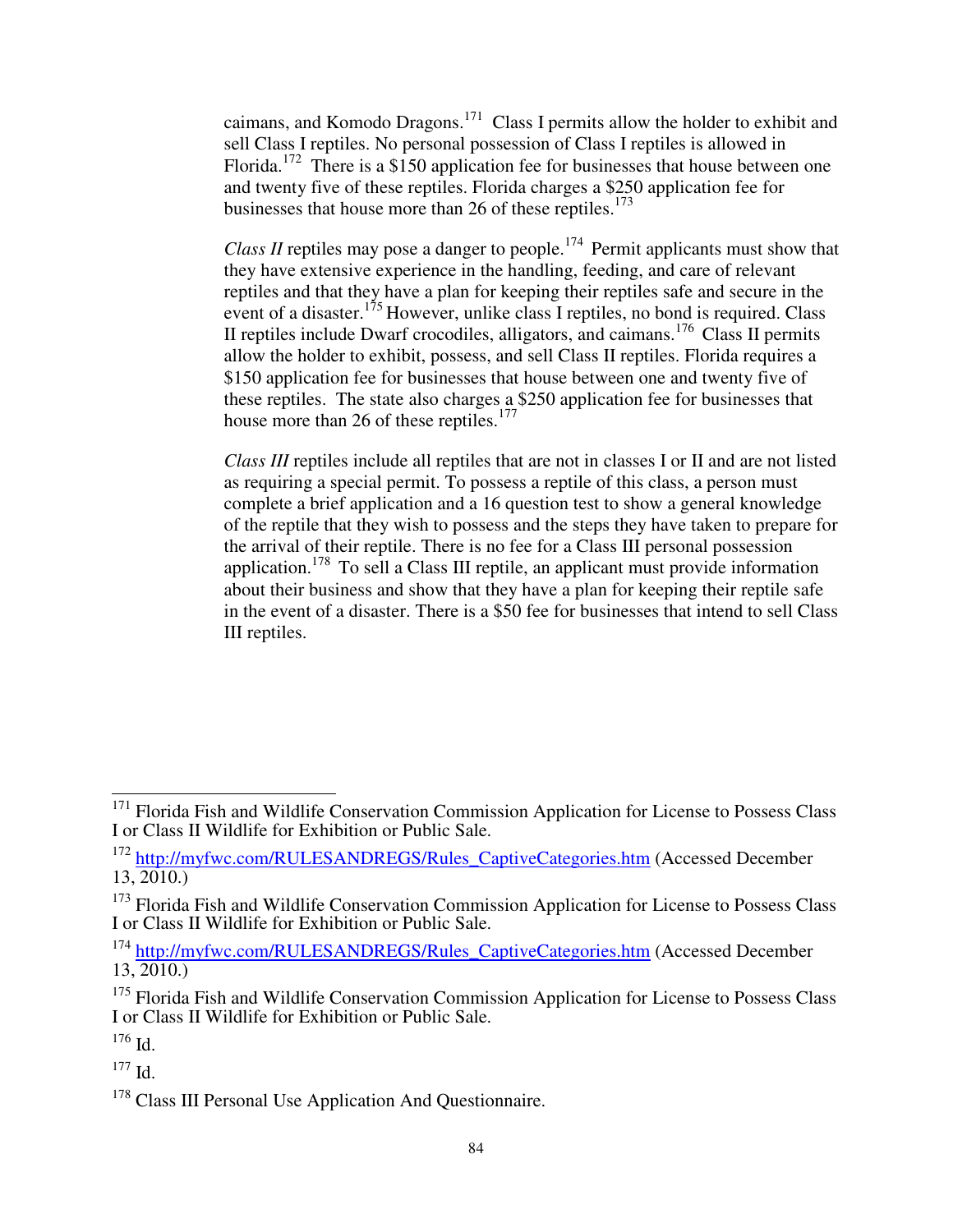- Conditional Non-Native Species: These reptiles are "considered to be dangerous to the ecology and/or the health and welfare of the people of Florida."<sup>179</sup> They may not be possessed for personal use. An applicant for a Conditional Non-Native Species permit must describe their facilities and means of transportation in detail for the conditional species they wish to posses. This is done to assure the Florida Fish and Wildlife Conservation Commission that all possible precautions have been taken to prevent these animals from escaping or being stolen. To qualify for a Conditional Species Permit, a person must be at least 18 years of age and have no prior violations of captive wildlife regulations. Once the reptile is purchased, the owner must record if the reptile has given birth, is sold, or has died. All conditional reptiles are required to be injected with a transponder for identification purposes. Conditional reptile species include Reticulated pythons, Northern African pythons, Southern African pythons, Amethystine pythons, Scrub pythons, Green anacondas, and Nile monitors.
- Endangered Species: These reptiles are considered protected and may not be handled or sold. Endangered Species also may not be possessed without a permit. Permits for the possession of endangered species are only issued to people or institutions that will increase the survival potential of the species. Endangered reptiles include the American crocodile*,* Green sea turtle, Hawksbill sea turtle, Kemp's ridley sea turtle, Leatherback sea turtle, and Striped mud turtle.
- Threatened Species: These reptiles are considered protected and may not be handled or sold. Threatened species also may not be possessed without a permit. Permits are issued

 $\overline{\phantom{a}}$ <sup>179</sup> http://myfwc.com/RULESANDREGS/Rules\_CaptiveCategories.htm. (Accessed December  $13, 2010.$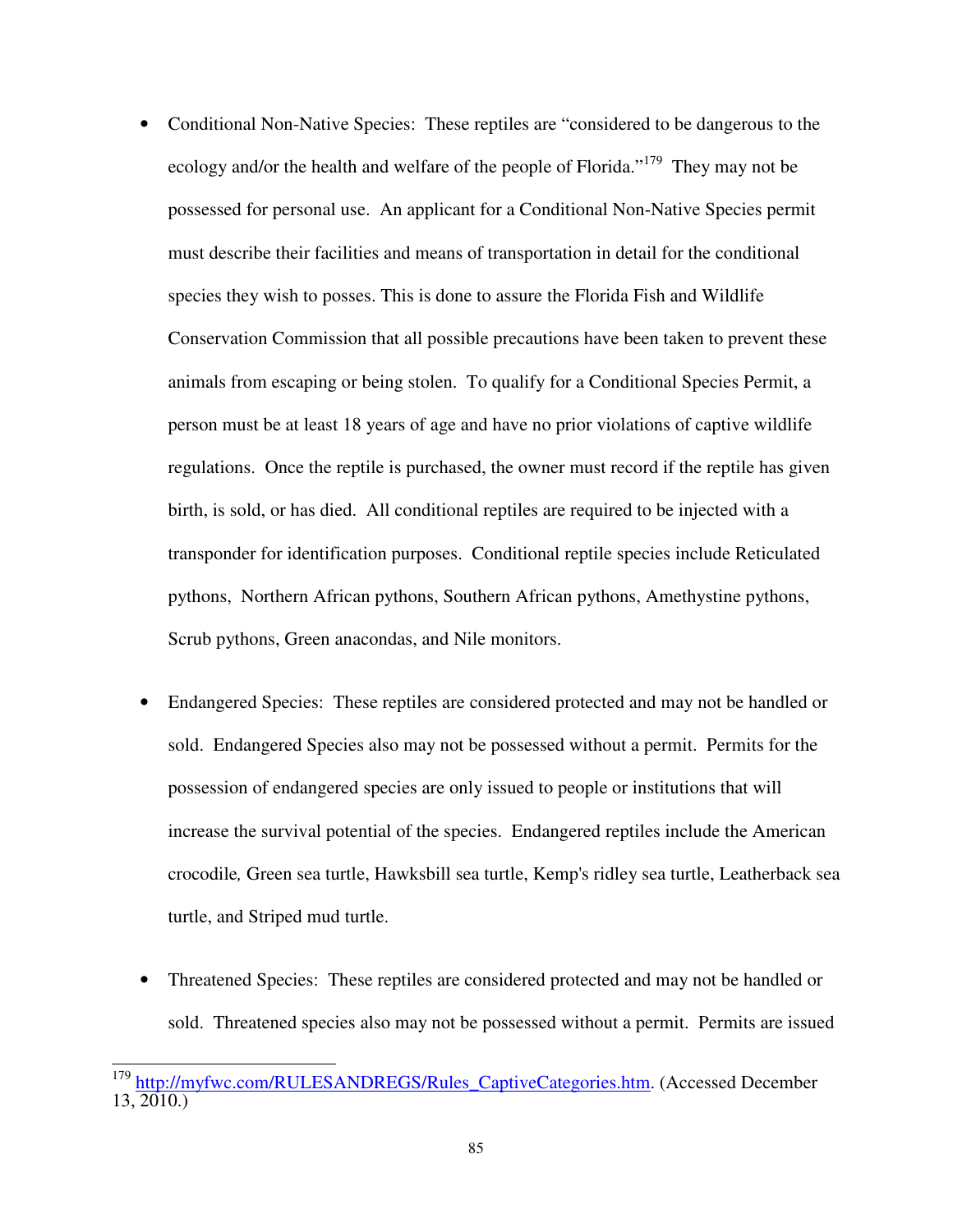only for scientific or conservation purposes. Threatened reptile species include Loggerhead sea turtles, Blue-tail mole skinks, Sand skinks, Key ringneck snakes, Rim rock crowned snakes, Short-tailed snakes, Florida brown snakes, Florida ribbon snakes, Eastern Indigo snakes, and Atlantic salt marsh water snakes.

• Reptiles not requiring a permit: This category consists of all reptiles that do not fall into any of the other four categories.

# **Texas**

Texas divides reptiles into four categories for licensing and permitting purposes:

• Native Reptiles: A "non-game permit" is required for possession and sale of a limited number of native reptiles. Non-game permits cost \$19 for residents of Texas and \$63 for non-residents of Texas. A "dealer permit" is needed to possess and sell a large number of these reptiles. Dealer permits cost \$63 for residents of Texas and \$252 for non-residents. The number of native reptiles that may be collected, possessed, bought, or sold varies based on whether a reptile is placed on the state's "white list" or "black list". White listed native species may be collected, possessed, bought, and sold.<sup>180</sup> All collection must take place on privately owned land. Black listed reptiles may be possessed, bought, or sold, but not collected.<sup>181</sup>

  $180$  Up to six specimens of a particular white list species and up to 25 total white list species may be collected and possessed for non-commercial purposes. If a person possesses more than six of a particular white list species or more than total 25 white list species, that person is considered a dealer and must apply for a dealer's permit. Wildlife Permits, Texas Parks and Wildlife Department, p. 3.

<sup>&</sup>lt;sup>181</sup> No more than six black list species may be possessed for non-commercial purposes." If a person possesses more than 6 total black list species, that person is considered a dealer and must apply for a dealer's permit. "Frequently Asked Questions About Non-game Permits."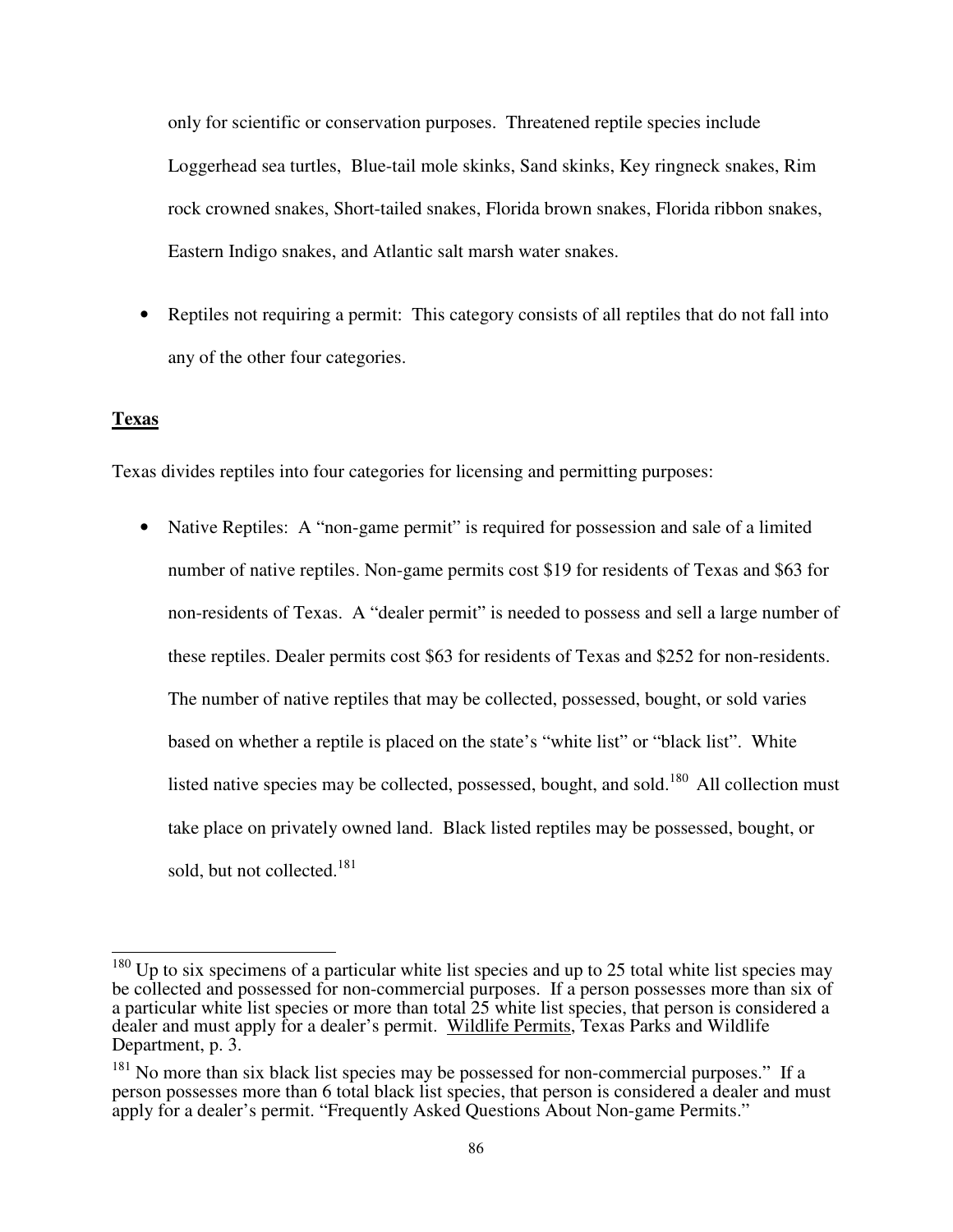- Controlled Exotic Snakes: Controlled exotic snakes include all venomous snakes not native to Texas, including Northern African rock pythons, Asiatic rock pythons, Green anacondas, Reticulated pythons, and Southern African pythons.<sup>182</sup> There are two permits required for the possession or transport of controlled exotic snakes:
	- o A "Recreational Controlled Exotic Snakes Permit" allows the holder to possess and transport any controlled exotic snake, but does not allow the holder to sell these snakes. A recreational permit costs \$20.<sup>183</sup> As of August 2010, 177 Recreational Controlled Exotic Snakes Permits had been issued for the year. $184$
	- o A "Commercial Controlled Exotic Snakes Permit" allows the holder to possess, transport, and sell any controlled exotic snake. A commercial permit costs \$60.<sup>185</sup> As of August 2010, 69 Commercial Controlled Exotic Snakes Permits had been issued for the year.<sup>186</sup>
- Endangered Species: These species are considered currently endangered by the state.

Species designated as endangered may not be collected, possessed, sold, exported, or

transported in Texas, unless a person has a valid bill of sale or permit acquired out of

state.<sup>187</sup>

<sup>182</sup> Controlled Exotic Snake Permit. "Frequently Asked Questions." Texas Parks and Wildlife. http://www.tpwd.state.tx.us/faq/business/permits/nonindigenous\_snakes/index.phtml. (Accessed December 14, 2010.)

<sup>184</sup> Personal communication with Karen Prianka, Wildlife Permits Coordinator, Texas Parks & Wildlife.

<sup>185</sup> Controlled Exotic Snake Permit. "Frequently Asked Questions." Texas Parks and Wildlife. http://www.tpwd.state.tx.us/faq/business/permits/nonindigenous\_snakes/index.phtml (Accessed December 14, 2010.)

http://www.tpwd.state.tx.us/faq/huntwild/nongame\_permits.phtml. (Accessed December 14, 2010.)

<sup>183</sup> Id.

<sup>&</sup>lt;sup>186</sup> Personal communication with Karen Prianka, Wildlife Permits Coordinator, Texas Parks & Wildlife.

<sup>&</sup>lt;sup>187</sup> Texas Administrative Code §65.171.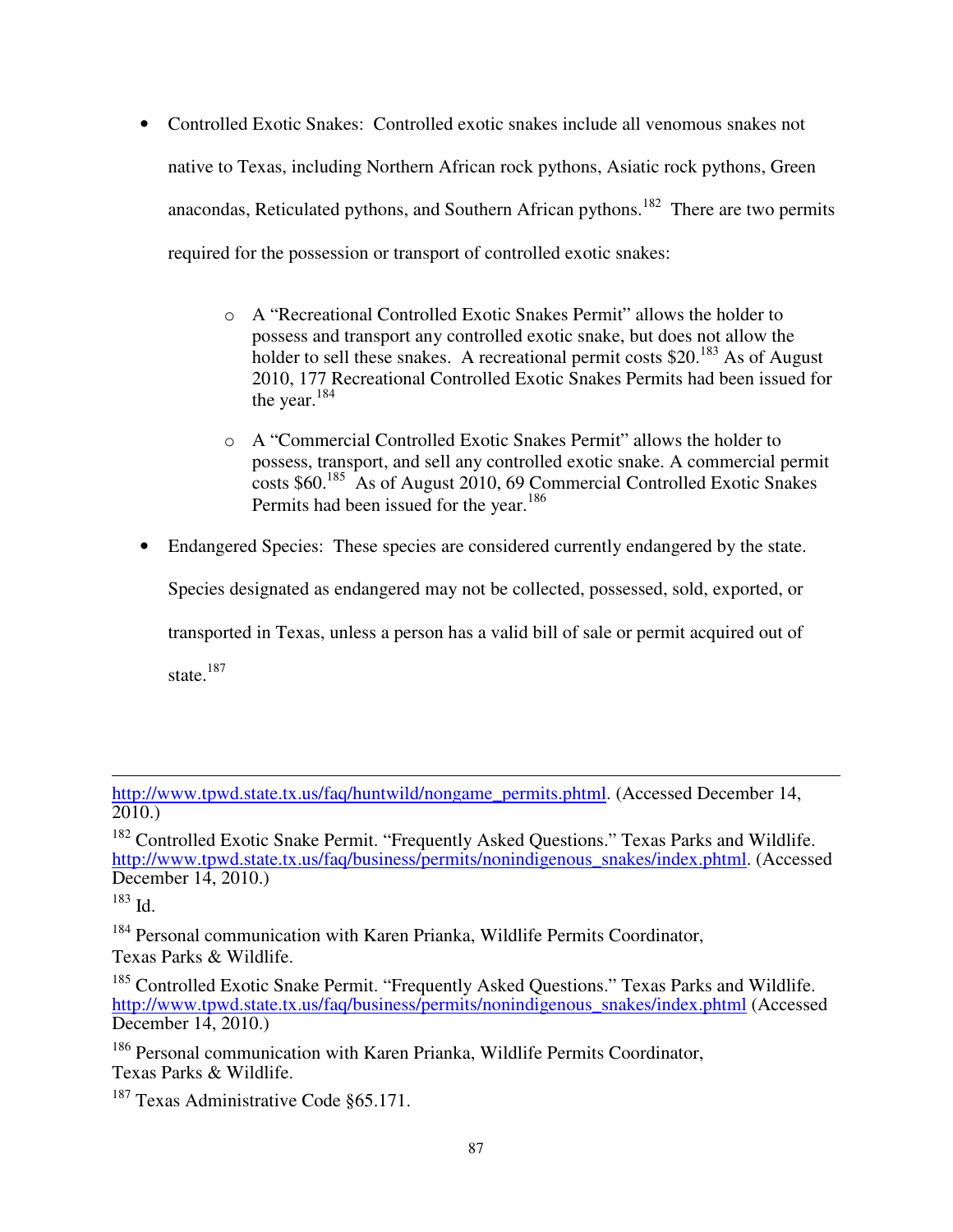• Threatened Species: These include reptiles that Texas has determined are likely to become endangered in the future. Threatened species may not be collected, possessed, sold, imported, exported, or transported in Texas, unless a person has a valid bill of sale or permit acquired out of state.<sup>188</sup>

# New York

New York has two sets of rules, one regarding native reptiles and another regarding nonnative reptiles:

- Native Species: Unlike Florida and Texas, New York has an almost blanket ban<sup>189</sup> on importing, exporting, possessing, transporting, and selling reptiles designated as native to the state of New York.<sup>190</sup> That is, if a person purchases two spotted turtles in Asia, it is illegal to import those turtles into New York or to sell the turtles in New York, because spotted turtles are considered to be a species native to New York.
- Non-Native Species: It is legal to sell and possess<sup>191</sup> all non-native reptiles, except those designated as "wild animals.<sup>192</sup> Reptiles listed as wild animals include all venomous reptiles, Burmese pythons, Reticulated pythons, African Rock pythons, Green anacondas, Yellow anacondas, Australian Amethystine pythons, Indian pythons, Asiatic

 $\overline{\phantom{a}}$ <sup>188</sup> Texas Administrative Code §65.171

<sup>&</sup>lt;sup>189</sup> There are a limited number of native reptiles that can be legally collected in New York state. See "New York State's Native Reptile and Amphibian Laws -- An Overview."

<sup>190</sup> Id.

 $191$  Zoos, exhibition halls, research facilities, and shelters are given an exception to this rule. They may possess and transport, but not sell, wildlife. New York Environmental Conservation  $\S$ 11-0512.

<sup>&</sup>lt;sup>192</sup> New York Environmental Conservation § 11-0512.